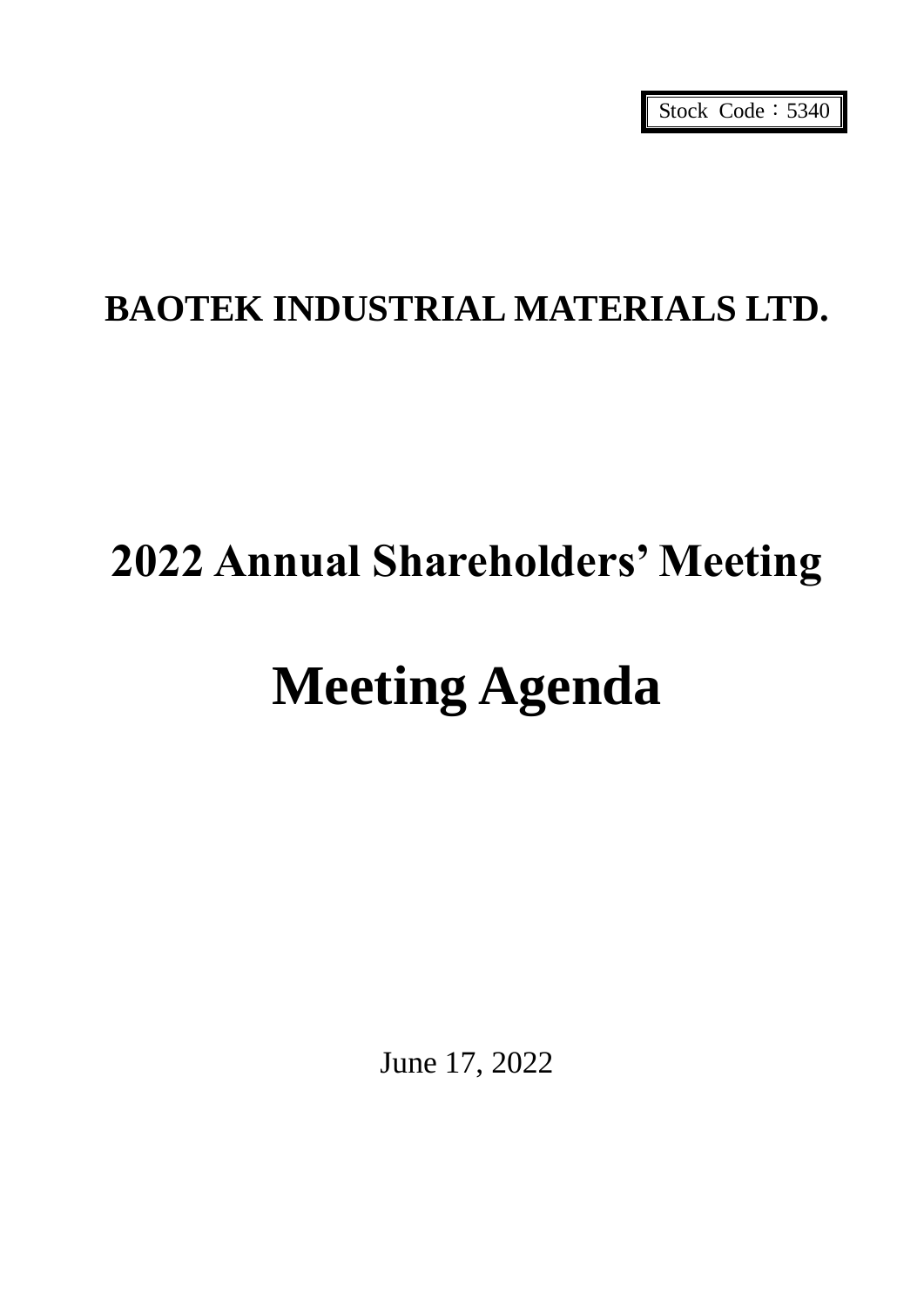### **Table of Contents**

| 9. Attachment                                                                      |  |
|------------------------------------------------------------------------------------|--|
|                                                                                    |  |
|                                                                                    |  |
| Annex 3: Performance Assessment Result of Directors and Managers, and the          |  |
|                                                                                    |  |
|                                                                                    |  |
|                                                                                    |  |
| Annex 6: Comparison Table for the Procedures for Acquisition or Disposal of        |  |
|                                                                                    |  |
| Annex 7: List of Director (Include Independent Director) Candidate  47             |  |
| Annex 8: List of Positions of Directors concurrently serving in other companies 48 |  |
| 10. Appendix                                                                       |  |
|                                                                                    |  |
|                                                                                    |  |
|                                                                                    |  |
| Appendix 4: Acquisition or Disposal of Assets Procedure (Before Amendment) 60      |  |
|                                                                                    |  |
| Appendix 6: Effect upon business performance, earnings per share and ROE of any    |  |
|                                                                                    |  |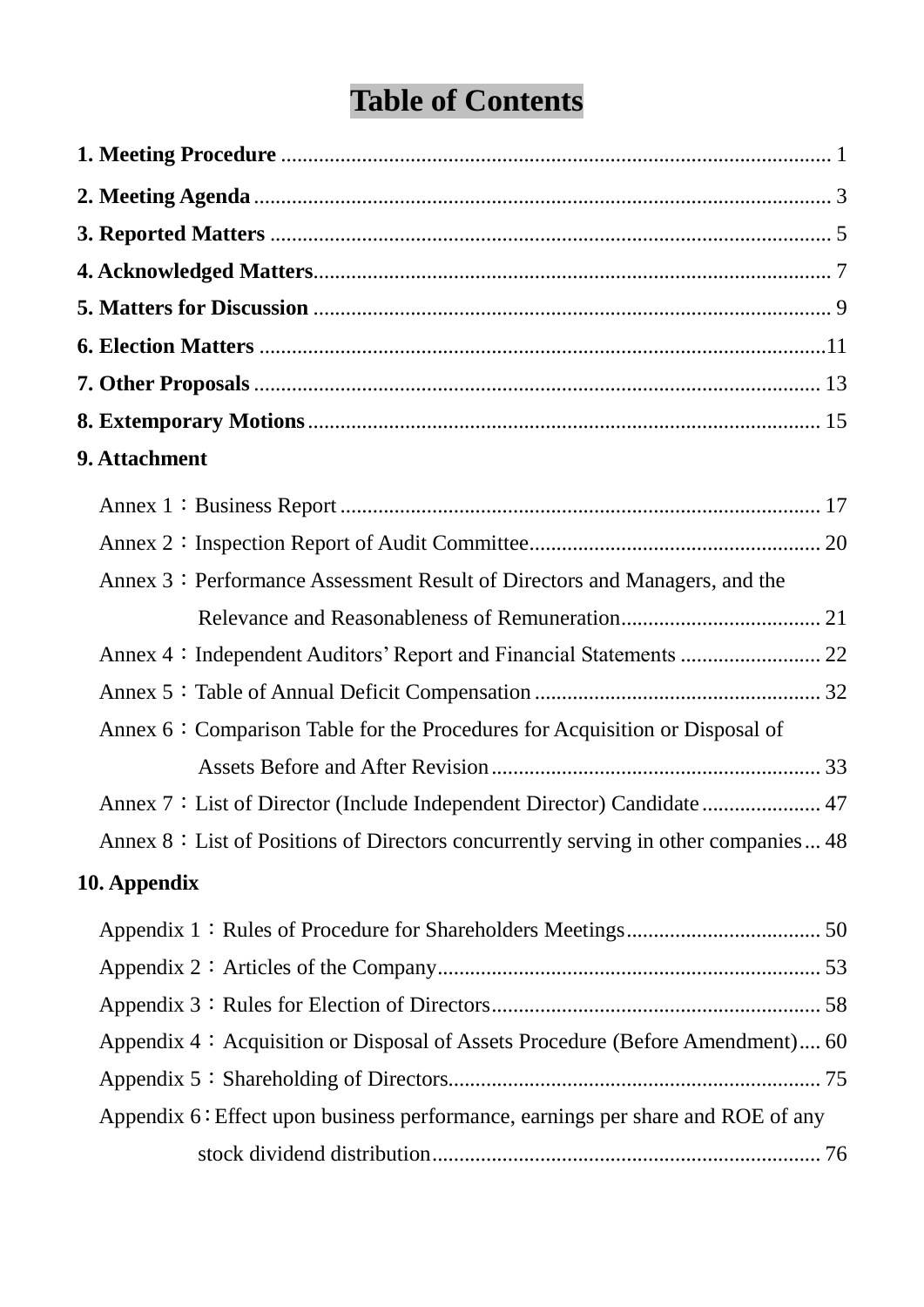# **1. Meeting Procedure**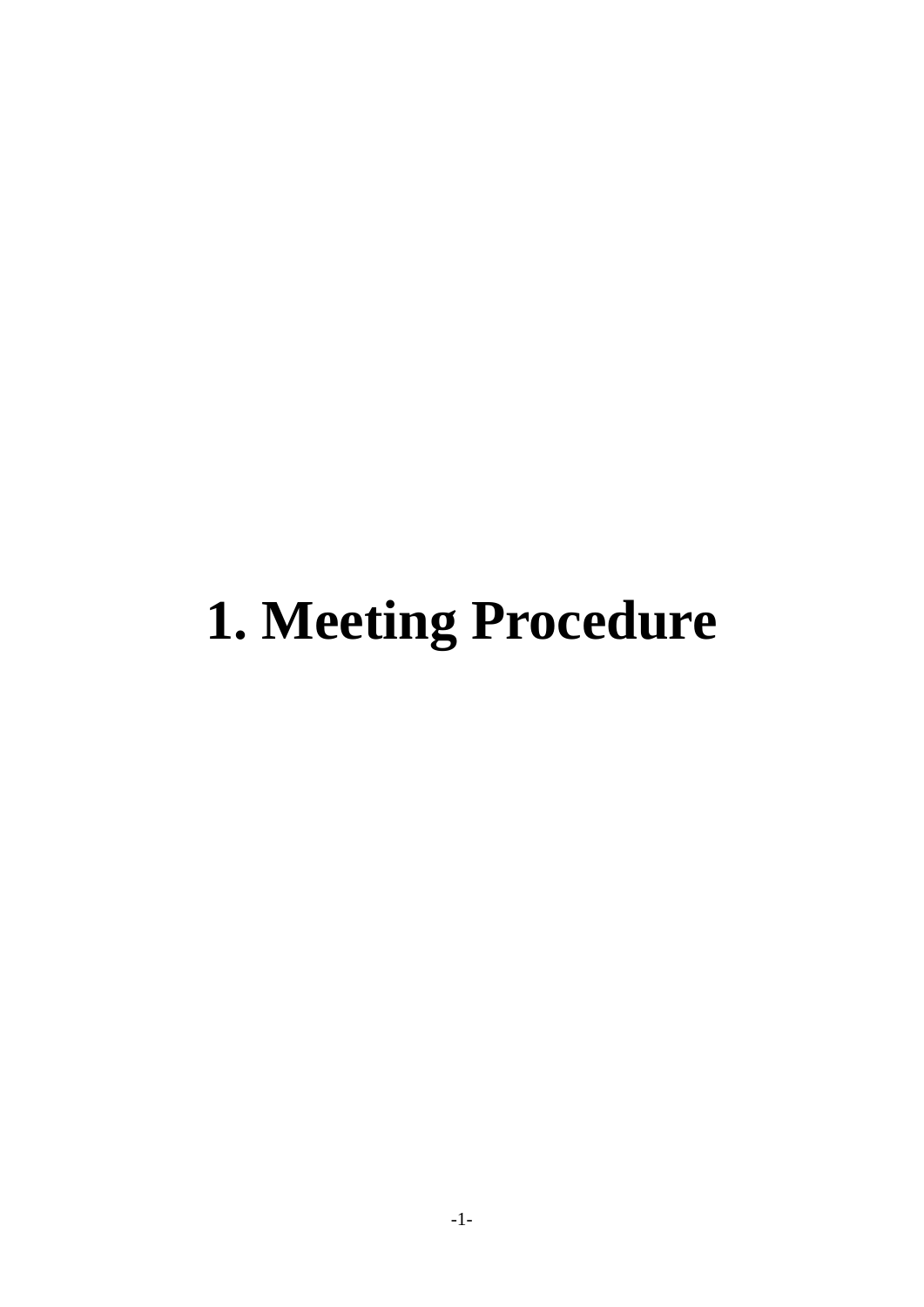### **BAOTEK INDUSTRIAL MATERIALS LTD.**

### **Procedure of the 2022 Regular Shareholder Meetings**

**Call Meeting to Order**

**Chairman's Address**

**Reported Matters**

**Acknowledged Matters**

**Matters for Discussion**

**Election Matters**

**Other Proposals**

**Extemporary Motions**

**Adjournment**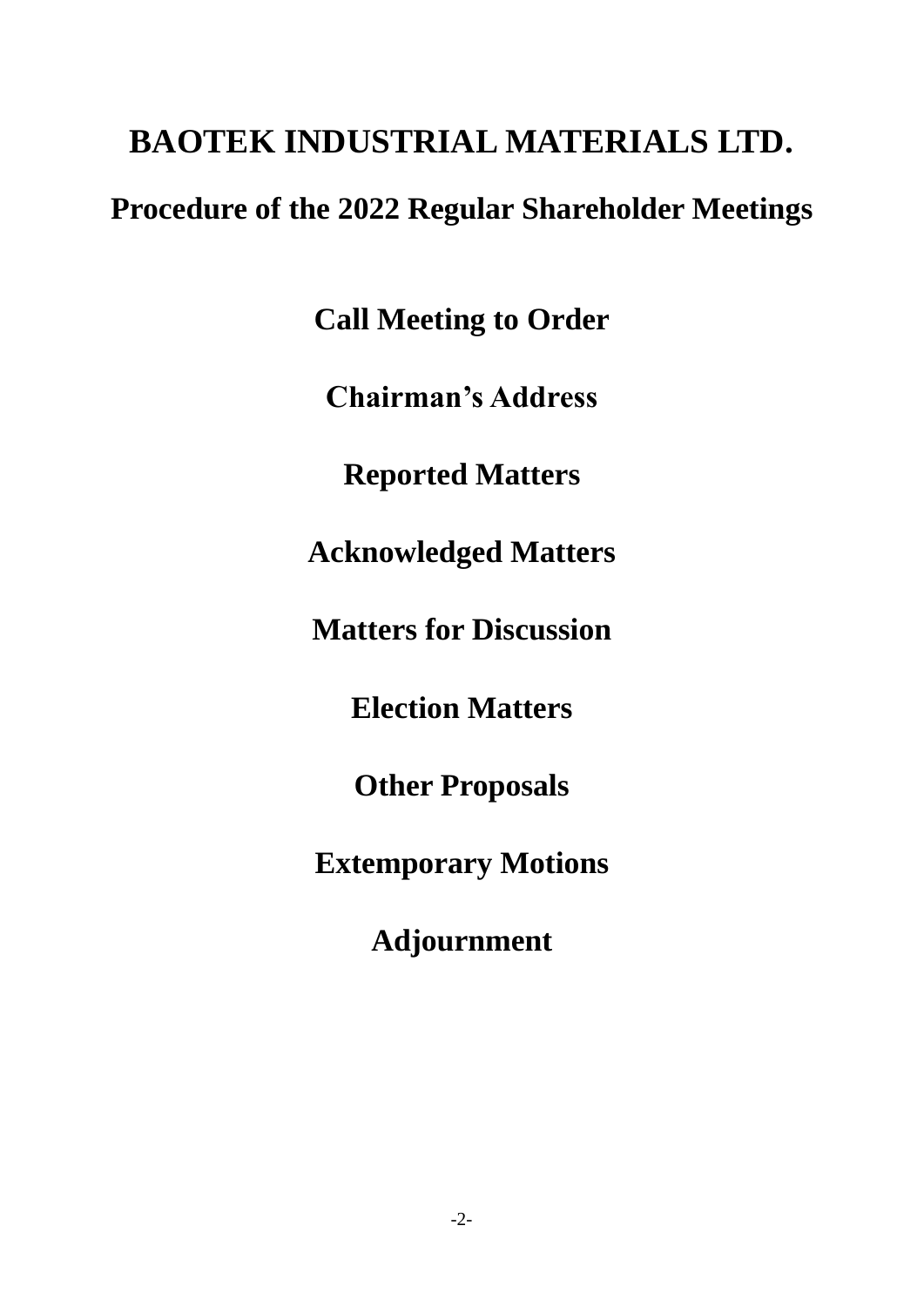# **2. Annual Shareholders' Meeting Agenda**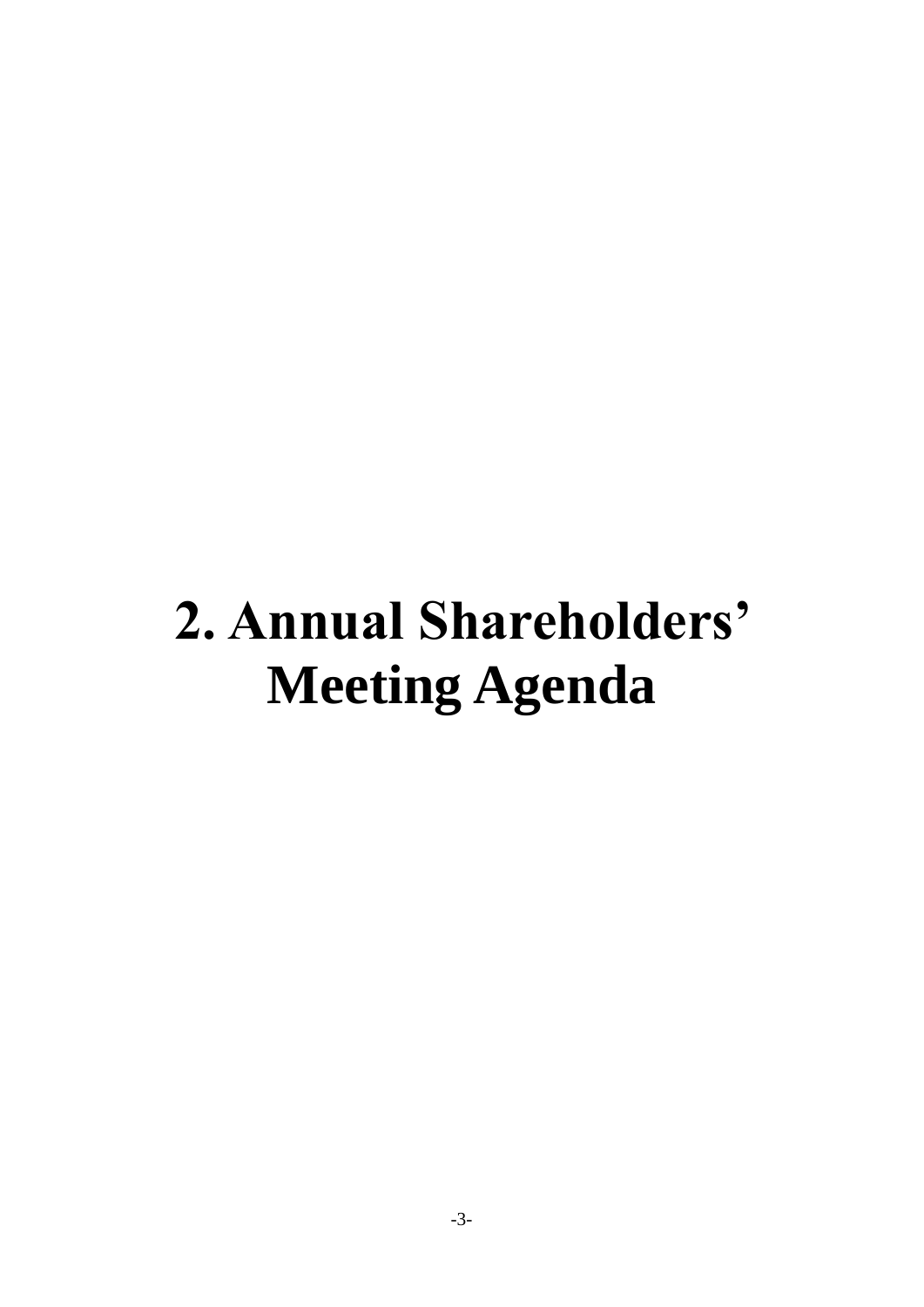## **BAOTEK INDUSTRIAL MATERIALS LTD. 2022 Annual Shareholders' Meeting Agenda**

Time: June 17, 2022 Fri. at 9 a.m.

Form: Entity Shareholders' Meeting

Address: No.3, Qingnian Rd., Yangmei Dist., Taoyuan City 326, Taiwan (R.O.C.) (China Motor Training Center)

Procedure of Meeting:

- 1. Attendance Report, Call Meeting to Order
- 2. Chairman's Address
- 3. Reported matters:
	- (1) Business Report of 2021 and Business Outlook of 2022.
	- (2) Audit Committee's review of the 2021 Final Report.
	- (3) To report the performance assessments and compensation levels of directors, and managerial officers.
	- (4) Other reported matters.

#### 4. Acknowledged matters:

- (1) Acknowledgment of the 2021 Business Report and Financial Statements.
- (2) Acknowledgment of the 2021 Deficit Compensation.
- 5. Matters for Discussion:
	- (1) Discussion of amendments to the Company's〝Acquisition or Disposal of Assets Procedure〞.
- 6. Election matters:
	- (1) To elect the Company's 11th term of Directors.
- 7. Other Proposals:
	- (1) Discussion to approve the lifting of non-competition restrictions for directors of the Company.
- 8. Extemporary Motions
- 9. Adjournment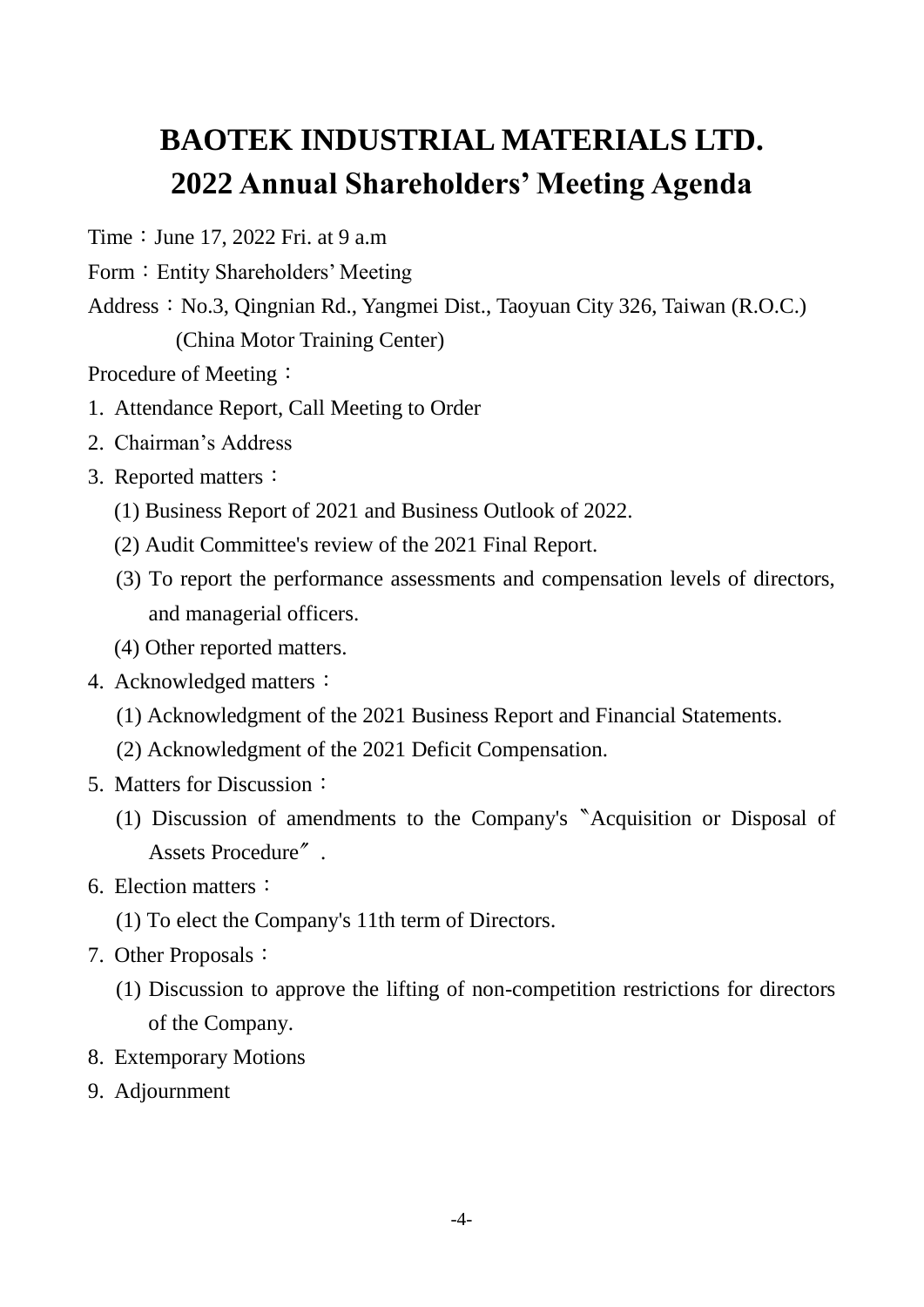# **3. Reported Matters**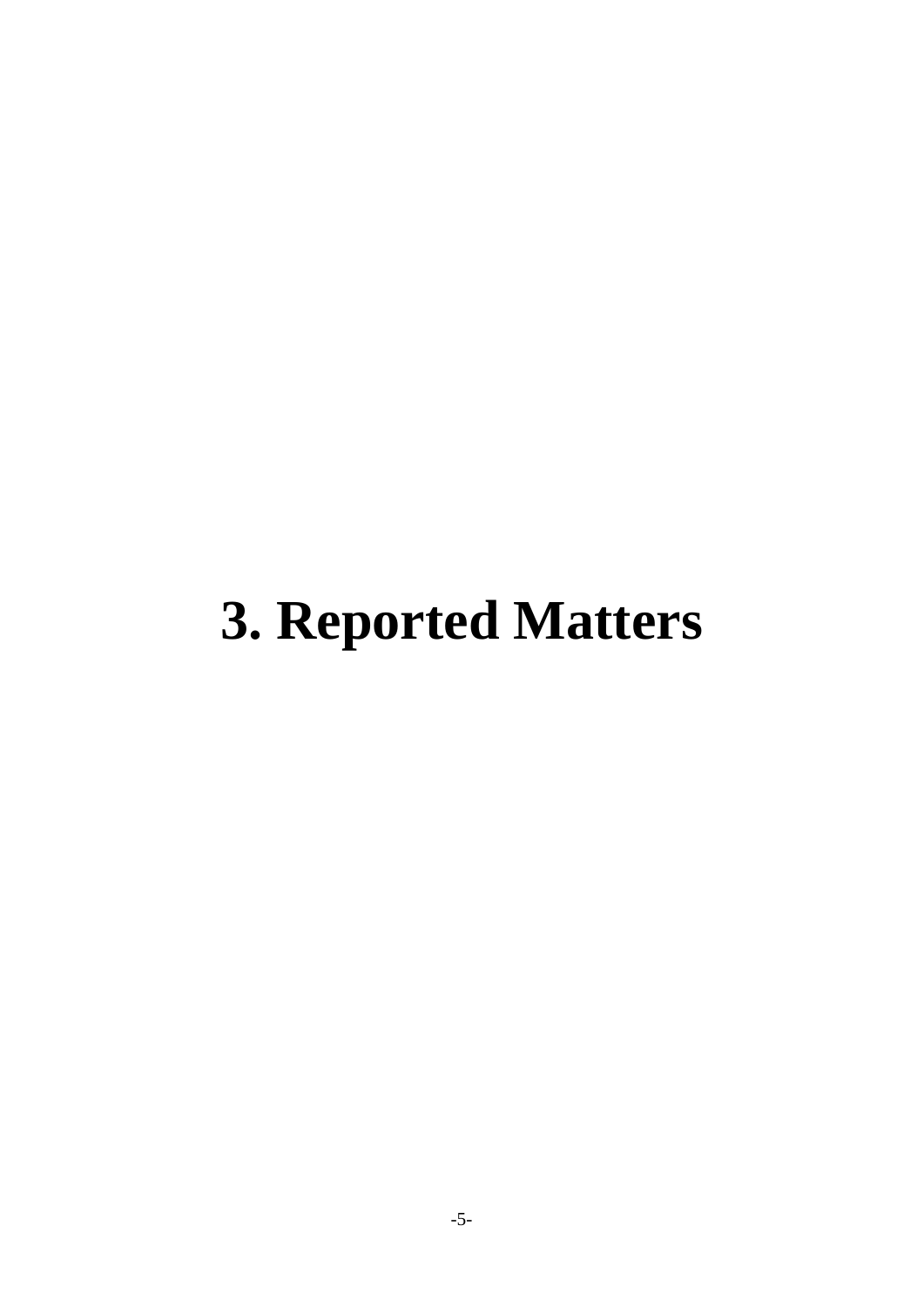- 1. Business Report of 2021 and Business Outlook of 2022, for your honor's approval. Explanation: Business Report of 2021, for details, please refer to Annex 1 [please refer to pages  $17 \sim 19$  of this manual].
- 2. Audit Committee's review of the 2021 final report, for your honor's approval. Explanation: Inspection Report of Audit Committee, for details, please refer to Annex 2 [please refer to page 20 of this manual].
- 3. To report the performance assessments and compensation levels of directors, and managerial officers, for your honor's approval.

Explanation: Performance Assessment Result of directors and managerial officers, and the relevance and reasonableness of remuneration, please refer to Annex 3 [please refer to page 21 of this manual].

- 4. Other reported matters.
	- Explanation: The company's  $2022$  regular shareholders' meeting accepts proposals from March 4, 2022 to March 14, 2022, and there is no shareholder proposal.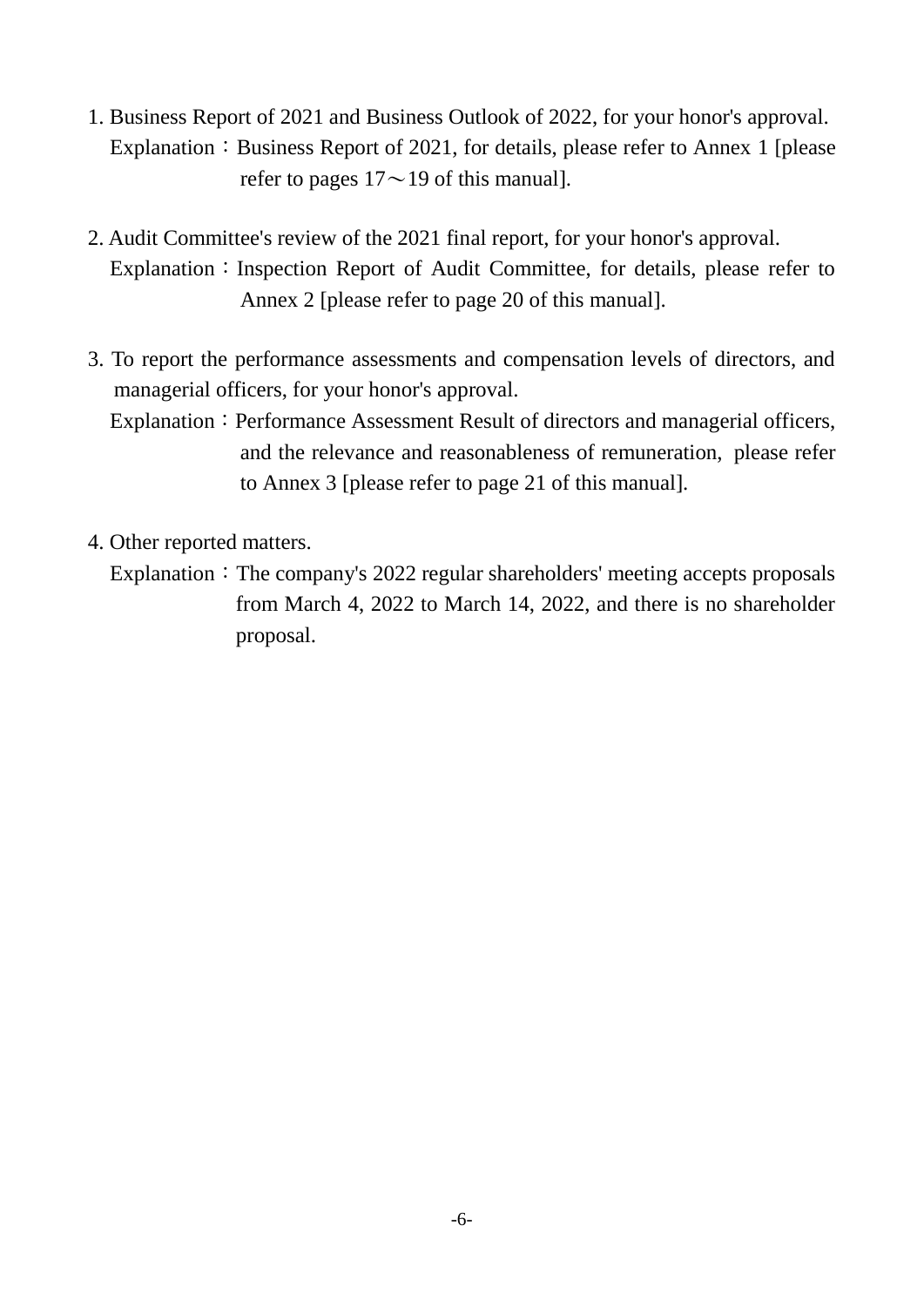## **4. Acknowledged Matters**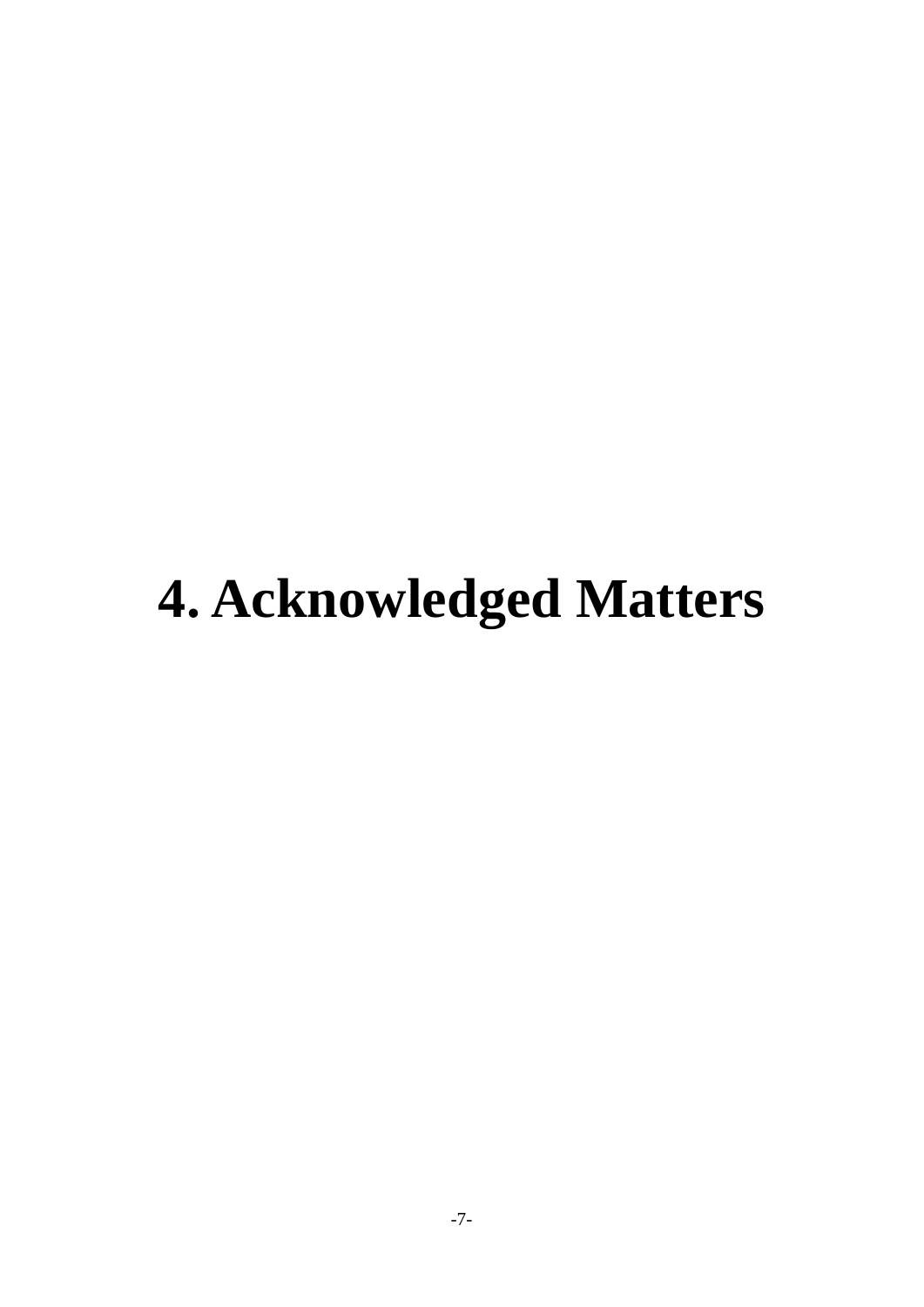### **Case 1 Proposed by the Board of Directors**

Proposal: Acknowledgment of the 2021 Financial Statements.

- Explanation: 1. The financial statements of  $2021$  was audited by Chiang, Tsai-Yen and Liu, Chien-Yu of Pricewaterhouse Coopers (PwC), and issue an audit report of unqualified opinion.
	- 2. The above financial statements and the company's 2021 annual business report have been verified by the audit committee, and an audit report has been issued.
	- 3. The business report of 2021, for details, please refer to Annex 1 [please refer to pages  $17 \sim 19$  of this manual]. Independent auditor's report and financial statements, for details, please refer to Annex 4 [please refer to pages  $22 \sim 31$  of this manual], For your adoption.

Resolution:

### **Case 2 Proposed by the Board of Directors**

- Proposal: Acknowledgment of the 2021 Deficit Compensation was submitted for recognition.
- Explanation: 1. In accordance with the provisions of the Company Law and the Articles of Incorporation of the Company, there is a proposal to make up for losses.
	- 2.The company's net profit after tax of 2021 is NT\$52,945,270. After deducting NT\$133,806,014 to make up for the losses of previous years, and plus the other comprehensive gain and losses in terms of the defined benefit plans for 2021 of NT\$2,112,620, and deducting NT\$38,077,579 from the disposition of equity measured through the fair price of other consolidated profit/loss. The loss to be made up for this year is NT\$116,825,703, so there is no surplus available for distribution.
	- 3. Table of Deficit Compensation of 2021, for details, please refer to Annex 5 [please refer to page 32 of this manual]. For your adoption.

Resolution: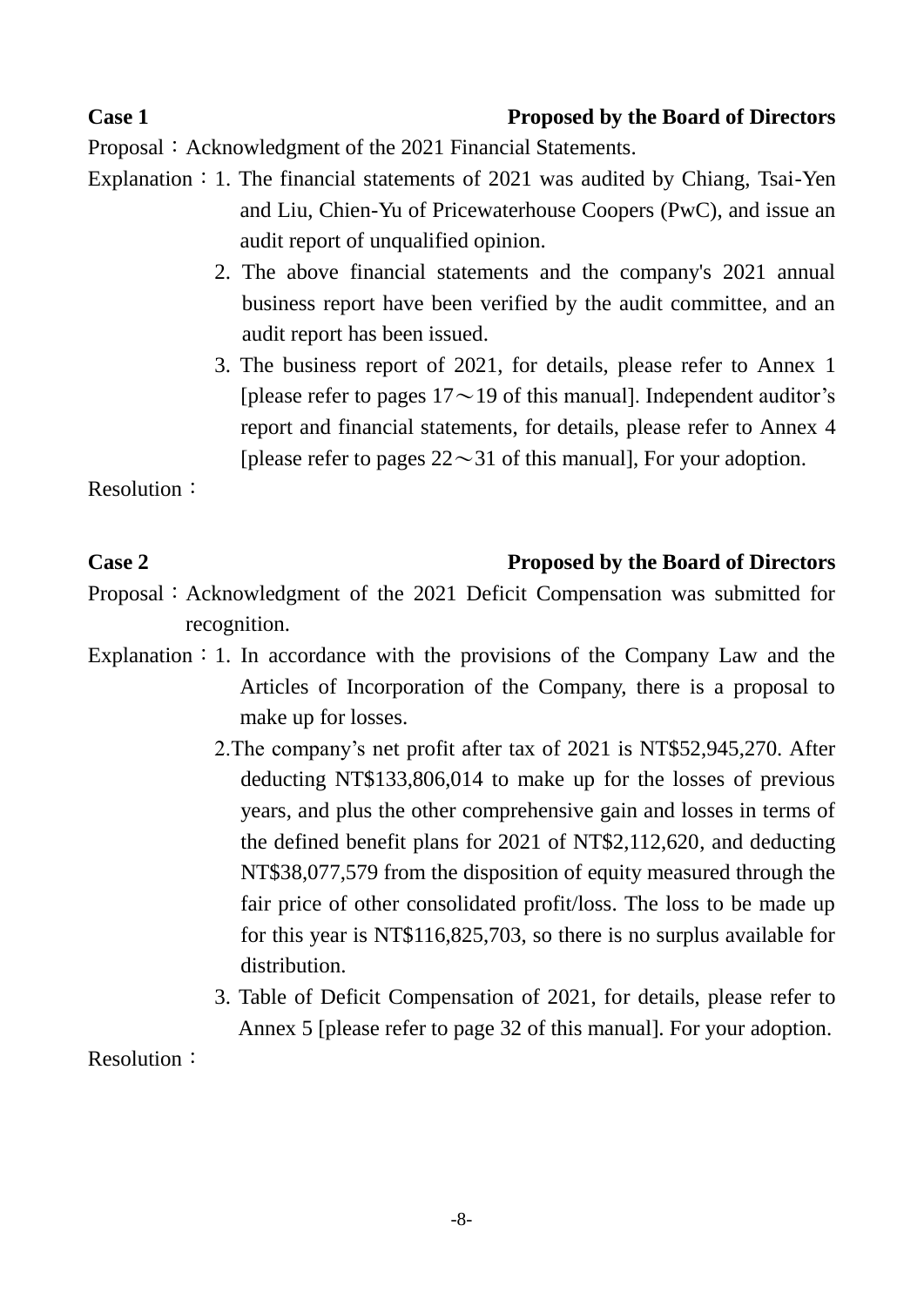# **5. Matters for Discussion**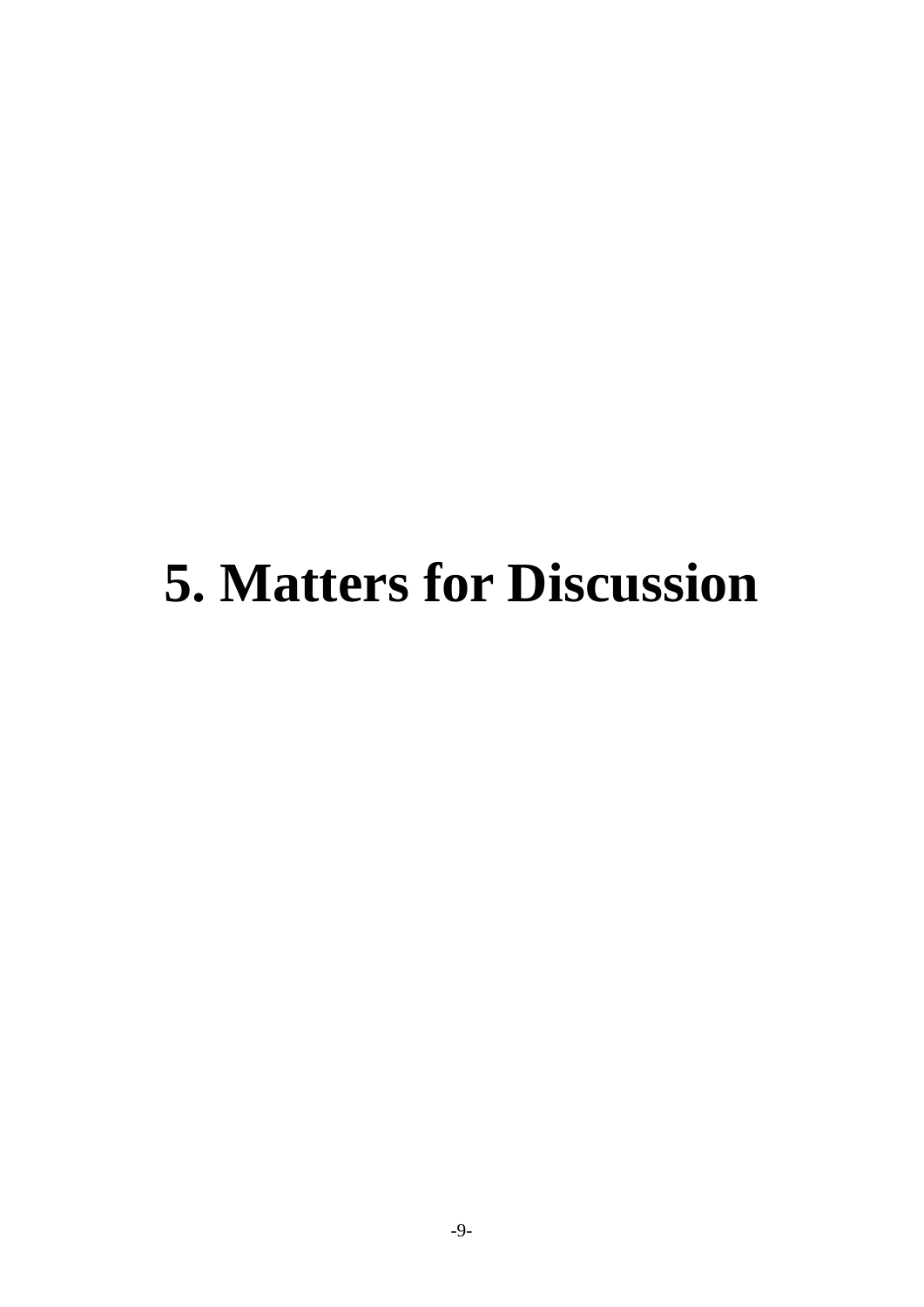### **Case 1 Proposed by the Board of Directors**

- Proposal: It is proposed to amend the Company's " Acquisition or Disposal of Assets Procedure " for discussion.
- Explanation: 1. It was announced that some articles of "Regulations Governing the Acquisition and Disposal of Assets by Public Companies" was amended in accordance with the Decree Chin-Guan-Cheng-Fa-Zi No. 1110380465 dated Jan. 28, 2022 from Financial Supervisory Commission.
	- 2. it is proposed to amend the Company's〝Acquisition or Disposal of Assets Procedure".
	- 3.The comparison table for the procedures for acquisition or disposal of assets before and after revision, please refer to Annex 6 [please refer to page  $33 \sim 46$  of this manual] for discussion.

Resolution: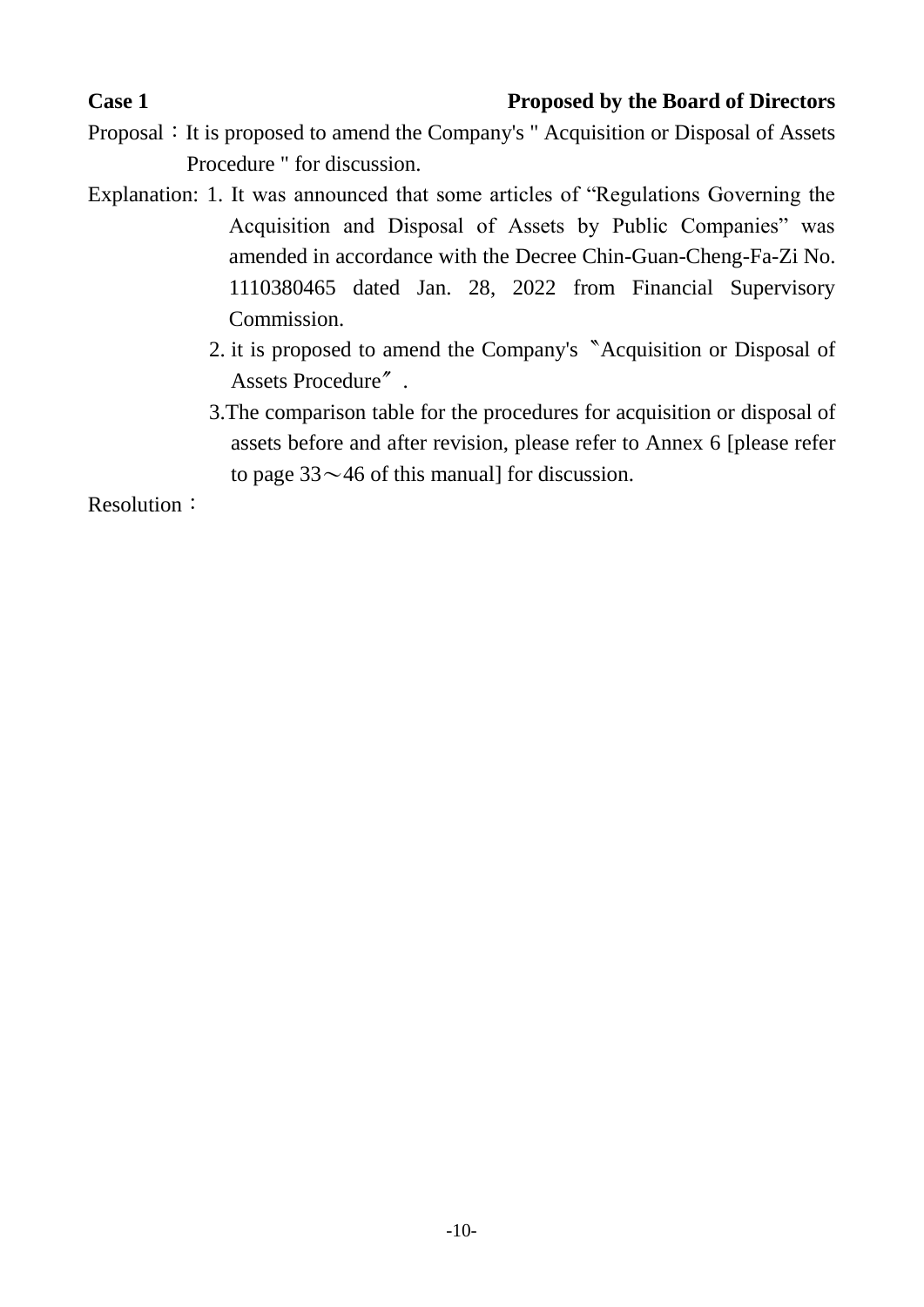# **6. Election Matters**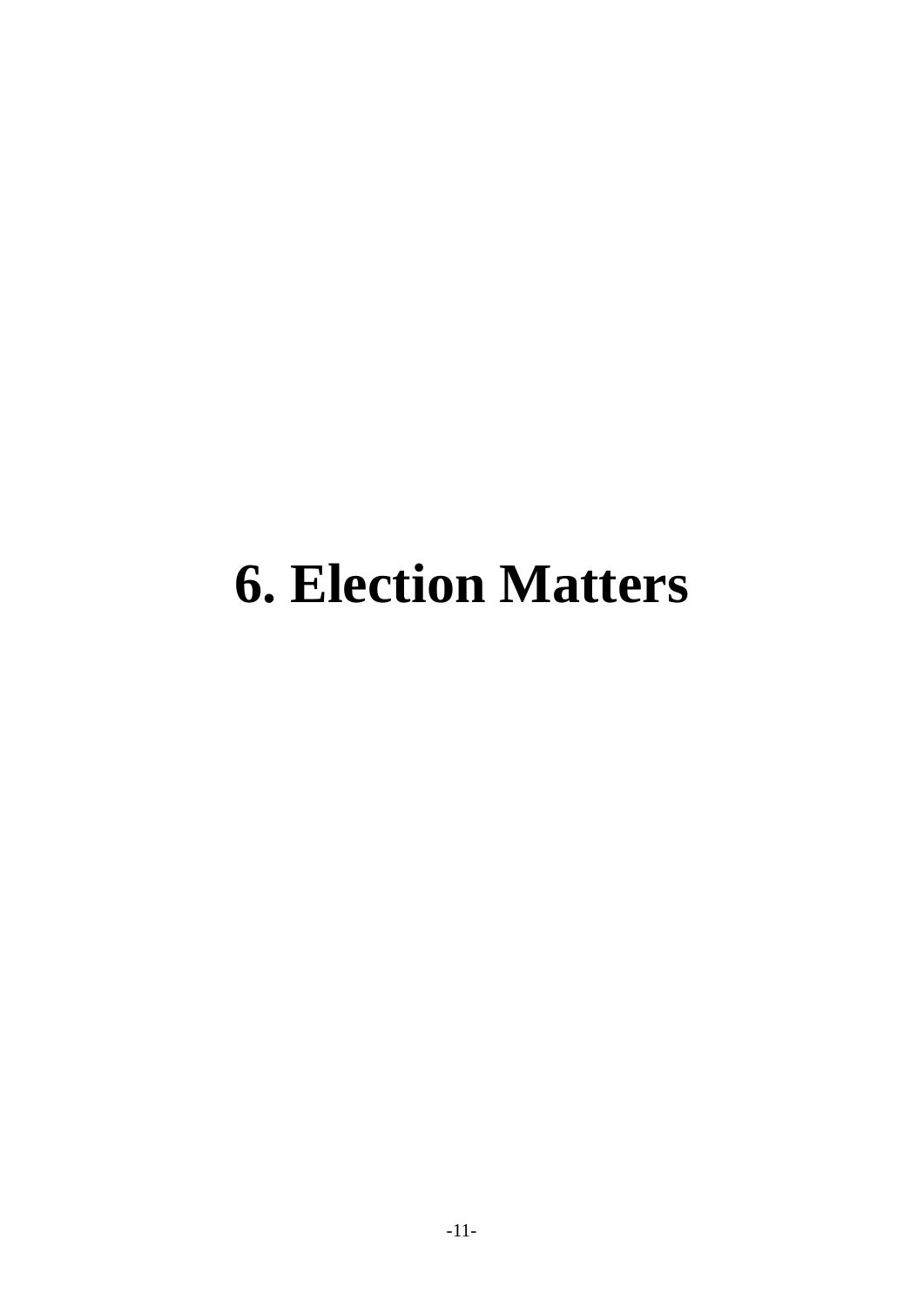#### **Case 1 Proposed by the Board of Directors**

Proposal: To elect the Company's 11th term of Directors.

- Explanation: 1. The terms of office of the Company's 10th Board of Directors lasts three years, starting from Jun. 21, 2019 to Jun. 20, 2022. As it is about to expire, the re-election will be conducted in the ordinary shareholders' meeting this year in accordance with the Company Act. The previous Board of Directors will leave office as the newly elected directors takes office.
	- 2. In accordance with the provisions in Article 18 of the Articles of Incorporation, we proposed to elect 7 directors (including 3 independent directors) for the 11th Board of directors during the regular shareholders' meeting, who will serve for three years (from Jun. 17, 2022 to Jun. 16, 2025). The newly elected directors will take office immediately after the election.
	- 3. The Company adopts candidate nomination system for the election of directors (including independent directors) and the list of candidates was approved by the 10th Board of Directors during the 12th meeting. List of director (include independent director) candidate, as detailed in Annex 7 [please refer to page 47 of this manual] for election.

Election Result: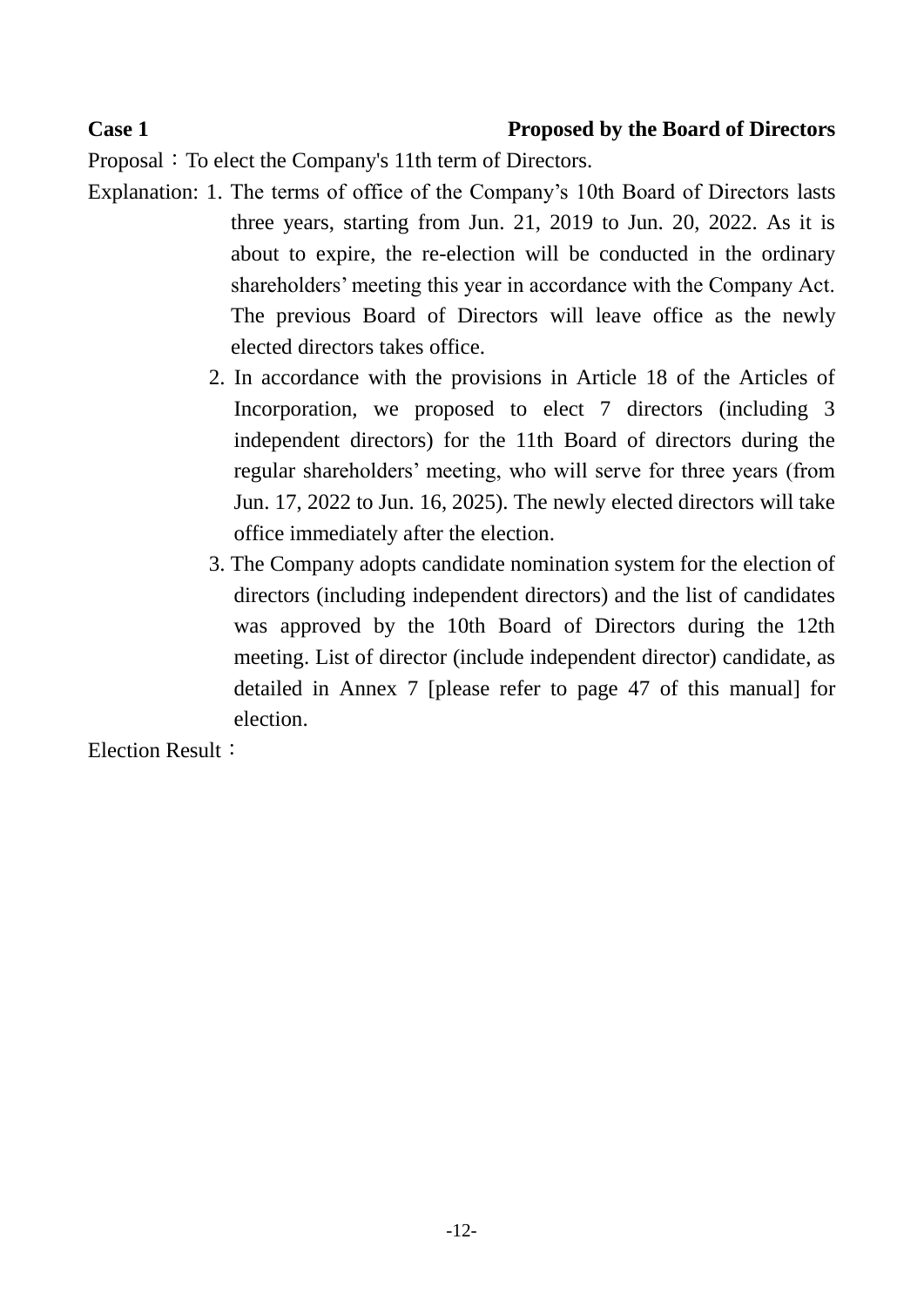# **7. Other Proposals**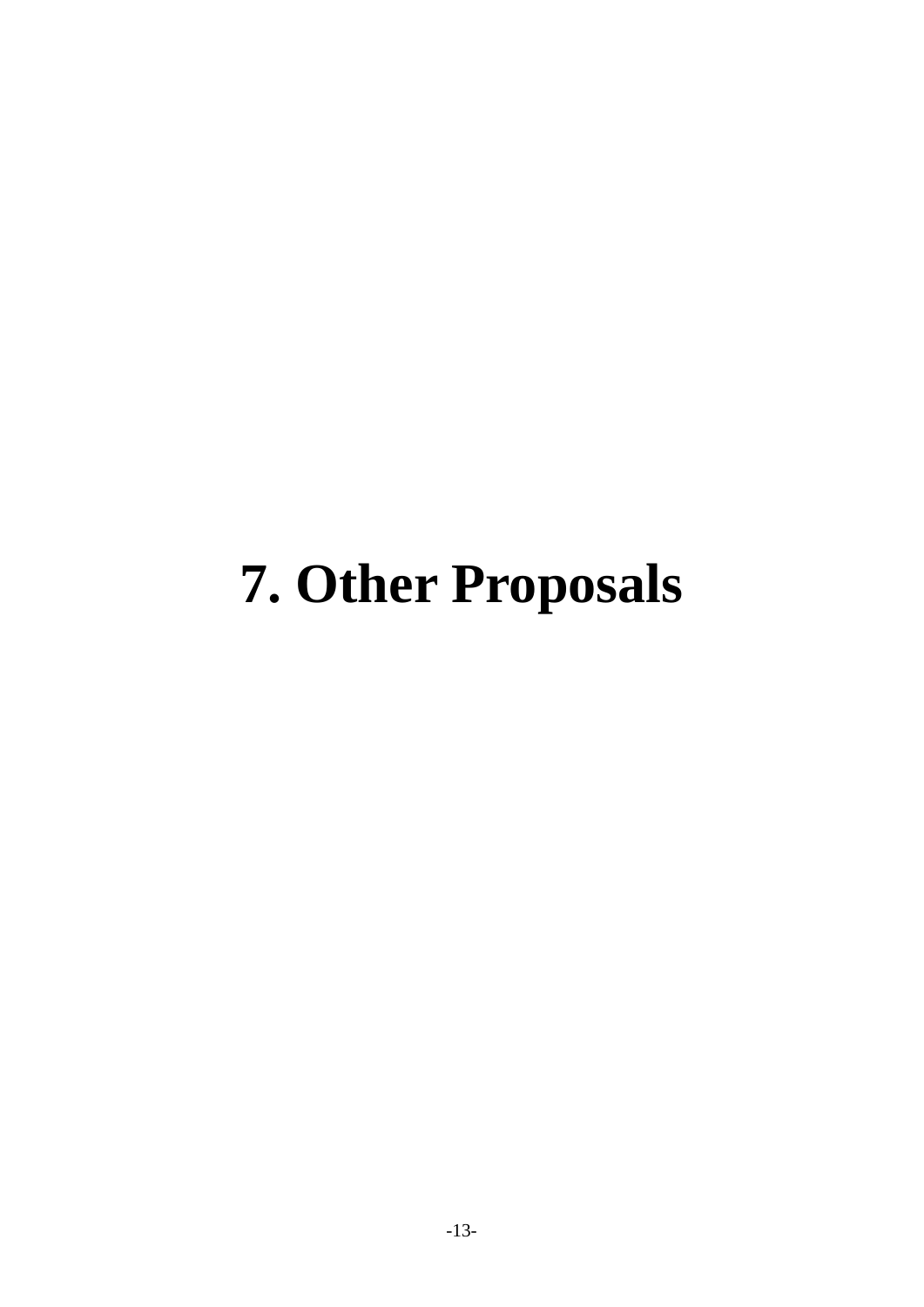#### **Case 1 Proposed by the Board of Directors**

- Proposal: Discussion to approve the lifting of non-competition restrictions for directors of the Company.
- Explanation: 1. According to Article 209 of the Companies Act, "A director who does anything for himself or on behalf of another person that is within the scope of the company's business shall explain to the meeting of shareholders the essential contents of such an act and secure its approval."
	- 2. If a director of the Company is required to work concurrently the same or similar tasks as the Company's business at the same time, he/she may request the approval by the shareholders' meeting and be released from the prohibition of competing for the Company's business to the extent that it is not contrary to the Company's interests. List of positions of directors concurrently serving in other companies, as detailed in Annex 8 [please refer to page 48 of this manual] for discussion.

Resolution: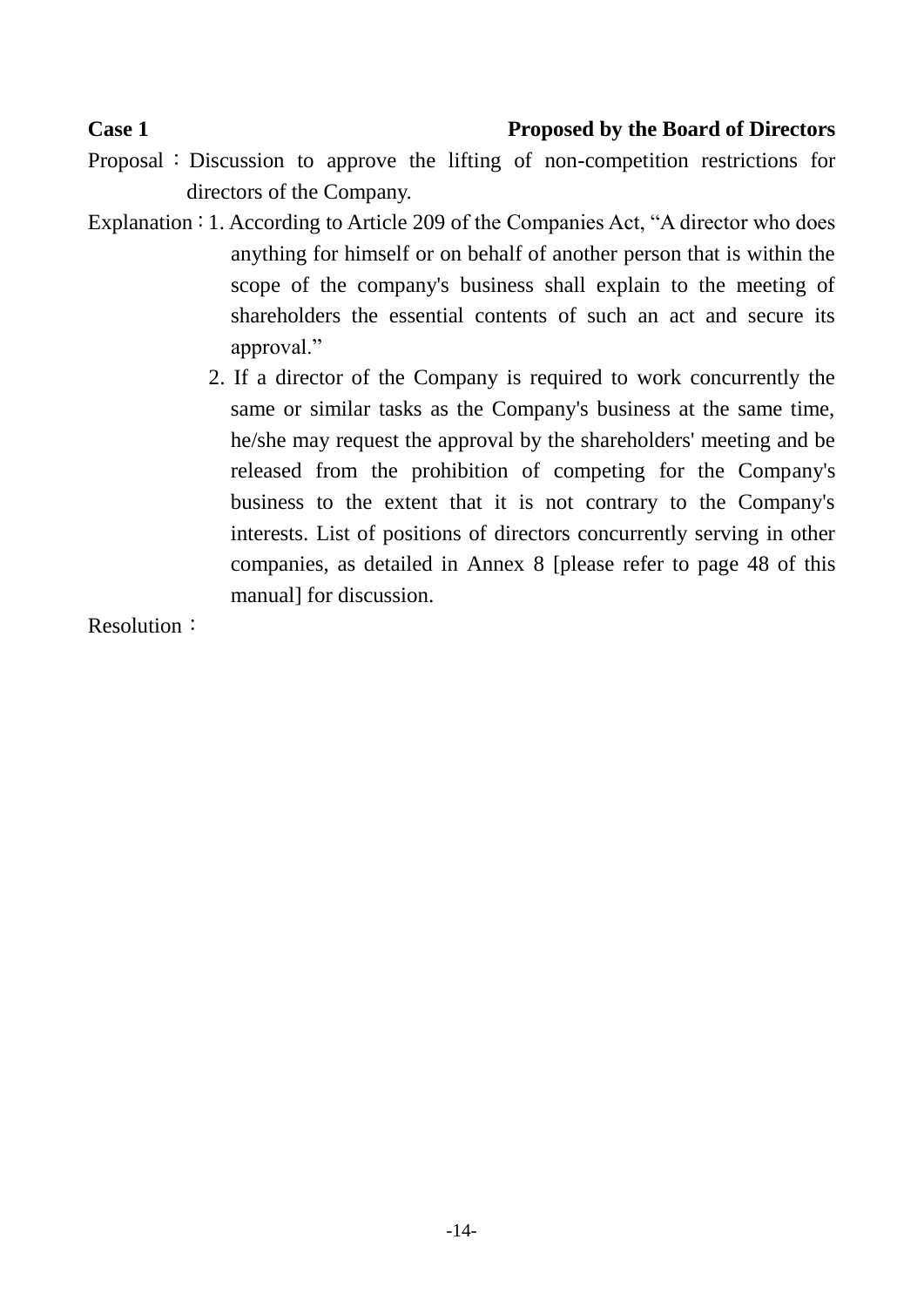# **8. Extemporary Motions**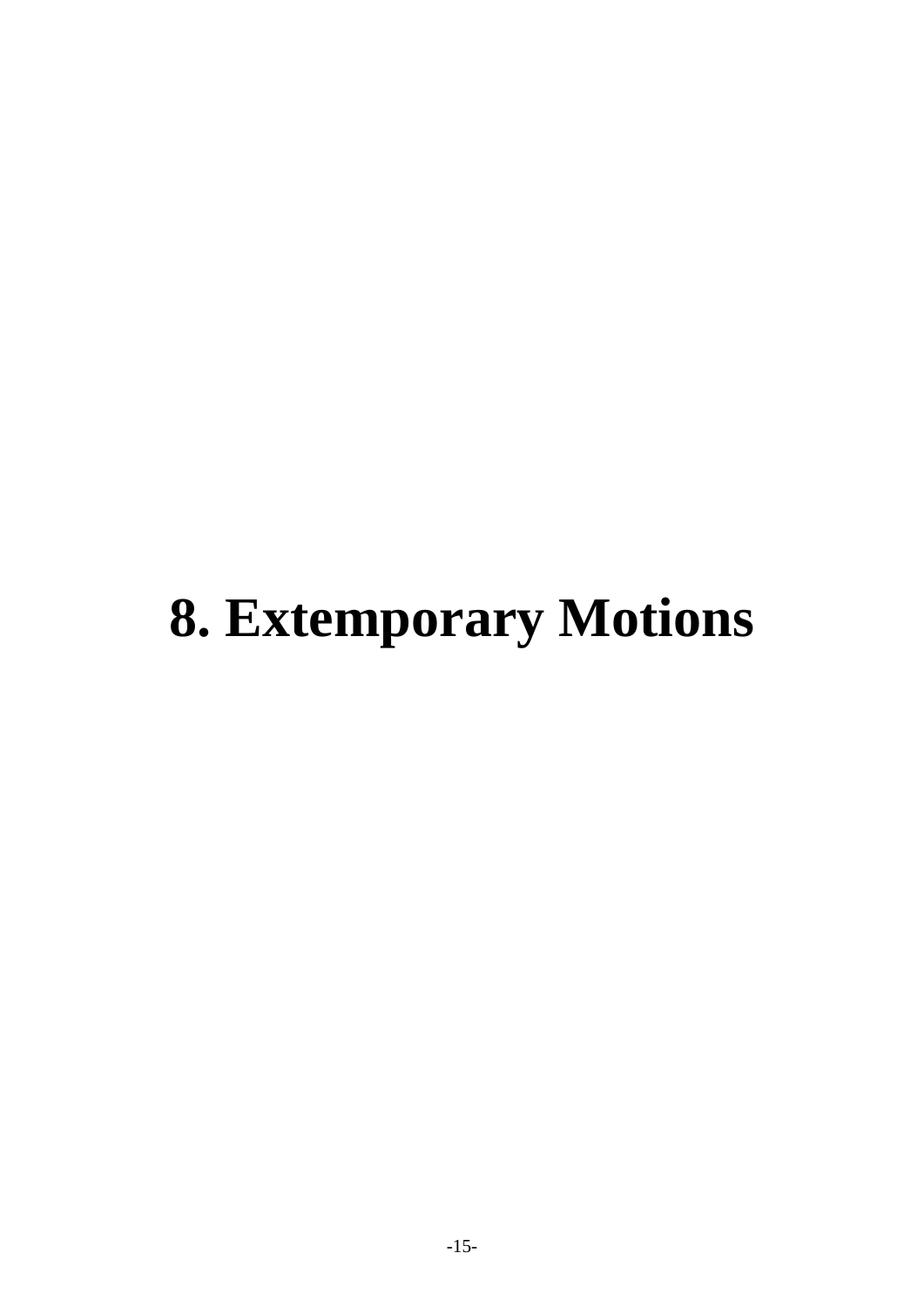# **9. Attachment**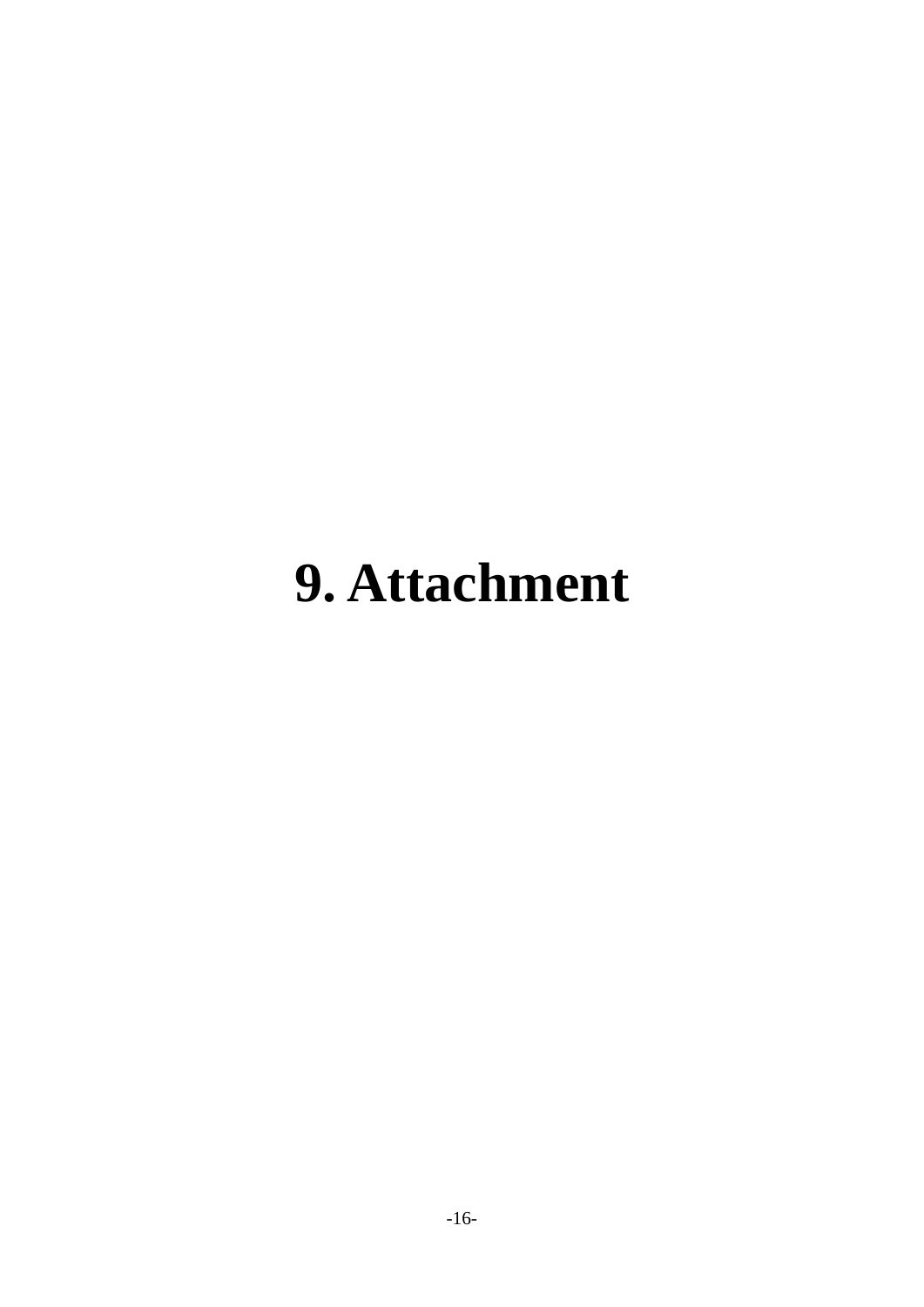### **Business Report**

#### **I. Achievements of business in 2021**

A. State of implementation on business plan:

The Company's net revenue for 2021 was NT\$1,403,923 thousand, a 3% decrease compared to 2020. The sales volume of 56,332 thousand meters in 2021 is similar to the sales volume of 56,599 thousand meters in 2020. Overall gross profit performance in 2021 was comparable to that in 2020. Net income before tax for 2021 was NT\$65,971 thousand, a decrease of 12% compared to 2020, mainly due to an increase in marketing and administrative expenses, which were affected by the significant increase in international shipping prices and higher environmental expenses.

A series of international events occurred in 2021, including the shortage of containers in Europe and the United States, the congestion in Hong Kong, the continuous fever of the global coronavirus, the continuous appreciation of the New Taiwan dollar, and the installation of the Company's new machines. However, the Company is actively transforming its products and optimizing its product portfolio, and its team is working towards stabilizing sales volume, reducing costs and increasing value-added products to reduce the impact of uncontrollable factors such as exchange rates and the market.

B. Implementation of budget:

The Company did not make financial estimates pursuant to rules, thus, not applicable.

|                  |                                                      |           | Unit: NT\$1,000 |
|------------------|------------------------------------------------------|-----------|-----------------|
|                  | Item / Year                                          | 2020      | 2021            |
| Financial income | Operating revenue                                    | 1,450,112 | 1,403,923       |
|                  | Net operating margin                                 | 182,165   | 181,308         |
| and expenditure  | Profit before income tax                             | 74,678    | 65,971          |
|                  | Return on asset $(\% )$                              | 4.74      | 2.52            |
|                  | Return on equity $(\%)$                              | 5.56      | 2.94            |
| Profitability    | Ratio of income before tax to<br>paid-in capital (%) | 3.83      | 3.38            |
|                  | Profit margin (%)                                    | 6.60      | 3.77            |
|                  | Earnings per share (NT\$)                            | 0.49      | 0.27            |

C. Financial receipts, disbursements and analysis of profitability:

D. State of Research & Development (R&D) :

The roadmap in 2020 continued that of 2019, basically subject to 5G application, Advanced Driver Assistance System (ADAS) and communication satellite signal transmission application. The Company focuses on the development and introduction of Low Dk (NE glass) series products and the mass production of interfacially compatible, high reliability processing fluid formulations for high frequency/high speed materials.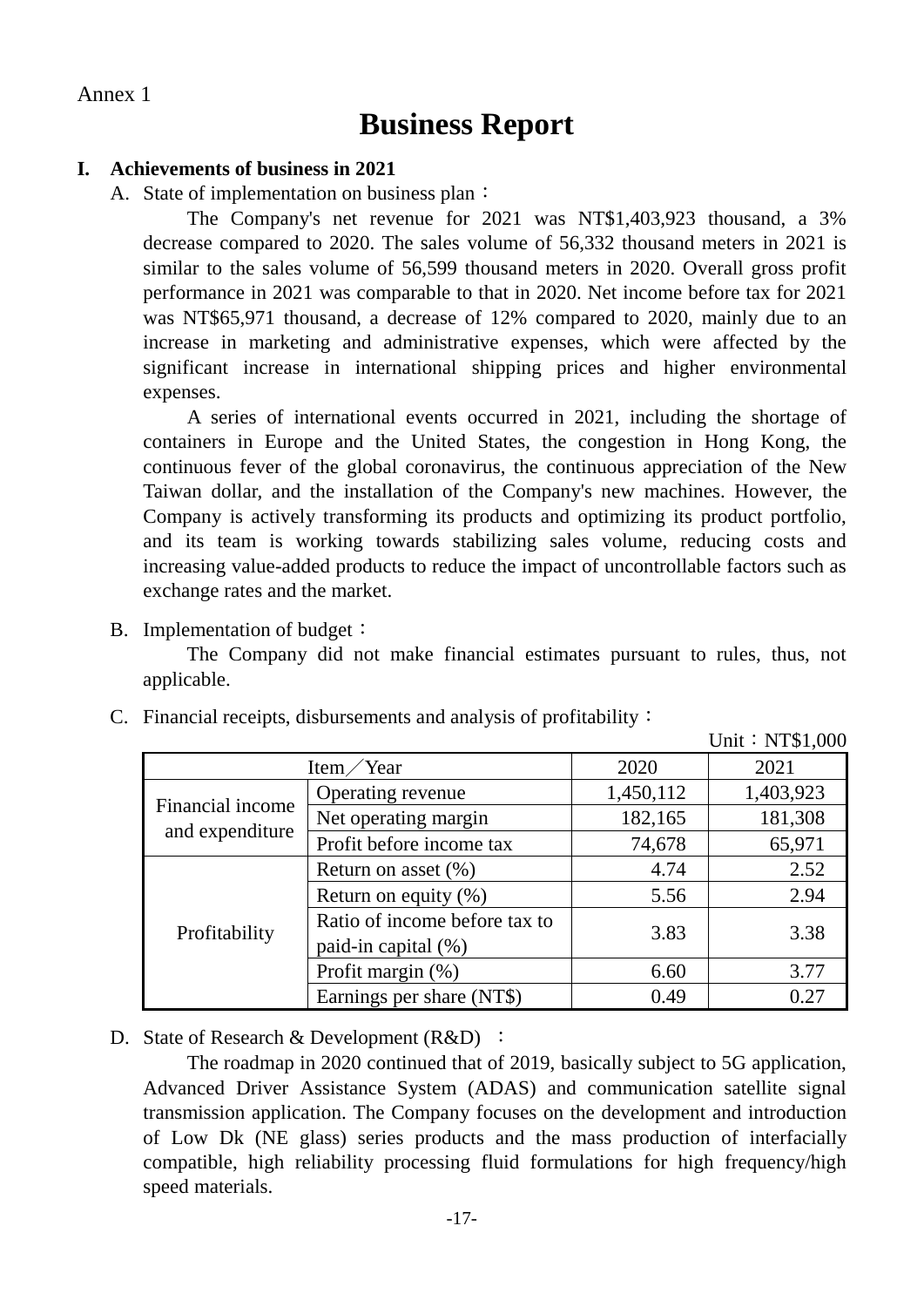The axial change of industrial products is relatively stable, and PTFE coating is the main application along with aerospace, high-temperature filter bags and heat insulation materials.

In 2022, the Company will continue to advance the introduction and mass production of Low Dk (NE glass) series products and enhance our manufacturing capabilities. We will not only respond to the market demand for high-end materials, but also strive to meet the needs of our customers for Low Dk materials when developing high-end products.

Completion in 2021:

Mass production of NE fabric products 2116, 1078, 1035 by transferred technology of NTB.

NE 2116, 1078, 1035 processing cloth trial production by transferred technology of NTB.

#### **II. Overview of 2022 Business Plan**

The Company estimates sales of a total of 56,000 thousand meters in 2022 and operating strategy and management guidelines are stated as follows:

- Getting started by maintaining strategic cooperation with customers and producing high-end products for co-operation of high-end markets and R&D of products.
- Highlights on high-frequency and high-speed applied cloud products among electric industry.
- Increase the degree of mutual dependency by improving service quality for strategic customer bases, getting rid of cutthroat price competition mode and seeking for profitability by more supply of value-added products and higher technology to customers.
- $-$  Intensify degree of technology R&D for industrial materials and solidify supply chain of aerospace and environmental-protection green energy applied products to EU and US markets.
- Reduce cost by production-sales coordination policy and higher daily activation. Profitability is achieved by fee budgetary management mode and product portfolio adjustment with the advantages of quality and cost.
- The direction for the company development in the upcoming years remains subject to growth and profitability with active R&D progress for new era.

#### **III. The effect that external competition, laws and regulations as well as overall operating environment on the Company's developmental strategy in the upcoming years**

According to IHS Markit's observation of the recent international economic situation, the global epidemic is still severe and the Delta variant virus continues to spread, coupled with the rapid spread of the Omicron variant virus in Europe and the U.S. Many countries have restarted their epidemic prevention and restriction measures, which will affect global production and supply. On the domestic front, manufacturing end-use demand continues to be strong, coupled with the continued visibility of the semiconductor boom and the domestic industry's leading position in technology research and development, manufacturers are optimistic about the performance of the boom in the next six months.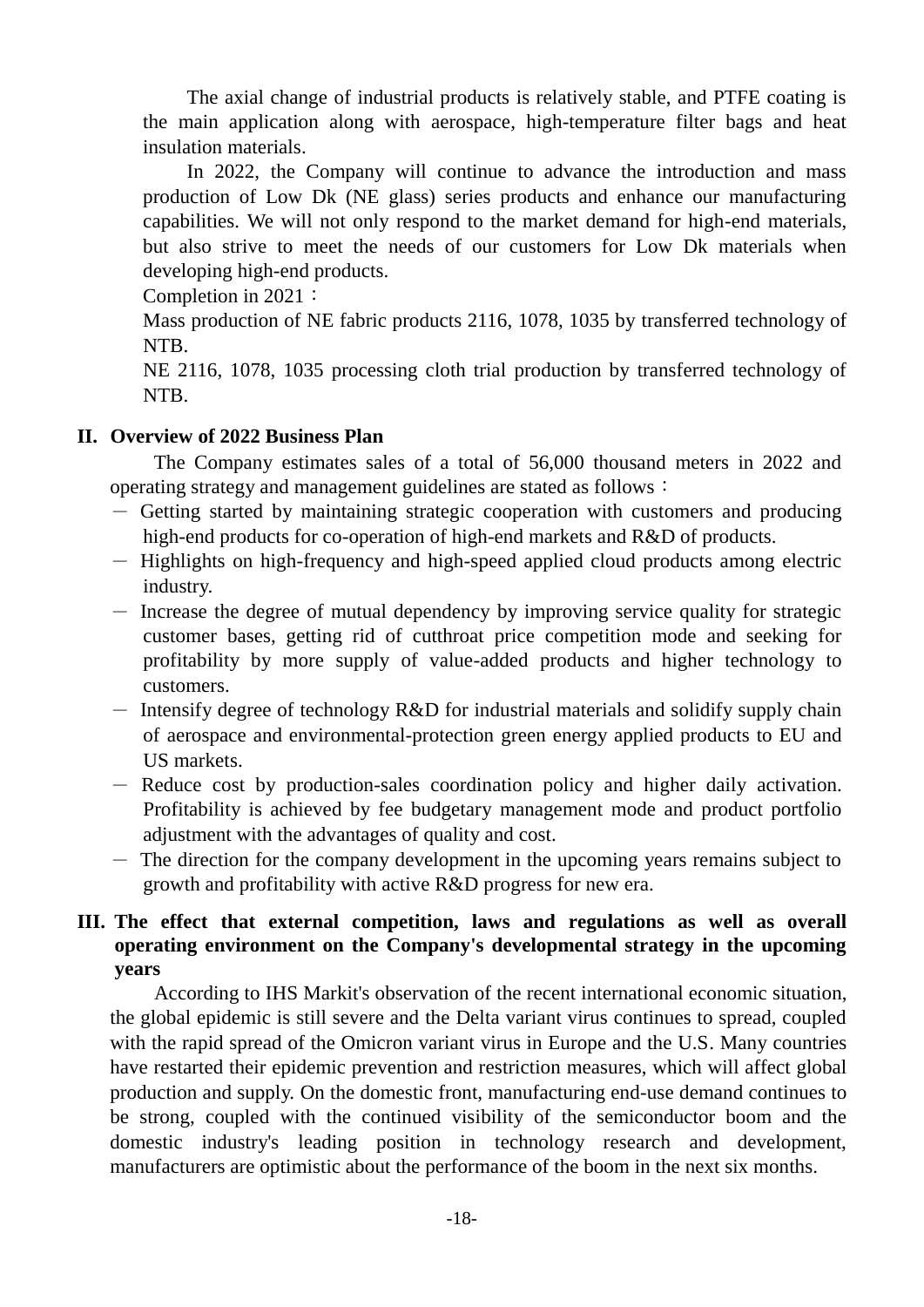According to the World Bank's latest forecast, China's economic expansion will slow to 5.1% this year from 8% last year and grow by 5.2% in 2023, partly due to lingering epidemic restrictions and tightening regulatory policies by Beijing authorities. The World Bank lowered U.S. gross domestic product (GDP) growth by 1.2 percentage points to 5.6% last year, and forecasts expansion to slow to 3.7% this year and 2.6% next year.

The report notes that growth in advanced economies is expected to slow to 3.8% in 2022 from 5% in 2021, which the World Bank says will allow advanced economies to return to pre-epidemic levels of output in 2023 and complete the cycle recovery. On the other hand, emerging markets and developed economies are estimated to expand by 4.6% in 2022, down from 6.3% last year. The World Bank believes that these regions have suffered a significant loss of output due to the epidemic and that neither investment nor output will return to pre-epidemic levels in 2023.

David Malpass, president of the World Bank, said the outbreak continues to lay cloud over the growth outlook and could lead to further revisions to the growth forecast if the outbreak continues to fester. He mentioned that developing countries, in particular, face long-term problems related to low vaccination rates, global macro policies, and debt burdens.

In response to the changes in the international situation in 2022, the Company has maintained a stable business strategy to cope with the changes in the international situation. We will continue to adopt the following measures for the future development strategy:

- In line with our product application transformation strategy, we are optimizing our product portfolio towards 5G applications, advanced driver assistance system applications for automobiles and satellite signal transmission applications for space.
- Develop new Low Dk (NE glass) series products.
- High compatibility and high reliability product strategy for high frequency/high speed material interface.
- Pursue sustainable management as our goal.
- Dedicate to the promotion of corporate governance.

As indicated from above business plan report and its included description of operation, we will keep improving our operating performance with the excellence spirit, achieving to the best with our customers and sharing operating achievements with shareholders.

Chairman: Hayashi Hisanobu President: Yoshida, Kohichi Accounting Officer: Liu, Chun-Chen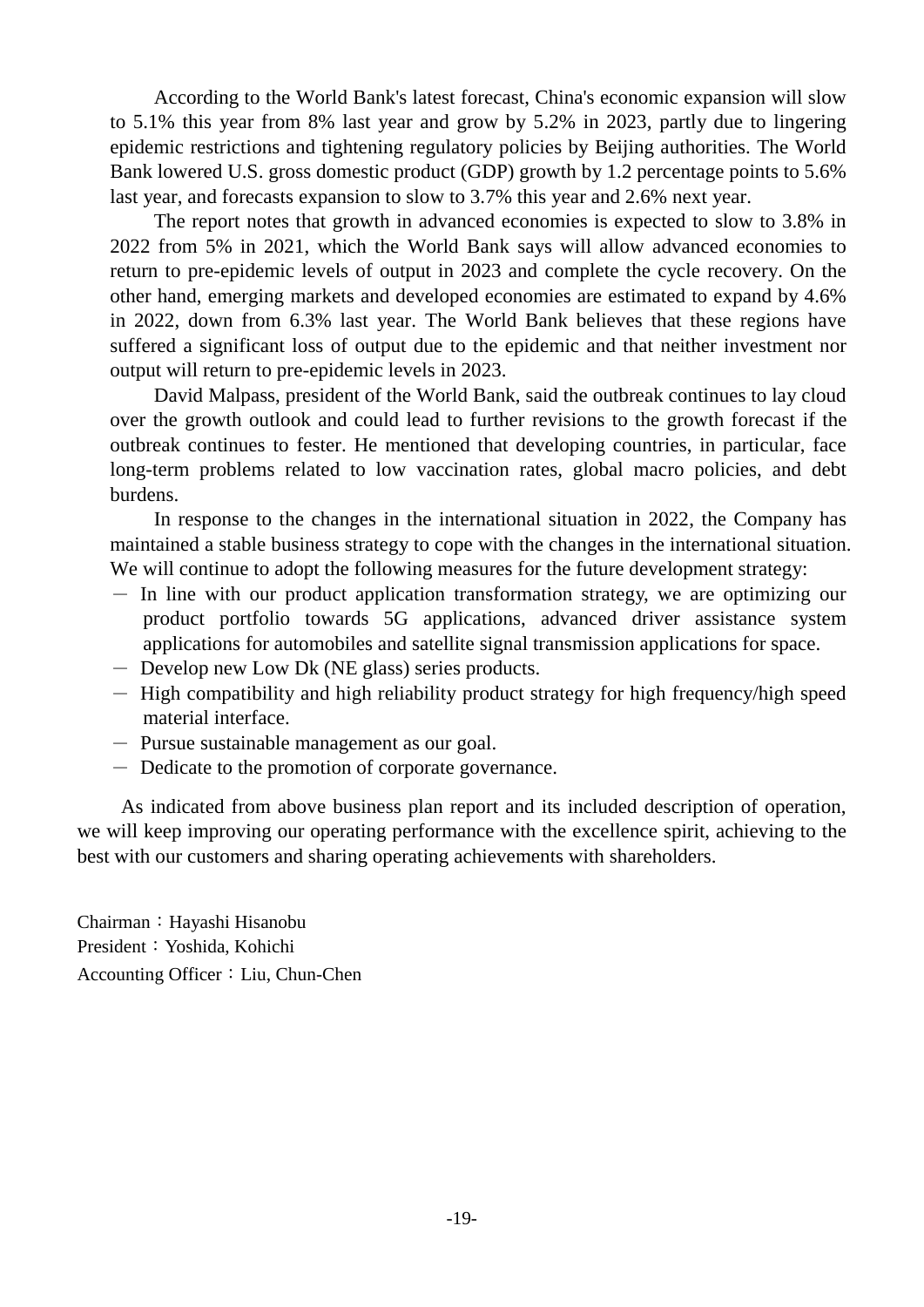### **Audit Committee's Revies Report**

The Board of Directors made the Company's 2021 Stand-alone financial statements which were certified by the accountants who are Chiang, Tsai-Yen and Liu, Chien-Yu of PricewaterhouseCoopers, Taiwan (PwC). The business report and Statements of Deficit Compensation are approved by the Audit Committee, and it is considered that there is no disagreement, and in accordance with Article 14.4 of the Securities and Exchange Act and Article 219 of the Company Act made a report, please review it.

 To 2022 Annual Shareholders' Meeting of BAOTEK INDUSTRIAL MATERIALS LTD.

> Chairman of the Audit Committee:Chang, Chih-Liang February 24, 2022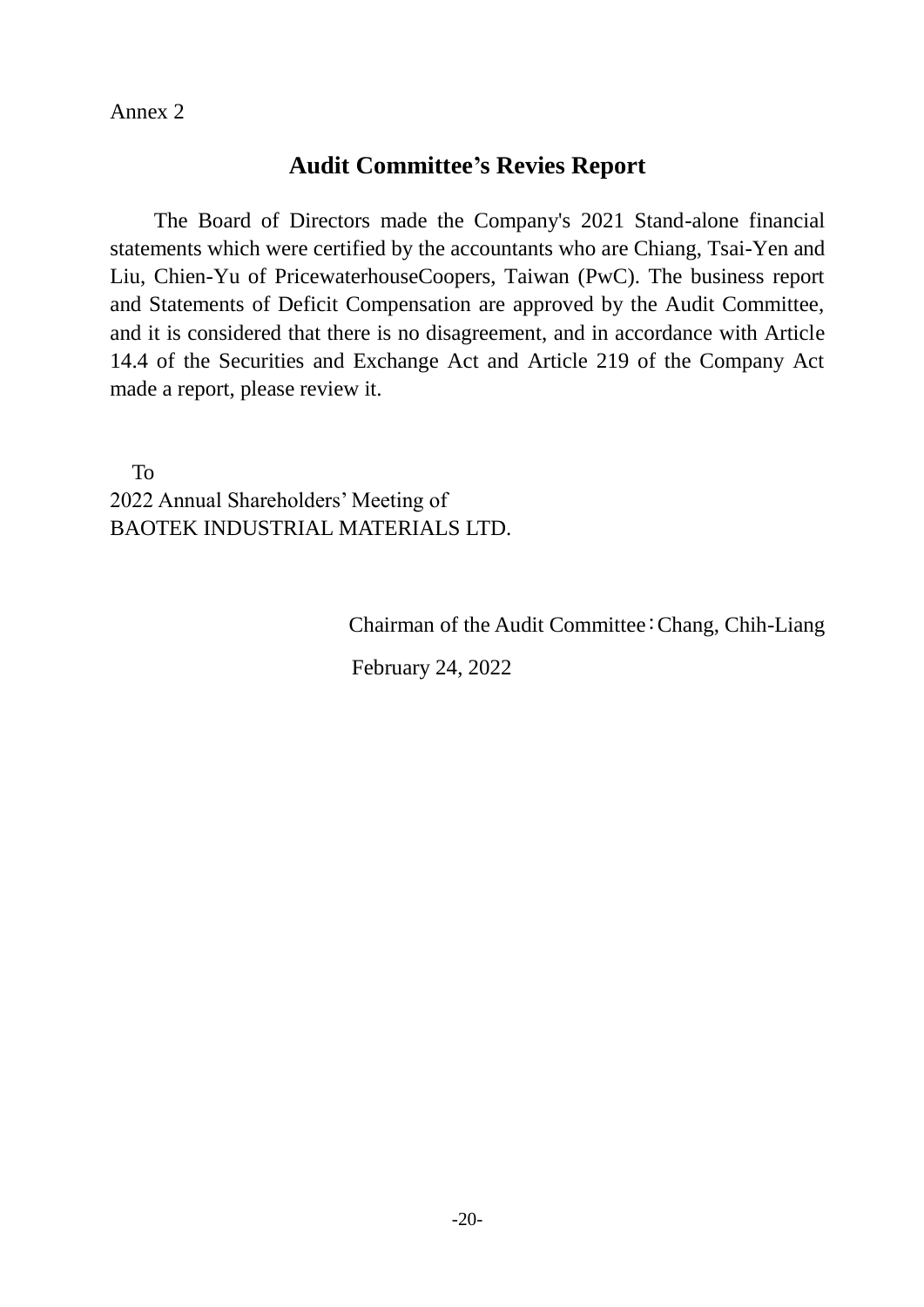### **BAOTEK INDUSTRIAL MATERIALS LTD. Performance Assessment Result of Directors and Managers, and the relevance and reasonableness of remuneration**

The results of the individual performance assessments of the directors and managerial officers, and the connection between and reasonableness of the contents and amounts of their individual compensation and performance assessment results:

- 1. Performance assessment result:
	- (1) The Directors of the Company assess individual director's performance pursuant to the " Remuneration Committee Charter " and the " Self-Evaluation or Peer Evaluation of the Board of Directors ", and take the result as the reference base to prescrbie remuneration respectively. Aggregated from 2021 performance assessment results, Directors have made a clear understanding of the Company target and duty, responsibility of a director, participating in operations and interacting with operational team well, indicating good condition of overall operation by the Board of Directors.
	- (2) The Managers of the Company assess individual manager's annual performance pursuant to the departmental KPI achievements and Annual Individual Performance Scale, and take the result as the reference base to prescrbie remuneration respectively. 2021 Managers' Performance Assessment Rating showed first-class to outstanding, representing good performance.
- 2. Amounts of individual remuneration and performance assessment result, as well as reasonableness:
	- (1) The remuneration for the Directors of the Company has no changeable remuneration except for monthly fixed travelling expenses. Directors' remuneration is in accordance with the Articles of Incorporation.
	- (2) The remuneration for the Managers of the Company is prescribed in terms of the salary policy, the salary level of the position comparing to that in peer industry, scope of duty prescribed for the position and contribution to the Company's operational target.
	- (3) The remuneration item and amount for the Director and Manager of the Company as well as performance assessing result showed reasonable.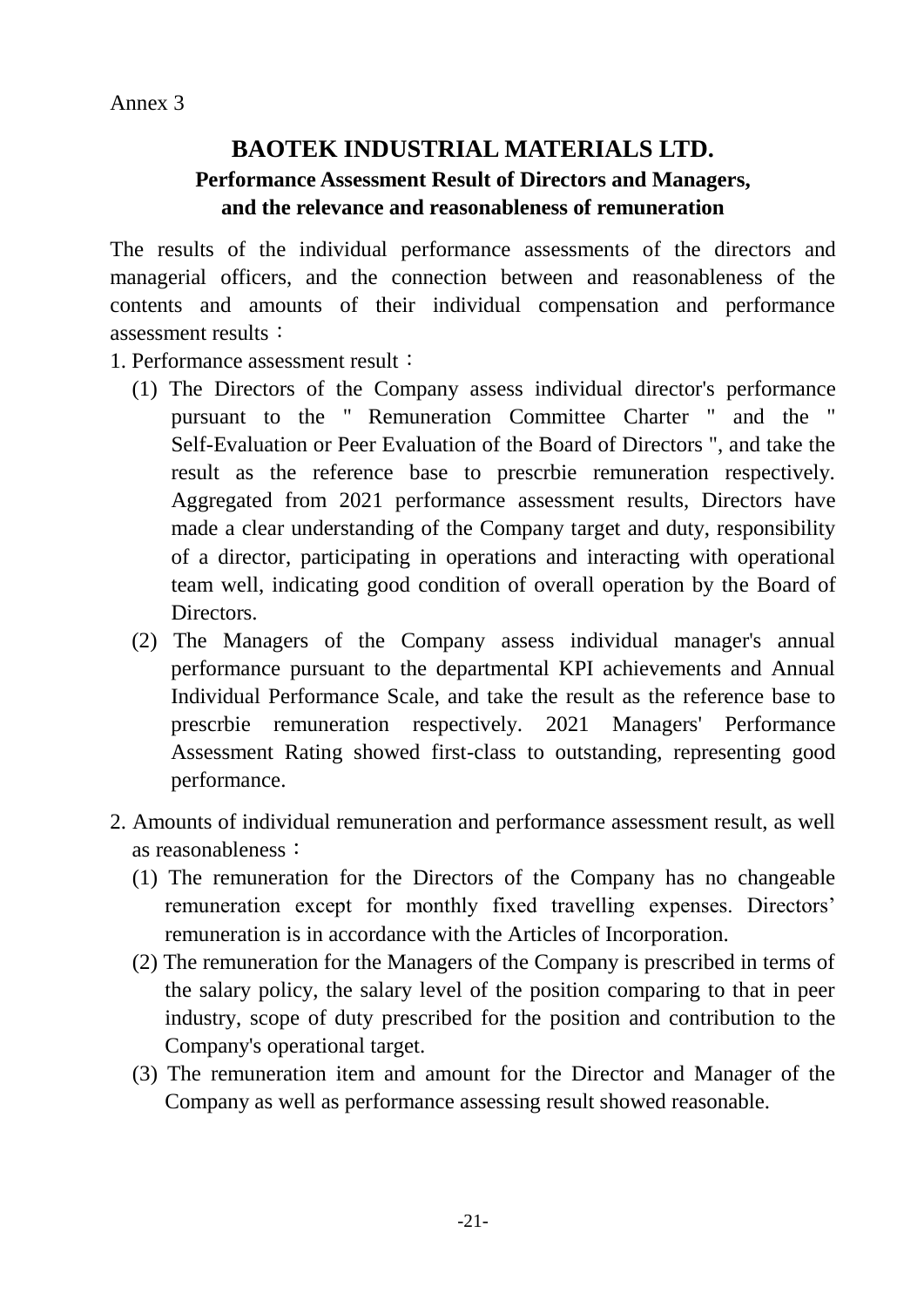#### INDEPENDENT AUDITORS' REPORT TRANSLATED FROM CHINESE

To the Board of Directors and Shareholders of BAOTEK INDUSTRIAL MATERIALS LTD.

#### **Opinion**

We have audited the accompanying balance sheets of BAOTEK INDUSTRIAL MATERIALS LTD. as at December 31, 2021 and 2020, and the related statements of comprehensive income, of changes in equity and of cash flows for the years then ended, and notes to the financial statements, including a summary of significant accounting policies.

In our opinion, the accompanying financial statements present fairly, in all material respects, the financial position of BAOTEK INDUSTRIAL MATERIAL LTD. as at December 31, 2021 and 2020, and its financial performance and its cash flows for the years then ended in accordance with the "Regulations Governing the Preparation of Financial Reports by Securities Issuers" and the International Financial Reporting Standards, International Accounting Standards, IFRIC Interpretations, and SIC Interpretations as endorsed by the Financial Supervisory Commission.

#### **Basis for opinion**

We conducted our audits in accordance with the "Regulations Governing Auditing and Attestation of Financial Statements by Certified Public Accountants" and generally accepted auditing standards in the Republic of China. Our responsibilities under those standards are further described in the Auditor's Responsibilities for the Audit of the Financial Statements section of our report. We are independent of BAOTEK INDUSTRIAL MATERIAL LTD. in accordance with the Norm of Professional Ethics for Certified Public Accountant in the Republic of China, and we have fulfilled our other ethical responsibilities in accordance with these requirements. We believe that the audit evidence we have obtained is sufficient and appropriate to provide a basis for our opinion.

#### **Key audit matters**

Key audit matters are those matters that, in our professional judgment, were of most significance in our audit of the financial statements of the current period. These matters were addressed in the context of our audit of the financial statements as a whole and, in forming our opinion thereon, we do not provide a separate opinion on these matters.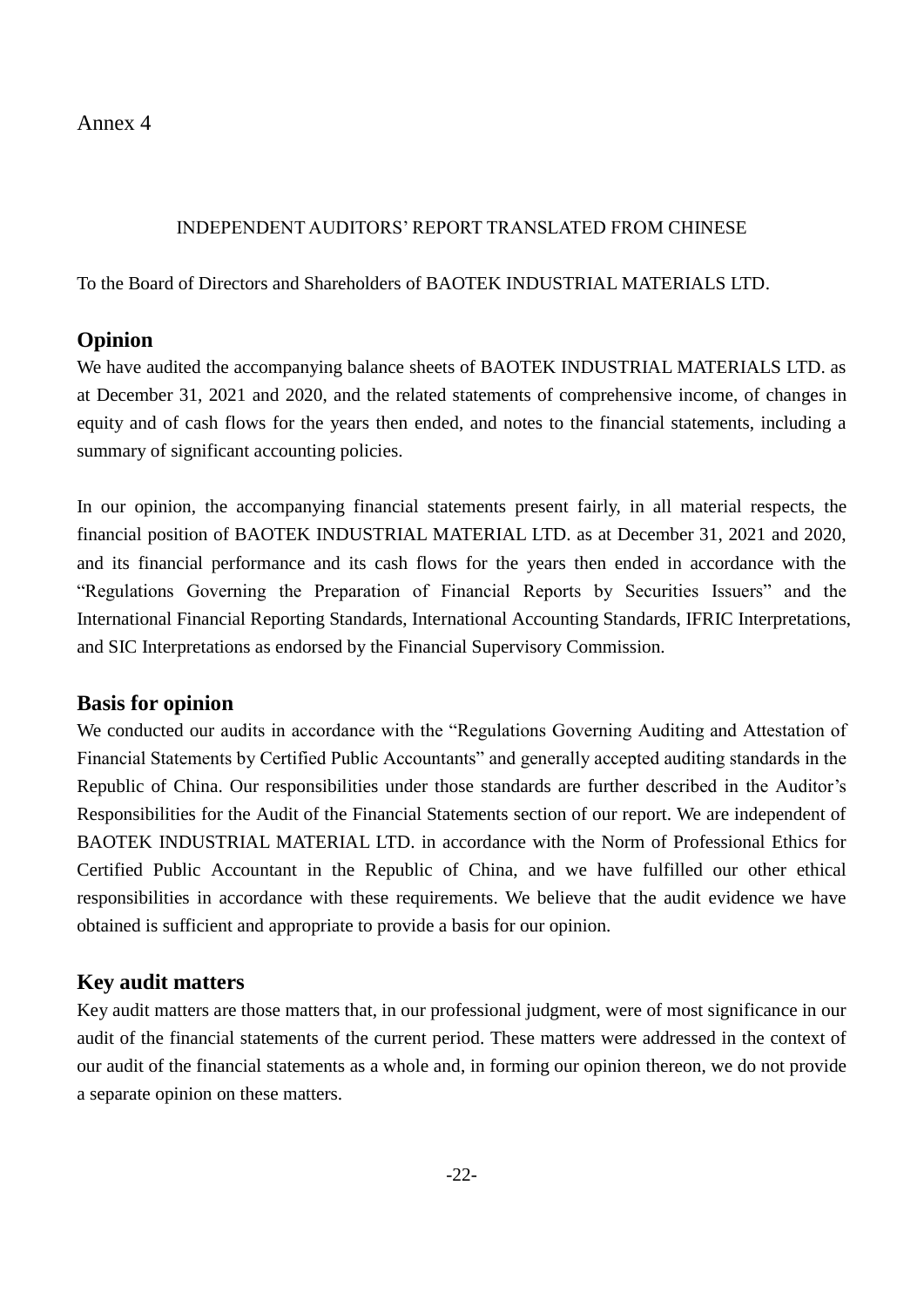Key audit matters for the Company's financial statements of the current period are stated as follows:

#### **Cutoff of warehouse sales revenue**

#### **Description**

Refer to Note 4(22) for details of revenue recognition. The Company recognises sales revenue when goods are drop-shipped from factories directly and when customers accept the goods. The supporting documents of revenue recognition include reports or other information provided by warehouse custodians and inventory movement record of warehouse.

As there are hubs located in different countries with numerous custodians, the frequency and contents of statements provided by custodians vary, and customers are in various locations around the world, the process of revenue recognition contains numerous manual procedures. Since there are numerous daily revenue from hubs and the transaction amounts prior to and after the balance sheet date are significant to the financial statements. Thus, we consider the cutoff of warehouse sales revenue as a key audit matter.

#### How our audit addressed the matter

We performed the following audit procedures relative to the above key audit matter:

- 1. Obtained an understanding of the Company's operations and industry, and assessed the reasonableness of the policy and procedures to recognise revenue.
- 2. Assessed and checked the appropriateness of cutoff of sales revenue around the balance sheet date, and verified the statements provided by the warehouse custodians.
- 3. Confirmed the inventory quantities with warehouse custodians and agreed the results to accounting records. In addition, inspected the reason for the difference between the confirmation replies and accounting records and tested the reconciling items made by the Company in order to confirm whether the significant differences have been adjusted.
- 4. Confirmed the inventory quantities by performing physical inventory count observation and agreed the results to accounting records.

### **Valuation of inventory**

Description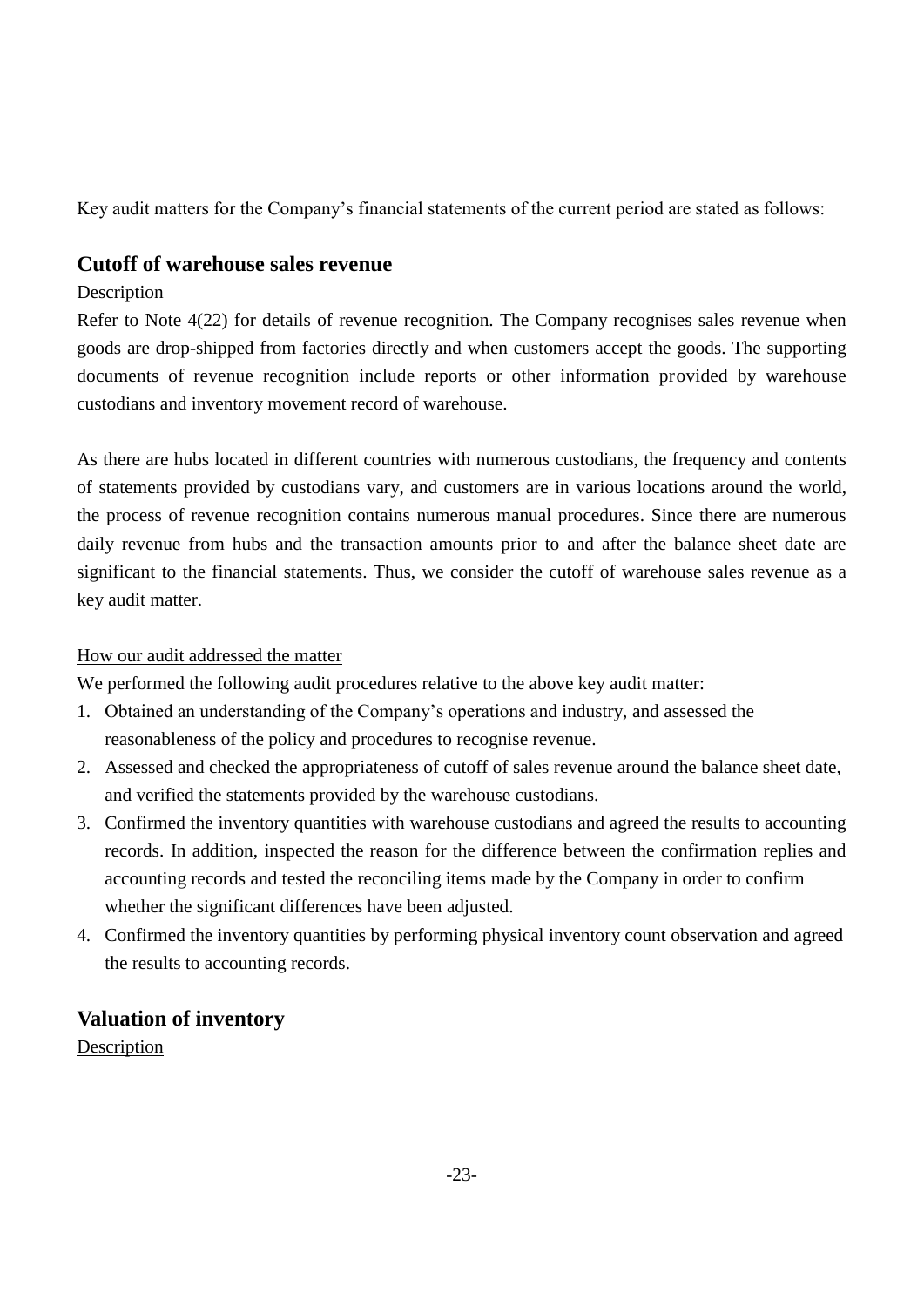Refer to Note 4(11) for description of accounting policy on inventory valuation, Note 5(2) for accounting estimates and assumption uncertainty in relation to inventory valuation, and Note 6(5) for description of inventories. As of December 31, 2021, inventory and allowance for inventory valuation losses amounted NT\$351,319 thousand and NT\$13,450 thousand, respectively.

The Company is primarily engaged in manufacturing and sales of electronic glass fabrics. As the Company's inventories belong to a rapidly changing industry and are easily affected by the market price, there is a higher risk of incurring inventory valuation losses or having obsolete inventory. Thus, we consider the valuation of inventory a key audit matter.

#### How our audit addressed the matter

We performed the following audit procedures relative to the above key audit matter:

- 1. Ascertained whether the policies on allowance for inventory valuation losses were reasonable and consistently applied in all the periods.
- 2. Validated the accuracy of inventory aging report, sampled and confirmed the consistency of quantities and amounts indicated in the inventory listing, and verified the proper categorization of inventory aging report.
- 3. Evaluated and confirmed the reasonableness of net realisable value, and examined the reasonableness of provision for allowance for inventory valuation losses.

#### **Responsibilities of management and those charged with governance for the financial statements**

Management is responsible for the preparation and fair presentation of the financial statements in accordance with the "Regulations Governing the Preparation of Financial Reports by Securities Issuers" and the International Financial Reporting Standards, International Accounting Standards, IFRIC Interpretations, and SIC Interpretations as endorsed by the Financial Supervisory Commission, and for such internal control as management determines is necessary to enable the preparation of financial statements that are free from material misstatement, whether due to fraud or error.

In preparing the financial statements, management is responsible for assessing the Company's ability to continue as a going concern, disclosing, as applicable, matters related to going concern and using the going concern basis of accounting unless management either intends to liquidate the Company or to cease operations, or has no realistic alternative but to do so.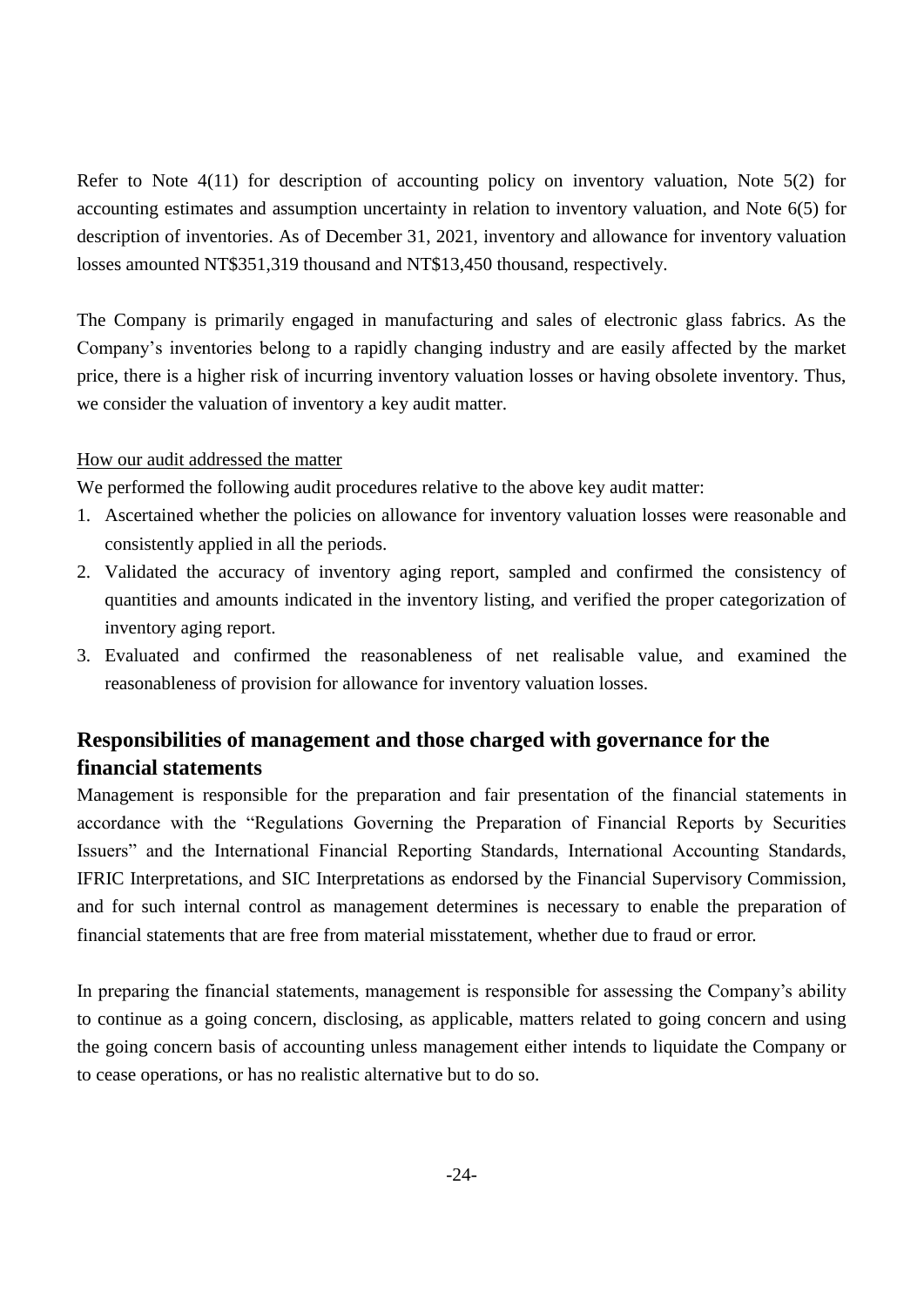Those charged with governance, including audit committee, are responsible for overseeing the Company's financial reporting process.

#### **Auditors' responsibilities for the audit of the financial statements**

Our objectives are to obtain reasonable assurance about whether the financial statements as a whole are free from material misstatement, whether due to fraud or error, and to issue an auditors' report that includes our opinion. Reasonable assurance is a high level of assurance, but is not a guarantee that an audit conducted in accordance with the generally accepted auditing standards with the Republic of China will always detect a material misstatement when it exists. Misstatements can arise from fraud or error and are considered material if, individually or in the aggregate, they could reasonably be expected to influence the economic decisions of users taken on the basis of these financial statements.

As part of an audit in accordance with the generally accepted auditing standards with the Republic of China, we exercise professional judgment and maintain professional skepticism throughout the audit. We also:

- 1. Identify and assess the risks of material misstatement of the financial statements, whether due to fraud or error, design and perform audit procedures responsive to those risks, and obtain audit evidence that is sufficient and appropriate to provide a basis for our opinion. The risk of not detecting a material misstatement resulting from fraud is higher than for one resulting from error, as fraud may involve collusion, forgery, intentional omissions, misrepresentations, or the override of internal control.
- 2. Obtain an understanding of internal control relevant to the audit in order to design audit procedures that are appropriate in the circumstances, but not for the purpose of expressing an opinion on the effectiveness of the Company's internal control.
- 3. Evaluate the appropriateness of accounting policies used and the reasonableness of accounting estimates and related disclosures made by management.
- 4. Conclude on the appropriateness of management's use of the going concern basis of accounting and, based on the audit evidence obtained, whether a material uncertainty exists related to events or conditions that may cast significant doubt on the Company's ability to continue as a going concern. If we conclude that a material uncertainty exists, we are required to draw attention in our auditors' report to the related disclosures in the financial statements or, if such disclosures are inadequate, to modify our opinion. Our conclusions are based on the audit evidence obtained up to the date of our auditor's report. However, future events or conditions may cause the Company to cease to continue as a going concern.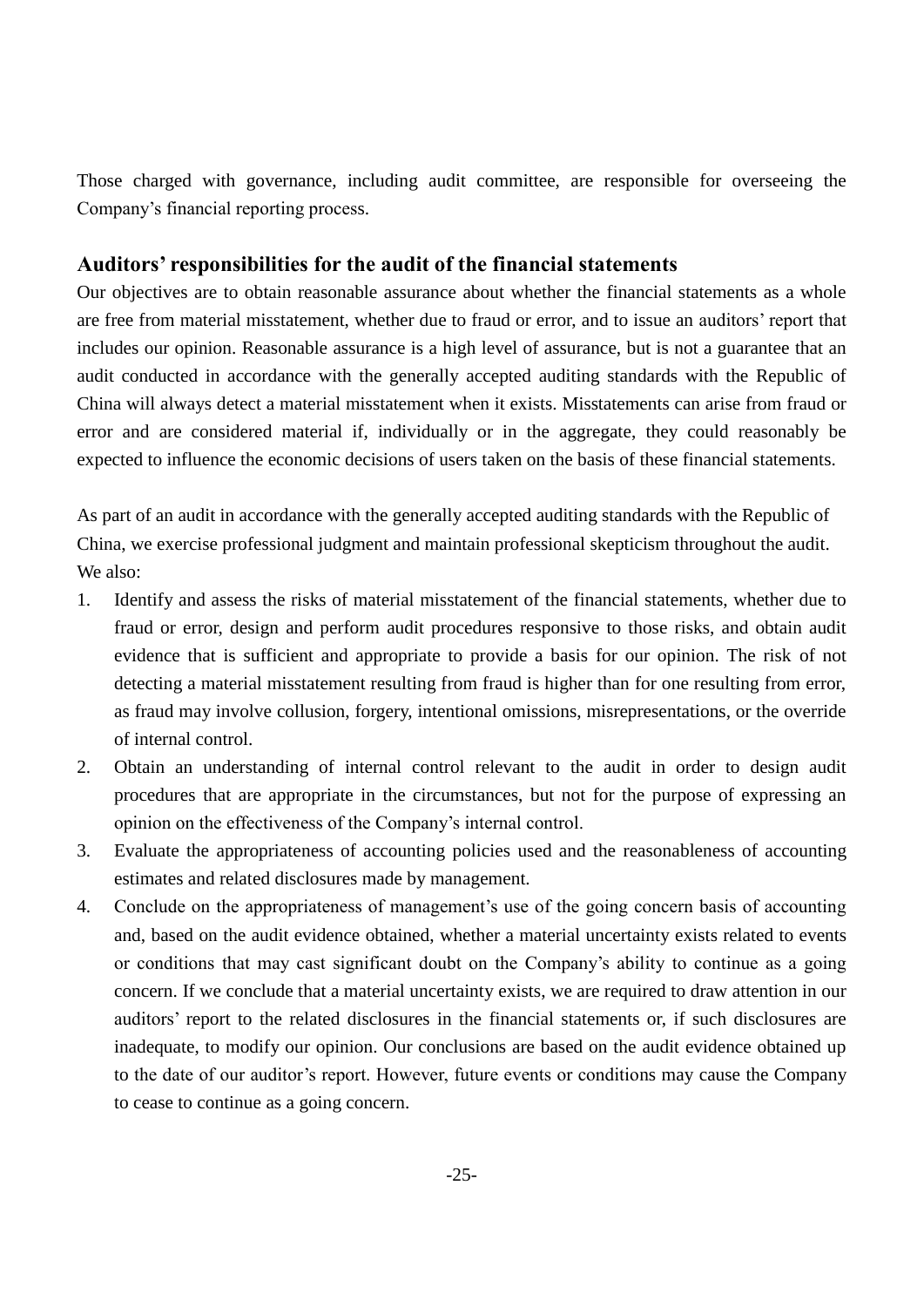5. Evaluate the overall presentation, structure and content of the financial statements, including the disclosures, and whether the financial statements represent the underlying transactions and events in a manner that achieves fair presentation.

We communicate with those charged with governance regarding, among other matters, the planned scope and timing of the audit and significant audit findings, including any significant deficiencies in internal control that we identify during our audit.

We also provide those charged with governance with a statement that we have complied with relevant ethical requirements regarding independence, and to communicate with them all relationships and other matters that may reasonably be thought to bear on our independence, and where applicable, related safeguards.

From the matters communicated with those charged with governance, we determine those matters that were of most significance in the audit of the financial statements of the current period and are therefore the key audit matters. We describe these matters in our auditors' report unless law or regulation precludes public disclosure about the matter or when, in extremely rare circumstances, we determine that a matter should not be communicated in our report because the adverse consequences of doing so would reasonably be expected to outweigh the public interest benefits of such communication.

Chiang, Tsai-yen Liu, Chien-Yu

For and on behalf of PricewaterhouseCoopers, Taiwan

February 24, 2022

<sup>-----------------------------------------------------------------------------------------------------------------------------</sup> -------------------- The accompanying financial statements are not intended to present the financial position and results of operations and cash flows in accordance with accounting principles generally accepted in countries and jurisdictions other than the Republic of China. The standards, procedures and practices in the Republic of China governing the audit of such financial statements may differ from those generally accepted in countries and jurisdictions other than the Republic of China. Accordingly, the accompanying financial statements and independent auditors' report are not intended for use by those who are not informed about the accounting principles or auditing standards generally accepted in the Republic of China, and their applications in practice.

As the financial statements are the responsibility of the management, PricewaterhouseCoopers cannot accept any liability for the use of, or reliance on, the English translation or for any errors or misunderstandings that may derive from the translation.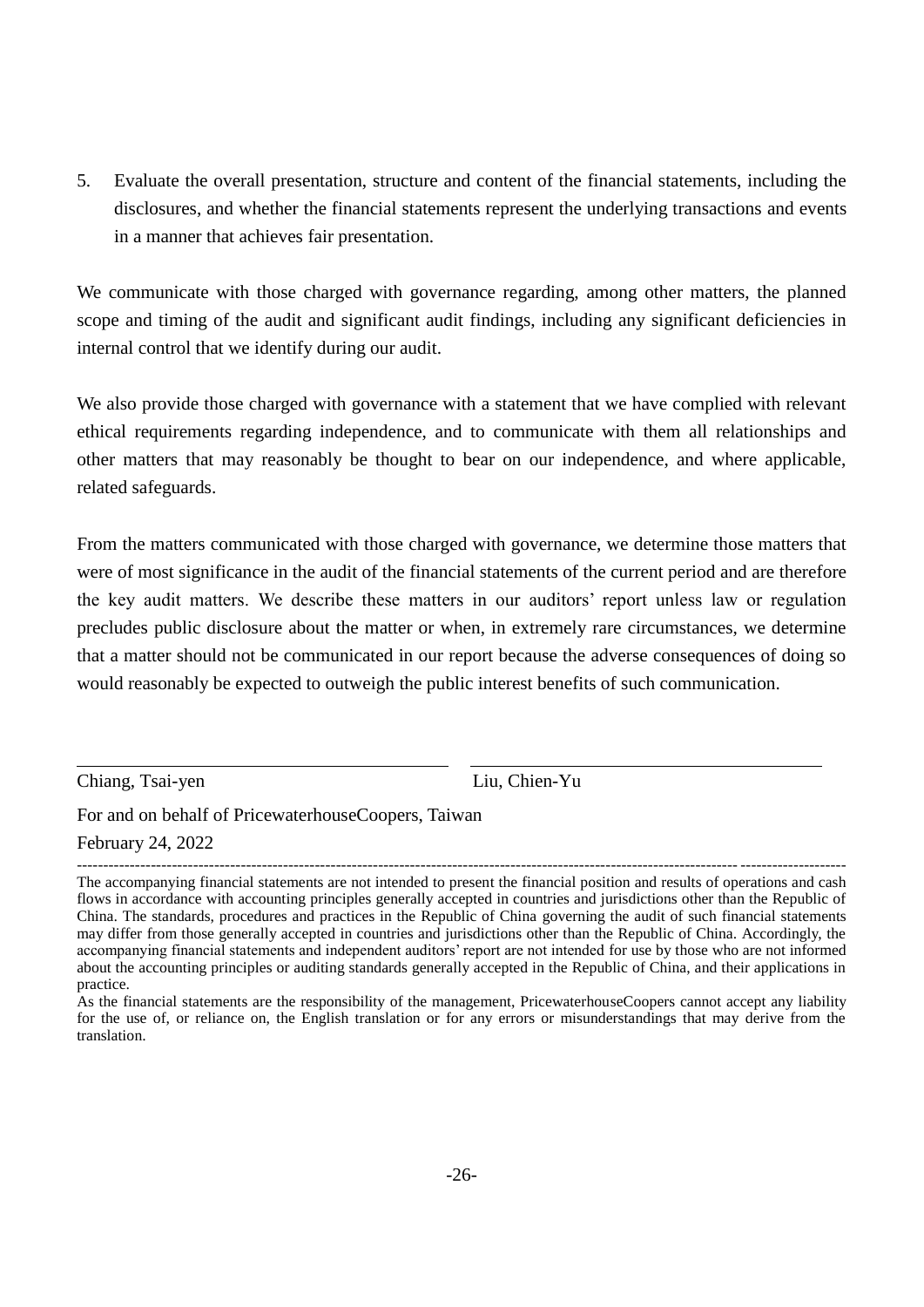#### BAOTEK INDUSTRIAL MATERIALS LTD. BALANCE SHEETS DECEMBER 31, 2021 AND 2020 (Expressed in thousands of New Taiwan dollars)

|        |                                        |                    | December 31, 2021 |                          | December 31, 2020 |               |               |  |
|--------|----------------------------------------|--------------------|-------------------|--------------------------|-------------------|---------------|---------------|--|
|        | Assets                                 | Notes              | <b>AMOUNT</b>     | %                        |                   | <b>AMOUNT</b> | $\%$          |  |
|        | <b>Current assets</b>                  |                    |                   |                          |                   |               |               |  |
| 1100   | Cash and cash equivalents              | 6(1)               | \$<br>61,433      | $\mathfrak{Z}$           | $\sqrt$           | 100,423       | 5             |  |
| 1110   | Financial assets at fair value through | 6(2)               |                   |                          |                   |               |               |  |
|        | profit or loss - current               |                    | 1,246             |                          |                   | 84            |               |  |
| 1120   | Current financial assets at fair value | $6(3)$ and $12(3)$ |                   |                          |                   |               |               |  |
|        | through other comprehensive income     |                    |                   |                          |                   | 50,663        | 2             |  |
| 1170   | Accounts receivable, net               | 6(4)               | 299,613           | 14                       |                   | 328,837       | 16            |  |
| 1180   | Accounts receivable - related parties  | $6(4)$ and 7       | 93,647            | 4                        |                   | 100,103       | $\mathfrak s$ |  |
| 1200   | Other receivables                      |                    | 12,215            | $\mathbf{1}$             |                   | 17,754        | $\mathbf{1}$  |  |
| 1210   | Other receivables due from related     | $\tau$             |                   |                          |                   |               |               |  |
|        | parties                                |                    | 752               |                          |                   | 621           |               |  |
| 130X   | Inventories                            | 6(5)               | 337,869           | 16                       |                   | 290,508       | 14            |  |
| 1410   | Prepayments                            |                    | 11,914            | $\mathbf{1}$             |                   | 5,838         |               |  |
| 1470   | Other current assets                   |                    | 10,606            |                          |                   | 15,484        | $\mathbf{1}$  |  |
| 11XX   | <b>Current Assets</b>                  |                    | 829,295           | 39                       |                   | 910,315       | $44$          |  |
|        | Non-current assets                     |                    |                   |                          |                   |               |               |  |
| 1600   | Property, plant and equipment          | $6(6)$ , 7 and 8   | 1,235,946         | 57                       |                   | 1,048,127     | 51            |  |
| 1755   | Right-of-use assets                    | 6(7)               | 4,600             | $\overline{\phantom{a}}$ |                   | 6,743         |               |  |
| 1840   | Deferred income tax assets             | 6(20)              | 37,336            | 2                        |                   | 50,889        | 3             |  |
| 1900   | Other non-current assets               |                    | 44,674            | $\mathfrak{2}$           |                   | 44,597        | $\sqrt{2}$    |  |
| $15XX$ | <b>Non-current assets</b>              |                    | 1,322,556         | 61                       |                   | 1,150,356     | 56            |  |
| 1XXX   | <b>Total assets</b>                    |                    | \$<br>2, 151, 851 | 100                      | \$                | 2,060,671     | 100           |  |

(Continued)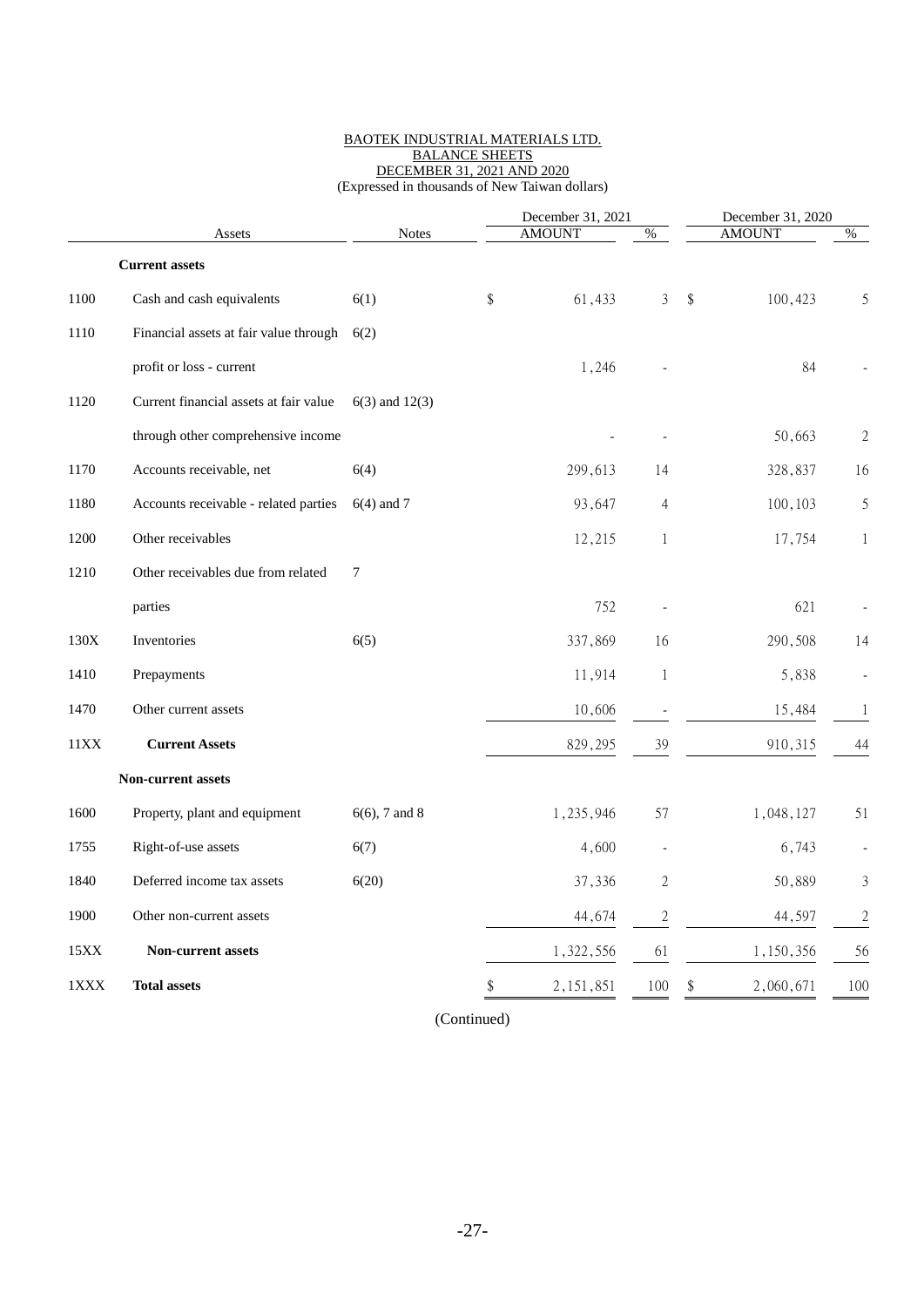#### BAOTEK INDUSTRIAL MATERIALS LTD. BALANCE SHEETS DECEMBER 31, 2021 AND 2020 (Expressed in thousands of New Taiwan dollars)

|      | Liabilities and Equity                 | <b>Notes</b> |          | December 31, 2021<br><b>AMOUNT</b> | $\%$                              | December 31, 2020<br><b>AMOUNT</b> | $\%$ |
|------|----------------------------------------|--------------|----------|------------------------------------|-----------------------------------|------------------------------------|------|
|      |                                        |              |          |                                    |                                   |                                    |      |
|      | <b>Current liabilities</b>             |              |          |                                    |                                   |                                    |      |
| 2150 | Notes payable                          |              | \$       | 15                                 | \$                                |                                    |      |
| 2170 | Accounts payable                       |              |          | 20,996                             | $\mathbf{1}$                      | 16,417                             | 1    |
| 2180 | Accounts payable - related parties     | 7            |          | 184,488                            | $8\,$                             | 147,912                            | 7    |
| 2200 | Other payables                         | 6(8)         |          | 100,936                            | 5                                 | 84,526                             | 4    |
| 2220 | Other payables - related parties       | $6(8)$ and 7 |          | 18                                 |                                   | 19,341                             | 1    |
| 2280 | Current lease liabilities              | 6(23)        |          | 1,882                              |                                   | 5,959                              |      |
| 2300 | Other current liabilities              | 6(13)        |          | 323                                |                                   | 2,500                              |      |
| 21XX | <b>Current Liabilities</b>             |              |          | 308,658                            | 14                                | 276,655                            | 13   |
|      | <b>Non-current liabilities</b>         |              |          |                                    |                                   |                                    |      |
| 2580 | Non-current lease liabilities          | 6(23)        |          | 2,727                              |                                   | 816                                |      |
| 2640 | Net defined benefit liability,         | 6(9)         |          |                                    |                                   |                                    |      |
|      | non-current                            |              |          | 8,318                              | $\mathbf{1}$                      | 12,238                             | 1    |
| 2645 | Guarantee deposits received            |              |          | 34                                 |                                   | 34                                 |      |
| 25XX | <b>Non-current liabilities</b>         |              |          | 11,079                             | 1                                 | 13,088                             | 1    |
| 2XXX | <b>Total Liabilities</b>               |              |          | 319,737                            | 15                                | 289,743                            | 14   |
|      | <b>Equity</b>                          |              |          |                                    |                                   |                                    |      |
|      | Share capital                          |              |          |                                    |                                   |                                    |      |
| 3110 | Share capital - common stock           | 6(10)        |          | 1,948,940                          | 90                                | 1,948,940                          | 95   |
|      | Retained earnings                      |              |          |                                    |                                   |                                    |      |
| 3350 | Accumulated deficit                    | 6(11)        | $\left($ | $116,826$ ) (                      | $5)$ (                            | $133,807$ ) (                      | 7)   |
|      | Other equity interest                  |              |          |                                    |                                   |                                    |      |
| 3400 | Other equity interest                  | 6(12)        |          |                                    |                                   | $44,205$ ) (                       | 2)   |
| 3XXX | <b>Total equity</b>                    |              |          | 1,832,114                          | 85                                | 1,770,928                          | 86   |
|      | Significant contingent liabilities and | 9            |          |                                    |                                   |                                    |      |
|      | unrecognised contract commitments      |              |          |                                    |                                   |                                    |      |
| 3X2X | <b>Total liabilities and equity</b>    |              | \$       | 2, 151, 851                        | 100<br>$\boldsymbol{\mathsf{\$}}$ | 2,060,671                          | 100  |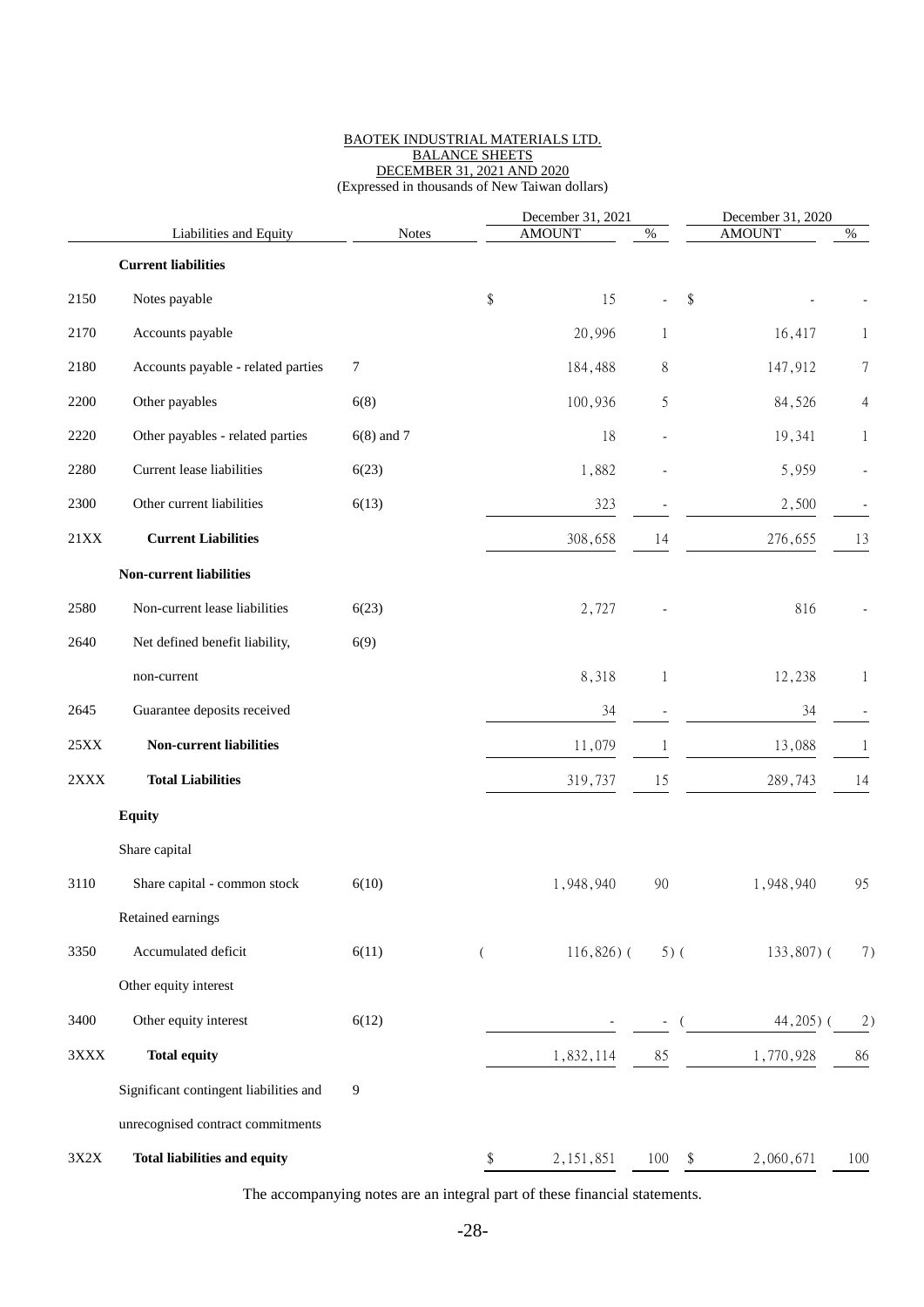#### BAOTEK INDUSTRIAL MATERIALS LTD. STATEMENTS OF COMPREHENSIVE INCOME YEARS ENDED DECEMBER 31, 2021 AND 2020

(Expressed in thousands of New Taiwan dollars, except for earnings per share amount)

|              |                                                                     | Year ended December 31              |                          |               |                 |          |                |                 |
|--------------|---------------------------------------------------------------------|-------------------------------------|--------------------------|---------------|-----------------|----------|----------------|-----------------|
|              |                                                                     |                                     |                          | 2021          |                 |          | 2020           |                 |
|              | Items                                                               | <b>Notes</b>                        |                          | <b>AMOUNT</b> | $\%$            |          | <b>AMOUNT</b>  | $\%$            |
| 4000<br>5000 | Operating revenue<br>Operating costs                                | $6(13)$ and 7<br>$6(5)(18)(19)$ and | $\overline{\mathcal{S}}$ | 1,403,923     | 100             | \$       | 1,450,112      | 100             |
|              |                                                                     | 7                                   |                          | $,222,615)$ ( | $87)$ (         |          | 1,267,947)     | 87)             |
| 5900         | Net operating margin                                                |                                     |                          | 181,308       | 13              |          | 182,165        | 13              |
|              | Operating expenses                                                  | 6(18)(19)                           |                          |               |                 |          |                |                 |
| 6100         | Selling expenses                                                    |                                     |                          | $34,123$ ) (  | $2)$ (          |          | $27,156$ ) (   | 2)              |
| 6200         | Administrative expenses                                             |                                     |                          | $64,648$ ) (  | $5)$ (          |          | $58,141$ ) (   | 4)              |
| 6300         | Research and development                                            |                                     |                          |               |                 |          |                |                 |
|              | expenses                                                            |                                     |                          | $11,430$ ) (  | $1)$ (          |          | $9,771)$ (     | 1)              |
| 6450         | Impairment gain                                                     | 12(2)                               |                          | 13            |                 |          | 17             |                 |
| 6000         | Total operating expenses                                            |                                     |                          | 110,188)      | $\overline{8})$ |          | 95,051)        | $\overline{7})$ |
| 6900         | Operating profit                                                    |                                     |                          | 71,120        |                 |          | 87,114         | 6               |
|              | Non-operating income and                                            |                                     |                          |               |                 |          |                |                 |
|              | expenses                                                            |                                     |                          |               |                 |          |                |                 |
| 7100         | Interest income                                                     | 6(14)                               |                          | 55            |                 |          | 73             |                 |
| 7010         | Other income                                                        | 6(15)                               |                          | 11,401        |                 |          | 9,478          |                 |
| 7020         | Other gains and losses                                              | 6(16)                               |                          | $16,549$ ) (  | $1)$ (          |          | $21,872$ ) (   | 2)              |
| 7050         | Finance costs                                                       | 6(17)                               |                          | 56)           |                 |          | 115)           |                 |
| 7000         | Total non-operating income and                                      |                                     |                          |               |                 |          |                |                 |
|              | expenses                                                            |                                     |                          | 5,149)        |                 |          | $12,436$ ) $($ |                 |
| 7900         | Profit before income tax                                            |                                     |                          | 65,971        | $\overline{5}$  |          | 74,678         | 5               |
| 7950         | Income tax (expense) benefit                                        | 6(20)                               |                          | $13,025$ )    |                 |          | 21,055         |                 |
| 8200         | Profit for the year                                                 |                                     |                          | 52,946        |                 |          | 95,733         |                 |
|              | Other comprehensive income                                          |                                     |                          |               |                 |          |                |                 |
|              | <b>Components of other</b>                                          |                                     |                          |               |                 |          |                |                 |
|              | comprehensive income that will                                      |                                     |                          |               |                 |          |                |                 |
|              | not be reclassified to profit or loss                               |                                     |                          |               |                 |          |                |                 |
| 8311         | Gain (loss) on defined benefit                                      | 6(9)                                |                          |               |                 |          |                |                 |
|              | plan                                                                |                                     | \$                       | 2,641         |                 | $-$ (\$) | $4,209$ )      |                 |
| 8316         | Unrealised gains from                                               | 6(3)(12)                            |                          |               |                 |          |                |                 |
|              | investments in equity instruments<br>measured at fair value through |                                     |                          |               |                 |          |                |                 |
|              | other comprehensive income                                          |                                     |                          | 6,127         |                 |          | 6,551          |                 |
| 8349         | Income tax related to components $6(20)$                            |                                     |                          |               |                 |          |                |                 |
|              | of other comprehensive income                                       |                                     |                          |               |                 |          |                |                 |
|              | that will not be reclassified to                                    |                                     |                          |               |                 |          |                |                 |
|              | profit or loss                                                      |                                     |                          | 528)          |                 |          | 842            |                 |
| 8310         | Components of other                                                 |                                     |                          |               |                 |          |                |                 |
|              | comprehensive income that will                                      |                                     |                          |               |                 |          |                |                 |
|              | not be reclassified to profit or                                    |                                     |                          |               |                 |          |                |                 |
|              | loss                                                                |                                     |                          | 8,240         |                 |          | 3,184          |                 |
| 8300         | Other comprehensive income for                                      |                                     |                          |               |                 |          |                |                 |
|              | the year                                                            |                                     |                          | 8,240         |                 |          | 3,184          |                 |
| 8500         | Total comprehensive income for                                      |                                     |                          |               |                 |          |                |                 |
|              | the year                                                            |                                     |                          | 61,186        | 4               |          | 98,917         |                 |
|              |                                                                     |                                     |                          |               |                 |          |                |                 |
|              | Basic and diluted earnings per share                                |                                     |                          |               |                 |          |                |                 |
|              | (in dollars)                                                        |                                     |                          |               |                 |          |                |                 |
| 9750         | Earnings per share                                                  | 6(21)                               |                          |               | 0.27            |          |                | 0.49            |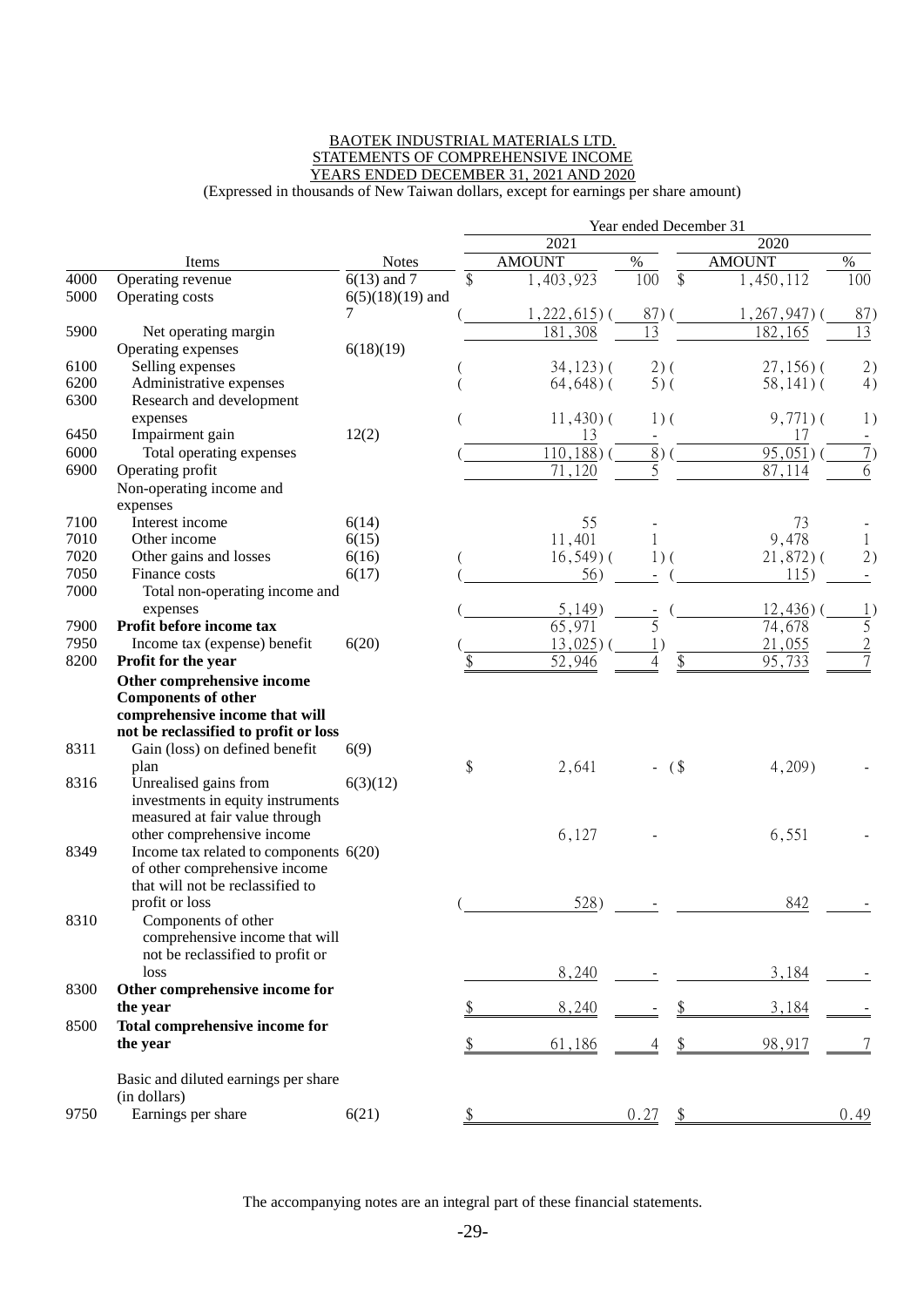#### BAOTEK INDUSTRIAL MATERIALS LTD. STATEMENTS OF CHANGES IN EQUITY YEARS ENDED DECEMBER 31, 2021 AND 2020 (Expressed in thousands of New Taiwan dollars)

|                                                                                          | <b>Notes</b> | Share capital -<br>common stock |             | Accumulated<br>deficit | Unrealised gains<br>(losses) from financial<br>assets measured at fair<br>value through other<br>comprehensive<br>income | Total equity                         |
|------------------------------------------------------------------------------------------|--------------|---------------------------------|-------------|------------------------|--------------------------------------------------------------------------------------------------------------------------|--------------------------------------|
|                                                                                          |              |                                 |             |                        |                                                                                                                          |                                      |
| 2020                                                                                     |              |                                 |             |                        |                                                                                                                          |                                      |
| Balance at January 1,<br>2020                                                            |              | \$1,948,940                     | (           | 224,669) (\$           | 52,260)                                                                                                                  | \$1,672,011                          |
| Net income                                                                               |              |                                 |             | 95,733                 |                                                                                                                          | 95,733                               |
| Other comprehensive $6(3)(9)(12)(20)$<br>income                                          |              |                                 |             | 3,367)                 | 6,551                                                                                                                    | 3,184                                |
| Total comprehensive<br>income                                                            |              |                                 |             | 92,366                 | 6,551                                                                                                                    | 98,917                               |
| Disposal of equity<br>instruments at fair value<br>through other<br>comprehensive income | 6(3)(12)     |                                 |             | 1,504)                 | 1,504                                                                                                                    |                                      |
| Balance at December 31,<br>2020                                                          |              | \$1,948,940                     | (           | 133,807) (\$           | 44, 205)                                                                                                                 | \$1,770,928                          |
| 2021                                                                                     |              |                                 |             |                        |                                                                                                                          |                                      |
| Balance at January 1,<br>2021                                                            |              | \$1,948,940                     | (           | $133,807$ ) (\$        | 44,205)                                                                                                                  | \$1,770,928                          |
| Net income                                                                               |              |                                 |             | 52,946                 |                                                                                                                          | 52,946                               |
| Other comprehensive $6(3)(9)(12)(20)$<br>income                                          |              |                                 |             | 2,113                  | 6,127                                                                                                                    | 8,240                                |
| Total comprehensive<br>income                                                            |              |                                 |             | 55,059                 | 6,127                                                                                                                    | 61,186                               |
| Disposal of equity<br>instruments at fair value<br>through other<br>comprehensive income | 6(3)(12)     |                                 |             | 38,078)                | 38,078                                                                                                                   |                                      |
| Balance at December 31,<br>2021                                                          |              | \$1,948,940                     | $$^{\circ}$ | 116,826)               | \$                                                                                                                       | $\frac{1}{\frac{1}{2}}$ \$ 1,832,114 |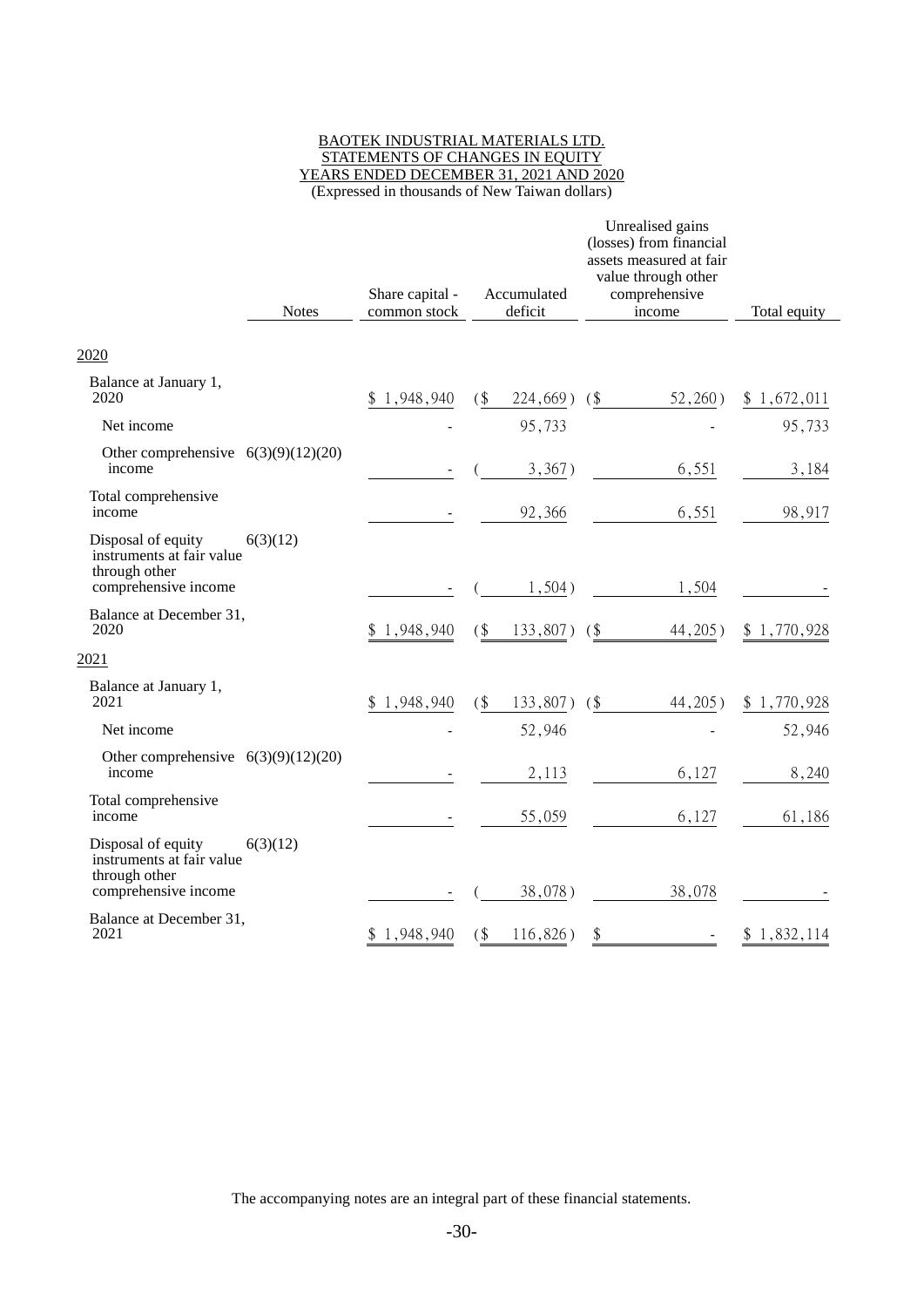#### BAOTEK INDUSTRIAL MATERIALS LTD. STATEMENTS OF CASH FLOWS YEARS ENDED DECEMBER 31, 2021 AND 2020

(Expressed in thousands of New Taiwan dollars)

|                                                                   |              |                  | Year ended December 31 |                |            |  |  |  |
|-------------------------------------------------------------------|--------------|------------------|------------------------|----------------|------------|--|--|--|
|                                                                   | <b>Notes</b> |                  | 2021                   |                | 2020       |  |  |  |
| CASH FLOWS FROM OPERATING ACTIVITIES                              |              |                  |                        |                |            |  |  |  |
| Profit before tax                                                 |              | \$               | 65,971                 | \$             | 74,678     |  |  |  |
| Adjustments                                                       |              |                  |                        |                |            |  |  |  |
| Adjustments to reconcile profit (loss)                            |              |                  |                        |                |            |  |  |  |
| Net gain on financial assets or liabilities at fair value through | 6(16)        |                  |                        |                |            |  |  |  |
| profit or loss                                                    |              | $\overline{(\ }$ | $1,162$ ) (            |                | 84)        |  |  |  |
| Depreciation expense                                              | 6(6)(7)(18)  |                  | 111,540                |                | 105,655    |  |  |  |
| Expected credit gain                                              | 12(2)        |                  | $13)$ (                |                | 17)        |  |  |  |
| (Gain) losses on disposal of property, plant and equipment        | 6(6)(16)     |                  | 438)                   |                | 127        |  |  |  |
| Property, plant and equipment reclassified to expense             |              |                  |                        |                | 10         |  |  |  |
| Gain on lease modification                                        | 6(7)(16)     |                  | ä,                     |                | 29)        |  |  |  |
| Interest income                                                   | 6(14)        | $\overline{(\ }$ | 55)                    | $\left($       | 73)        |  |  |  |
| Interest expense                                                  | 6(17)        |                  | 56                     |                | 115        |  |  |  |
| Dividend income                                                   | 6(15)        |                  | $3,415$ ) (            |                | 4,546)     |  |  |  |
| Changes in operating assets and liabilities                       |              |                  |                        |                |            |  |  |  |
| Changes in operating assets                                       |              |                  |                        |                |            |  |  |  |
| Accounts receivable                                               |              |                  | 29,235                 |                | 60,732     |  |  |  |
| Accounts receivable - related parties                             |              |                  | 6,458                  |                | 8,861)     |  |  |  |
| Other accounts receivable                                         |              |                  | 5,539                  | $\overline{ }$ | $2,569$ )  |  |  |  |
| Other receivables due from related parties                        |              |                  | 131)                   | $\overline{ }$ | 547)       |  |  |  |
| Inventories                                                       |              |                  | 47,361)                |                | 61,667     |  |  |  |
| Prepayments<br>Other current assets                               |              |                  | 6,076)                 |                | 11,845     |  |  |  |
| Other non-current assets                                          |              |                  | 4,878                  |                | $4,400$ )  |  |  |  |
| Changes in operating liabilities                                  |              |                  |                        |                | 20,982)    |  |  |  |
| Notes payable                                                     |              |                  | 15                     |                |            |  |  |  |
| Accounts payable                                                  |              |                  | 4,579                  |                | 472        |  |  |  |
| Accounts payable - related parties                                |              |                  | 36,576                 | $\overline{ }$ | 19,363)    |  |  |  |
| Other accounts payable                                            |              |                  | 5,513                  |                | 3,611      |  |  |  |
| Other accounts payable - related parties                          |              |                  | 17                     | - (            | 91)        |  |  |  |
| Other current liabilities                                         |              |                  | 2,177)                 |                | 1,981      |  |  |  |
| Net defined benefit liability, non-current                        |              |                  | $1,279$ )              |                | $1,580$ )  |  |  |  |
| Cash inflow generated from operations                             |              |                  | 208,270                |                | 257,751    |  |  |  |
| Interest acquired                                                 |              |                  | 55                     |                | 73         |  |  |  |
| Interest paid                                                     |              |                  | 56)                    | $\left($       | 119)       |  |  |  |
| Dividend received                                                 |              |                  | 3,415                  |                | 4,546      |  |  |  |
| Net cash flows from operating activities                          |              |                  | 211,684                |                | 262,251    |  |  |  |
| CASH FLOWS FROM INVESTING ACTIVITIES                              |              |                  |                        |                |            |  |  |  |
| Decrease in financial assets at amortized cost                    |              |                  |                        |                | 5,096      |  |  |  |
| Proceeds from disposal of financial assets at fair value through  | 6(3)         |                  |                        |                |            |  |  |  |
| other comprehensive income                                        |              |                  | 56,790                 |                | 32,111     |  |  |  |
| Acquisition of property, plant and equipment                      | 6(22)        |                  | 301,452)               | $\overline{ }$ | 179,859)   |  |  |  |
| Proceeds from disposal of property, plant and equipment           |              |                  | 441                    |                | 42         |  |  |  |
| Increase in refundable deposits                                   |              |                  | 77)                    |                | 20,965)    |  |  |  |
| Net cash flows used in investing activities                       |              |                  | 244,298)               |                | 163,575)   |  |  |  |
| CASH FLOWS FROM FINANCING ACTIVITIES                              |              |                  |                        |                |            |  |  |  |
| Increase in short-term loans                                      | 6(23)        |                  | 100                    |                | 204,385    |  |  |  |
| Decrease in short-term loans                                      | 6(23)        |                  | $100$ )                |                | 220,385)   |  |  |  |
| Payment of lease liability                                        | 6(7)(23)     |                  | 6,376)                 |                | 5,486)     |  |  |  |
| Net cash flows used in financing activities                       |              |                  | 6,376)                 |                | $21,486$ ) |  |  |  |
| Net (decrease) increase in cash and cash equivalents              |              |                  | 38,990)                |                | 77,190     |  |  |  |
| Cash and cash equivalents at beginning of year                    | 6(1)         |                  | 100,423                |                | 23, 233    |  |  |  |
| Cash and cash equivalents at end of year                          | 6(1)         |                  | 61,433                 | \$             | 100,423    |  |  |  |
|                                                                   |              |                  |                        |                |            |  |  |  |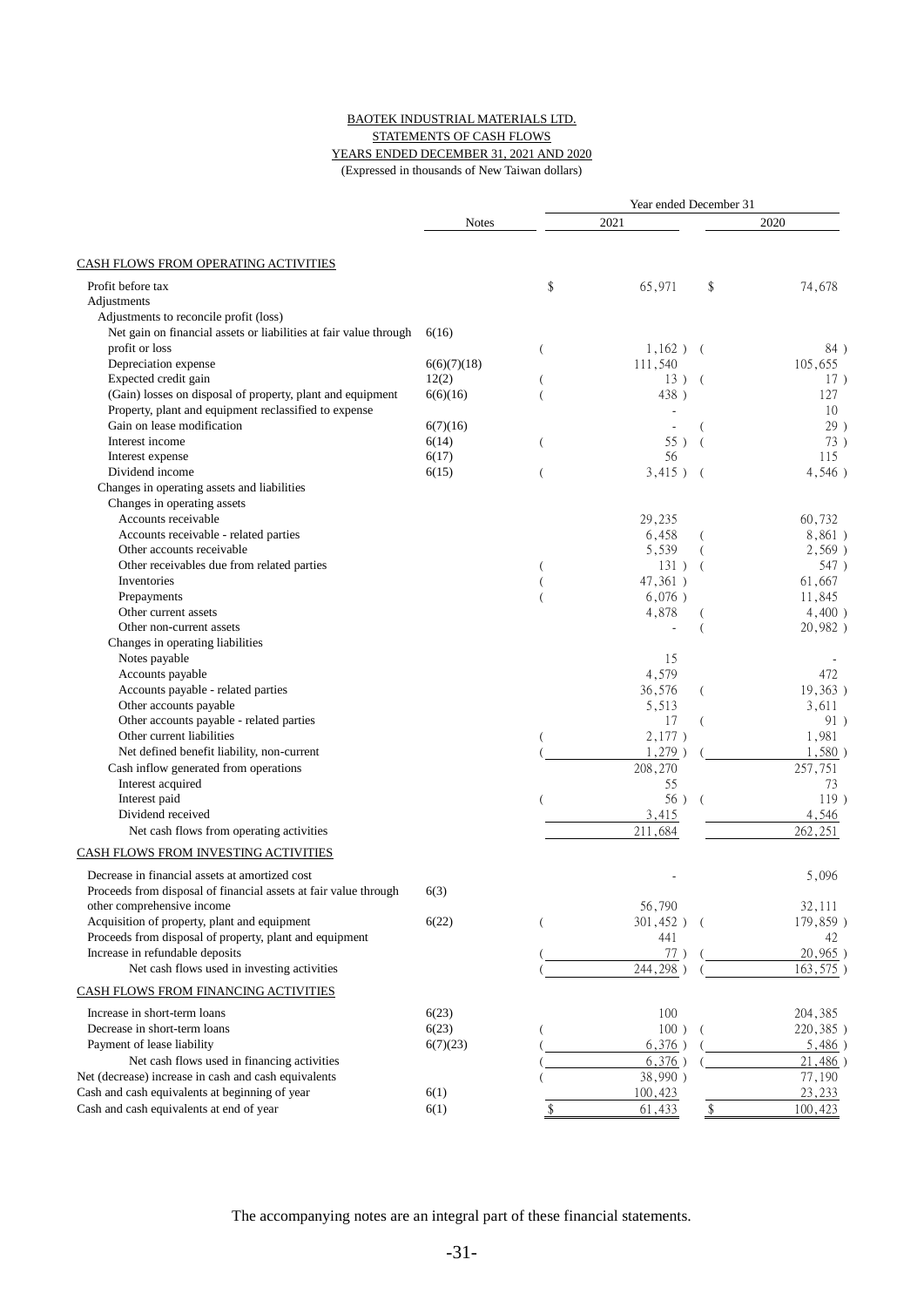### **BAOTEK INDUSTRIAL MATERIALS LTD. Table of Annual Deficit Compensation in 2021**

|  |  |  |  | Unit: New Taiwan Dollar |  |
|--|--|--|--|-------------------------|--|
|--|--|--|--|-------------------------|--|

| Item                                                                                    | Sum           |
|-----------------------------------------------------------------------------------------|---------------|
| Accumulated losses at the beginning of the period                                       | (133,806,014) |
| Net profit after tax in 2021                                                            | 52,945,270    |
| Other comprehensive profit and loss (actuarial<br>benefits of defined benefit plans)    | 2,112,620     |
| The disposition of equity measured by the fair price<br>of other consolited profit/loss | (38,077,579)  |
| Losses to be made up at the end of the period                                           | (116,825,703) |

Chairman: Hayashi Hisanobu

President: Yoshida Kohichi

Accounting Officer: Liu, Chun-Chen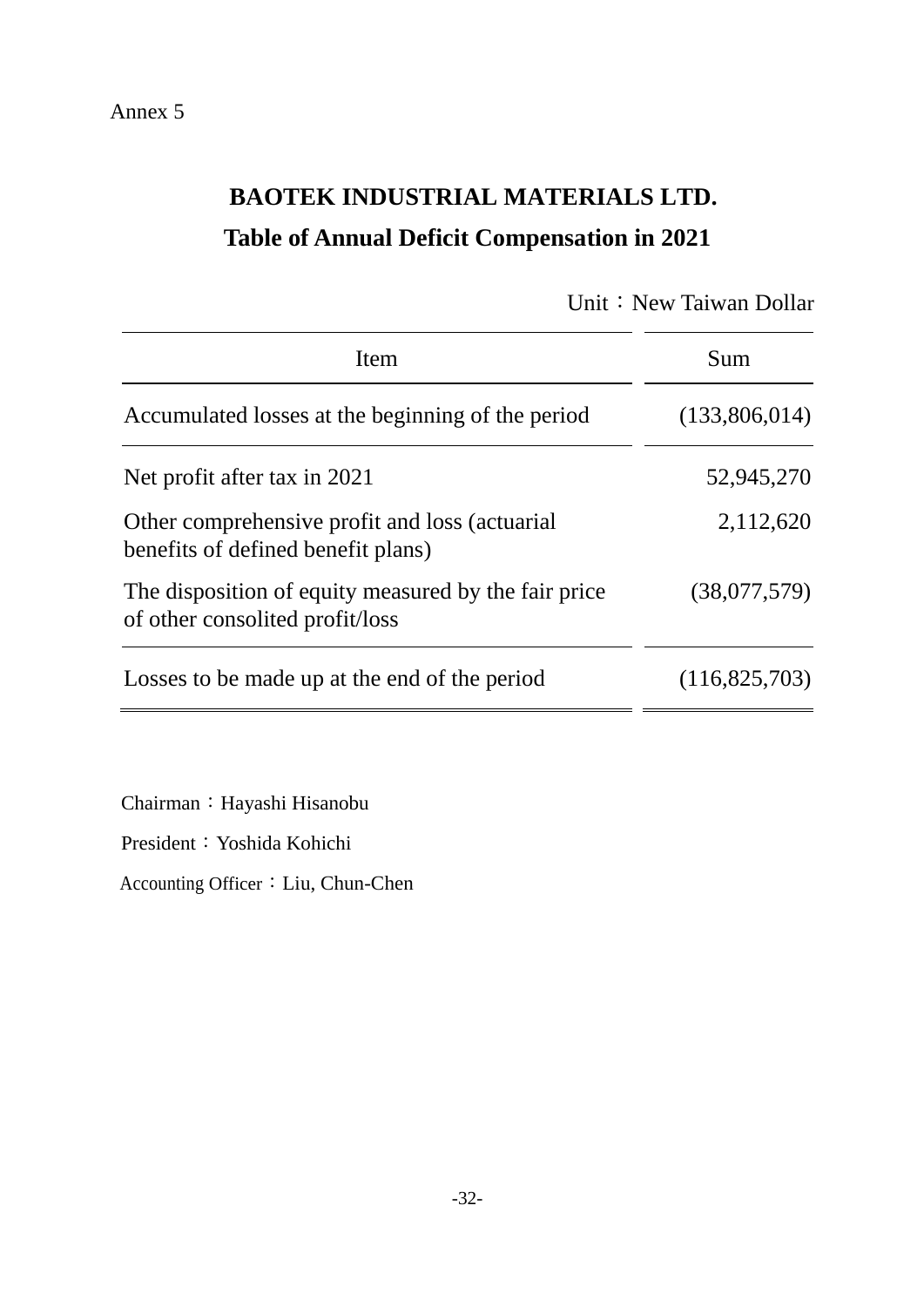#### **BAOTEK INDUSTRIAL MATERIALS LTD.**

### **Comparison Table for the Procedures for Acquisition or Disposal of Assets Before and After Revision**

| After the Revision                                                | Before the Revision                                               | Explanation                    |
|-------------------------------------------------------------------|-------------------------------------------------------------------|--------------------------------|
| Article 1:                                                        | Article 1:                                                        | This article is amended in     |
| In order to strengthen the company's asset management, in         | In order to strengthen the company's asset management,            | accordance with the provisions |
| accordance with the provisions of the "Regulations Governing"     | established in accordance with Article 36-1 of the Securities     | of the "Regulations Governing  |
| the Acquisition and Disposal of Assets by Public Companies",      | and Exchange Act.                                                 | the Acquisition and Disposal   |
| this handling procedure is formulated for compliance.             |                                                                   | of Assets by Public            |
|                                                                   |                                                                   | Companies".                    |
| Article 2:                                                        | Article 2:                                                        | This article is amended in     |
| The term "assets" as used in this handling procedure includes     | Assets referred to in this procedure, include long and short term | accordance with the provisions |
| the following:                                                    | securities investments (including Investments in stocks,          | of the "Regulations Governing" |
| 1. Investments in stocks, government bonds, corporate bonds,      | government bonds, corporate bonds, financial bonds, securities    | the Acquisition and Disposal   |
| financial bonds, securities representing interest in a fund,      | representing interest in a fund, depositary receipts, call (put)  | of Assets by Public            |
| depositary receipts, call (put) warrants, beneficial interest     | warrants, beneficial interest securities, and asset-backed        | Companies".                    |
| securities, and asset-backed securities.                          | securities), Real property (including land, houses and buildings, |                                |
| 2. Real property (including land, houses and buildings,           | investment property, and construction enterprise inventory) and   |                                |
| investment property, and construction enterprise inventory)       | equipment, Memberships, Intangible assets (including Patents,     |                                |
| and equipment.                                                    | copyrights, trademarks, franchise rights, and other intangible    |                                |
| 3. Memberships.                                                   | assets), Right-of-use assets, Claims of financial institutions    |                                |
| 4. Patents, copyrights, trademarks, franchise rights, and other   | (including receivables, bills purchased and discounted, loans,    |                                |
| intangible assets.                                                | and overdue receivables), Derivatives, Assets acquired or         |                                |
| 5. Right-of-use assets.                                           | disposed of in connection with mergers, demergers,                |                                |
| 6. Claims of financial institutions (including receivables, bills | acquisitions, or transfer of shares in accordance with law, and   |                                |
| purchased and discounted, loans, and overdue receivables).        | Other major assets.                                               |                                |
| 7. Derivatives.                                                   |                                                                   |                                |
| 8. Assets acquired or disposed of in connection with mergers,     |                                                                   |                                |
| demergers, acquisitions, or transfer of shares in accordance      |                                                                   |                                |
| with law.                                                         |                                                                   |                                |
| 9. Other major assets.                                            |                                                                   |                                |
| Article 2-1: Definition of terms                                  | Article 2-1: Definition of terms                                  | The existing Article 7 is      |
| $1.-6.$ (Omitted)                                                 | $1.-6.$ (Omitted)                                                 | deleted and Article 8 is moved |
| 7. For the calculation of 10 percent of total assets, the total   | 7. The "most recent financial statement" refers to the financial  | to Article 7 in the amended    |
| assets stated in the most recent parent company only              | statement that the company has publicly disclosed and has         | articles.                      |
| financial report or individual financial report prepared under    | been certified, certified or reviewed by an accountant before     |                                |
| the Regulations Governing the Preparation of Financial            | acquiring or disposing of assets.                                 |                                |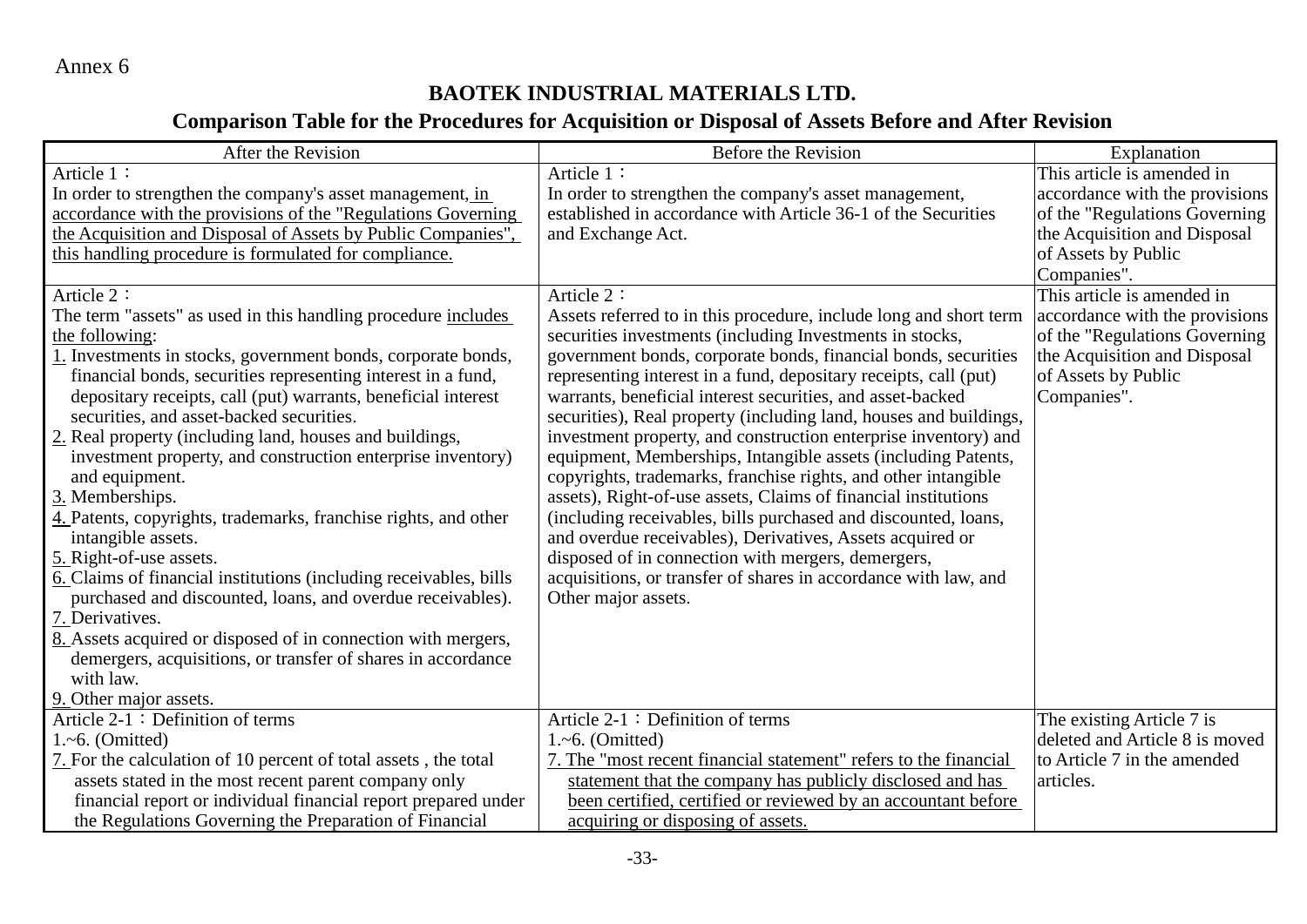| After the Revision                                                                                                                                                                                                                                                                                                                                                                                                                                                                                                                                                                                                                                                                                                                                                                                                                                                                                                                                                                                                                                                                                                                                                                                                                                                                                                                                                                                                                                                             | <b>Before the Revision</b>                                                                                                                                                                                                                                                                                                                                                                                                                                                                                                                                                                                                                                                                                                                                                                                                                                                                                                                                                                                                                                                                                                                                                                                                                                                                                                                                                                                                                                    | Explanation                                                                                                                                                         |
|--------------------------------------------------------------------------------------------------------------------------------------------------------------------------------------------------------------------------------------------------------------------------------------------------------------------------------------------------------------------------------------------------------------------------------------------------------------------------------------------------------------------------------------------------------------------------------------------------------------------------------------------------------------------------------------------------------------------------------------------------------------------------------------------------------------------------------------------------------------------------------------------------------------------------------------------------------------------------------------------------------------------------------------------------------------------------------------------------------------------------------------------------------------------------------------------------------------------------------------------------------------------------------------------------------------------------------------------------------------------------------------------------------------------------------------------------------------------------------|---------------------------------------------------------------------------------------------------------------------------------------------------------------------------------------------------------------------------------------------------------------------------------------------------------------------------------------------------------------------------------------------------------------------------------------------------------------------------------------------------------------------------------------------------------------------------------------------------------------------------------------------------------------------------------------------------------------------------------------------------------------------------------------------------------------------------------------------------------------------------------------------------------------------------------------------------------------------------------------------------------------------------------------------------------------------------------------------------------------------------------------------------------------------------------------------------------------------------------------------------------------------------------------------------------------------------------------------------------------------------------------------------------------------------------------------------------------|---------------------------------------------------------------------------------------------------------------------------------------------------------------------|
| Reports by Securities Issuers shall be used.                                                                                                                                                                                                                                                                                                                                                                                                                                                                                                                                                                                                                                                                                                                                                                                                                                                                                                                                                                                                                                                                                                                                                                                                                                                                                                                                                                                                                                   | 8. For the calculation of 10 percent of total assets, the total<br>assets stated in the most recent parent company only<br>financial report or individual financial report prepared under<br>the Regulations Governing the Preparation of Financial<br>Reports by Securities Issuers shall be used.                                                                                                                                                                                                                                                                                                                                                                                                                                                                                                                                                                                                                                                                                                                                                                                                                                                                                                                                                                                                                                                                                                                                                           |                                                                                                                                                                     |
| Article 3: Limits of Amounts<br>Quotas for real property and right-of-use assets thereof or<br>securities acquired by the company and each subsidiary for<br>non-business use, in accordance with the following total and<br>quota regulations:<br>(Omitted)                                                                                                                                                                                                                                                                                                                                                                                                                                                                                                                                                                                                                                                                                                                                                                                                                                                                                                                                                                                                                                                                                                                                                                                                                   | Article 3: Limits of Amounts<br>The Company and each subsidiaries acquire the assets<br>mentioned in the preceding article, and the quota for purchasing<br>non-business real property and right-of-use assets or securities<br>shall be handled in accordance with the following total and<br>quota regulations respectively.<br>(Omitted)                                                                                                                                                                                                                                                                                                                                                                                                                                                                                                                                                                                                                                                                                                                                                                                                                                                                                                                                                                                                                                                                                                                   | This article is amended in<br>accordance with the provisions<br>of the "Regulations Governing<br>the Acquisition and Disposal<br>of Assets by Public<br>Companies". |
| Article 3-1 :<br>Professional appraisers and their officers, certified public<br>accounts, attorneys, and securities underwriters that provide<br>public companies with appraisal reports, certified public<br>accountant's opinions, attorney's opinions, or underwriter's<br>opinions shall meet the following requirements:<br>1. May not have previously received a final and unappealable<br>sentence to imprisonment for 1 year or longer for a violation<br>of Securities and Exchange Act, the Company Act, the<br>Banking Act of The Republic of China, the Insurance Act,<br>the Financial Holding Company Act, or the Business Entity<br>Accounting Act, or for fraud, breach of trust, embezzlement,<br>forgery of documents, or occupational crime. However, this<br>provision does not apply if 3 years have already passed since<br>completion of service of the sentence, since expiration of the<br>period of a suspended sentence, or since a pardon was<br>received.<br>2. May not be a related party or de facto related party of any<br>party to the transaction.<br>3. If the company is required to obtain appraisal reports from<br>two or more professional appraisers, the different<br>professional appraisers or appraisal officers may not be<br>related parties or de facto related parties of each other.<br>When issuing an appraisal report or opinion, it shall comply<br>with the self-regulatory rules of its respective peer associations | Article 3-1 :<br>Professional appraisers and their officers, certified public<br>accounts, attorneys, and securities underwriters that provide<br>public companies with appraisal reports, certified public<br>accountant's opinions, attorney's opinions, or underwriter's<br>opinions shall meet the following requirements:<br>1. May not have previously received a final and unappealable<br>sentence to imprisonment for 1 year or longer for a violation<br>of the Act, the Company Act, the Banking Act of The<br>Republic of China, the Insurance Act, the Financial Holding<br>Company Act, or the Business Entity Accounting Act, or for<br>fraud, breach of trust, embezzlement, forgery of documents,<br>or occupational crime. However, this provision does not<br>apply if 3 years have already passed since completion of<br>service of the sentence, since expiration of the period of a<br>suspended sentence, or since a pardon was received.<br>2. May not be a related party or de facto related party of any<br>party to the transaction.<br>3. If the company is required to obtain appraisal reports from<br>two or more professional appraisers, the different<br>professional appraisers or appraisal officers may not be<br>related parties or de facto related parties of each other.<br>When issuing an appraisal report or opinion, the personnel<br>referred to in the preceding paragraph shall comply with the<br>following: | This article is amended in<br>accordance with the provisions<br>of the "Regulations Governing<br>the Acquisition and Disposal<br>of Assets by Public<br>Companies". |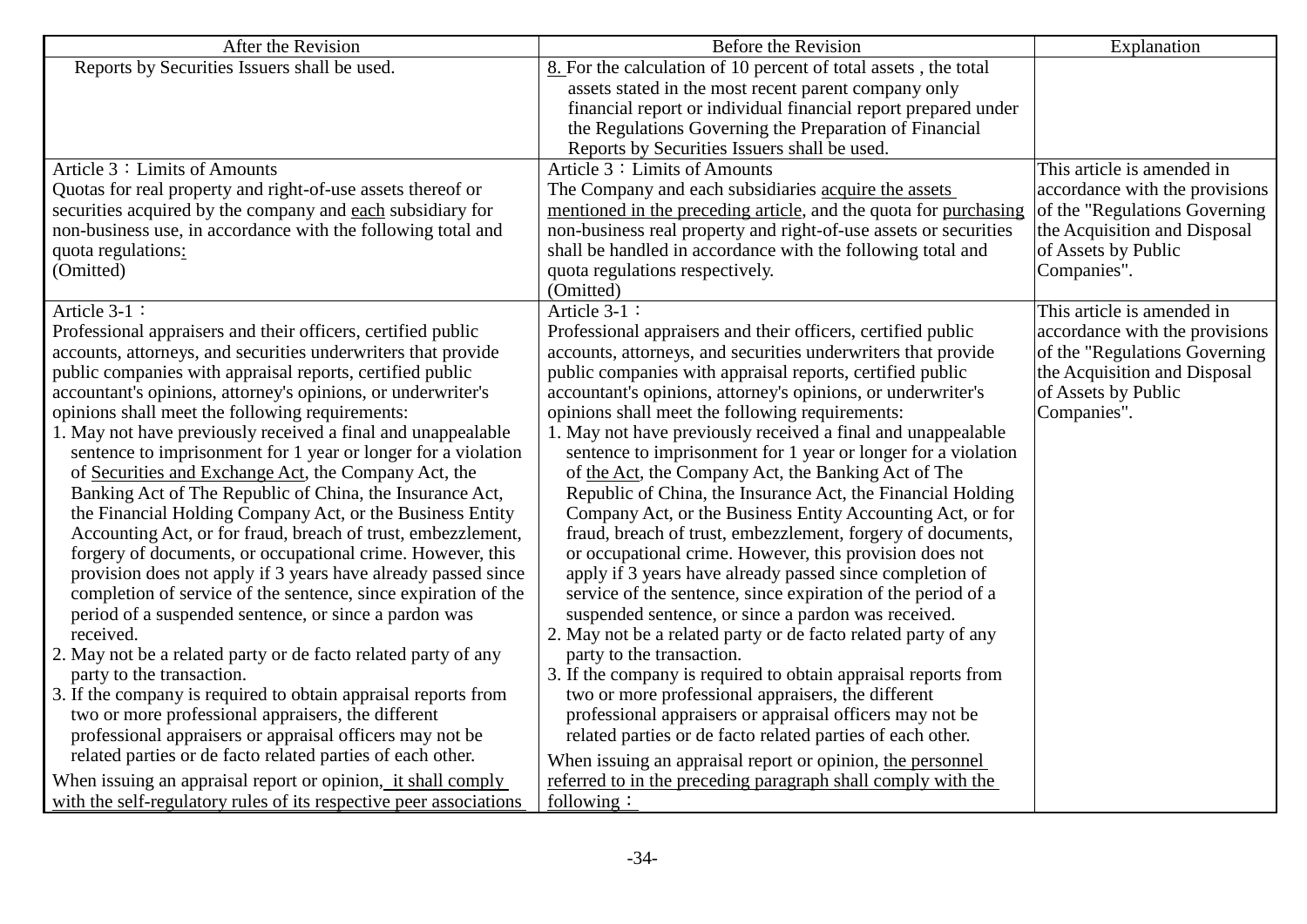| After the Revision                                                                                                                                                                                                                                                                                                                                                                                                                                                                                                                                                                                                                                                                                                                                                                                                                                                                                                                                                                                                                                                                                                       | <b>Before the Revision</b>                                                                                                                                                                                                                                                                                                                                                                                                                                                                                                                                                                                                                                                                                                                                                                                                                                                                                                                                                                                                                                                                        | Explanation                                                                                                                                                         |
|--------------------------------------------------------------------------------------------------------------------------------------------------------------------------------------------------------------------------------------------------------------------------------------------------------------------------------------------------------------------------------------------------------------------------------------------------------------------------------------------------------------------------------------------------------------------------------------------------------------------------------------------------------------------------------------------------------------------------------------------------------------------------------------------------------------------------------------------------------------------------------------------------------------------------------------------------------------------------------------------------------------------------------------------------------------------------------------------------------------------------|---------------------------------------------------------------------------------------------------------------------------------------------------------------------------------------------------------------------------------------------------------------------------------------------------------------------------------------------------------------------------------------------------------------------------------------------------------------------------------------------------------------------------------------------------------------------------------------------------------------------------------------------------------------------------------------------------------------------------------------------------------------------------------------------------------------------------------------------------------------------------------------------------------------------------------------------------------------------------------------------------------------------------------------------------------------------------------------------------|---------------------------------------------------------------------------------------------------------------------------------------------------------------------|
| and the following matters:<br>1. Prior to accepting a case, they shall prudently assess their<br>own professional capabilities, practical experience, and<br>independence.<br>2. When executing a case, they shall appropriately plan and<br>execute adequate working procedures, in order to produce a<br>conclusion and use the conclusion as the basis for issuing the<br>report or opinion. The related working procedures, data<br>collected, and conclusion shall be fully and accurately<br>specified in the case working papers.<br>3. They shall undertake an item-by-item evaluation of the<br>appropriateness and reasonableness of the sources of data<br>used, the parameters, and the information, as the basis for<br>issuance of the appraisal report or the opinion.<br>4. They shall issue a statement attesting to the professional<br>competence and independence of the personnel who prepared<br>the report or opinion, and that they have evaluated and found<br>that the information used is appropriate and reasonable, and<br>that they have complied with applicable laws and<br>regulations. | 1. Prior to accepting a case, they shall prudently assess their<br>own professional capabilities, practical experience, and<br>independence.<br>2. When examining a case, they shall appropriately plan and<br>execute adequate working procedures, in order to produce a<br>conclusion and use the conclusion as the basis for issuing the<br>report or opinion. The related working procedures, data<br>collected, and conclusion shall be fully and accurately<br>specified in the case working papers.<br>3. They shall undertake an item-by-item evaluation of the<br>comprehensiveness, accuracy, and reasonableness of the<br>sources of data used, the parameters, and the information, as<br>the basis for issuance of the appraisal report or the opinion.<br>4. They shall issue a statement attesting to the professional<br>competence and independence of the personnel who prepared<br>the report or opinion, and that they have evaluated and found<br>that the information used is reasonable and accurate, and that<br>they have complied with applicable laws and regulations. |                                                                                                                                                                     |
| Article 4: Procedures for the acquisition or disposal of real<br>property, equipment or right-of-use assets<br>$1.-3$ . (Omitted)<br>4. Property, Equipment or Right-of-Use Asset Valuation Report<br>In acquiring or disposing of real property, equipment, or<br>right-of-use assets thereof where the transaction amount<br>reaches 20 percent of the company's paid-in capital or<br>NT\$300 million or more, the company, unless transacting<br>with a domestic government agency, engaging others to build<br>on its own land, engaging others to build on rented land, or<br>acquiring or disposing of equipment or right-of-use assets<br>thereof held for business use, shall obtain an appraisal report<br>prior to the date of occurrence of the event from a<br>professional appraiser and shall further comply with the<br>following provisions:<br>(1) Where due to special circumstances it is necessary to give<br>a limited price, specified price, or special price as a<br>reference basis for the transaction price, the transaction                                                                 | Article 4: Procedures for the acquisition or disposal of real<br>property, equipment or right-of-use assets<br>$1.-3$ . (Omitted)<br>4. Property, Equipment or Right-of-Use Asset Valuation Report<br>In acquiring or disposing of real property, equipment, or<br>right-of-use assets thereof where the transaction amount<br>reaches 20 percent of the company's paid-in capital or<br>NT\$300 million or more, the company, unless transacting<br>with a domestic government agency, engaging others to build<br>on its own land, engaging others to build on rented land, or<br>acquiring or disposing of equipment or right-of-use assets<br>thereof held for business use, shall obtain an appraisal report<br>prior to the date of occurrence of the event from a<br>professional appraiser (The items to be recorded in the<br>appraisal reports are listed in Annex I) and shall further<br>comply with the The following provisions:<br>(1) Where due to special circumstances it is necessary to give<br>a limited price, specified price, or special price as a                       | This article is amended in<br>accordance with the provisions<br>of the "Regulations Governing<br>the Acquisition and Disposal<br>of Assets by Public<br>Companies". |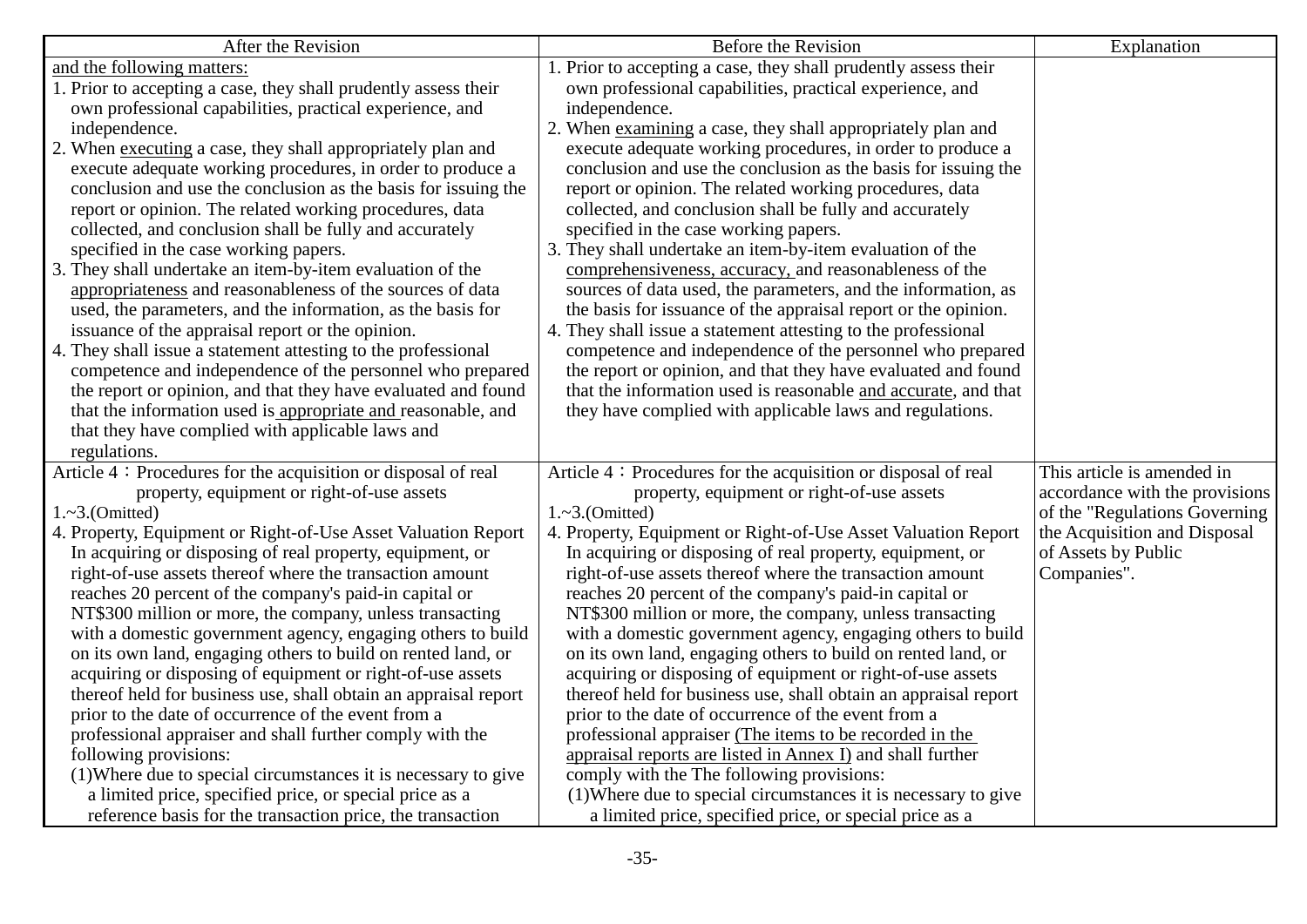| After the Revision                                               | <b>Before the Revision</b>                                       | Explanation                    |
|------------------------------------------------------------------|------------------------------------------------------------------|--------------------------------|
| shall be submitted for approval in advance by the board of       | reference basis for the transaction price, the transaction       |                                |
| directors; the same procedure shall also be followed             | shall be submitted for approval in advance by the board of       |                                |
| whenever there is any subsequent change to the terms and         | directors; the same procedure shall also be followed             |                                |
| conditions of the transaction.                                   | whenever there is any subsequent change to the terms and         |                                |
| (2) Where the transaction amount is NT\$1 billion or more,       | conditions of the transaction.                                   |                                |
| appraisals from two or more professional appraisers shall        | (2) Where the transaction amount is NT\$1 billion or more,       |                                |
| be obtained.                                                     | appraisals from two or more professional appraisers shall        |                                |
| (3) Where any one of the following circumstances applies         | be obtained.                                                     |                                |
| with respect to the professional appraiser's appraisal           | (3) Where any one of the following circumstances applies         |                                |
| results, unless all the appraisal results for the assets to be   | with respect to the professional appraiser's appraisal           |                                |
| acquired are higher than the transaction amount, or all the      | results, unless all the appraisal results for the assets to be   |                                |
| appraisal results for the assets to be disposed of are lower     | acquired are higher than the transaction amount, or all the      |                                |
| than the transaction amount, a certified public accountant       | appraisal results for the assets to be disposed of are lower     |                                |
| shall be engaged to render a specific opinion regarding the      | than the transaction amount, a certified public accountant       |                                |
| reason for the discrepancy and the appropriateness of the        | shall be engaged to perform the appraisal in accordance          |                                |
| transaction price:                                               | with the provisions of Statement of Auditing Standards           |                                |
| A. The discrepancy between the appraisal result and the          | No. 20 published by the ROC Accounting Research and              |                                |
| transaction amount is 20 percent or more of the                  | Development Foundation (ARDF) and render a specific              |                                |
| transaction amount.                                              | opinion regarding the reason for the discrepancy and the         |                                |
| B. The discrepancy between the appraisal results of two or       | appropriateness of the transaction price:                        |                                |
| more professional appraisers is 10 percent or more of            | A. The discrepancy between the appraisal result and the          |                                |
| the transaction amount.                                          | transaction amount is 20 percent or more of the                  |                                |
| (4) No more than 3 months may elapse between the date of         | transaction amount.                                              |                                |
| the appraisal report issued by a professional appraiser and      | B. The discrepancy between the appraisal results of two or       |                                |
| the contract execution date; provided, where the publicly        | more professional appraisers is 10 percent or more of            |                                |
| announced current value for the same period is used and          | the transaction amount.                                          |                                |
| not more than 6 months have elapsed, an opinion may still        | (4) Appraiser before the contract is established, no more than   |                                |
| be issued by the original professional appraiser.                | 3 months may elapse between the date of the appraisal            |                                |
|                                                                  | report issued and the contract execution date; provided,         |                                |
|                                                                  | where the publicly announced current value for the same          |                                |
|                                                                  | period is used and not more than 6 months have elapsed,          |                                |
|                                                                  | an opinion may still be issued by the original professional      |                                |
|                                                                  | appraiser.                                                       |                                |
| Article 5: Acquisition or disposal of securities investment      | Article 5: Acquisition or disposal of securities investment      | This article is amended in     |
| processing procedures                                            | processing procedures                                            | accordance with the provisions |
| $1.-3.$ (Omitted)                                                | $1.-3.$ (Omitted)                                                | of the "Regulations Governing  |
| 4. Obtain an accountant's opinion                                | 4. Obtain an accountant's opinion                                | the Acquisition and Disposal   |
| Acquiring or disposing of securities shall, prior to the date of | Acquiring or disposing of securities shall, prior to the date of | of Assets by Public            |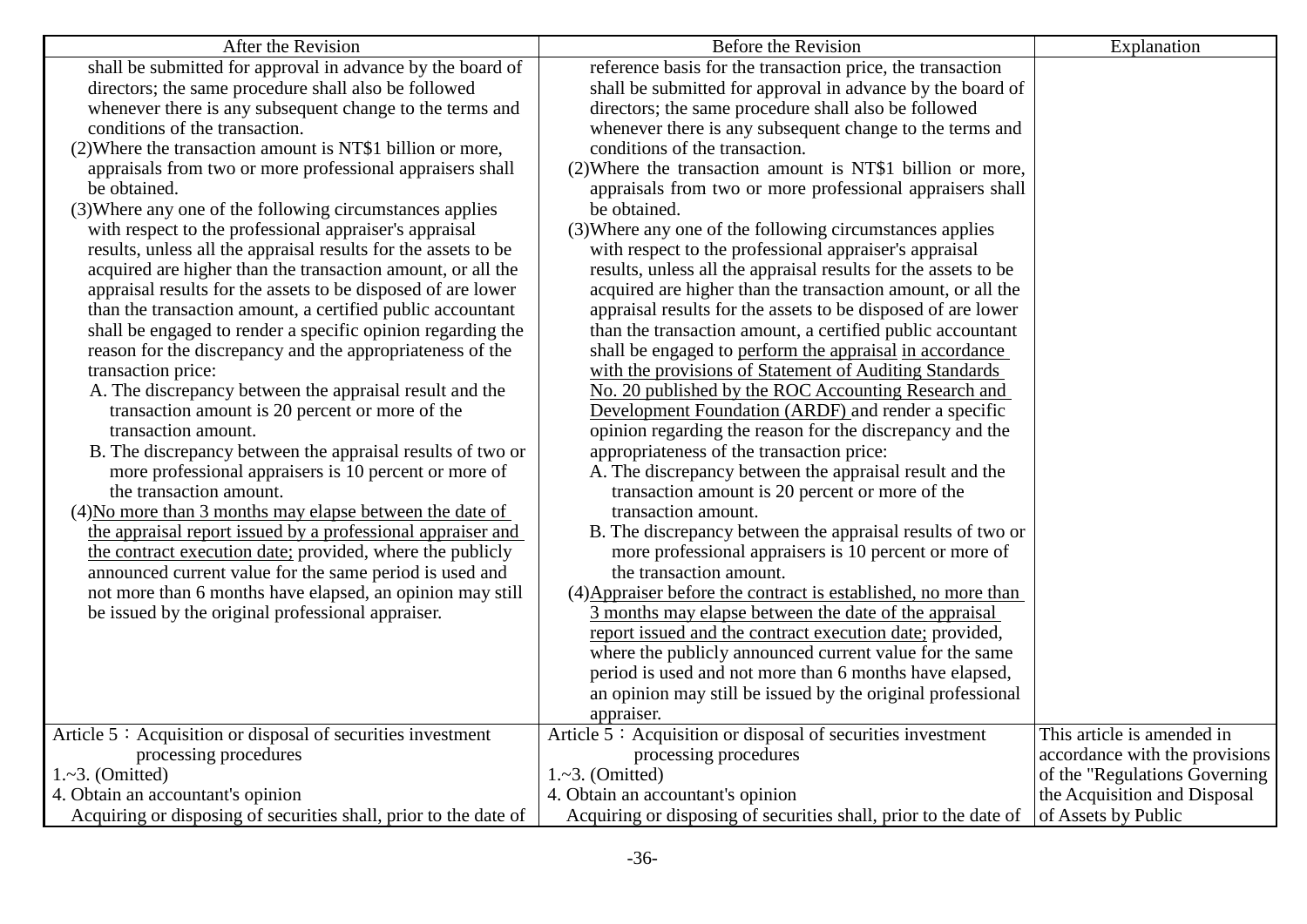| After the Revision                                              | <b>Before the Revision</b>                                        | Explanation                    |
|-----------------------------------------------------------------|-------------------------------------------------------------------|--------------------------------|
| occurrence of the event, obtain financial statements of the     | occurrence of the event, obtain financial statements of the       | Companies".                    |
| issuing company for the most recent period, certified or        | issuing company for the most recent period, certified or          |                                |
| reviewed by a certified public accountant, for reference in     | reviewed by a certified public accountant, for reference in       |                                |
| appraising the transaction price, and if the dollar amount of   | appraising the transaction price. One of the following            |                                |
| the transaction is 20 percent of the company's paid-in capital  | situations and if the dollar amount of the transaction is 20      |                                |
| or NT\$300 million or more, the company shall additionally      | percent of the company's paid-in capital or NT\$300 million       |                                |
| engage a certified public accountant prior to the date of       | or more, the company shall additionally engage a certified        |                                |
| occurrence of the event to provide an opinion regarding the     | public accountant prior to the date of occurrence of the event    |                                |
| reasonableness of the transaction price. This requirement       | to provide an opinion regarding the reasonableness of the         |                                |
| does not apply, however, to publicly quoted prices of           | transaction price. If the CPA needs to use the report of an       |                                |
| securities that have an active market, or where otherwise       | expert as evidence, the CPA shall do so in accordance with        |                                |
| provided by regulations of the Financial Supervisory            | the provisions of Statement of Auditing Standards No. 20          |                                |
| Commission (FSC).                                               | published by the ARDF:                                            |                                |
|                                                                 | (1). Acquiring or disposing of securities that are not traded on  |                                |
|                                                                 | a stock exchange or business office of a securities firm.         |                                |
|                                                                 | (2). Acquiring or disposing of privately placed securities.       |                                |
| Article 7: Related party transaction                            | Article 7: Related party transaction                              | 1. The Paragraph 2,            |
| 1. When the Company engages in any acquisition or disposal of   | 1. When the Company engages in any acquisition or disposal of     | Subparagraphs 3 to 5 of the    |
| assets from or to a related party, in addition to ensuring that | assets from or to a related party, in addition to ensuring that   | existing article are moved to  |
| the necessary resolutions in accordance with Article 3 to       | the necessary resolutions in accordance with the provisions       | Subparagraphs 2 to 4 of the    |
| Article 6 and Article 8 and this Article are adopted and the    | in Article $3\neg 6$ and $8$ and this Article are adopted and the | amended article.               |
| reasonableness of the transaction terms is appraised, if the    | reasonableness of the transaction terms is appraised, if the      | 2. Paragraph 2, Subparagraph 5 |
| transaction amount reaches 10 percent or more of the            | transaction amount reaches 10 percent or more of the              | was added in accordance        |
| company's total assets, the company shall also obtain an        | company's total assets, the company shall also obtain an          | with "Regulations              |
| appraisal report from a professional appraiser or a CPA's       | appraisal report from a professional appraiser or a CPA's         | Governing the Acquisition      |
| opinion in compliance with the provisions.                      | opinion in compliance with the provisions of the preceding        | and Disposal of Assets by      |
| The calculation of the transaction amounts referred to in the   | Section.                                                          | Public Companies".             |
| preceding suparagraph shall be made in accordance with          | In addition, when judging whether a transaction counterparty      | 3. Paragraph 2, Subparagraph 2 |
| Article 11, Paragraph 1 (7).                                    | is a related party, in addition to legal formalities, the         | of the existing article is     |
| When judging whether a transaction counterparty is a related    | substance of the relationship shall also be considered. The       | moved to Subparagraph 6 of     |
| party, in addition to legal formalities, the substance of the   | calculation of the transaction amounts referred to in the         | the amended article. With the  |
| relationship shall also be considered.                          | preceding paragraph shall be made in accordance with the          | addition of Subparagraph 5,    |
| 2. Appraisal and operating procedures                           | provisions in Article 11, paragraph $1$ (8).                      | the calculation of the         |
| When the Company intends to acquire or dispose of real          | 2. Appraisal and operating procedures                             | amended transaction amount     |
| property or right-of-use assets thereof from or to a related    | When the Company intends to acquire or dispose of real            | is included in the transaction |
| party, or when it intends to acquire or dispose of assets other | property or right-of-use assets thereof from or to a related      | submitted to the               |
| than real property or right-of-use assets thereof from or to a  | party, or when it intends to acquire or dispose of assets other   | shareholders' meeting for      |
| related party and the transaction amount reaches 20 percent     | than real property or right-of-use assets thereof from or to a    | approval.                      |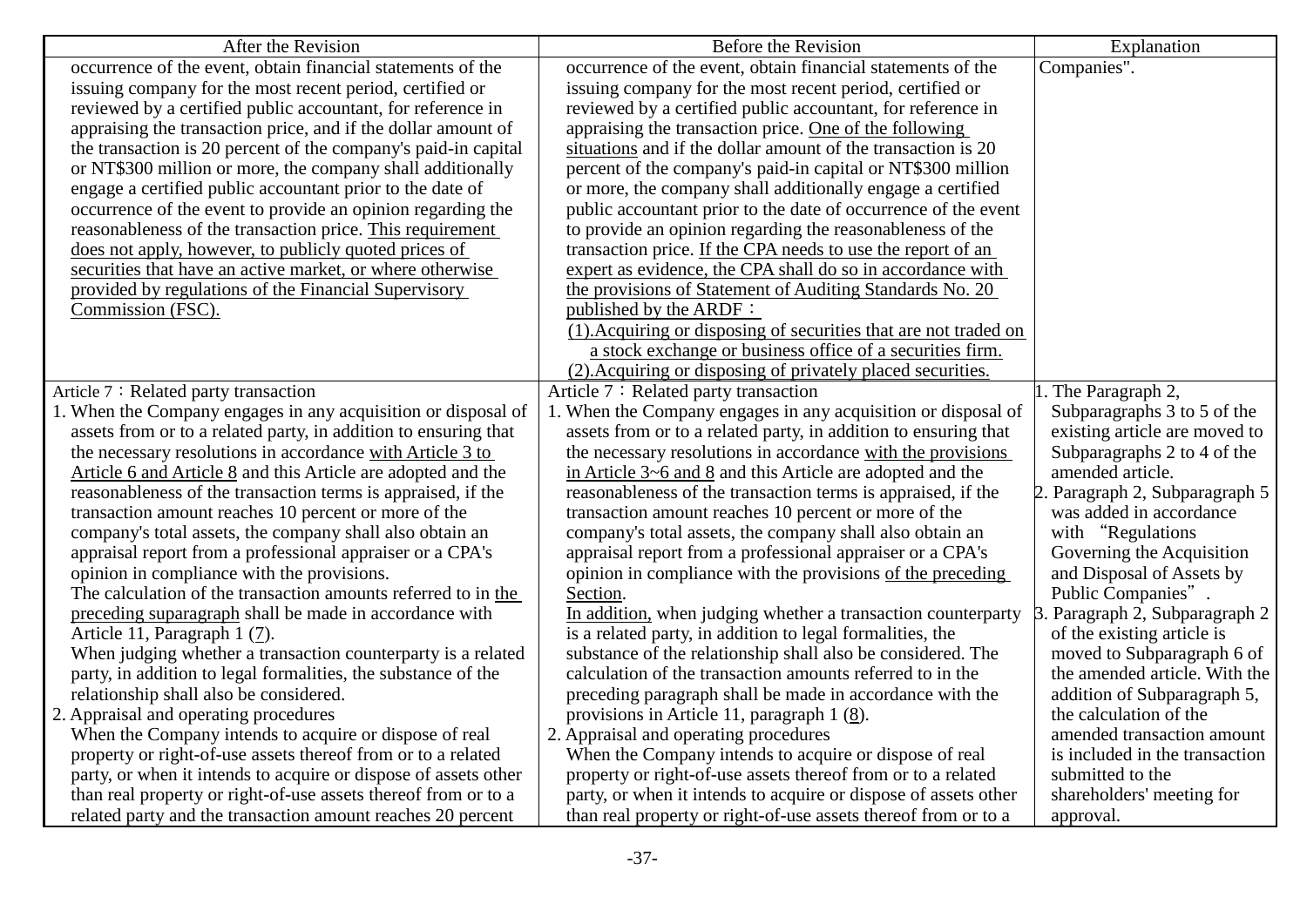| After the Revision                                             | <b>Before the Revision</b>                                            | Explanation |
|----------------------------------------------------------------|-----------------------------------------------------------------------|-------------|
| or more of paid-in capital, 10 percent or more of the          | related party and the transaction amount reaches 20 percent           |             |
| company's total assets, or NT\$300 million or more, except in  | or more of paid-in capital, 10 percent or more of the                 |             |
| trading of domestic government bonds or bonds under            | company's total assets, or NT\$300 million or more, except in         |             |
| repurchase and resale agreements, or subscription or           | trading of domestic government bonds or bonds under                   |             |
| redemption of money market funds issued by domestic            | repurchase and resale agreements, or subscription or                  |             |
| securities investment trust enterprises, the company may not   | redemption of money market funds issued by domestic                   |             |
| proceed to enter into a transaction contract or make a         | securities investment trust enterprises, the company may not          |             |
| payment until the following matters have been approved by      | proceed to enter into a transaction contract or make a                |             |
| the audit committee and the board of directors' resolution:    | payment until the following matters have been approved by             |             |
| (1) The purpose, necessity and anticipated benefit of the      | the audit committee and the board of directors' resolution:           |             |
| acquisition or disposal of assets.                             | (1) The purpose, necessity and anticipated benefit of the             |             |
| (2) The reason for choosing the related party as a transaction | acquisition or disposal of assets.                                    |             |
| counterparty.                                                  | (2) The reason for choosing the related party as a transaction        |             |
| (3) With respect to the acquisition of real property or        | counterparty.                                                         |             |
| right-of-use assets thereof from a related party,              | (3) With respect to the acquisition of real property or               |             |
| information regarding appraisal of the reasonableness of       | right-of-use assets thereof from a related party,                     |             |
| the preliminary transaction terms in accordance with the       | information regarding appraisal of the reasonableness of              |             |
| provisions in Paragraph 3, Subparagraph (1) and (4) of         | the preliminary transaction terms in accordance with the              |             |
| this Article.                                                  | provisions in Paragraph 3, Subparagraph (1) and (4) of                |             |
| (4) The date and price at which the related party originally   | this Article.                                                         |             |
| acquired the real property, the original transaction           | (4) The date and price at which the related party originally          |             |
| counterparty, and that transaction counterparty's              | acquired the real property, the original transaction                  |             |
| relationship to the company and the related party.             | counterparty, and that transaction counterparty's                     |             |
| (5)Monthly cash flow forecasts for the year commencing         | relationship to the company and the related party.                    |             |
| from the anticipated month of signing of the contract, and     | (5) Monthly cash flow forecasts for the year commencing               |             |
| evaluation of the necessity of the transaction, and            | from the anticipated month of signing of the contract, and            |             |
| reasonableness of the funds utilization.                       | evaluation of the necessity of the transaction, and                   |             |
| (6) An appraisal report from a professional appraiser or a     | reasonableness of the funds utilization.                              |             |
| CPA's opinion obtained in compliance with the provisions.      | (6) An appraisal report from a professional appraiser or a            |             |
| (7) Restrictive covenants and other important stipulations     | CPA's opinion obtained in compliance with the provisions.             |             |
| associated with the transaction.                               | (7) Restrictive covenants and other important stipulations            |             |
| With respect to the types of transactions listed below, when   | associated with the transaction.                                      |             |
| to be conducted between the Company and its parent or          | The calculation of the transaction amounts referred to in the         |             |
| subsidiaries, or between its subsidiaries in which it directly | preceding paragraph shall be done in accordance with Article          |             |
| or indirectly holds 100 percent of the issued shares or        | 11, paragraph $1 \times 8$ herein, and "within the preceding year" as |             |
| provisions authorized capital, the company's board of          | used herein refers to the year preceding the date of                  |             |
| directors may pursuant to the provisions in Article 4,         | occurrence of the current transaction. Items submitted to             |             |
| paragraph 2, subparagraph 1 delegate the board chairman to     | audit committee for approval and Board of Directors'                  |             |
|                                                                |                                                                       |             |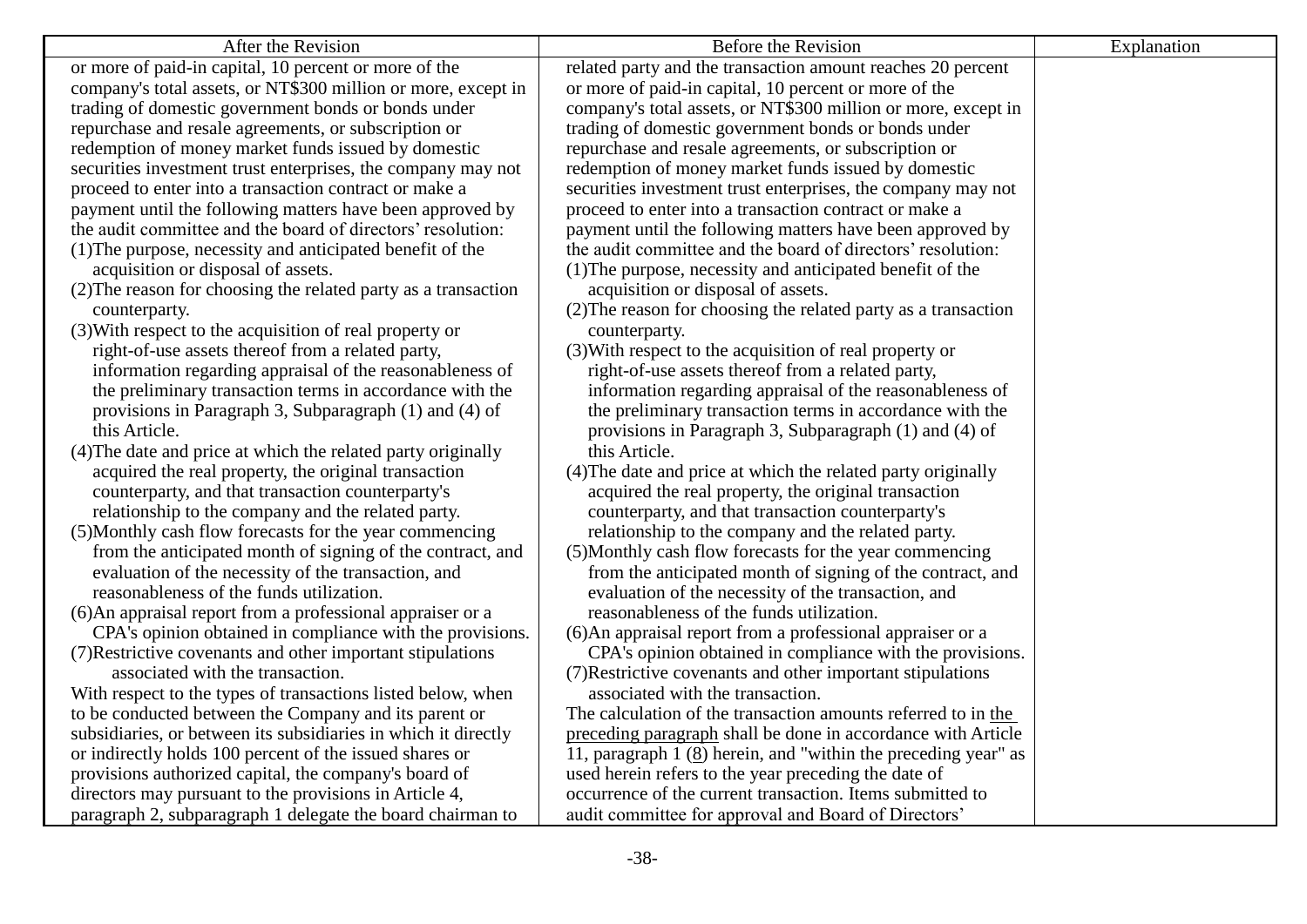| After the Revision                                              | Before the Revision                                             | Explanation |
|-----------------------------------------------------------------|-----------------------------------------------------------------|-------------|
| decide such matters when the transaction is within a certain    | resolution for adoption in accordance with the provisions in    |             |
| amount and have the decisions subsequently submitted to and     | these Regulations are exempt from counted toward the            |             |
| ratified by the next board of directors meeting:                | transaction amount.                                             |             |
| A. Acquisition or disposal of equipment or right-of-use         | With respect to the types of transactions listed below, when    |             |
| assets thereof held for business use.                           | to be conducted between the Company and its parent or           |             |
| B. Acquisition or disposal of real property right-of-use        | subsidiaries, or between its subsidiaries in which it directly  |             |
| assets held for business use.                                   | or indirectly holds 100 percent of the issued shares or         |             |
| If the company has set up independent directors, when the       | provisions authorized capital, the company's board of           |             |
| proposal is submitted for discussion by the board of directors  | directors may pursuant to the provisions in Article 4,          |             |
| pursuant to the provisions, the board of directors shall take   | paragraph 2, subparagraph 1 delegate the board chairman to      |             |
| into full consideration each independent director's opinions.   | decide such matters when the transaction is within a certain    |             |
| If an independent director objects to or expresses              | amount and have the decisions subsequently submitted to and     |             |
| reservations about any matter, it shall be recorded in the      | ratified by the next board of directors meeting:                |             |
| meeting minutes of the board of directors meeting.              | A. Acquisition or disposal of equipment or right-of-use         |             |
| Where the Company has established an audit committee, the       | assets thereof held for business use.                           |             |
| items that shall be approved by the audit committee in          | B. Acquisition or disposal of real property right-of-use        |             |
| accordance shall be approved by at least one-half of all        | assets held for business use.                                   |             |
| members of the audit committee and submitted to the board       | In addition, if the company has set up independent directors,   |             |
| of directors for resolution. If approval of one-half or more of | when the proposal is submitted for discussion by the board of   |             |
| all audit committee members is not obtained, the procedures     | directors pursuant to the provisions in paragraph 1, the board  |             |
| may be implemented if approved by two-thirds or more of all     | of directors shall take into full consideration each            |             |
| directors, and the resolution of the audit committee shall be   | independent director's opinions. If an independent director     |             |
| recorded in the minutes of the board of directors meeting.      | objects to or expresses reservations about any matter, it shall |             |
| The terms "all audit committee members" and "all directors"     | be recorded in the meeting minutes of the board of directors    |             |
| shall be counted as the actual number of persons currently      | meeting.                                                        |             |
| holding those positions.                                        | Where the Company has established an audit committee, the       |             |
| If the transaction in subparagraph 1 between the Company or     | items that shall be approved by the audit committee in          |             |
| a subsidiary not belonging to a domestic public company         | accordance with paragraph 1 shall be approved by at least       |             |
| amounts to more than 10% of the company's total assets, the     | one-half of all members of the audit committee and              |             |
| Company shall submit the information listed in the              | submitted to the board of directors for resolution. If approval |             |
| subparagraph 1 to the shareholders' meeting for approval        | of one-half or more of all audit committee members as           |             |
| before signing the transaction contract and making the          | required in the preceding paragraph is not obtained, the        |             |
| payment. However, this does not apply to transactions           | procedures may be implemented if approved by two-thirds or      |             |
| between the Company and its parent, subsidiaries, or            | more of all directors, and the resolution of the audit          |             |
| between its subsidiaries.                                       | committee shall be recorded in the minutes of the board of      |             |
| The calculation of the transaction amounts referred to in the   | directors meeting. The terms "all audit committee members"      |             |
| first paragraph and the preceding paragraph shall be done in    | in the preceding paragraph and "all directors" in the           |             |
| accordance with Article 11, Paragraph 1 (7) herein, and         | preceding paragraph shall be counted as the actual number of    |             |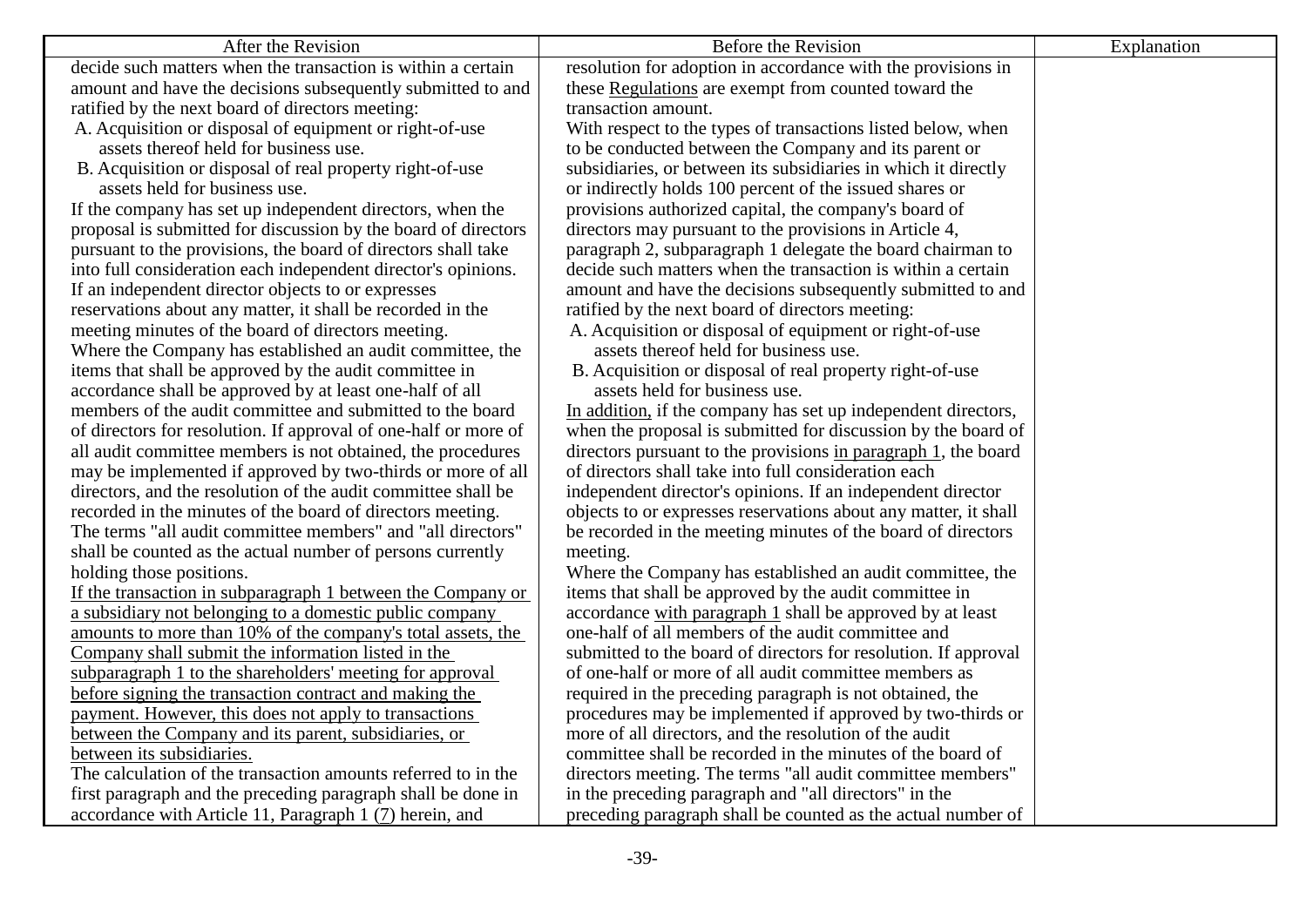| After the Revision                                            | <b>Before the Revision</b>                                   | Explanation |
|---------------------------------------------------------------|--------------------------------------------------------------|-------------|
| "within the preceding year" as used herein refers to the year | persons currently holding those positions.                   |             |
| preceding the date of occurrence of the current transaction.  | 3. Assess the reasonableness of the trading cost             |             |
| Items submitted to shareholders' meeting, the audit           | $(1)~(4)$ (Omitted)                                          |             |
| committee for approval, and directors' meeting for            | (5) Where the Company acquires real property or right-of-use |             |
| resolution in accordance with the provisions in these         | assets thereof from a related party and the results of       |             |
| Procedures are exempt from counted toward the transaction     | appraisals conducted in accordance with Paragraph 3,         |             |
| amount.                                                       | Subparagraphs (1) and (2) of this Article are uniformly      |             |
| 3. Assess the reasonableness of the trading cost              | lower than the transaction price, the following steps shall  |             |
| $(1)~(4)$ (Omitted)                                           | be taken:                                                    |             |
| (5) Where the Company acquires real property or right-of-use  | A. A special reserve shall be set aside by the Company in    |             |
| assets thereof from a related party and the results of        | accordance with Article 41, paragraph 1 of the               |             |
| appraisals conducted in accordance with Paragraph 3,          | Securities and Exchange Act against the difference           |             |
| Subparagraphs (1) and (2) of this Article are uniformly       | between the real property transaction price and the          |             |
| lower than the transaction price, the following steps shall   | appraised cost, and may not be distributed or used for       |             |
| be taken:                                                     | capital increase or issuance of bonus shares. Where the      |             |
| A. A special reserve shall be set aside by the Company in     | Company uses the equity method to account for its            |             |
| accordance with Article 41, paragraph 1 of the                | investment in another company, then the special reserve      |             |
| Securities and Exchange Act against the difference            | called for under Article 41, paragraph of the Securities     |             |
| between the real property transaction price and the           | and Exchange Act shall be set aside pro rata in a            |             |
| appraised cost, and may not be distributed or used for        | proportion consistent with the share of public               |             |
| capital increase or issuance of bonus shares. Where the       | company's equity stake in the other company.                 |             |
| Company uses the equity method to account for its             | B. The members of the Company's Audit Committee who          |             |
| investment in another company, then the special reserve       | are independent directors shall handle the matter in         |             |
| called for under Article 41, paragraph of the Securities      | accordance with Article 218 of the Company Act.              |             |
| and Exchange Act shall be set aside pro rata in a             | C. Actions taken pursuant to the preceding two items shall   |             |
| proportion consistent with the share of public                | be reported to a shareholders meeting, and the details of    |             |
| company's equity stake in the other company.                  | the transaction shall be disclosed in the annual report      |             |
| B. The members of the Company's Audit Committee who           | and any investment prospectus.                               |             |
| are independent directors shall handle the matter in          | And the Company and the public company that uses the         |             |
| accordance with Article 218 of the Company Act.               | equity method to account for its investment in the           |             |
| C. Actions taken pursuant to the preceding two items shall    | Company that have set aside a special reserve under the      |             |
| be reported to a shareholders meeting, and the details of     | aforementioned provisions may not utilize the special        |             |
| the transaction shall be disclosed in the annual report       | reserve until they have recognized a loss on decline in      |             |
| and any investment prospectus.                                | market value of the assets it purchased or leased at a       |             |
| The Company that has set aside a special reserve under        | premium, or they have been disposed of, or the leasing       |             |
| the aforementioned provisions may not utilize the             | contract has been terminated, or adequate compensation       |             |
| special reserve until it has recognized a loss on decline     | has been made, or the status quo ante has been restored,     |             |
| in market value of the assets it purchased or leased at a     | or there is other evidence confirming that there was         |             |
|                                                               |                                                              |             |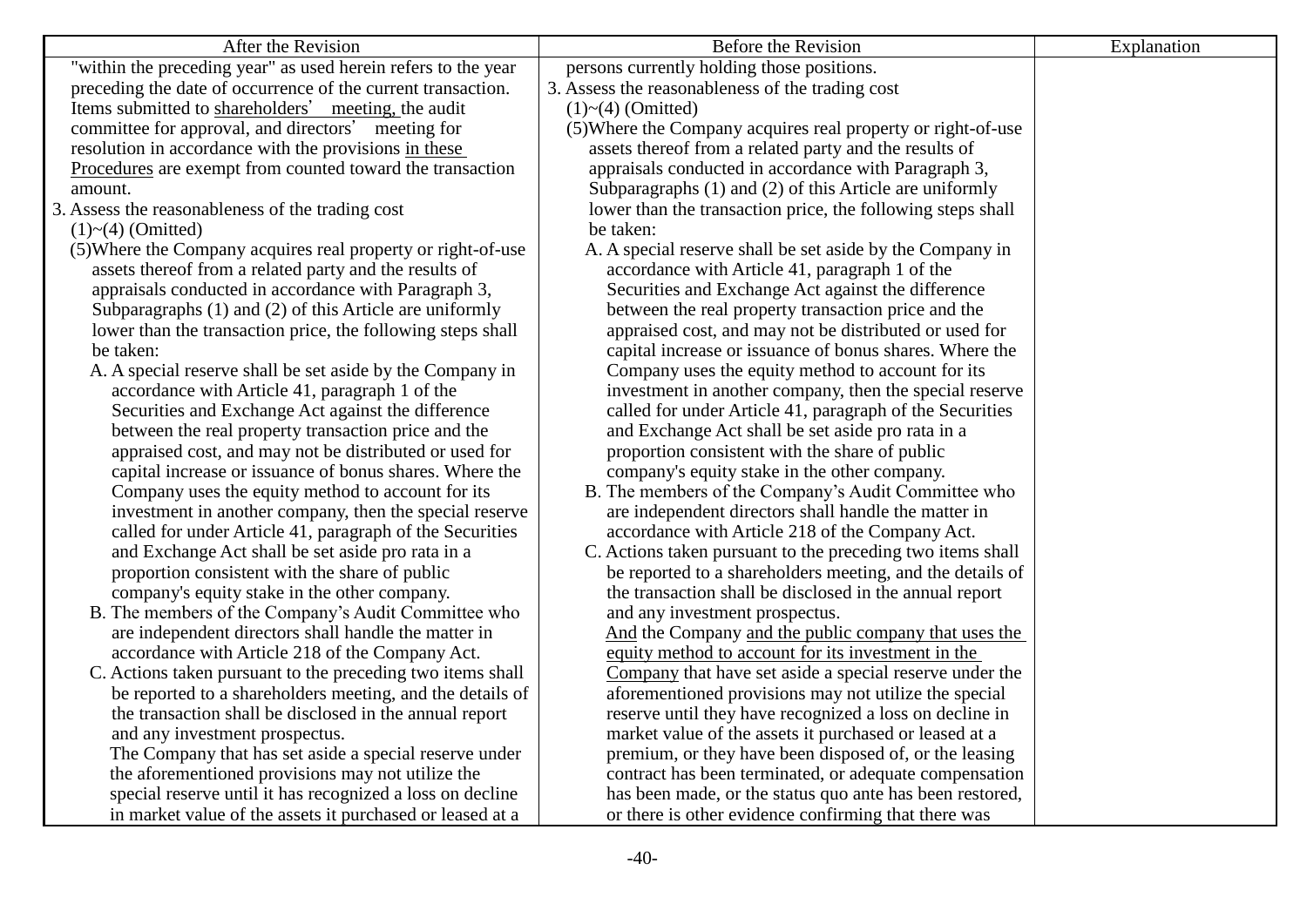| After the Revision                                               | <b>Before the Revision</b>                                     | Explanation                    |
|------------------------------------------------------------------|----------------------------------------------------------------|--------------------------------|
| premium, or they have been disposed of, or the leasing           | nothing unreasonable about the transaction, and the            |                                |
| contract has been terminated, or adequate compensation           | FSC has given its consent.                                     |                                |
| has been made, or the status quo ante has been restored,         | D. The real property right-of-use assets for business use      |                                |
| or there is other evidence confirming that there was             | are acquired by the public company with its parent or          |                                |
| nothing unreasonable about the transaction, and the              | subsidiaries, or by its subsidiaries in which it directly or   |                                |
| FSC has given its consent.                                       | indirectly holds 100 percent of the issued shares or           |                                |
| (6) Where the Company acquires real property or right-of-use     | authorized capital.                                            |                                |
| assets thereof from a related party and one of the               | (6) Where the Company acquires real property or right-of-use   |                                |
| following circumstances exists, the acquisition shall be         | assets thereof from a related party and one of the             |                                |
| conducted in accordance with Paragraph 1 and Paragraph           | following circumstances exists, the acquisition shall be       |                                |
| 2 of this Article, and the appraisal provisions related to       | conducted in accordance with Paragraph 1 and Paragraph         |                                |
| the reasonableness of the trading cost in Paragraph 3,           | 2 of this Article, and the appraisal provisions related to     |                                |
| Subparagraphs (1), (2), and (3) of this Article do not           | the reasonableness of the trading cost in Paragraph 3,         |                                |
| apply:                                                           | Subparagraphs $(1)$ , $(2)$ , and $(3)$ of this Article do not |                                |
| A. The related party acquired the real property or               | apply:                                                         |                                |
| right-of-use assets thereof through inheritance or as a          | A. The related party acquired the real property or             |                                |
| gift.                                                            | right-of-use assets thereof through inheritance or as a        |                                |
| B. More than 5 years will have elapsed from the time the         | gift.                                                          |                                |
| related party signed the contract to obtain the real             | B. More than 5 years will have elapsed from the time the       |                                |
| property or right-of-use assets thereof to the signing           | related party signed the contract to obtain the real           |                                |
| date for the current transaction.                                | property or right-of-use assets thereof to the signing         |                                |
| C. The real property is acquired through signing of a joint      | date for the current transaction.                              |                                |
| development contract with the related party, or                  | C. The real property is acquired through signing of a joint    |                                |
| through engaging a related party to build real property,         | development contract with the related party, or                |                                |
| either on the company's own land or on rented land.              | through engaging a related party to build real property,       |                                |
| D. The real property right-of-use assets for business use        | either on the company's own land or on rented land.            |                                |
| are acquired by the public company with its parent or            | (7) When the Company obtains real property or right-of-use     |                                |
| subsidiaries, or by its subsidiaries in which it directly        | assets thereof from a related party, it shall also comply      |                                |
| or indirectly holds 100 percent of the issued shares or          | with Paragraph 3, Subparagraph (5) of this Article if there    |                                |
| authorized capital.                                              | is other evidence indicating that the acquisition was not      |                                |
| (7) When the Company obtains real property or right-of-use       | an arms length transaction.                                    |                                |
| assets thereof from a related party, it shall also comply        |                                                                |                                |
| with Paragraph 3, Subparagraph (5) of this Article if there      |                                                                |                                |
| is other evidence indicating that the acquisition was not        |                                                                |                                |
| an arms length transaction.                                      |                                                                |                                |
| Article $8:$ Procedures governing the acquisition or disposal of | Article 8: Procedures governing the acquisition or disposal of | This article is amended in     |
| intangible assets or its right-of-use assets or                  | intangible assets or its right-of-use assets or                | accordance with the provisions |
| memberships                                                      | memberships                                                    | of the "Regulations Governing  |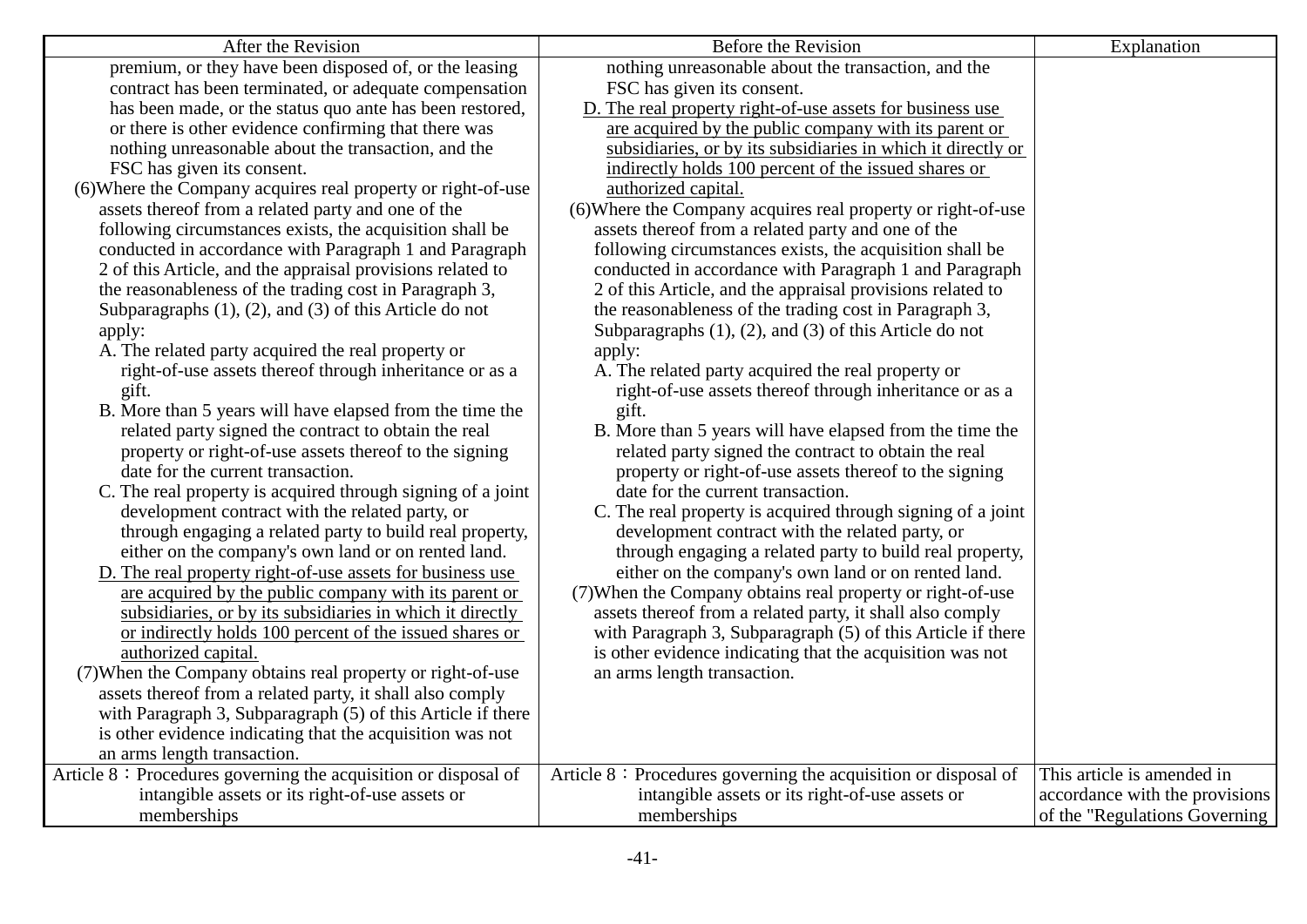| After the Revision                                           | Before the Revision                                           | Explanation                   |
|--------------------------------------------------------------|---------------------------------------------------------------|-------------------------------|
| $1.-3.$ (Omitted)                                            | $1.-3.$ (Omitted)                                             | the Acquisition and Disposal  |
| 4. Acquisition of CPA opinion                                | 4. Acquisition of CPA opinion                                 | of Assets by Public           |
| Where the Company acquires or disposes of intangible assets  | Where a public company acquires or disposes of intangible     | Companies".                   |
| or right-of-use assets thereof or memberships and the        | assets or right-of-use assets thereof or memberships and the  |                               |
| transaction amount reaches 20 percent or more of paid-in     | transaction amount reaches 20 percent or more of paid-in      |                               |
| capital or NT\$300 million or more, except in transactions   | capital or NT\$300 million or more, except in transactions    |                               |
| with a domestic government agency, the company shall         | with a domestic government agency, the company shall          |                               |
| engage a certified public accountant prior to the date of    | engage a certified public accountant prior to the date of     |                               |
| occurrence of the event to render an opinion on the          | occurrence of the event to render an opinion on the           |                               |
| reasonableness of the transaction price.                     | reasonableness of the transaction price; the CPA shall comply |                               |
|                                                              | with the provisions of Statement of Auditing Standards No.    |                               |
|                                                              | 20 published by the ARDF.                                     |                               |
| Article 11: Procedures for Public Disclosure of Information  | Article 11: Procedures for Public Disclosure of Information   | 1. This article is amended in |
| 1. Items and standards required for public announcement and  | 1. Items and standards required for public announcement and   | accordance with the           |
| regulatory filing                                            | regulatory filing                                             | provisions of the             |
| (1) Acquisition or disposal of real property or right-of-use | (1) Acquisition or disposal of real property or right-of-use  | "Regulations Governing the    |
| assets thereof from or to a related party, or acquisition or | assets thereof from or to a related party, or acquisition or  | Acquisition and Disposal of   |
| disposal of assets other than real property or right-of-use  | disposal of assets other than real property or right-of-use   | Assets by Public              |
| assets thereof from or to a related party where the          | assets thereof from or to a related party where the           | Companies".                   |
| transaction amount reaches 20 percent or more of paid-in     | transaction amount reaches 20 percent or more of paid-in      | 2. The capital of the Company |
| capital, 10 percent or more of the company's total assets,   | capital, 10 percent or more of the company's total assets,    | has not reached NT\$10        |
| or NT\$300 million or more; provided, this shall not apply   | or NT\$300 million or more; provided, this shall not apply    | billion, hence, Paragraph 1,  |
| to trading of domestic government bonds or bonds under       | to trading of domestic government bonds or bonds under        | Subparagraph 4 of this        |
| repurchase and resale agreements, or subscription or         | repurchase and resale agreements, or subscription or          | Article is amended.           |
| redemption of money market funds issued by domestic          | redemption of money market funds issued by domestic           | 3. As the Company is not      |
| securities investment trust enterprises.                     | securities investment trust enterprises.                      | engaged in the business of    |
| (2) Merger, demerger, acquisition, or transfer of shares.    | (2) Merger, demerger, acquisition, or transfer of shares.     | construction, Paragraph 1,    |
| (3) Losses from derivatives trading reaching the limits on   | (3) Losses from derivatives trading reaching the limits on    | Subparagraph 5 of this        |
| aggregate losses or losses on individual contracts set out   | aggregate losses or losses on individual contracts set out    | Article is removed, and       |
| in the procedures adopted by the company.                    | in the procedures adopted by the company.                     | Subparagraphs 6 to 8 of the   |
| (4) Where equipment or right-of-use assets thereof for       | (4) Where equipment or right-of-use assets thereof for        | existing article are moved to |
| business use are acquired or disposed of, and furthermore    | business use are acquired or disposed of, and furthermore     | the Subparagraphs 5 to 7 of   |
| the transaction counterparty is not a related party, and the | the transaction counterparty is not a related party, and the  | the amended articles.         |
| transaction amount is more than NT\$500 million.             | transaction amount meets any of the following criteria:       | 4. The format of the relevant |
| (5) Where land is acquired under an arrangement on           | A. For a public company whose paid-in capital is less         | announcement is based on      |
| engaging others to build on the company's own land,          | than NT\$10 billion, the transaction amount reaches           | the format specified by the   |
| engaging others to build on rented land, joint               | NT\$500 million or more.                                      | FSC website, hence,           |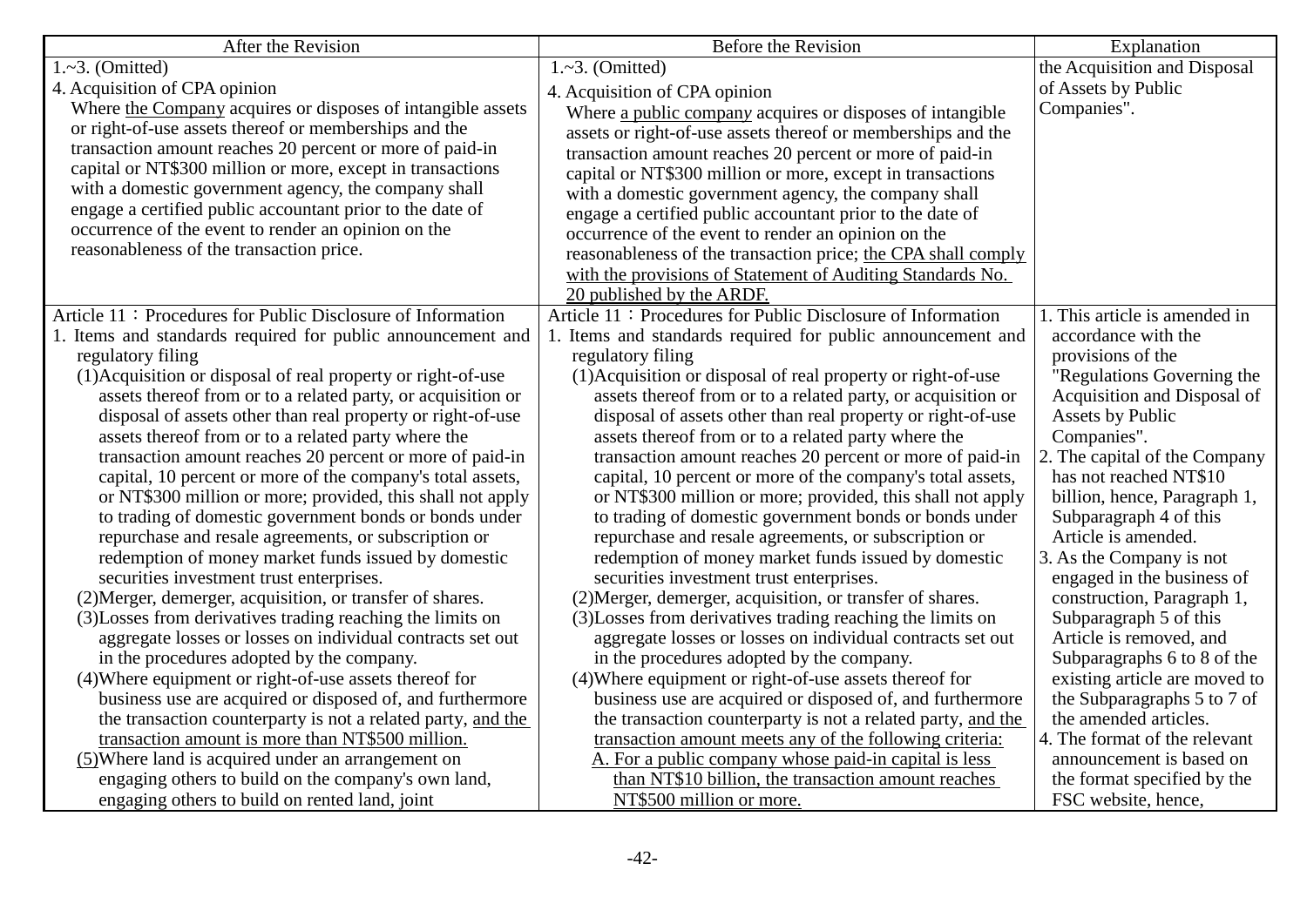| After the Revision                                                 | <b>Before the Revision</b>                                   | Explanation                 |
|--------------------------------------------------------------------|--------------------------------------------------------------|-----------------------------|
| construction and allocation of housing units, joint                | B. For a public company whose paid-in capital is NT\$10      | Paragraph 4 of the existing |
| construction and allocation of ownership percentages, or           | billion or more, the transaction amount reaches NT\$1        | article is removed.         |
| joint construction and separate sale, and furthermore the          | billion or more.                                             |                             |
| transaction counterparty is not a related party, and the           | (5) Acquisition or disposal by the Company in the            |                             |
| amount the company expects to invest in the transaction            | construction business of real property or right-of-use       |                             |
| reaches NT\$500 million.                                           | assets thereof for construction use, and furthermore the     |                             |
| (6) Where an asset transaction other than any of those             | transaction counterparty is not a related party, and the     |                             |
| referred to in the preceding <u>five</u> subparagraphs, a disposal | transaction amount reaches NT\$500 million; among such       |                             |
| of receivables by a financial institution, or an investment        | cases, if the public company has paid-in capital of NT\$10   |                             |
| in the mainland China area reaches 20 percent or more of           | billion or more, and it is disposing of real property from a |                             |
| paid-in capital or NT\$300 million; provided, this shall           | completed construction project that it constructed itself,   |                             |
| not apply to the following circumstances:                          | and furthermore the transaction counterparty is not a        |                             |
| A. Trading of domestic government bonds or foreign                 | related party, then the threshold shall be a transaction     |                             |
| government bonds with credit ratings not lower than                | amount reaching NT\$1 billion or more.                       |                             |
| the sovereign rating of our country.                               | (6) Where land is acquired under an arrangement on           |                             |
| B. Where done by professional investors—securities                 | engaging others to build on the company's own land,          |                             |
| trading on securities exchanges or OTC markets, or                 | engaging others to build on rented land, joint               |                             |
| subscription of <u>foreign</u> government bonds or ordinary        | construction and allocation of housing units, joint          |                             |
| corporate bonds or general bank debentures without                 | construction and allocation of ownership percentages, or     |                             |
| equity characteristics (excluding subordinated debt)               | joint construction and separate sale, and furthermore the    |                             |
| that are offered and issued in the primary market, or              | transaction counterparty is not a related party, and the     |                             |
| subscription or redemption of securities investment                | amount the company expects to invest in the transaction      |                             |
| trust funds or futures trust funds, subscription or buy            | reaches NT\$500 million.                                     |                             |
| back exchange traded notes, or subscription by a                   | (7) Where an asset transaction other than any of those       |                             |
| securities firm of securities as necessitated by its               | referred to in the preceding six subparagraphs, a disposal   |                             |
| undertaking business or as an advisory recommending                | of receivables by a financial institution, or an investment  |                             |
| securities firm for an emerging stock company, in                  | in the mainland China area reaches 20 percent or more of     |                             |
| accordance with the rules of the Taipei Exchange.                  | paid-in capital or NT\$300 million; provided, this shall     |                             |
| C. Trading of bonds under repurchase and resale                    | not apply to the following circumstances:                    |                             |
| agreements, or subscription or redemption of money                 | A. Trading of domestic government bonds.                     |                             |
| market funds issued by domestic securities investment              | B. Where done by professional investors—securities           |                             |
| trust enterprises.                                                 | trading on securities exchanges or OTC markets, or           |                             |
| (7) The calculation of the transaction amounts in the              | subscription of ordinary corporate bonds or general          |                             |
| aforementioned Subparagraphs (1) to (6) shall be as                | bank debentures without equity characteristics               |                             |
| follows:                                                           | (excluding subordinated debt) that are offered and           |                             |
| A. The amount of any individual transaction.                       | issued in the primary market, or subscription or             |                             |
| B. The cumulative transaction amount of acquisitions               | redemption of securities investment trust funds or           |                             |
| and disposals of the same type of underlying asset                 | futures trust funds, or subscription by a securities firm    |                             |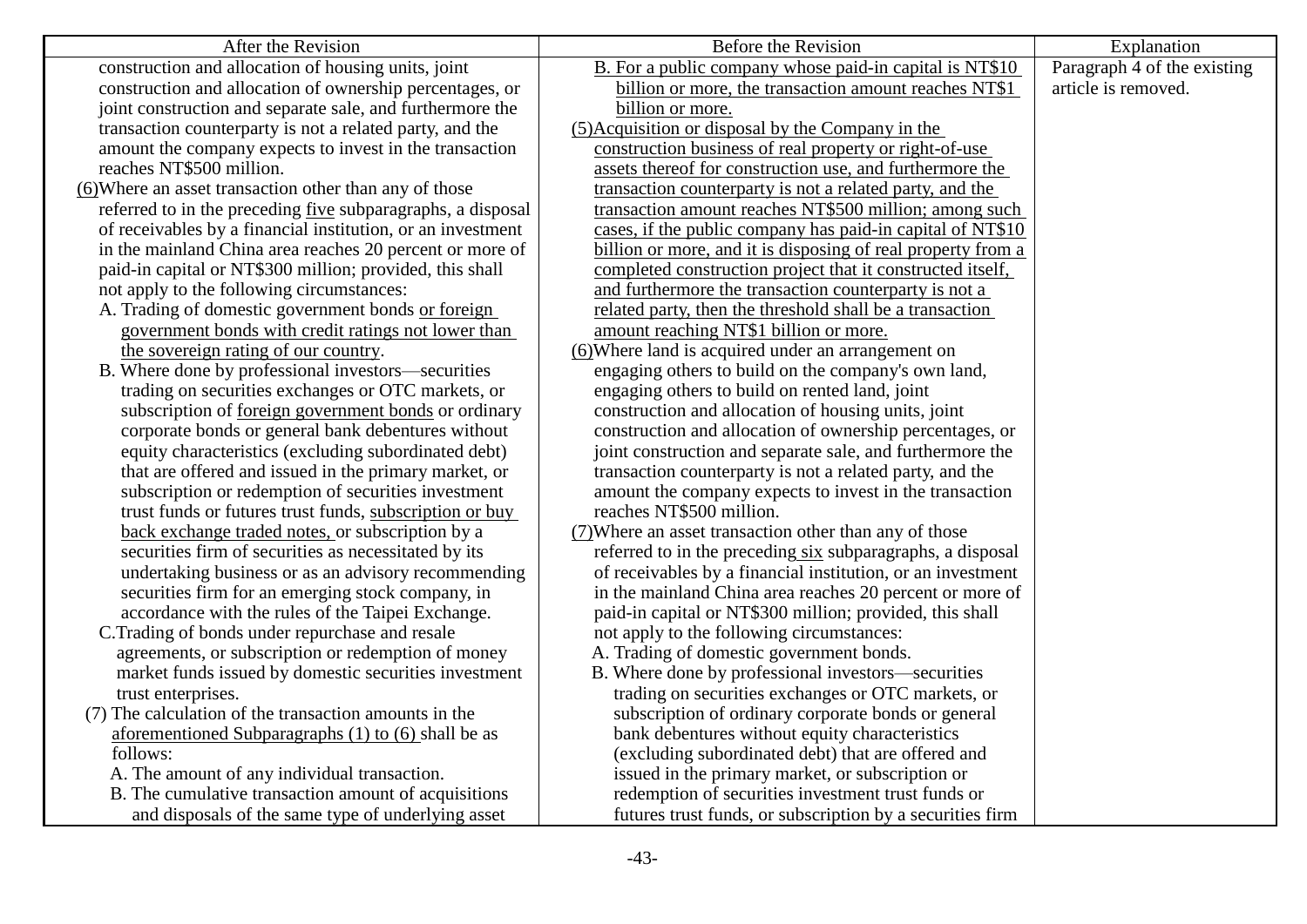| After the Revision                                            | Before the Revision                                           | Explanation |
|---------------------------------------------------------------|---------------------------------------------------------------|-------------|
| with the same transaction counterparty within the             | of securities as necessitated by its undertaking              |             |
| preceding year.                                               | business or as an advisory recommending securities            |             |
| C. The cumulative transaction amount of acquisitions          | firm for an emerging stock company, in accordance             |             |
| and disposals (cumulative acquisitions and disposals,         | with the rules of the Taipei Exchange.                        |             |
| respectively) of real property or right-of-use assets         | C. Trading of bonds under repurchase and resale               |             |
| thereof within the same development project within            | agreements, or subscription or redemption of money            |             |
| the preceding year.                                           | market funds issued by domestic securities investment         |             |
| D. The cumulative transaction amount of acquisitions          | trust enterprises.                                            |             |
| and disposals (cumulative acquisitions and disposals,         | (8) The calculation for the transaction amount in the         |             |
| respectively) of the same security within the                 | preceding paragraph is as follows:                            |             |
| preceding year.                                               | A. The amount of any individual transaction.                  |             |
| "Within the preceding year" as used in this                   | B. The cumulative transaction amount of acquisitions and      |             |
| Subparagraph refers to the year preceding the date of         | disposals of the same type of underlying asset with the       |             |
| occurrence of the current transaction. Items duly             | same transaction counterparty within the preceding            |             |
| announced in accordance with these need not be                | year.                                                         |             |
| counted toward the transaction amount.                        | C. The cumulative transaction amount of acquisitions and      |             |
| 2. The deadline for public announcement and regulatory filing | disposals (cumulative acquisitions and disposals,             |             |
| If the Company acquires or disposes of assets with the first  | respectively) of real property or right-of-use assets         |             |
| item of this Article that should be announced and the         | thereof within the same development project within the        |             |
| transaction amount reaches the standard that should be        | preceding year.                                               |             |
| announced and reported in this Article, the Company shall     | D. The cumulative transaction amount of acquisitions and      |             |
| publicly announce and report the relevant information in the  | disposals (cumulative acquisitions and disposals,             |             |
| appropriate format as prescribed by regulations within 2 days | respectively) of the same security within the preceding       |             |
| counting inclusively from the date of occurrence of the fact. | year.                                                         |             |
| 3. Public announcement and regulatory filing procedures       | "Within the preceding year" as used in the preceding          |             |
| (Omitted)                                                     | paragraph refers to the year preceding the date of            |             |
|                                                               | occurrence of the current transaction. Items duly             |             |
|                                                               | announced in accordance with these Procedures need not        |             |
|                                                               | be counted toward the transaction amount.                     |             |
|                                                               | 2. The deadline for public announcement and regulatory filing |             |
|                                                               | If the Company acquires or disposes of assets with the first  |             |
|                                                               | item of this Article that should be announced and the         |             |
|                                                               | transaction amount reaches the standard that should be        |             |
|                                                               | announced and reported in this Article, the Company shall     |             |
|                                                               | publicly announce and report the relevant information         |             |
|                                                               | within 2 days counting inclusively from the date of           |             |
|                                                               | occurrence of the fact.                                       |             |
|                                                               | 3. Public announcement and regulatory filing procedures       |             |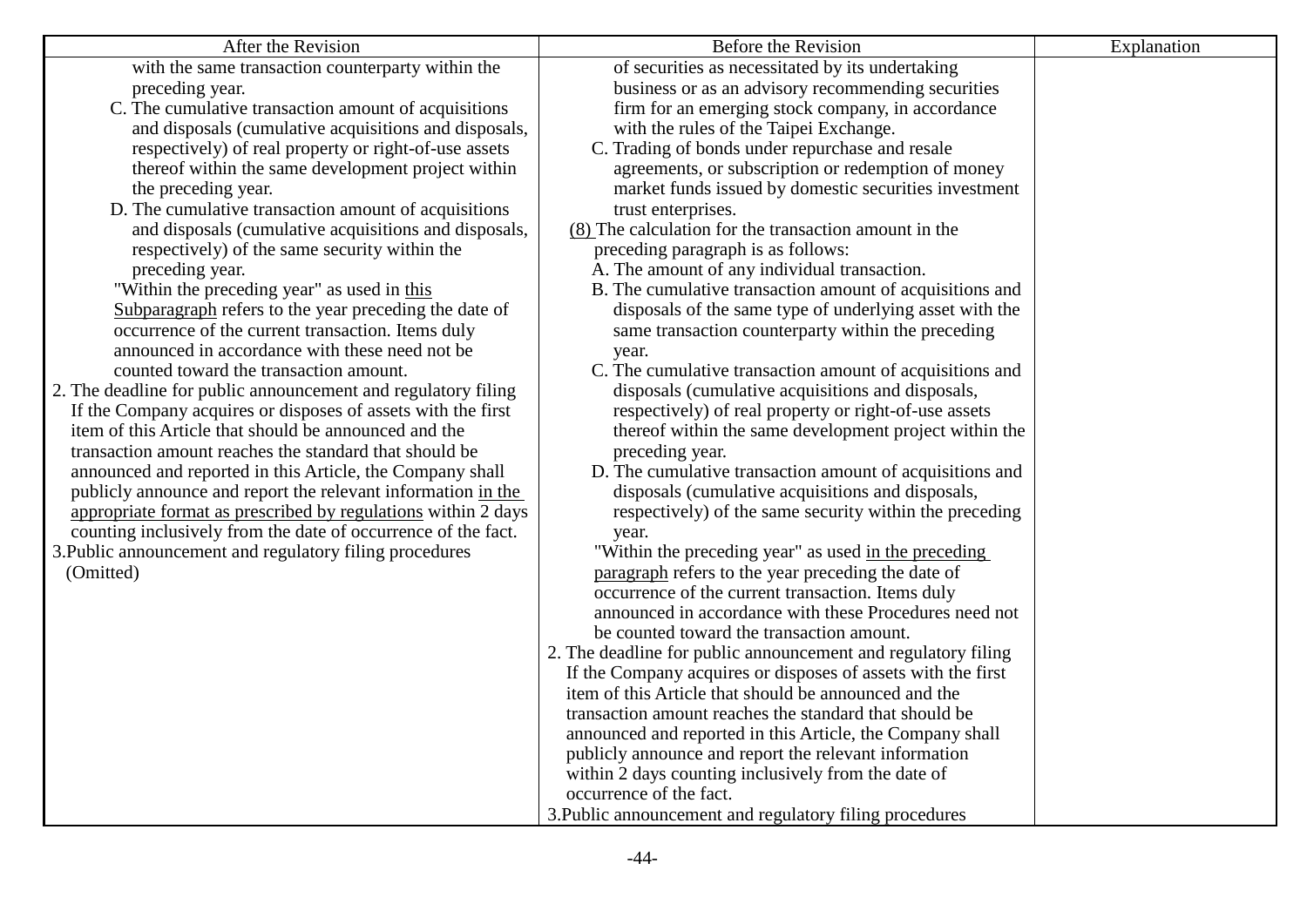| After the Revision                                       | <b>Before the Revision</b>                                              | Explanation                    |
|----------------------------------------------------------|-------------------------------------------------------------------------|--------------------------------|
|                                                          | (Omitted)                                                               |                                |
|                                                          | 4. Announcement format                                                  |                                |
|                                                          | (1) The announcement format for the announcement of the                 |                                |
|                                                          | Company's purchases and sales of securities of its parent               |                                |
|                                                          | and subsidiaries or affiliates on the domestic and overseas             |                                |
|                                                          | centralized trading markets or over-the-counter (OTC) is                |                                |
|                                                          | as shown in Annex II.                                                   |                                |
|                                                          | (2) The announcement format of the items and contents to be             |                                |
|                                                          | announced for the acquisition of real property by way of                |                                |
|                                                          | engaging others to build on its own land, joint                         |                                |
|                                                          | construction and allocation of housing units, joint                     |                                |
|                                                          | construction and allocation of ownership percentages,                   |                                |
|                                                          | joint construction and separate sale is as shown in Annex               |                                |
|                                                          | III.                                                                    |                                |
|                                                          | (3) The format of the announcement of acquisition or disposal           |                                |
|                                                          | of real property, right-to-use assets and equipment, and                |                                |
|                                                          | acquisition of real estate and right-to-use assets from                 |                                |
|                                                          | related parties is shown in Attachment IV.                              |                                |
|                                                          | (4) The format of the announcement of marketable securities,            |                                |
|                                                          | intangible assets or their right-to-use assets, trading of              |                                |
|                                                          | membership certificates and disposal of debts by financial              |                                |
|                                                          | institutions on the trading market or securities dealers'               |                                |
|                                                          | business offices is as shown in Annex V.                                |                                |
|                                                          | (5) The format of the announcement for investment in                    |                                |
|                                                          | Mainland China is as shown in Annex VI.                                 |                                |
|                                                          | (6) Derivative commodity traders, the announcement of                   |                                |
|                                                          | public deduction within two days from the date of                       |                                |
|                                                          | occurrence of the fact is shown in one of the Annex VII.                |                                |
|                                                          | (7) Engaged in derivative commodity traders, the                        |                                |
|                                                          | announcement format before the tenth day of each month                  |                                |
|                                                          | is as shown in Annex VII-2.                                             |                                |
|                                                          | (8) The announcement format for merger, demerger,                       |                                |
|                                                          | acquisition, or transfer of shares can be referred to in<br>Annex VIII. |                                |
| Article 17:                                              | Article 17:                                                             | Add the date of this revision. |
| These Procedures were approved by the Board of Directors | These Procedures were approved by the Board of Directors                |                                |
| on April 25, 1995.                                       | on April 25, 1995.                                                      |                                |
|                                                          |                                                                         |                                |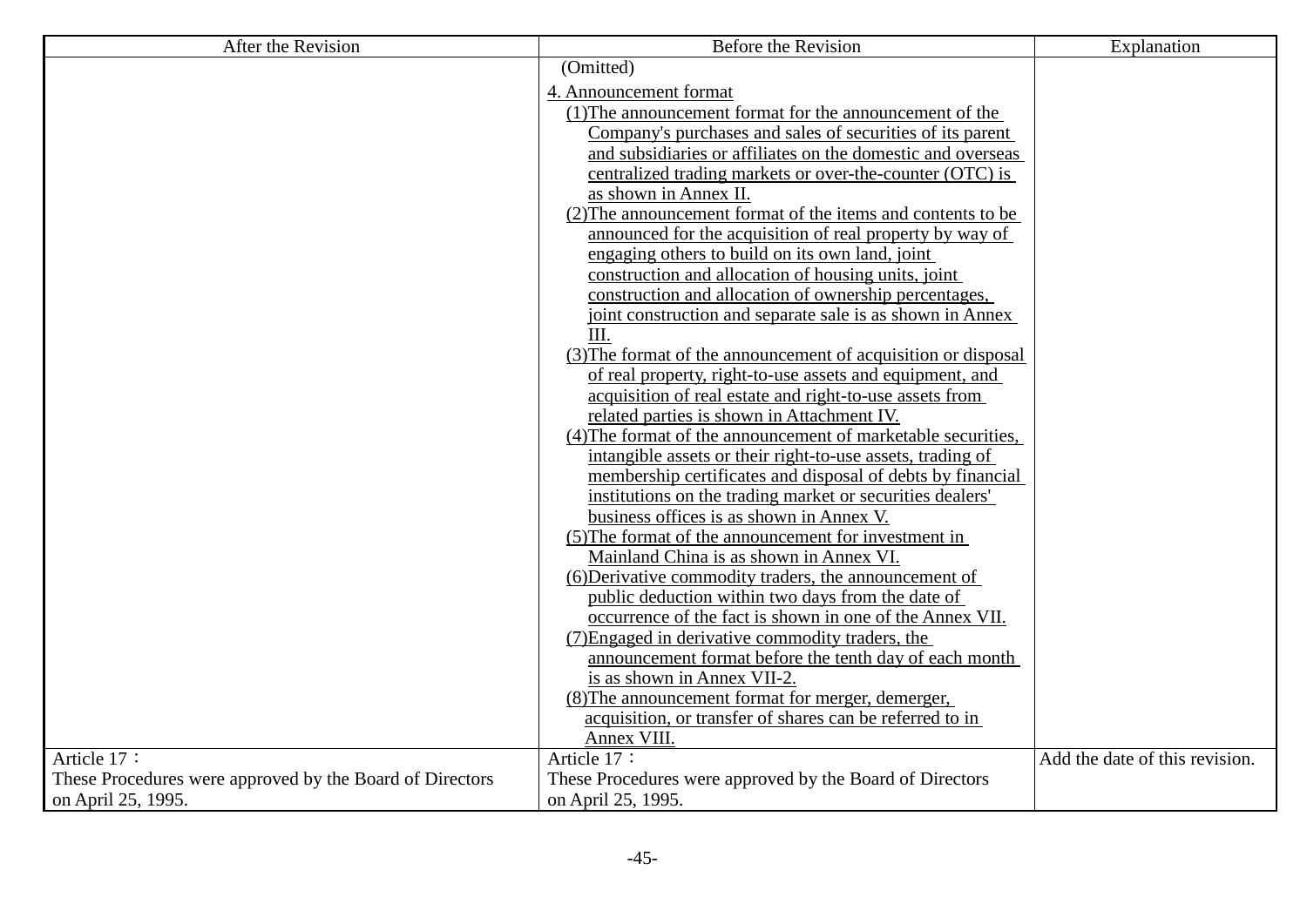| After the Revision                                          | <b>Before the Revision</b>                                  | Explanation |
|-------------------------------------------------------------|-------------------------------------------------------------|-------------|
| The 1st amendment was approved by shareholders' meeting on  | The 1st amendment was approved by shareholders' meeting on  |             |
| May 29, 1995.                                               | May 29, 1995.                                               |             |
| The 2nd amendment was approved by the Board of Directors    | The 2nd amendment was approved by the Board of Directors    |             |
| on February 28, 1997.                                       | on February 28, 1997.                                       |             |
| The 3rd amendment was approved by the Board of Directors on | The 3rd amendment was approved by the Board of Directors on |             |
| December 20, 1999.                                          | December 20, 1999.                                          |             |
| The 4th amendment was approved by the Board of Directors on | The 4th amendment was approved by the Board of Directors on |             |
| April 19, 2000.                                             | April 19, 2000.                                             |             |
| The 5th amendment was approved by the Board of Directors on | The 5th amendment was approved by the Board of Directors on |             |
| March 18, 2003.                                             | March 18, 2003.                                             |             |
| The 6th amendment was approved by the Board of Directors on | The 6th amendment was approved by the Board of Directors on |             |
| March 20, 2006 and approved by the shareholders' meeting on | March 20, 2006 and approved by the shareholders' meeting on |             |
| June 14, 2006.                                              | June 14, 2006.                                              |             |
| The 7th amendment was approved by the Board of Directors on | The 7th amendment was approved by the Board of Directors on |             |
| March 19, 2007 and approved by the shareholders' meeting on | March 19, 2007 and approved by the shareholders' meeting on |             |
| June 13, 2007.                                              | June 13, 2007.                                              |             |
| The 8th amendment was approved by the Board of Directors on | The 8th amendment was approved by the Board of Directors on |             |
| March 18, 2012 and approved by the shareholders' meeting on | March 18, 2012 and approved by the shareholders' meeting on |             |
| June 13, 2012.                                              | June 13, 2012.                                              |             |
| The 9th amendment was approved by the Board of Directors on | The 9th amendment was approved by the Board of Directors on |             |
| March 5, 2014 and approved by the shareholders' meeting on  | March 5, 2014 and approved by the shareholders' meeting on  |             |
| June 6, 2014.                                               | June 6, 2014.                                               |             |
| The 10th amendment was approved by the Board of Directors   | The 10th amendment was approved by the Board of Directors   |             |
| on March 14, 2017 and approved by the shareholders' meeting | on March 14, 2017 and approved by the shareholders' meeting |             |
| on June 20, 2017.                                           | on June 20, 2017.                                           |             |
| The 11th amendment was approved by the Board of Directors   | The 11th amendment was approved by the Board of Directors   |             |
| on March 14, 2019 and approved by the shareholders' meeting | on March 14, 2019 and approved by the shareholders' meeting |             |
| on June 21, 2019.                                           | on June 21, 2019.                                           |             |
| The 12th amendment was approved by the Board of Directors   |                                                             |             |
| on February 24, 2022 and approved by the shareholders'      |                                                             |             |
| meeting on June 17, 2022.                                   |                                                             |             |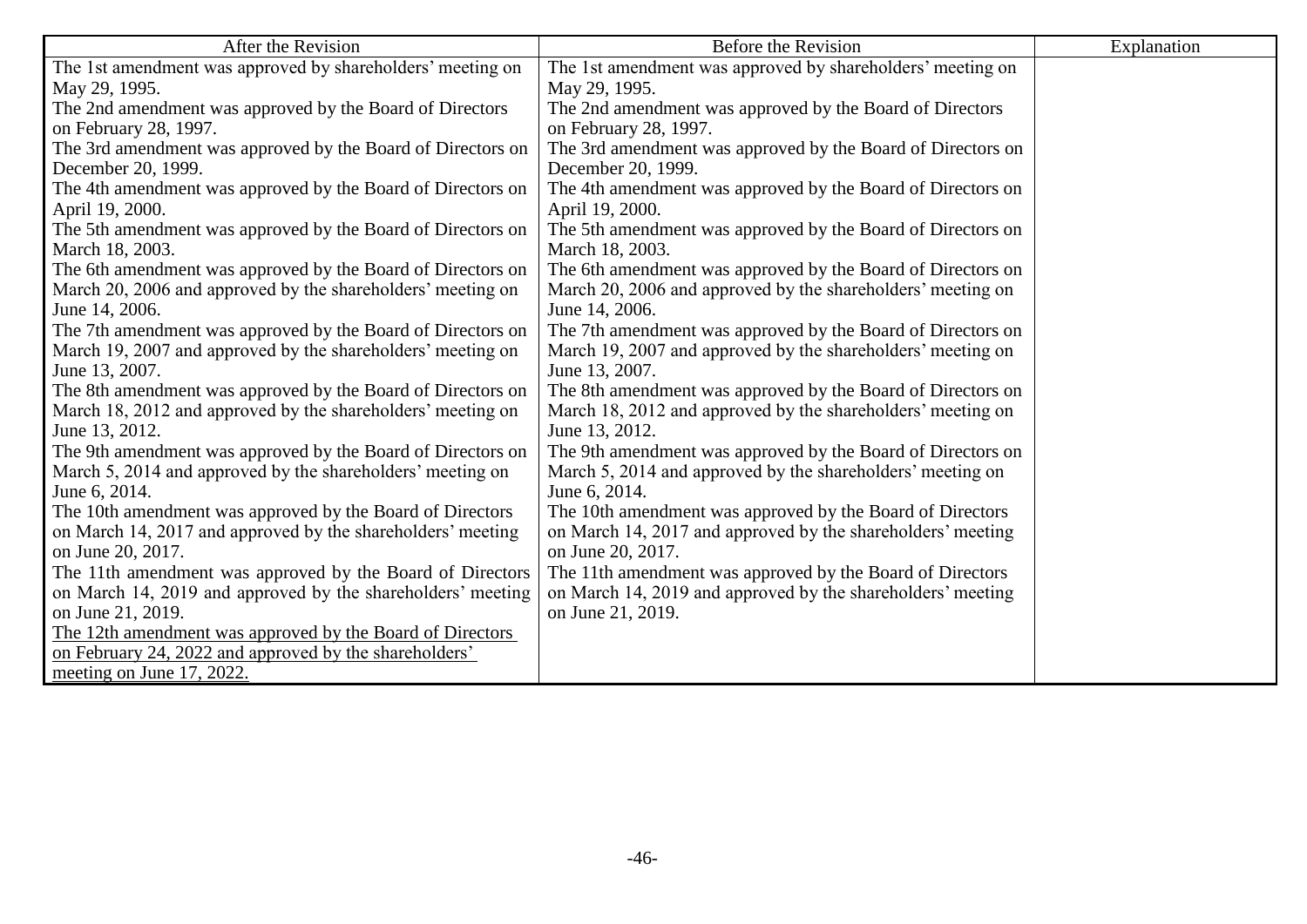## **BAOTEK INDUSTRIAL MATERIALS LTD.**

# **List of candidates for directors**(**including Independent Directors**)

| N <sub>o</sub> | Job title               | Name                                                           | Main study (experience)                                                                                                                                                     | Current job                                                                                                                                                                                             | Number of<br>shares held<br>(share) |
|----------------|-------------------------|----------------------------------------------------------------|-----------------------------------------------------------------------------------------------------------------------------------------------------------------------------|---------------------------------------------------------------------------------------------------------------------------------------------------------------------------------------------------------|-------------------------------------|
|                | Director                | Nitto Boseki Co., Ltd.<br>Representative:<br>Hayashi, Hisanobu | Business Engineering, Social Engineering, 3rd Chairman of Baotek Industrial Materials Ltd.<br>Academy, University of Tsukuba<br>Executive Officer of Nitto Boseki Co., Ltd. | Chairman of Nittobo Asia Glass Fiber Co., Ltd.<br>Executive Officer of Nitto Boseki Co., Ltd.                                                                                                           | 92,865,791                          |
| $\overline{2}$ | Director                | Representative:<br>Yoshida Kohichi                             | Nitto Boseki Co., Ltd. Electrical Engineering, Engineering Dept.<br>Shibaura Institute of Technology<br>President of Baotek Industrial Materials Ltd.                       | Director and President of Baotek Industrial Materials<br>Ltd.                                                                                                                                           | 92,865,791                          |
| 3              | Director                | Representative:<br>Shigeoka So                                 | Nitto Boseki Co., Ltd. Economics, Keio University<br><b>Assistant Vice President of Baotek Industrial</b><br>Materials Ltd.                                                 | Director of Baotek Industrial Materials Ltd.<br>Head of Planning and Management Department, Glass<br>Fiber Division, Nitto Boseki Co., Ltd.                                                             | 92,865,791                          |
| 4              | Director                | Nitto Boseki Co., Ltd.<br>Representative:<br>Liu, Chun-Chen    | Management Institute, National Taiwan<br>University<br>of Science and Technology<br>Vice President of Baotek Industrial Materials<br>Ltd.                                   | Director and Vice President of Baotek Industrial<br>Materials Ltd.                                                                                                                                      | 92,865,791                          |
| 5              | Independent<br>Director | Chang, Chih-Liang                                              | Master's degree in business graduate school,<br>Waseda University<br>Genearl manager and deputy chairman of<br>Daiwa-Cathay Capital Markets Co., Ltd.                       | Independent Director of Baotek Industrial Materials Ltd.<br>Independent director of Hycon Technology Corporation<br>Independent director of FuYu Property Company<br>Limited<br>Director of Antec, Inc. | $\overline{0}$                      |
| 6              | Independent<br>Director | Yang, Yan-Shou                                                 | Master's degree in Law, Fu Jen University<br><b>Attorney of HI Law Firm</b>                                                                                                 | Independent Director of Baotek Industrial Materials Ltd.<br>Attorney of HI Law Firm                                                                                                                     | $\Omega$                            |
| $\overline{7}$ | Independent<br>Director | Wang, Chia-Nan                                                 | Master deree in Business Administration,<br>University of Illinois<br>Independent director of Forward Electronics<br>Co., Ltd.                                              | Independent Director of Baotek Industrial Materials Ltd.<br>Independent director of Forward Electronics Co., Ltd.<br>Director of JPP Holding Company Limited                                            | $\theta$                            |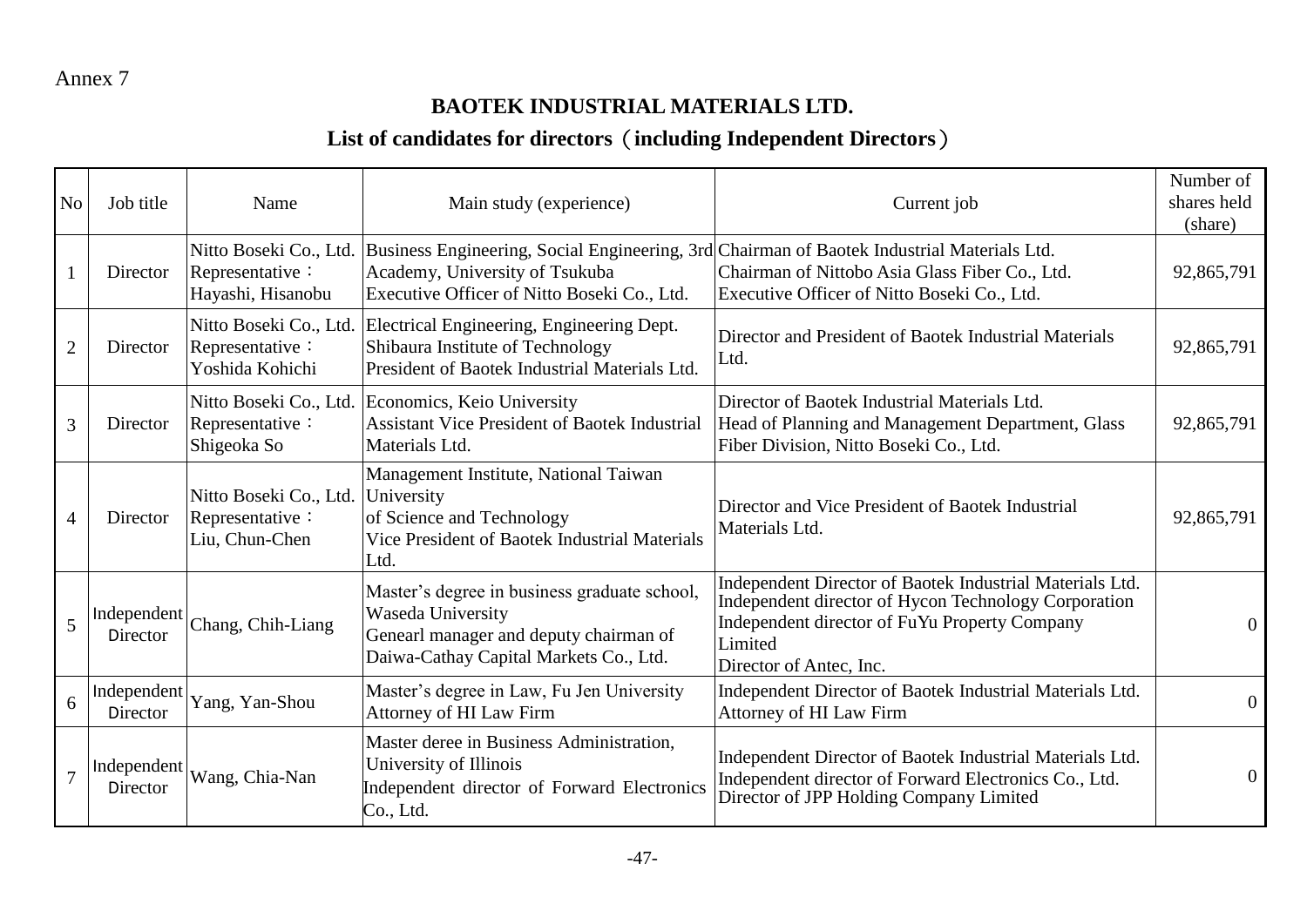# **BAOTEK INDUSTRIAL MATERIALS LTD.**

List of Positions of Directors concurrently serving in other companies

| Job title                      | Name                 | Job title concurrently hold of the company                                                                                               |
|--------------------------------|----------------------|------------------------------------------------------------------------------------------------------------------------------------------|
| Representative<br>of corporate | Hayashi, Hisanobu    | Chairman of Nittobo Asia Glass Fiber Co., Ltd.                                                                                           |
| director                       |                      | Managing Executive Officer of Nitto Boseki Co., Ltd.<br>Head of Glass Fiber Division of Nitto Boseki Co., Ltd.                           |
|                                | Shigeoka So          | Head of Planning and Management Department, Glass                                                                                        |
| Representative                 |                      | Fiber Division, Nitto Boseki Co., Ltd.                                                                                                   |
| of corporate                   |                      | Director of Nittobo Techno Co., Ltd.                                                                                                     |
| director                       |                      | Director of Paramount Glass MFG Co., Ltd.                                                                                                |
|                                |                      | Director of Sanko Metal Industries, Inc.                                                                                                 |
| Independent<br>Director        | Chang,<br>Chih-Liang | Director of Antec, Inc.<br>Independent director of Hycon Technology Corporation<br>Independent director of FuYu Property Company Limited |
| Independent<br>Director        | Yang, Yan-Shou       | Attorney of HI Law Firm                                                                                                                  |
| Independent<br>Director        | Wang, Chia-Nan       | Director of JPP Holding Company Limited<br>Independent director of Forward Electronics Co., Ltd.                                         |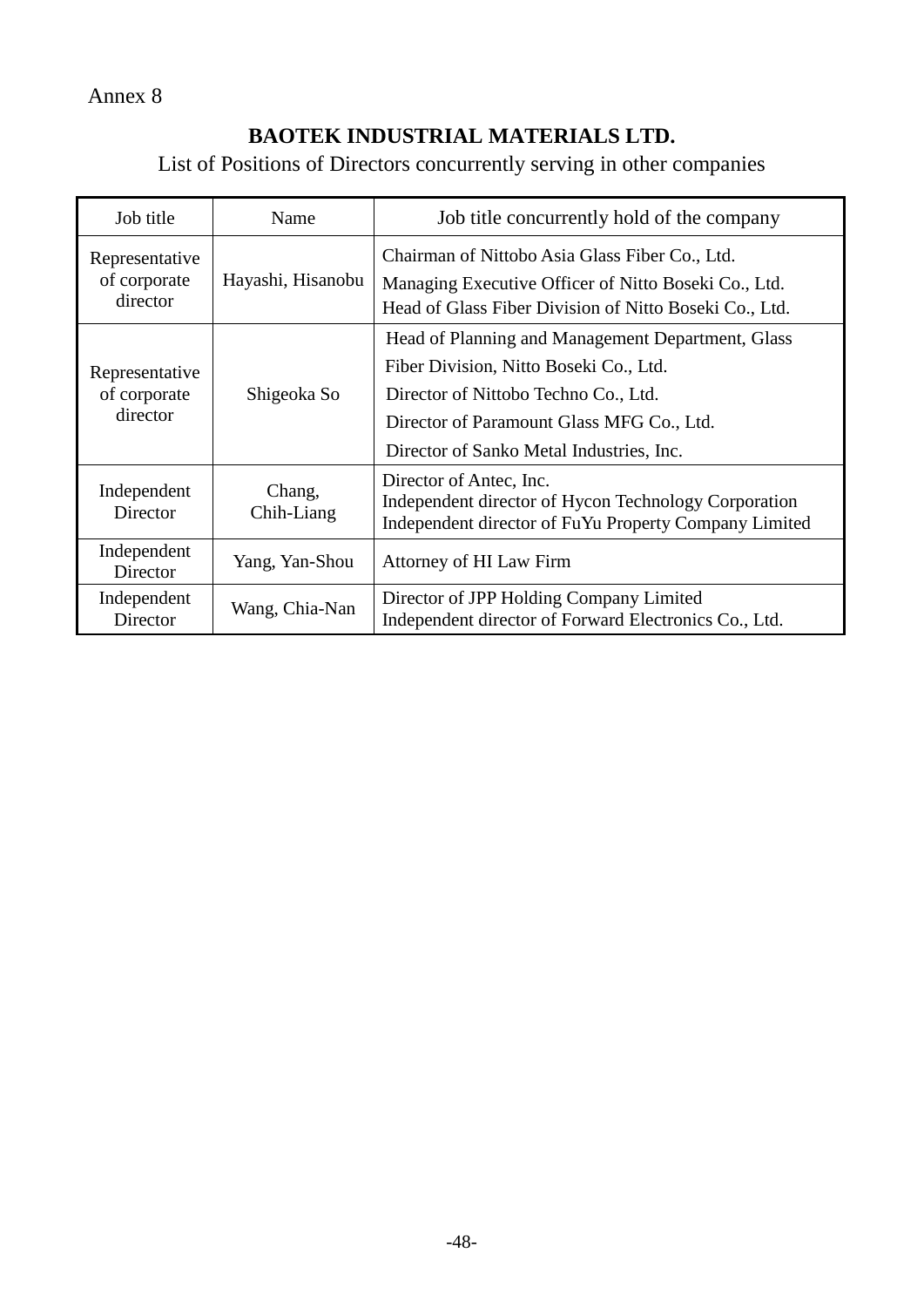# **10. Appendix**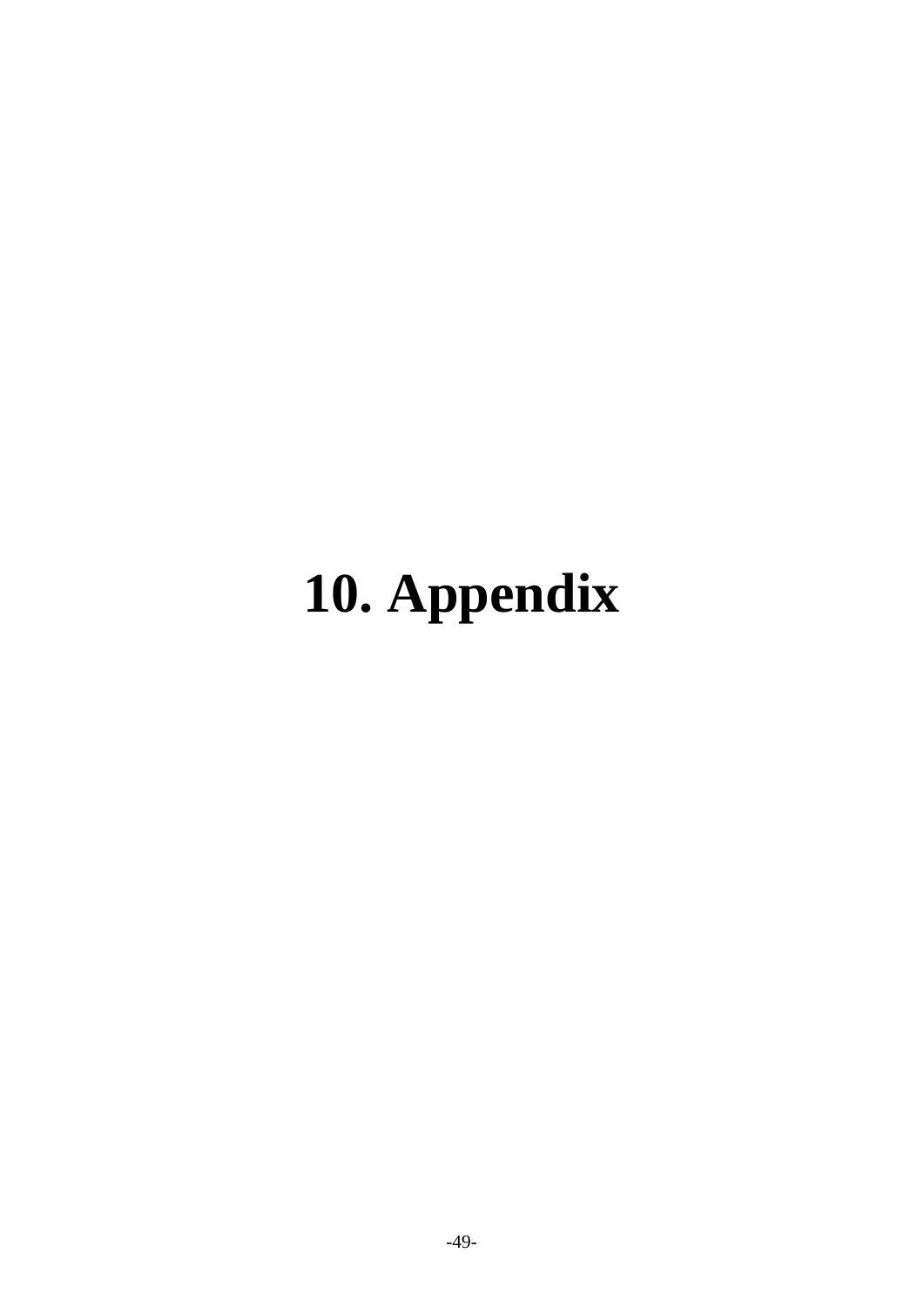## Appendix 1

## **BAOTEK INDUSTRIAL MATERIALS LTD. Rules of Procedure for Shareholders Meetings**

- 1. The rules of procedures for this Corporation's shareholders' meetings, except as otherwise provided by law, regulation, or the articles of incorporation, shall be as provided in these Rules.
- 2. This Corporation shall furnish the attending shareholders with an attendance book to sign, or attending shareholders may hand in a sign-in card in lieu of signing in. The number of shares in attendance shall be calculated according to the shares indicated by the attendance book and sign-in cards handed in.
- 3. Attendance and voting at shareholders meetings shall be calculated based on the number of shares.
- 4. The venue for the shareholders' meeting shall be within the premises of this Corporation, or a place easily accessible to shareholders and suitable for a shareholders' meeting. The meeting may begin no earlier than 9 a.m. and no later than 3 p.m.
- 5. If a shareholders meeting is convened by the board of directors, the meeting shall be chaired by the chairperson of the board. When the chairperson of the board is on leave or for any reason unable to exercise the powers of the chairperson, the vice chairperson shall act in place of the chairperson; if there is no vice chairperson or the vice chairperson also is on leave or for any reason unable to exercise the powers of the vice chairperson, the chairperson shall appoint one of the managing directors to act as chair, or, if there are no managing directors, one of the directors shall be appointed to act as chair. Where the chairperson does not make such a designation, the managing directors or the directors shall select from among themselves one person to serve as chair.

If a shareholders meeting is convened by a party with power to convene but other than the board of directors, the convening party shall chair the meeting.

6. This Corporation may appoint its attorneys, certified public accountants, or related persons retained by it to attend a shareholders meeting in a non-voting capacity.

Staff handling administrative affairs of a shareholders meeting shall wear identification cards or arm bands.

- 7. This Corporation shall make an audio and video recording of the shareholders' meeting procedures. The recorded materials shall be retained for at least 1 year.
- 8. The chair shall call the meeting to order at the appointed meeting time. However, when the attending shareholders do not represent a majority of the total number of issued shares, the chair may announce a postponement, provided that no more than two such postponements, for a combined total of no more than 1 hour, may be made.

If the quorum is not met after two postponements, but the attending shareholders represent one third or more of the total number of issued shares, a tentative resolution may be adopted pursuant to Article 175, paragraph 1 of the Company Act.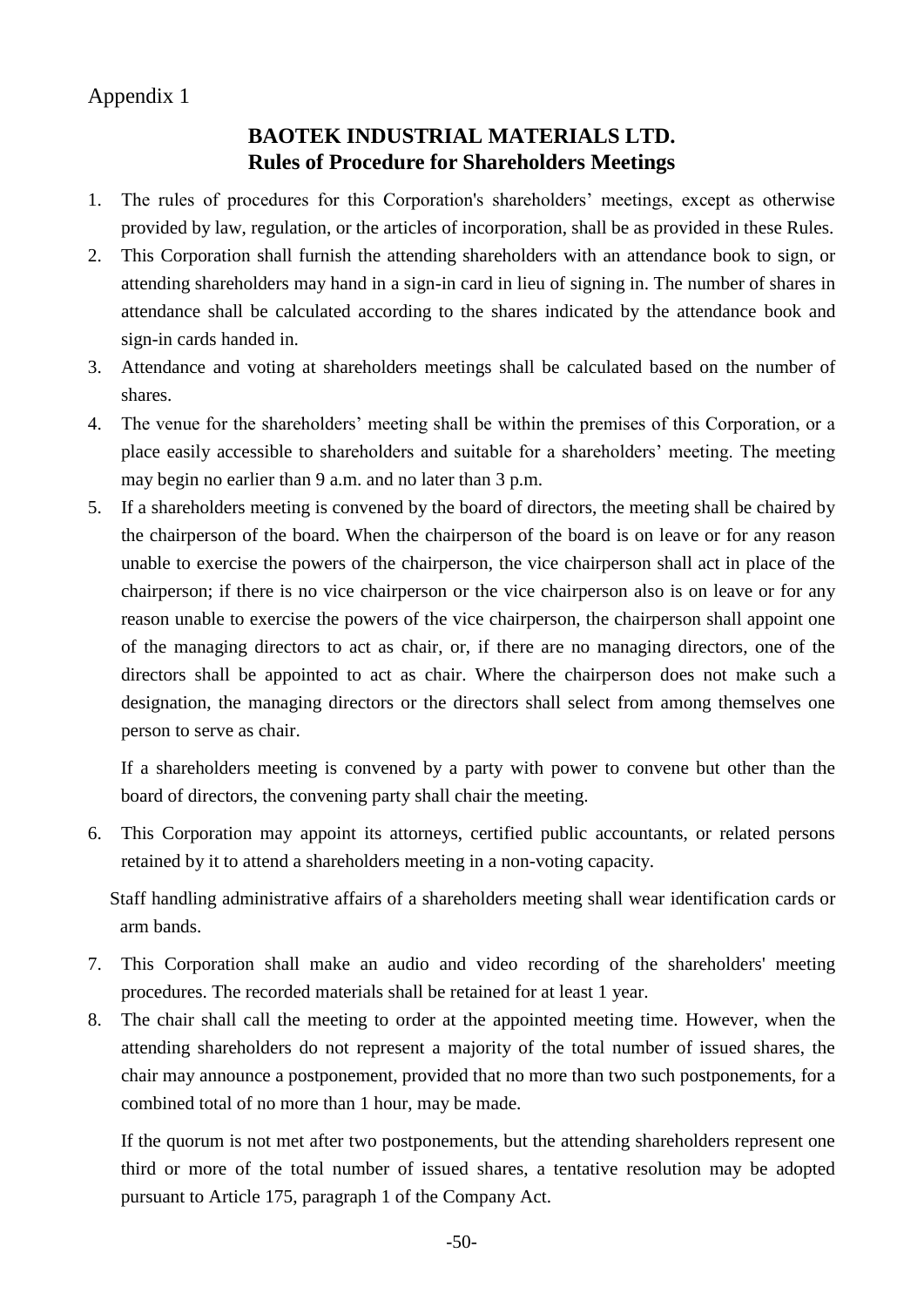When, prior to conclusion of the meeting, the attending shareholders represent a majority of the total number of issued shares, the chair may resubmit the tentative resolution for a vote by the shareholders meeting pursuant to Article 174 of the Company Act.

- 9. If a shareholders meeting is convened by the board of directors, the meeting agenda shall be set by the board of directors. The meeting shall proceed in the order set by the agenda, which may not be changed without a resolution of the shareholders meeting. The provisions of the preceding paragraph apply mutatis mutandis to a shareholders meeting convened by a party with the power to convene that is not the board of directors. The chair may not declare the meeting adjourned prior to completion of deliberation on the meeting agenda of the preceding two paragraphs (including extraordinary motions), except by a resolution of the shareholders meeting. After the meeting adjourns, shareholders shall not elect another chairman to continue the meeting at the original location or find another venue.
- 10. Before speaking, an attending shareholder must specify on a speaker's slip the subject of the speech, his/her shareholder account number (or attendance card number), and account name. The order in which shareholders speak will be set by the chair. A shareholder in attendance who has submitted a speaker's slip but does not actually speak shall be deemed to have not spoken. When the content of the speech does not correspond to the subject given on the speaker's slip, the spoken content shall prevail. When an attending shareholder is speaking, other shareholders may not speak or interrupt unless they have sought and obtained the consent of the chair and the shareholder that has the floor; the chair shall stop any violation.
- 11. Except with the consent of the chair, a shareholder may not speak more than twice on the same proposal, and a single speech may not exceed 5 minutes. If the shareholder's speech violates the rules or exceeds the scope of the agenda item, the chair may terminate the speech.
- 12. When a juristic person is appointed to attend as proxy, only one person may be designated to represent in the meeting. When a juristic person shareholder appoints two or more representatives to attend a shareholders meeting, only one of the representatives so appointed may speak on the same proposal.
- 13. After an attending shareholder has spoken, the Chair may respond in person or direct relevant personnel to respond.
- 14. About the discussion of proposals, when the Chair is of the opinion that a proposal has been discussed sufficiently to put it to a vote, the Chair may announce the discussion closed and call for a vote.
- 15. Vote monitoring and counting personnel for the voting on a proposal shall be appointed by the Chair, provided that all monitoring personnel shall be shareholders of this Corporation. The result of the vote under the preceding paragraph shall be made known immediately and recorded in writing.
- 16. When a meeting is in progress, the Chair may announce a break based on time considerations.
- 17. Except as otherwise provided in the Company Act and in this Corporation's Articles of Incorporation, the passage of a proposal shall require an affirmative vote of a majority of the voting rights represented by the attending shareholders. At the time of voting, if upon inquiry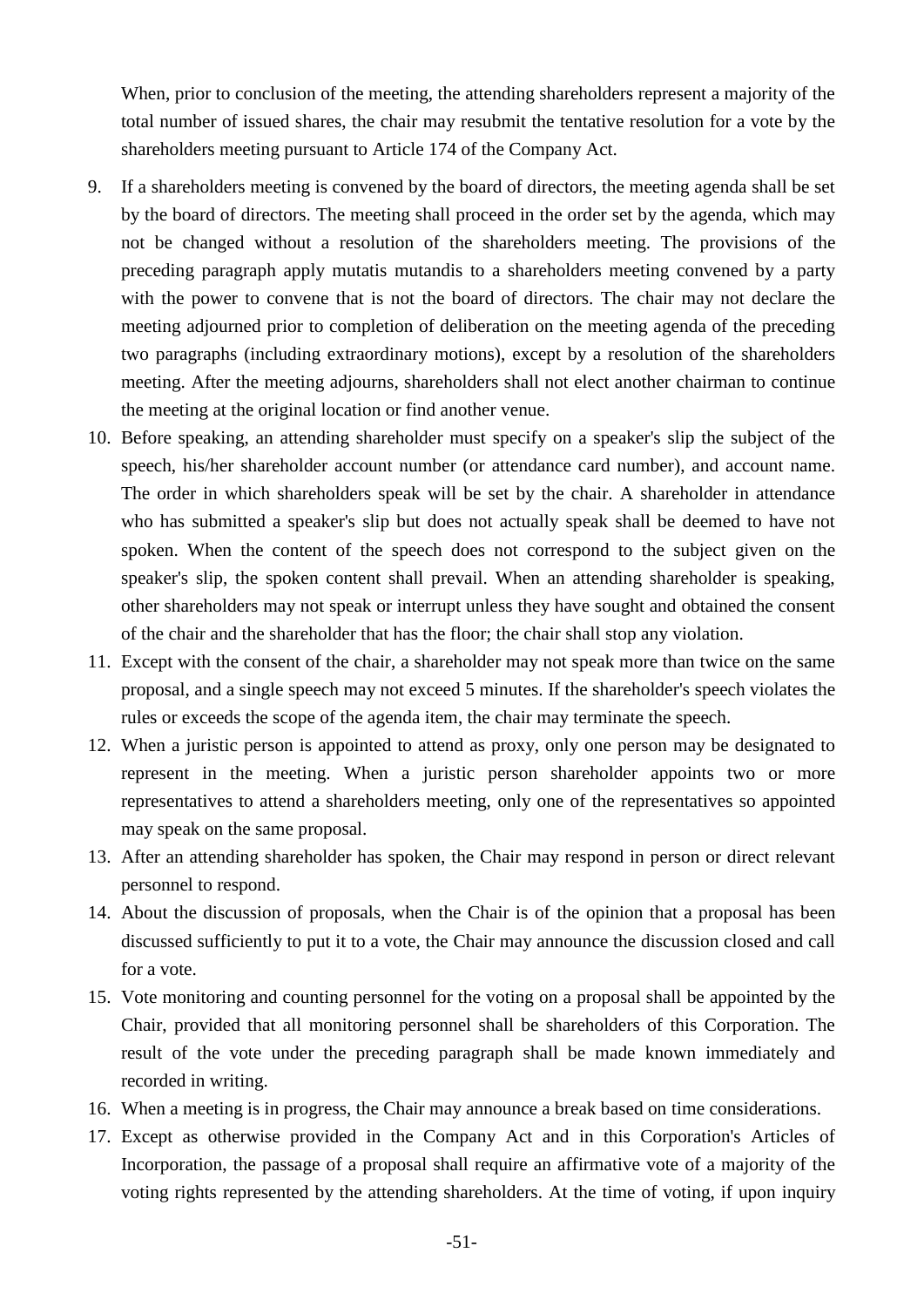by the meeting Chair no member voices an objection, the matter will be deemed approved, with the same effect as approval by vote.

- 18. When there is an amendment or an alternative to a proposal, the Chair shall decide the order in which they will be put to a vote. When any one among them is passed, the other proposals will then be deemed rejected, and no further voting shall be required.
- 19. The chair may direct the proctors or security personnel to help maintain order at the meeting place. When proctors or security personnel help maintain order at the meeting place, they shall wear an identification card or armband bearing the word "Proctor."
- 20. These Rules, and any amendments hereto, shall be implemented after adoption by shareholders' meetings.
- 21.This rule was established at the shareholders' meeting on May 29, 1995. The first amendment was approved by the shareholders meeting on May 27, 1998. The second amendment was approved by the shareholders' meeting on June 26, 2002.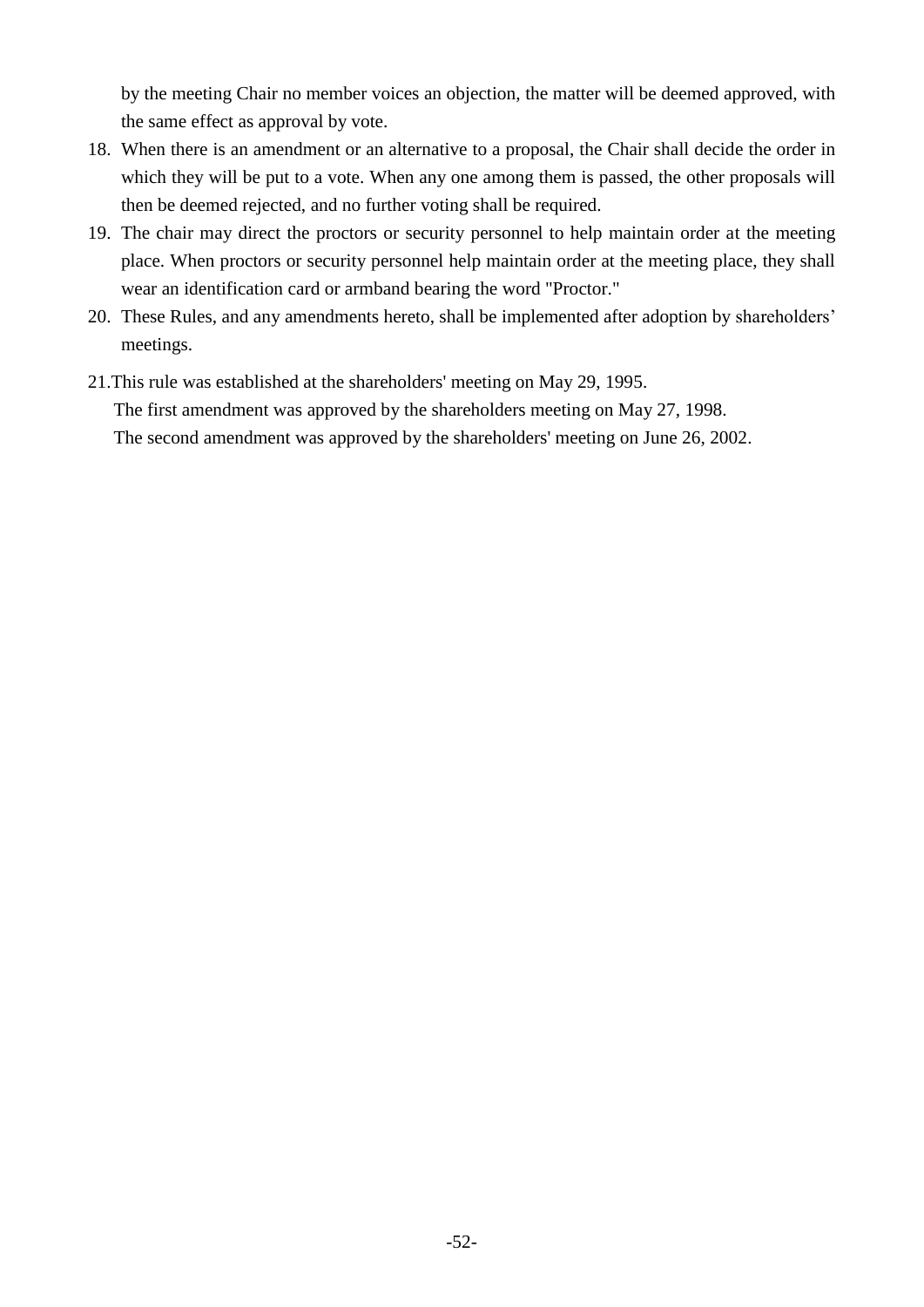# **BAOTEK INDUSTRIAL MATERIALS LTD. Articles of the company (Before Amendment)**

#### **Chapter 1 General Provisions**

Article 1: The Company is incorporated in accordance with the Company Act and registered under the business name of BAOTEK INDUSTRIAL MATERIALS LTD.

Article  $2:$  The Company's scope of services is set out hereunder: 1.C901020 Glass and glass made products manufacturing 2.CC01080 Electronic Parts and Components Manufacturing 3.F401010 International Trade 4.ZZ99999 All business items that are not prohibited or restricted by law, except those that are subject to special approval.

- Article 2-1: The Company may provide external guarantees for related businesses in respect of business.
- Article 3: The Company has its head office in Taoyuan City, and the Company may establish branches in and out of this country.
- Article 4: Public announcements of the Corporation shall be made in accordance with the article 28 of the Company Act.

#### **Chapter 2 Shares**

- Article 5: The total amount of the Company's capital is NT\$2.5 billion, which is further divided into 250 million Shares, with the value per share NT\$10, and issue shares in installments. A total of 15 million shares with the value of NT\$150 million is preserved and with the value per share NT\$10, which will be used for reserved for issuing employee stock options, and the Board is further authorized to issue them in installments thereof. When the company's shares are bought back by the company according to law, the board of directors is authorized to do so in accordance with the law.
- Article  $6:$  The company's stocks are issued in a registered form, signed or stamped by the directors representing the company, and issued after obtaining a bank visa as a stock issuing visa holder according to law.
- Article  $6-1$ : When the Company issues shares, those shares shall be printed together with other shares or otherwise not be printed. The shares not printed shall be kept and recorded by the centralized securities depository enterprise
- Article  $7:$  The company's stock may be merged and reissued in large denomination stocks at the request of Taiwan Securities Central Depository Co., Ltd.
- Article  $8:$  The company's registered stocks are transferred by the endorsement of the stockholders, and the transfer does not record the name of the transferee in the stock, and the transferee's name and address are recorded in the company's shareholder register, it cannot be transferred against the company.
- Article 9: The handling of the company's stock affairs is handled in accordance with the regulations of "Regulations Governing the Administration of Shareholder Services of Public Companies".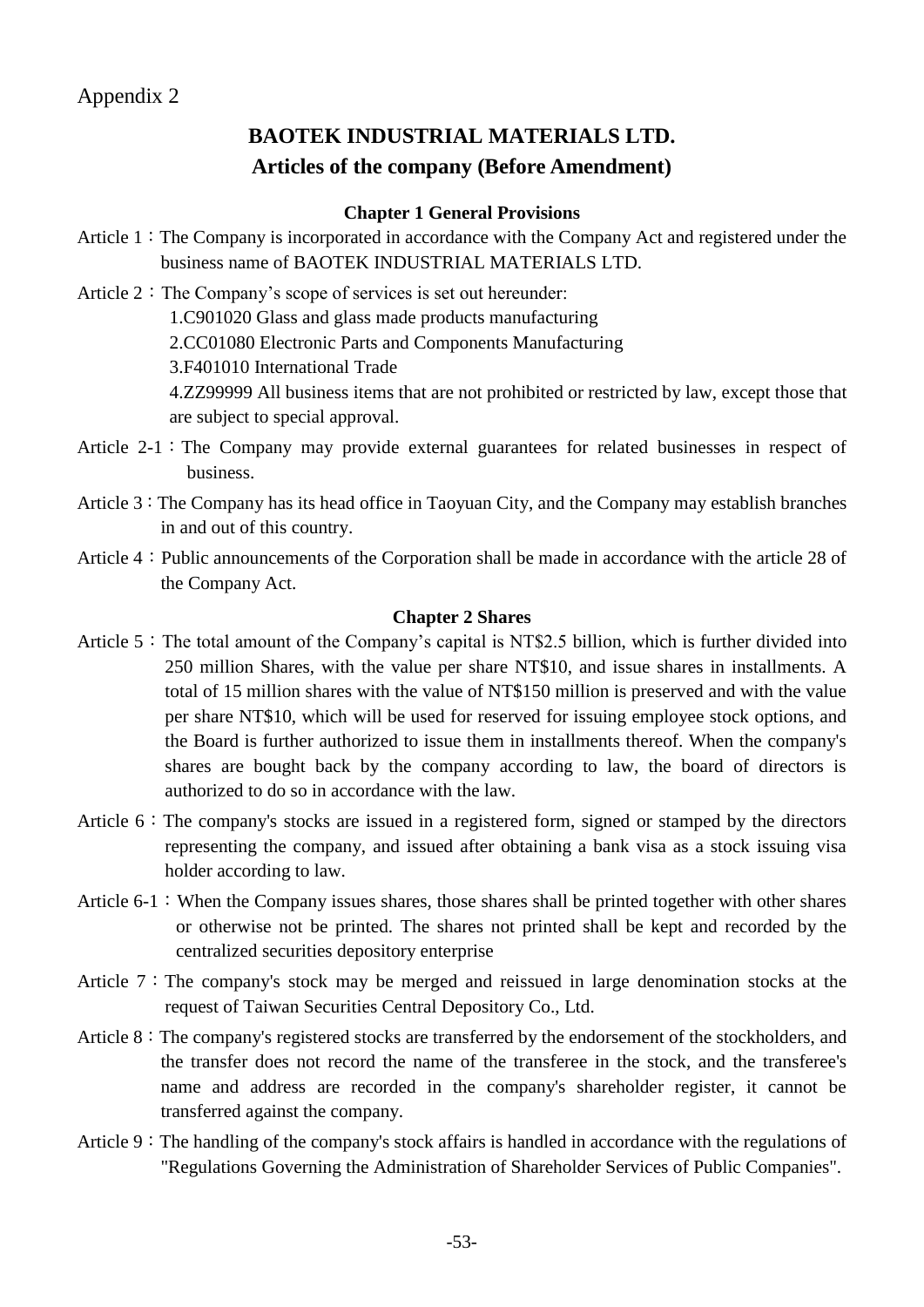- Article  $10:$  The total foreign investment of the company can exceed 40% of the paid-up share capital.
- Article 11:Within 60 days before each regular shareholders' meeting, within 30 days before the shareholders' special meeting, or within 5 days before the company's decision to distribute dividends and bonus or other benefits, the transfer of shares shall be suspended.

#### **Chapter 3 Shareholders' Meeting**

- Article 12:There are two types of shareholders' meeting, namely, regular meeting and special meeting. The regular meeting shall be convened within six months after the close of each fiscal year, and the board of directors notifies shareholders 30 days before convening. Whereas, special meetings are held in accordance with the law, when necessary.
- Article 13: When a shareholder is unable to attend the shareholders' meeting for whatever reason, that shareholder shall appoint a proxy to attend by offering solicitation document in accordance with the provisions of Article 177 of the Company Act.
- Article 14:When the shareholders' meeting is held, the director shall be the chairman. When the director is absent, the director shall appoint one person to act as the proxy.
- Article 15: A shareholder, unless otherwise stipulated in Article 179 of the Company Act relating to the circumstances of certain shares as having no voting right, shall have one voting right in respect of each share in his/her/its possession.
- Article  $16:$  A resolution is passed at the shareholders' meeting by a majority of the shareholders present who represent more than half of the total number of its outstanding shares.
- Article 17: Resolutions adopted at a shareholders' meeting shall be recorded in the minutes of the meeting, signed or sealed by the Chairman of the shareholders' meeting and distributed to the shareholders within 20 days after the meeting. The distribution of the proceedings in the preceding paragraph shall be handled in accordance with the provisions of the Company Act. The proceedings shall record the essentials of the proceedings and their results. The proceedings shall be kept with the company's signature book and the solicitation document of proxy.

#### **Chapter 4 Director**

- Article 18: The Company shall appoint 7 to 12 directors for a three-year term and may be re-elected after the term. The election of the directors is done using the candidates nomination system, and the shareholders shall elect the directors from among the nominees for director. The relevant matters of acceptance and announcement of candidates shall be operated according to the Company Act, Securities and Exchange Act and related laws and regulations. The number of appointed directors earlier mentioned shall have no less than 3 independent directors and the same shall not be less than one fifth of the total number of directors of the Company.
- Article 19: When the director's shortfall reaches one third, the board of directors shall convene a special shareholders' by-election within sixty days, and the term of office shall be limited to the period for making up the original office.
- Article 20: In case no election of new director is effected after expiration of the term of office of existing directors, the term of office of out-going directors shall be extended until the time new directors have been elected and assumed their office.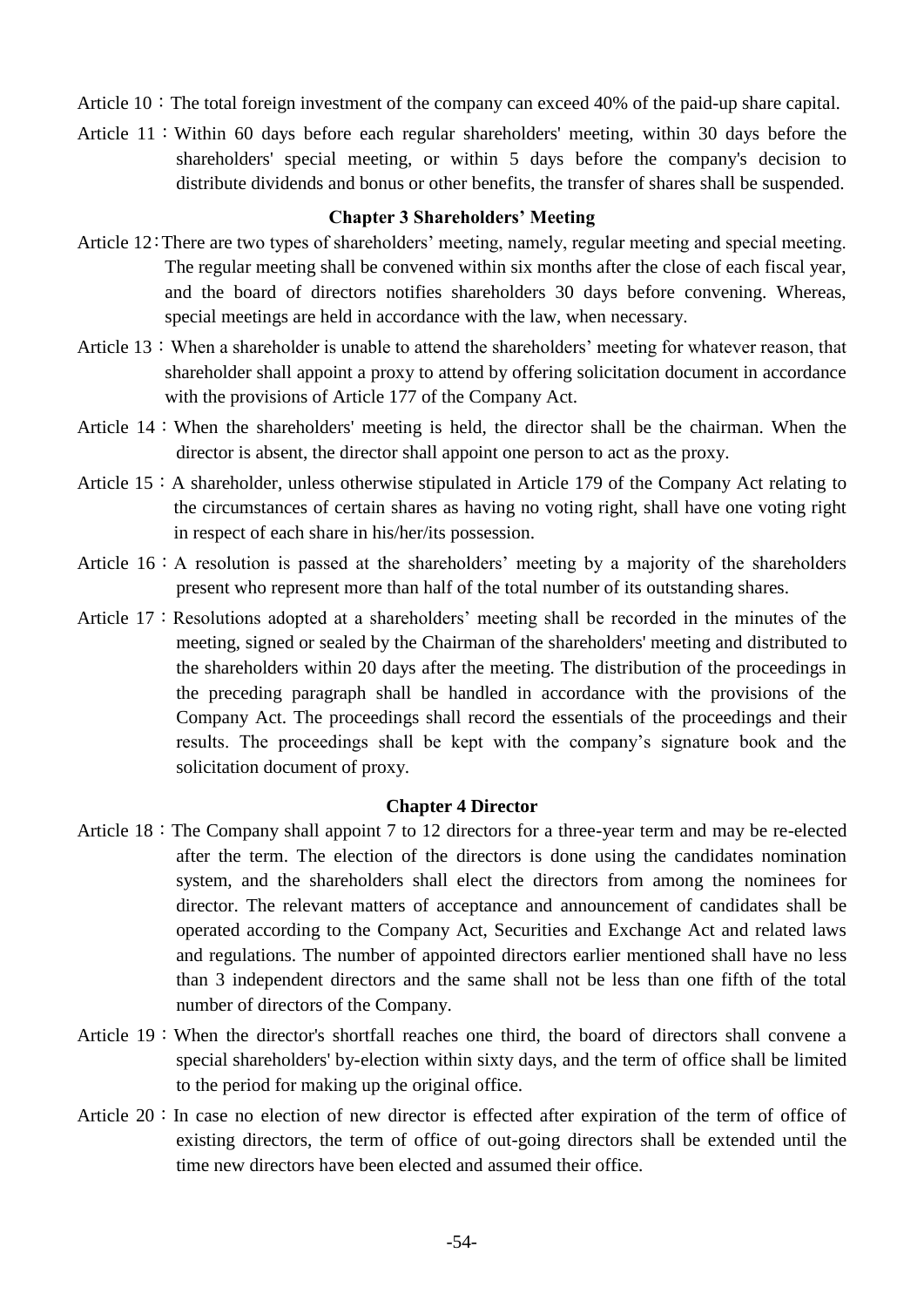- Article 21: The Board of Directors is composed of all directors. The Management Director is elected by two-thirds of the directors present at the meeting and representing one-half or more of the number of directors present at the meeting. And carry out all affairs of the company in accordance with laws, regulations, resolutions of the shareholders' meeting and the board of directors.
- Article 22:The company's management policy and other important matters are decided by the board of directors. The board of directors shall be convened by the chairman and appointed as the chairman except the first meeting of the board of directors in accordance with the provisions of Article 203 of the Company Act. When the Chairperson of the Board is unable to exercise the powers of the Chairperson, the Chairperson shall appoint one of the directors to act as Chair. Where the Chairperson does not make such a designation, the directors shall select from among themselves one person to serve as Chair.
- Article 23: Unless otherwise stipulated by the Company Act, the board of directors must have more than half of the directors present, with the consent of more than half of the directors. When the director can't attend the BOD meeting, he/she shall present the solicitation document, list the scope of authorization relevant to the subject of the meeting and assign another director to attend the BOD meeting in his/her behalf. The director that is assigned to represent another director can only accept one such assignment.

The participants are deemed present by taking part in the meeting of the Board of Directors using video conference facility when the meeting is conducted by way of video conference. The reason for convening of the Board of Directors shall be stated and the directors are notified of such seven days in advance, but may be convened at any time when there is an emergency. The above notice in respect of convening the meeting shall be done in writing, by electronic email, or by facsimile.

- Article 24: The proceedings of the Board of Directors meeting shall be summarized, signed or sealed by the Chairman, and shall be circulated to the directors within 20 days after the meeting. The minutes should record the essentials of the proceedings and their results. The minutes should be kept in the company together with the signature book of the directors present and the solicitation document of proxy.
- Article 25: In accordance with Article 14.4 of the Securities and Exchange Act, the Company sets up the Audit Committee, which is responsible for the execution of the Company Act, the Securities and Exchange Act and other ordinances of the Audit Committee.
- Article  $25-1:$  During the term of office of the Directors, the company may purchase liability insurance for the scope of the business involved and the liability in accordance with the law for the directors.
- Article  $25-2$ : The remuneration of the directors of the company may be determined by the Remuneration/Compensation committee of the company reported to the board of directors according to the level of participation in the company's operations, the value of the contribution, and the industry standard.

#### **Chapter 5 Manager and Staff**

Article 26:The company may have several managers whose appointment and removal and remuneration shall be determined by the board of directors with the consent of more than half of the directors present and more than half of the directors present.

Article 27:(Deleted)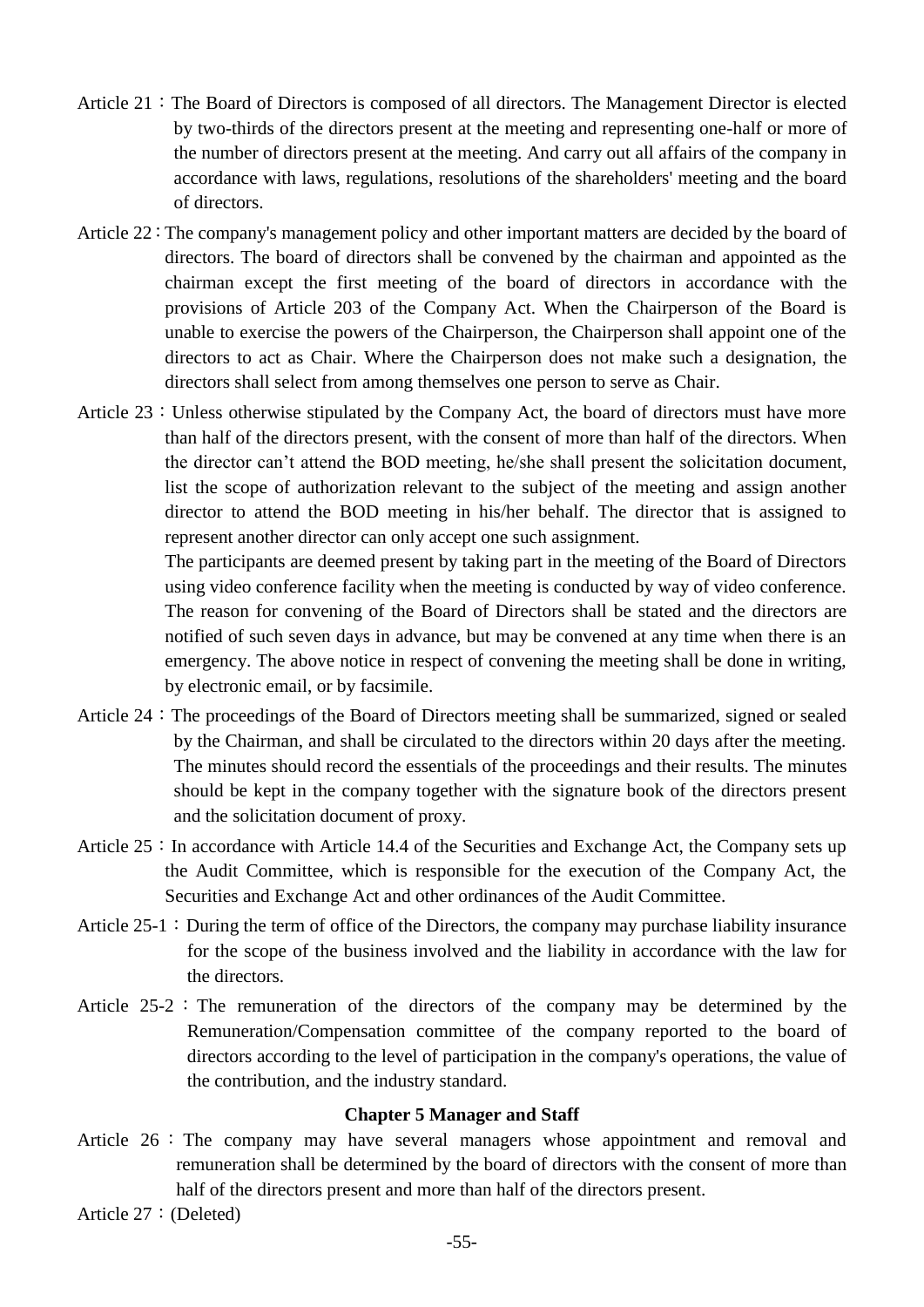#### **Chapter 6 Final Account**

- Article 29: The Company shall, at the end of each fiscal year, submit to its shareholders for their ratification (i) the annual business report, (ii) the financial statements, and (iii) the appropriation of profit and remedy in the event of loss proposal.
- Article  $30:$  If the company makes a profit in the year, no less than 5% should be allocated for employees' compensation and no more than 3% for directors' reward. However, when the company still has accumulated losses, it should reserve the compensation amount in advance.

The current year's profit status referred to in the preceding paragraph refers to the current year's pre-tax benefits after deducting the distribution of employees 'compensation and directors' compensation.

Article  $30-1$ : If there is a surplus in the final accounts of the Company of the year, the tax shall be paid to make up for the losses first, and second, 10 percent shall be reserved as statutory surplus reserve, but this is no longer necessary when the statutory surplus reserve has reached the total paid-in capital of the Company. The remaining amount shall be added to the undistributed surplus of the previous year after making or turning over the special surplus reserve according to actual needs or the regulations of the competent authority. The BOD shall prepare the Surplus distribution case to present in the shareholders' meeting for resolution of distribution by issuing new shares.

> The company authorizes the board of directors to attend with more than two-thirds of the directors in accordance with Article 240 of the Company Act, and attended the resolution of more than half of the directors. Dividends and bonus or all or part of the statutory surplus reserve and capital reserve required by Article 241 of the Company Act shall be paid in cash and shall be reported to the shareholders' meeting.

> The company is currently at a growth stage, the surplus allocation should take into account the future funding needs of the Company and meeting shareholders 'needs for cash inflows. If the company distributes is surplus after the annual final accounts, the annual cash dividends paid shall not be less than 20% of the total cash and stock dividends issued in the current year. The shareholders' dividends shall be allocated from the cumulative distributable surplus, and shall not be lower than 10 percent of the annual distributable surplus. However, when the Company has more surplus or sufficient funds, it can increase the cash dividend payment ratio.

#### **Chapter 7 Supplementary Provisions**

- Article 31: The company's organizational rules and working rules shall be determined by the board of directors.
- Article 32: Any unspecified matters in this Articles of Incorporation shall be dealt in accordance with the Company Act.
- Article 33: This Article of company was established on July 25, 1992.

The 1<sup>st</sup> amendment was made on June 23, 1994.

The 2<sup>nd</sup> amendment was made on May 29, 1995.

The 3<sup>rd</sup> amendment was made on April 25, 1997.

The 4<sup>th</sup> amendment was made on June 29, 1997.

The 5<sup>th</sup> amendment was made on May 27, 1998.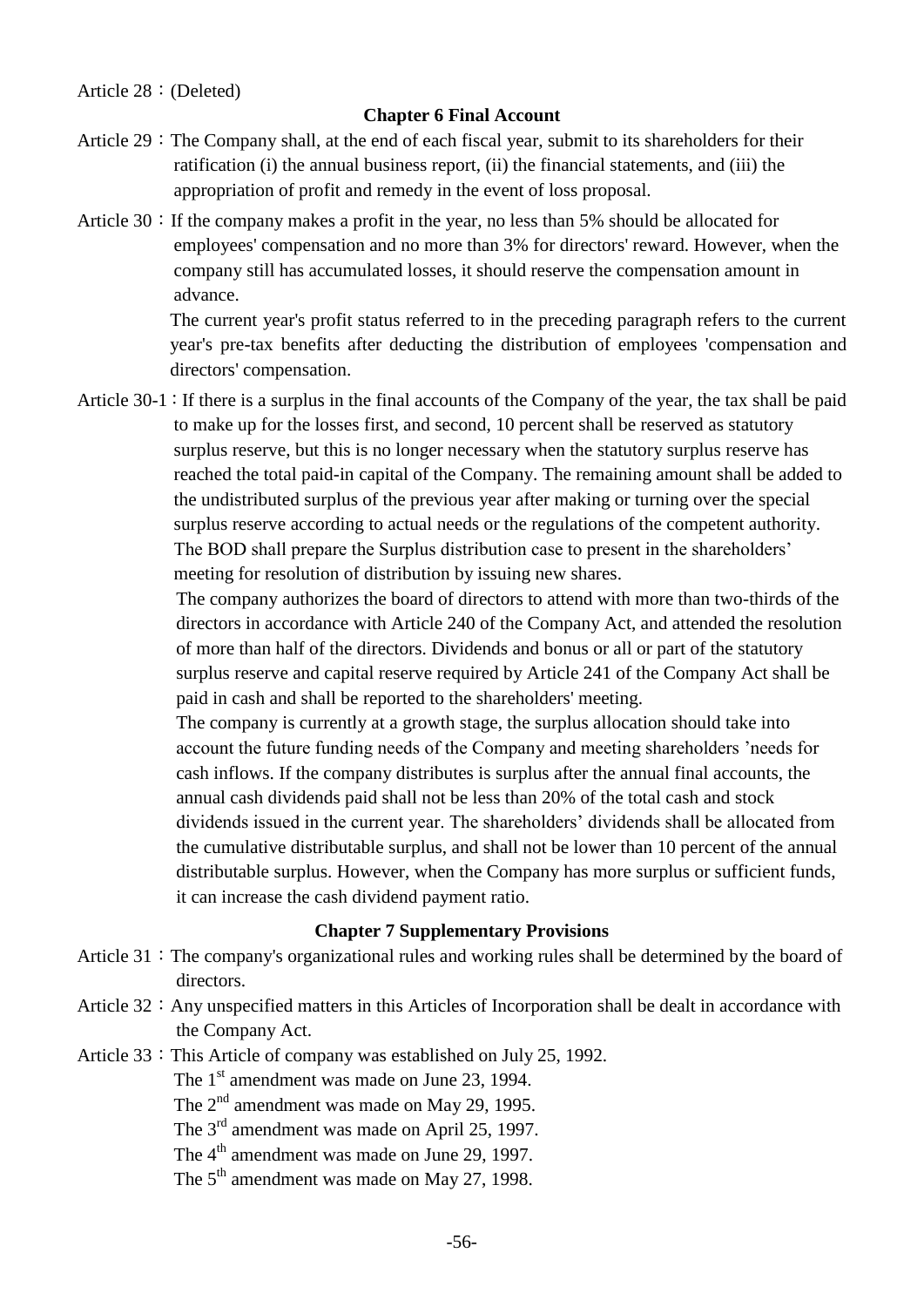The 6<sup>th</sup> amendment was made on May 28, 1999. The  $7<sup>th</sup>$  amendment was made on June 13, 2000. The 8<sup>th</sup> amendment was made on April 6, 2001. The 9<sup>th</sup> amendment was made on June 26, 2002. The  $10^{th}$  amendment was made on April 30, 2003. The 11<sup>th</sup> amendment was made on March 29, 2004. The  $12<sup>th</sup>$  amendment was made on May 23, 2005. The 13<sup>th</sup> amendment was made on June 14, 2006. The 14<sup>th</sup> amendment was made on June 13, 2007. The  $15<sup>th</sup>$  amendment was made on June 17, 2011. The  $16<sup>th</sup>$  amendment was made on June 13, 2012. The  $17<sup>th</sup>$  amendment was made on June 10, 2015. The 18<sup>th</sup> amendment was made on June 8, 2016. The  $19<sup>th</sup>$  amendment was made on June 20, 2017. The 20<sup>th</sup> amendment was made on June 21, 2019. The 21<sup>th</sup> amendment was made on June 9, 2020. The  $22<sup>th</sup>$  amendment was made on June 10, 2021.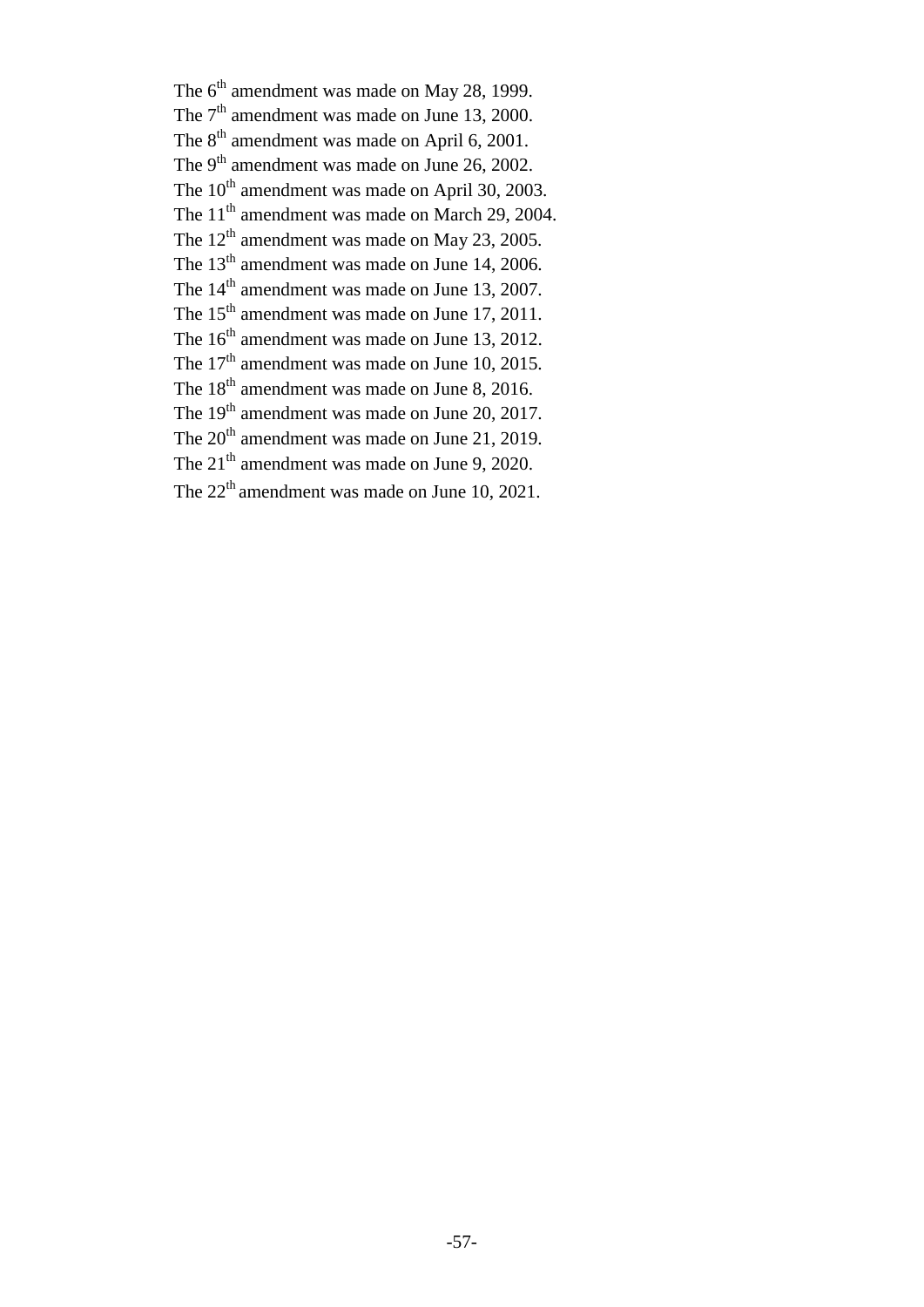# **BAOTEK INDUSTRIAL MATERIALS LTD. Rules for Election of Directors**

- 1. These Regulations are hereby established in accordance with the provisions of the Company Act and the Company's Articles of Incorporation, and all elections of directors of the Company shall be conducted in accordance with these Regulations.
- 2. The election of directors of the Company shall be held separately at the shareholders' meeting.
- 3. The election of directors of the Company shall be by registered ballot, and the name of the elector shall be replaced by the attendance number.
- 4. For the election of directors of the Company, each share shall have the same right to vote as the number of directors to be elected, and the Board of Directors shall prepare and distribute to each shareholder the same number of votes as the number of directors to be elected, and the former votes may be concentrated for the election of one person or allocated for the election of several persons.
- 5. The directors of the Company shall be elected in accordance with the quotas set forth in the Company's Articles of Incorporation, and those who have received more votes representing the right to vote shall be elected as directors in that order. If shareholder is elected as a director at the same time, he/she shall decide to serve as a director at his/her own discretion before the announcement and reporting of the election list as required by law, and the vacancy shall be filled by the next most elected person. In the event that more than two persons have the same number of votes and the required number of votes is exceeded, lots shall be drawn by those who have the same number of votes.
- 6. When the Board of Directors prepares the ballot, it should be numbered by attendance and filled in with its weight.
- 7. At the beginning of the election, the chairman shall designate a number of scrutineers and vote-takers to perform various tasks.
- 8. The ballot boxes shall be prepared by the Board of Directors and shall be open for inspection by the scrutineers before voting.
- 9. The elector shall fill in the name of the candidate in the column of the ballot paper and add the shareholder's account number and then put it into the ballot box, except that if a corporation is a shareholder, the name of the corporation or the name of the corporation and its representative shall be listed in the column of the candidate of the ballot paper.
- 10. The ballot is invalid if one of the following occurs:
	- (1) Those who do not use the ballot papers specified in this rule.
	- (2) Those who put their ballots into the ballot box with blank ballots.
	- (3) If the handwriting is illegible or the alteration is not corrected according to the law.
	- (4) The name of the candidate does not match the register of shareholders.
	- (5) If the number of candidates on the same ballot exceeds the number of places specified, the number of candidates on the same ballot will be increased.
	- (6) If the name of the candidate and the shareholder's account number are not included, other words will be included.
	- (7) The name of the nominee is the same as that of the other shareholders, and the shareholder account number is not included for identification purposes.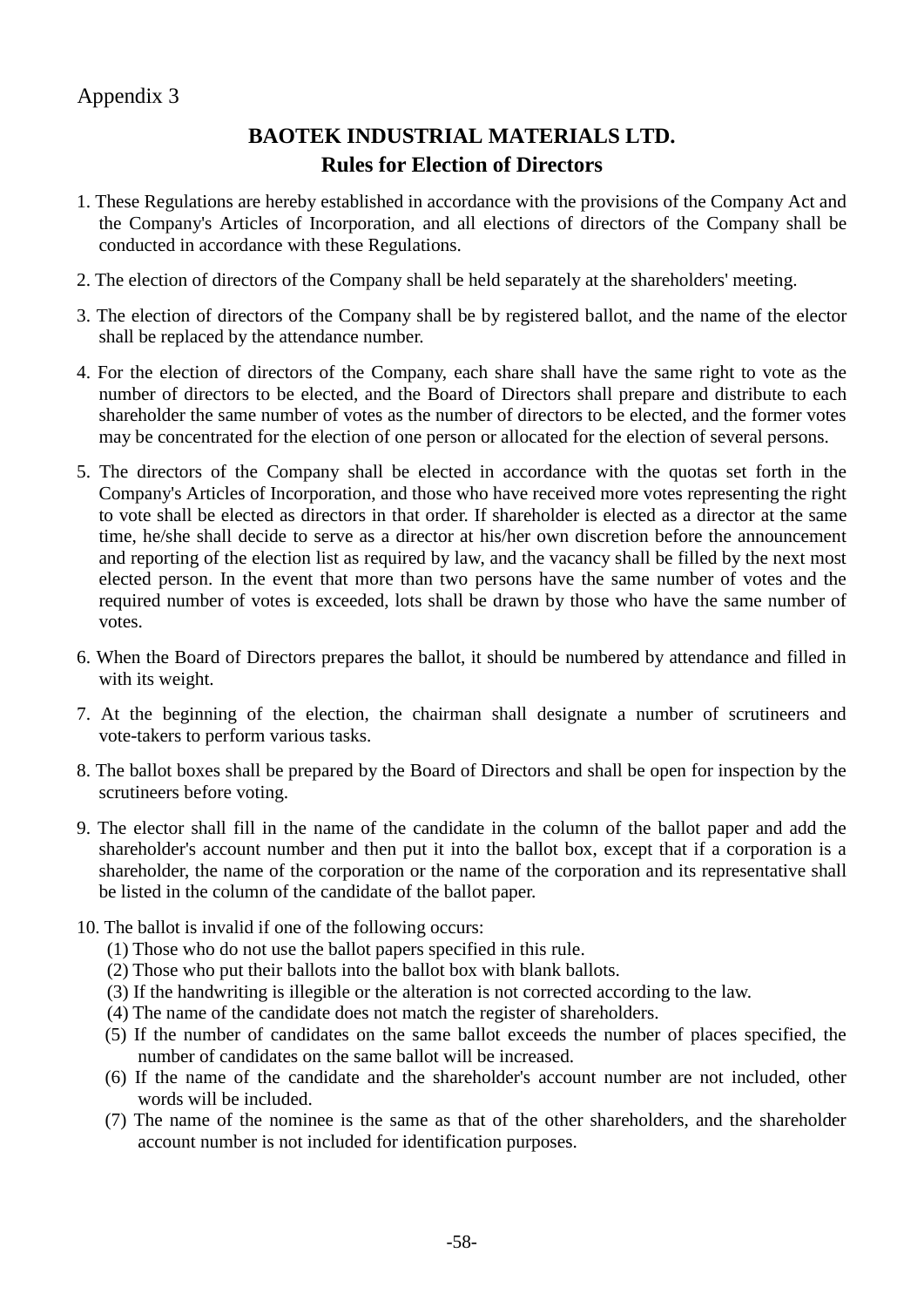- 11. The ballot boxes for the election of directors shall be set up separately, and the ballot supervisors and tellers shall open the ballot boxes together after the ballots are cast separately.
- 12. After the voting is completed, the votes will be opened on the spot and the results will be announced by the chairman on the spot.
- 13. The Board of Directors shall issue separate notices of election to the elected directors.
- 14. These Regulations shall come into effect upon the approval of the shareholders' meeting; the same applies when amended.
- 15. These Regulations were approved by the Board of Directors on April 25, 1995; and approved by the shareholders' meeting on May 29, 1995.

The 1st amendment was approved by the Board of Directors on April 19, 2000.

The 2nd amendment was approved by the Board of Directors on March 14, 2019; and approved by the shareholders' meeting on June 21, 2019.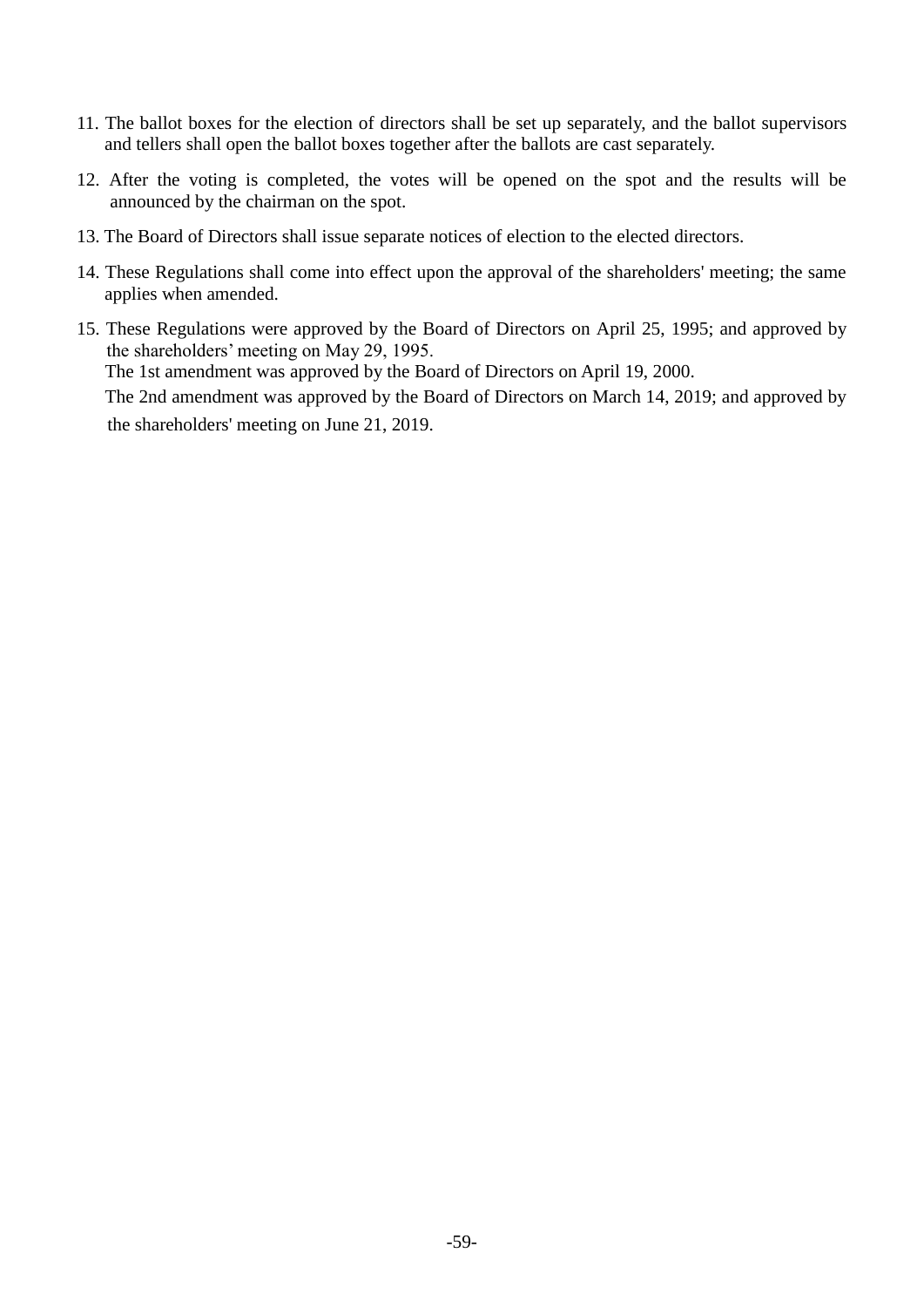### Appendix 4

# **BAOTEK INDUSTRIAL MATERIALS LTD. Acquisition or Disposal of Assets Procedure (Before Amendment)**

#### I、Purpose and Basis

Article 1:

In order to strengthen the company's asset management, established in accordance with Article 36-1 of the Securities and Exchange Act.

II、Scope

Article 2:

Assets referred to in this procedure, include long and short term securities investments (including Investments in stocks, government bonds, corporate bonds, financial bonds, securities representing interest in a fund, depositary receipts, call (put) warrants, beneficial interest securities, and asset-backed securities), Real property (including land, houses and buildings, investment property, and construction enterprise inventory) and equipment, Memberships, Intangible assets (including Patents, copyrights, trademarks, franchise rights, and other intangible assets), Right-of-use assets, Claims of financial institutions (including receivables, bills purchased and discounted, loans, and overdue receivables), Derivatives, Assets acquired or disposed of in connection with mergers, demergers, acquisitions, or transfer of shares in accordance with law, and Other major assets.

Article 2-1: Definition of terms

1. Derivatives:

Forward contracts, options contracts, futures contracts, leverage contracts, or swap contracts, whose value is derived from a specified interest rate, financial instrument price, commodity price, foreign exchange rate, index of prices or rates, credit rating or credit index, or other variable; or hybrid contracts combining the above contracts; or hybrid contracts or structured products containing embedded derivatives. The term "forward contracts" does not include insurance contracts, performance contracts, after-sales service contracts, long-term leasing contracts, or long-term purchase (sales) contracts.

2. Assets acquired or disposed through mergers, demergers, acquisitions, or transfer of shares in accordance with law:

Refers to assets acquired or disposed through mergers, demergers, or acquisitions conducted under the Business Mergers and Acquisitions Act, Financial Holding Company Act, Financial Institution Merger Act and other acts, or to transfer of shares from another company through issuance of new shares of its own as the consideration therefor (hereinafter "transfer of shares") under Article 156-3 of the Company Act.

- 3. Related party or subsidiary: As defined in the Regulations Governing the Preparation of Financial Reports by Securities Issuers.
- 4. Professional appraiser: Refers to a real property appraiser or other person duly authorized by law to engage in the value appraisal of real property or equipment.
- 5. Date of occurrence:

Refers to the date of contract signing, date of payment, date of consignment trade, date of transfer, dates of boards of directors' resolutions, or other date that can confirm the counterpart and monetary amount of the transaction, whichever date is earlier; provided, for investment for which approval of the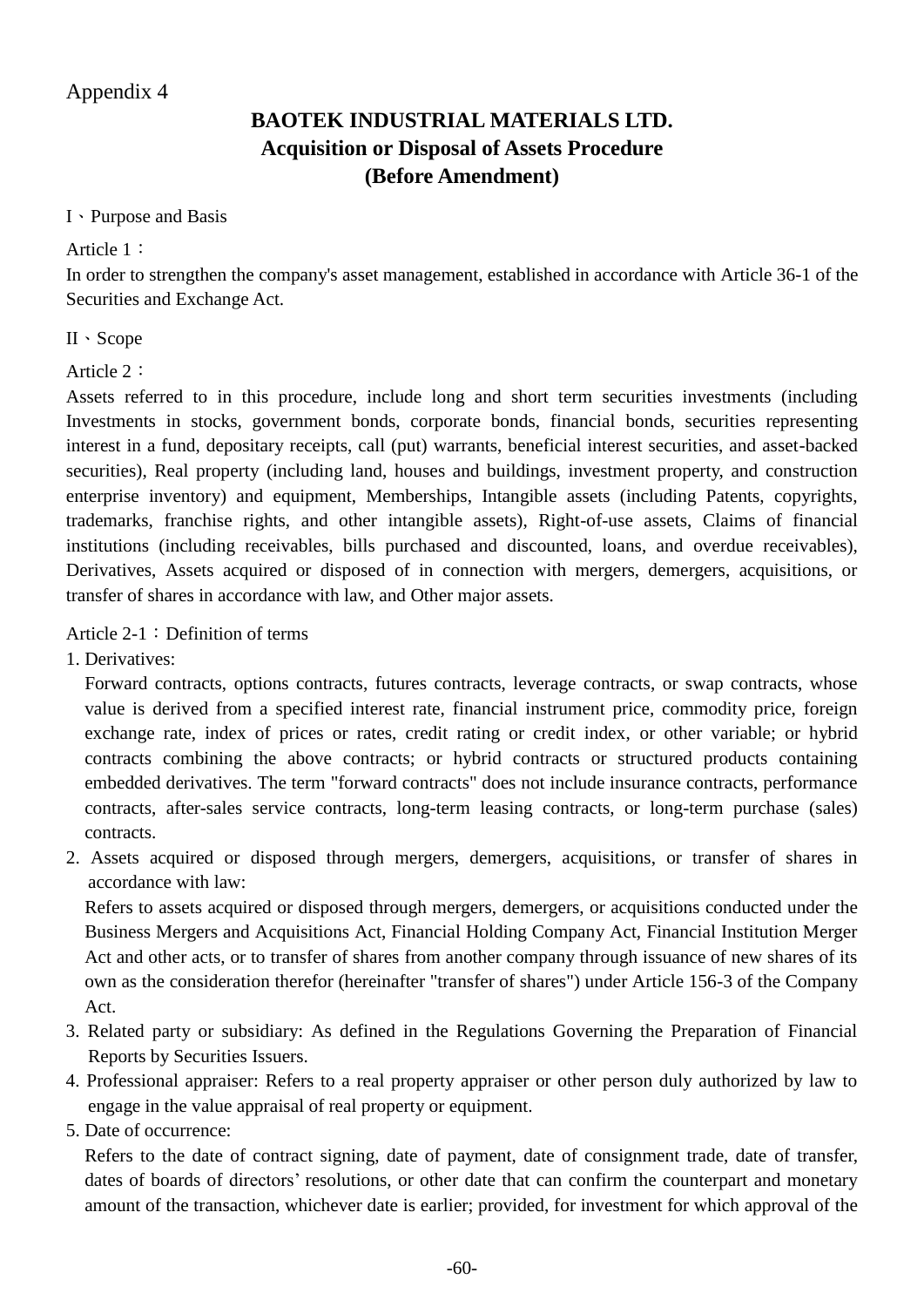competent authority is required, the earlier of the above date or the date of receipt of approval by the competent authority shall apply.

6. Mainland China area investment:

Refers to investments in the mainland China area approved by the Ministry of Economic Affairs Investment Commission or conducted in accordance with the provisions of the Regulations Governing Permission for Investment or Technical Cooperation in the Mainland Area.

- 7. The "most recent financial statement" refers to the financial statement that the company has publicly disclosed and has been certified, certified or reviewed by an accountant before acquiring or disposing of assets.
- 8. For the calculation of 10 percent of total assets, the total assets stated in the most recent parent company only financial report or individual financial report prepared under the Regulations Governing the Preparation of Financial Reports by Securities Issuers shall be used.
- III、Acquisition or Disposition Procedure

#### Article 3:Limits of Amounts

The Company and each subsidiaries acquire the assets mentioned in the preceding article, and the quota for purchasing non-business real property and right-of-use assets or securities shall be handled in accordance with the following total and quota regulations respectively.

- 1. Amount of our company
	- (1)The total amount of long-term investments in securities shall be limited to 100% of the Company's net worth; the amount of a single long-term investment in securities shall be limited to 50% of the Company's net worth.
	- (2)The total amount of short-term marketable securities investment is limited to 50% of the Company's net worth; the amount of single long-term marketable securities investment is limited to 20% of the Company's net worth.
	- (3)The total amount of real property not for business use and its right-to-use assets held is limited to 10% of the total net worth of the Company. A single non-operating real property and its right-to-use assets are limited to 5% of the total net worth of the Company.
- 2. Amount of subsidiaries
	- (1)The total amount of long-term investments in securities shall be limited to 100% of the net value of each subsidiary; the amount of single long-term investment in securities shall be limited to 50% of the net value of each subsidiary.
	- (2)Short-term investments in securities are limited to 50% of the net worth of each subsidiary, while long-term investments in securities are limited to 20% of the net worth of each subsidiary.
	- (3)The total amount of real property and right-to-use assets not held for operating use is limited to 10% of the total net worth of each subsidiary. The single real property and its right-to-use assets that are not intended for business use are limited to 5% of the total net value of each subsidiary.

The above net worth items are based on the most recent amounts audited or certified by the Company's accountants or recorded in the certified financial reports.

#### Article 3-1:

Professional appraisers and their officers, certified public accounts, attorneys, and securities underwriters that provide public companies with appraisal reports, certified public accountant's opinions, attorney's opinions, or underwriter's opinions shall meet the following requirements:

1. May not have previously received a final and unappealable sentence to imprisonment for 1 year or longer for a violation of the Act, the Company Act, the Banking Act of The Republic of China, the Insurance Act, the Financial Holding Company Act, or the Business Entity Accounting Act, or for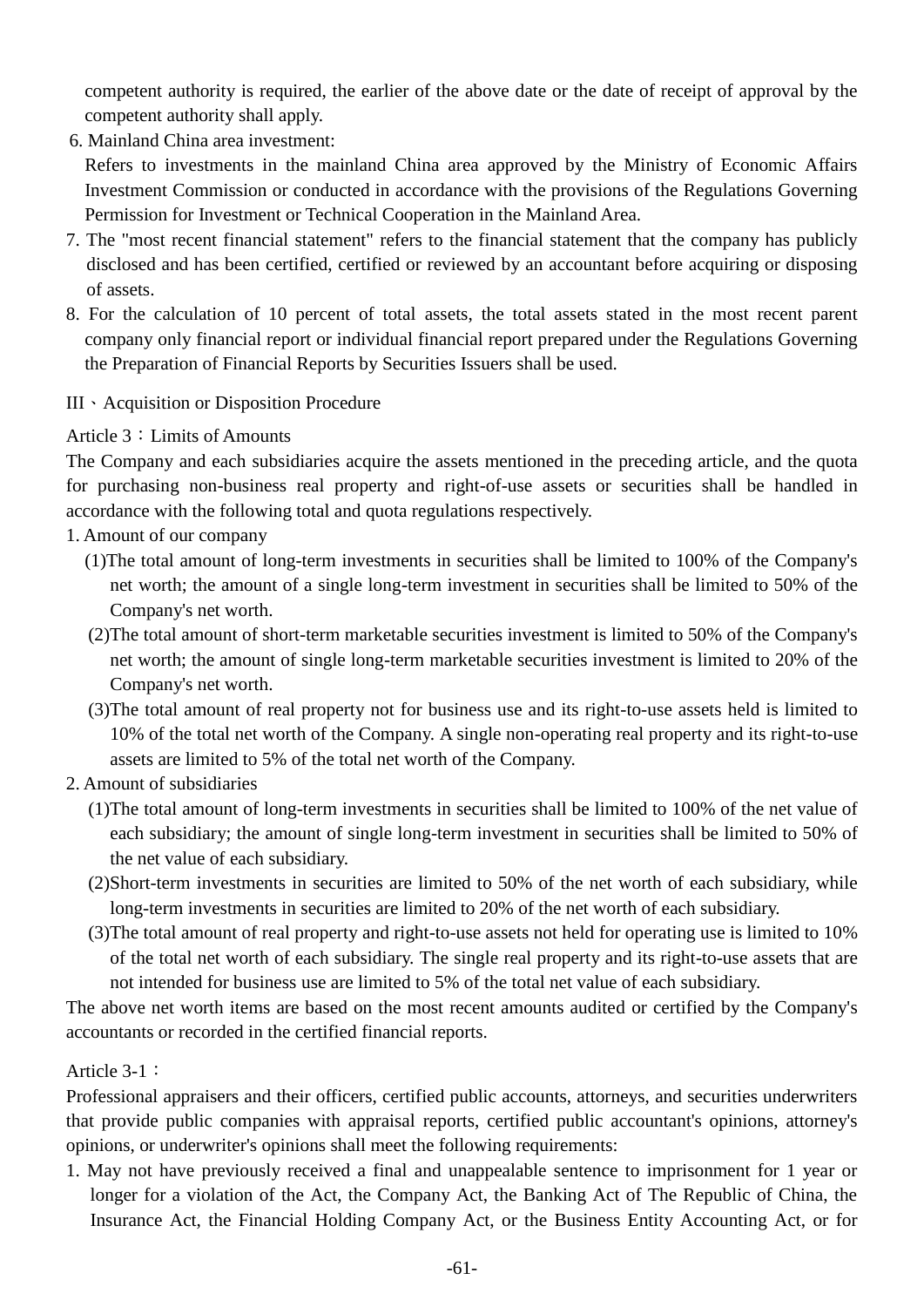fraud, breach of trust, embezzlement, forgery of documents, or occupational crime. However, this provision does not apply if 3 years have already passed since completion of service of the sentence, since expiration of the period of a suspended sentence, or since a pardon was received.

- 2. May not be a related party or de facto related party of any party to the transaction.
- 3. If the company is required to obtain appraisal reports from two or more professional appraisers, the different professional appraisers or appraisal officers may not be related parties or de facto related parties of each other.

When issuing an appraisal report or opinion, the personnel referred to in the preceding paragraph shall comply with the following:

- 1. Prior to accepting a case, they shall prudently assess their own professional capabilities, practical experience, and independence.
- 2. When examining a case, they shall appropriately plan and execute adequate working procedures, in order to produce a conclusion and use the conclusion as the basis for issuing the report or opinion. The related working procedures, data collected, and conclusion shall be fully and accurately specified in the case working papers.
- 3. They shall undertake an item-by-item evaluation of the comprehensiveness, accuracy, and reasonableness of the sources of data used, the parameters, and the information, as the basis for issuance of the appraisal report or the opinion.
- 4. They shall issue a statement attesting to the professional competence and independence of the personnel who prepared the report or opinion, and that they have evaluated and found that the information used is reasonable and accurate, and that they have complied with applicable laws and regulations.

Article 4: Procedures for the acquisition or disposal of real property, equipment or right-of-use assets

1. Appraisal and operating procedures

The Company acquires or disposes of property, equipment or right-to-use assets in accordance with the fixed asset cycle of the Company's internal control system.

- 2. Procedures for determining the terms of the transaction and the authorization amount
	- (1)For the acquisition or disposal of real estate, reference shall be made to the announced present value, assessed value, and actual transaction price of nearby real estate; for the right-to-use assets, reference shall be made to one of the methods of inquiry, comparison, bargaining, or tender, and the terms of the transaction and the transaction price shall be resolved and an analysis report shall be submitted to the chairman of the board of directors. If the amount is less than NT\$200 million, the report shall be submitted to the chairman for approval and shall be presented at the most recent board of directors' meeting afterwards; if the amount exceeds NT\$200 million, it must be approved by the board of directors before it can be made.
	- (2)The acquisition or disposal of equipment or its right-to-use assets shall be made by inquiry, comparison, bargaining or tender, and the amount of which is less than NT\$200 million (inclusive) shall be approved at each level in accordance with the authorization method; if the amount exceeds NT\$200 million, it shall be approved by the chairman and submitted to the board of directors for approval.
- 3. Units responsible for implementation

When the Company acquires or disposes of property, equipment, or assets with the right to use, the Company shall submit its approval in accordance with the aforementioned approval authority, and then the user department and the management department shall be responsible for the execution.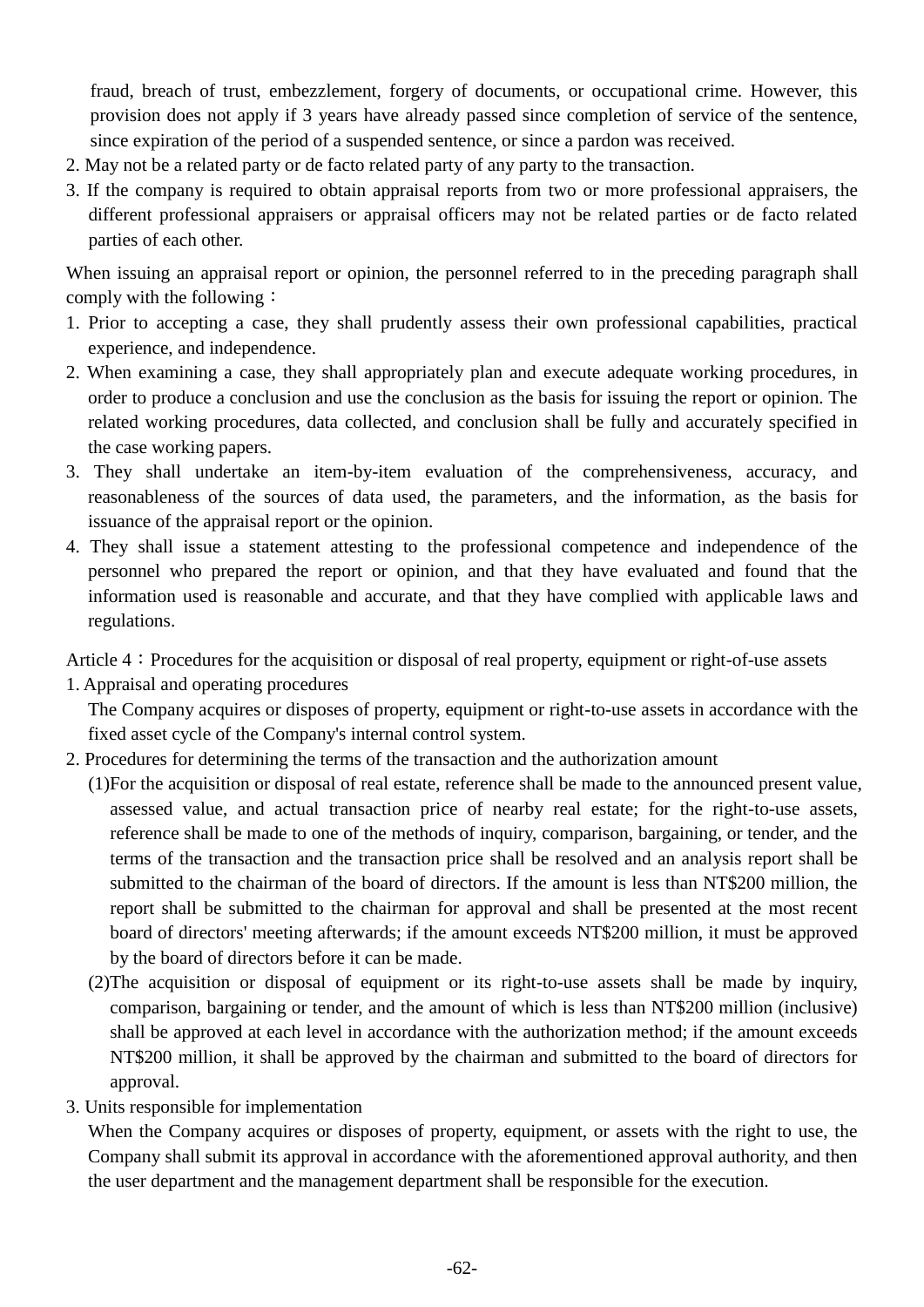#### 4. Property, Equipment or Right-of-Use Asset Valuation Report

In acquiring or disposing of real property, equipment, or right-of-use assets thereof where the transaction amount reaches 20 percent of the company's paid-in capital or NT\$300 million or more, the company, unless transacting with a domestic government agency, engaging others to build on its own land, engaging others to build on rented land, or acquiring or disposing of equipment or right-of-use assets thereof held for business use, shall obtain an appraisal report prior to the date of occurrence of the event from a professional appraiser (The items to be recorded in the appraisal reports are listed in Annex I) and shall further comply with the following provisions:

- (1)Where due to special circumstances it is necessary to give a limited price, specified price, or special price as a reference basis for the transaction price, the transaction shall be submitted for approval in advance by the board of directors; the same procedure shall also be followed whenever there is any subsequent change to the terms and conditions of the transaction.
- (2)Where the transaction amount is NT\$1 billion or more, appraisals from two or more professional appraisers shall be obtained.
- (3)Where any one of the following circumstances applies with respect to the professional appraiser's appraisal results, unless all the appraisal results for the assets to be acquired are higher than the transaction amount, or all the appraisal results for the assets to be disposed of are lower than the transaction amount, a certified public accountant shall be engaged to perform the appraisal in accordance with the provisions of Statement of Auditing Standards No. 20 published by the ROC Accounting Research and Development Foundation (ARDF) and render a specific opinion regarding the reason for the discrepancy and the appropriateness of the transaction price:
	- A. The discrepancy between the appraisal result and the transaction amount is 20 percent or more of the transaction amount.
	- B. The discrepancy between the appraisal results of two or more professional appraisers is 10 percent or more of the transaction amount.
- (4)Appraiser before the contract is established, no more than 3 months may elapse between the date of the appraisal report issued and the contract execution date; provided, where the publicly announced current value for the same period is used and not more than 6 months have elapsed, an opinion may still be issued by the original professional appraiser.

Article 5: Acquisition or disposal of securities investment processing procedures

1. Appraisal and operating procedures

The purchase and sale of the Company's long-term and short-term securities are conducted in accordance with the investment cycle of the Company's internal control system.

- 2. Procedures for determining the terms of the transaction and the authorization amount
	- (1)Marketable securities traded in the centralized trading market or securities dealers' offices shall be decided by the responsible unit based on market research and judgment, and if the total amount of investment is less than NT\$200 million (inclusive), the chairman of the board of directors shall approve and report to the board of directors at the most recent board meeting afterwards, and submit an analysis report of unrealized gain or loss on long-term and short-term marketable securities. If the total amount of investment exceeds NT\$200 million, it must be approved by the board of directors before it can be made.
	- (2)For marketable securities transactions not conducted in the centralized trading market or securities dealers' offices, the most recent audited or reviewed financial statements of the subject company shall be used as a reference for evaluating the transaction price, taking into account its net worth per share, profitability and future development potential, etc. The total investment amount of less than NT\$100 million (inclusive) shall be approved by the chairman of the board of directors and reported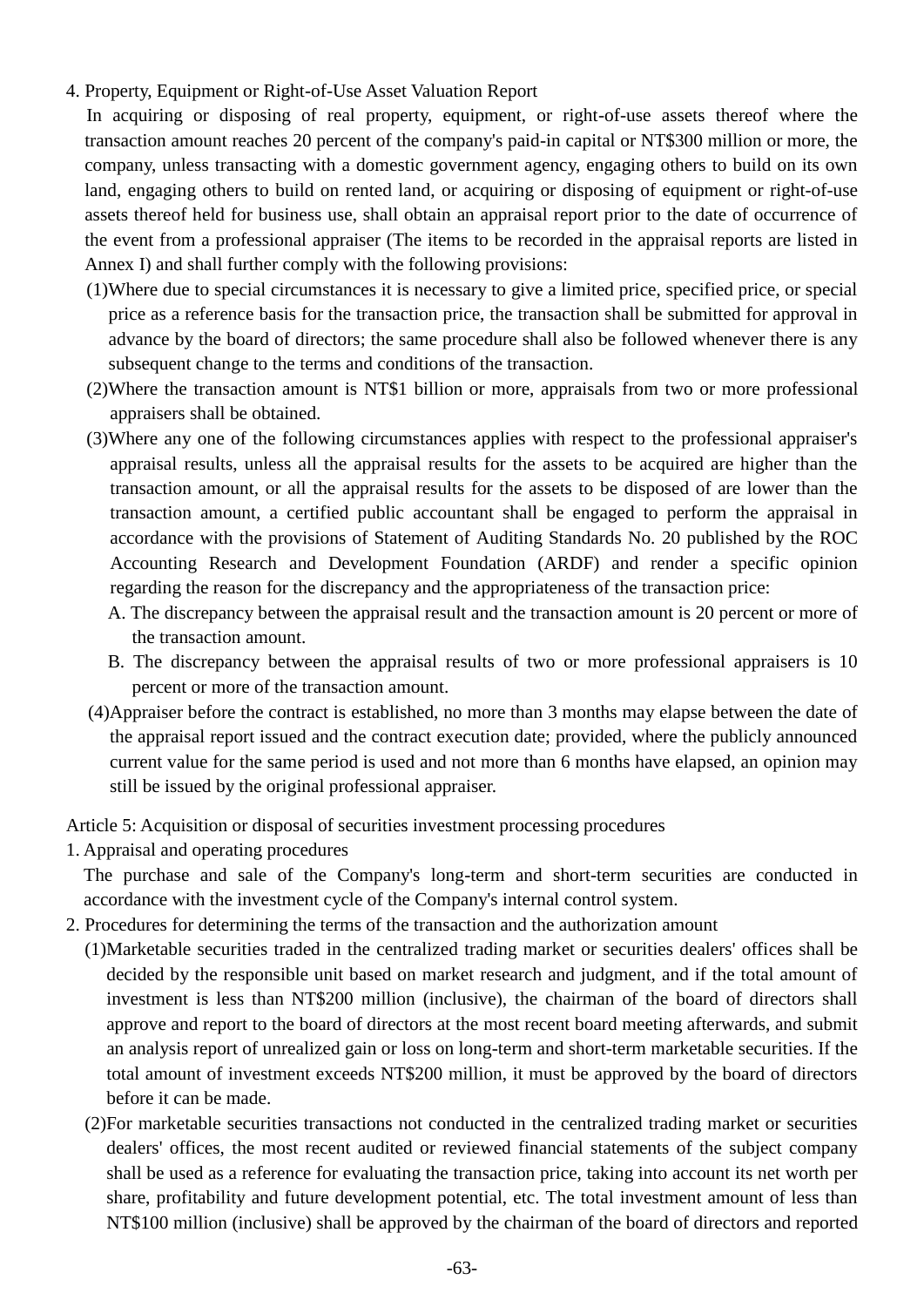to the board of directors at the latest board meeting afterwards. An analysis of the unrealized gain or loss on long-term and short-term marketable securities will also be presented. If the total amount of investment exceeds NT\$100 million, it must be approved by the board of directors before it can be made.

- (3)Investments in low-risk, value-protected securities, including bond funds, money funds, public bonds, commercial paper of financial institutions, repurchase and sale of bonds, outright purchase and sale of bonds etc., are authorized by the board of directors and approved by the chairman and reported to the board of directors at the most recent meeting afterwards.
- 3. Units responsible for implementation

When the Company invests in long- and short-term securities, the financial unit shall be responsible for the execution of the investment after submitting the approval in accordance with the preceding approval authority.

4. Obtain an accountant's opinion

Acquiring or disposing of securities shall, prior to the date of occurrence of the event, obtain financial statements of the issuing company for the most recent period, certified or reviewed by a certified public accountant, for reference in appraising the transaction price. One of the following situations and if the dollar amount of the transaction is 20 percent of the company's paid-in capital or NT\$300 million or more, the company shall additionally engage a certified public accountant prior to the date of occurrence of the event to provide an opinion regarding the reasonableness of the transaction price. If the CPA needs to use the report of an expert as evidence, the CPA shall do so in accordance with the provisions of Statement of Auditing Standards No. 20 published by the ARDF:

- (1)Acquiring or disposing of securities that are not traded on a stock exchange or business office of a securities firm.
- (2)Acquiring or disposing of privately placed securities.

#### Article 6:

Where the Company acquires or disposes of assets through court auction procedures, the evidentiary documentation issued by the court may be substituted for the appraisal report or CPA opinion.

Article 7: Related party transaction

1. When the Company engages in any acquisition or disposal of assets from or to a related party, in addition to ensuring that the necessary resolutions in accordance with the provisions in Article 3~6 and 8 and this Article are adopted and the reasonableness of the transaction terms is appraised, if the transaction amount reaches 10 percent or more of the company's total assets, the company shall also obtain an appraisal report from a professional appraiser or a CPA's opinion in compliance with the provisions of the preceding Section.

In addition, when judging whether a transaction counterparty is a related party, in addition to legal formalities, the substance of the relationship shall also be considered. The calculation of the transaction amounts referred to in the preceding paragraph shall be made in accordance with the provisions in Article 11, paragraph 1 (8).

2. Appraisal and operating procedures

When the Company intends to acquire or dispose of real property or right-of-use assets thereof from or to a related party, or when it intends to acquire or dispose of assets other than real property or right-of-use assets thereof from or to a related party and the transaction amount reaches 20 percent or more of paid-in capital, 10 percent or more of the company's total assets, or NT\$300 million or more, except in trading of domestic government bonds or bonds under repurchase and resale agreements, or subscription or redemption of money market funds issued by domestic securities investment trust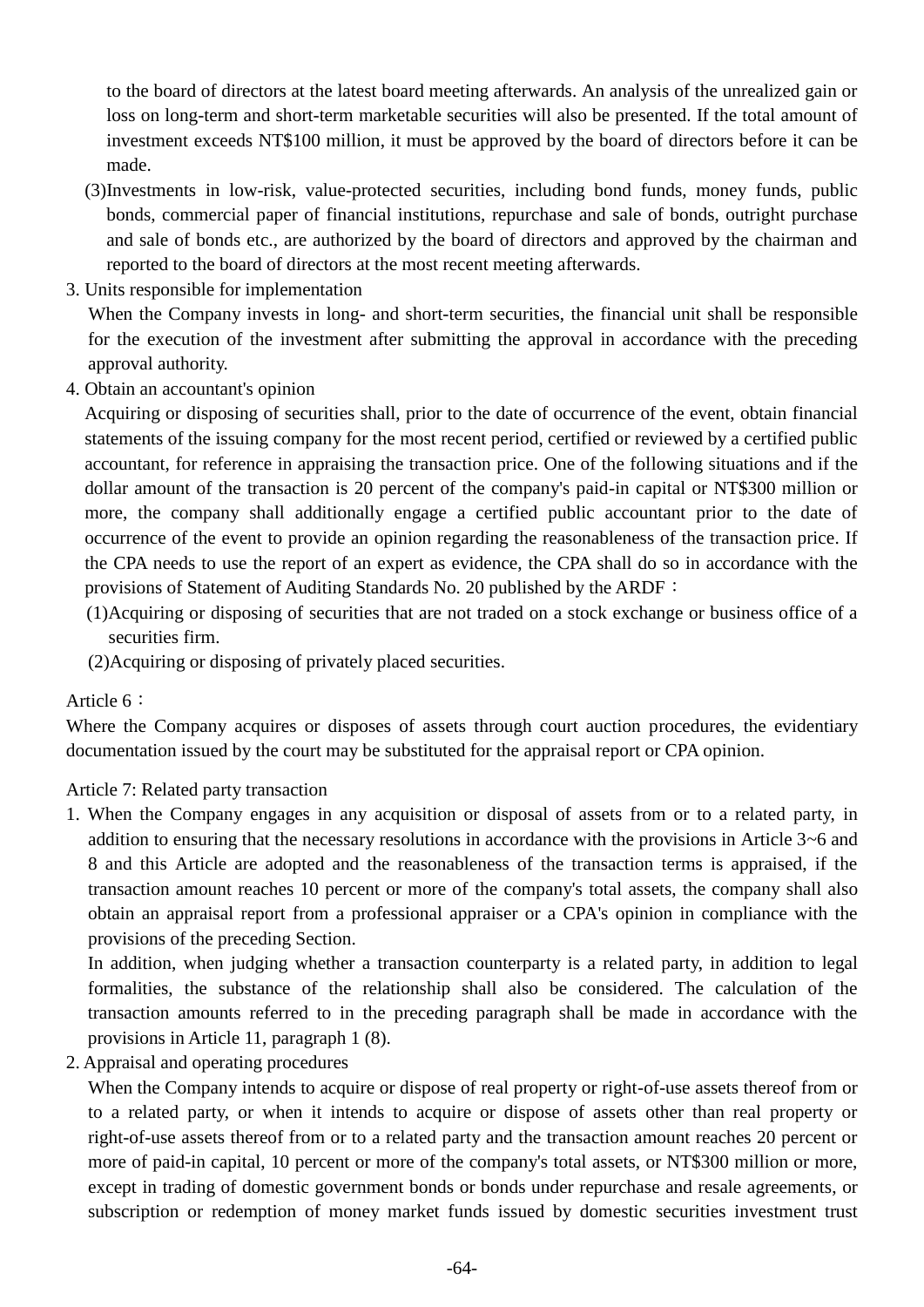enterprises, the company may not proceed to enter into a transaction contract or make a payment until the following matters have been approved by the audit committee and the board of directors' resolution:

(1)The purpose, necessity and anticipated benefit of the acquisition or disposal of assets.

- (2)The reason for choosing the related party as a transaction counterparty.
- (3)With respect to the acquisition of real property or right-of-use assets thereof from a related party, information regarding appraisal of the reasonableness of the preliminary transaction terms in accordance with the provisions in Paragraph 3, Subparagraph (1) and (4) of this Article.
- (4)The date and price at which the related party originally acquired the real property, the original transaction counterparty, and that transaction counterparty's relationship to the company and the related party.
- (5)Monthly cash flow forecasts for the year commencing from the anticipated month of signing of the contract, and evaluation of the necessity of the transaction, and reasonableness of the funds utilization.
- (6)An appraisal report from a professional appraiser or a CPA's opinion obtained in compliance with the provisions.
- (7)Restrictive covenants and other important stipulations associated with the transaction.

The calculation of the transaction amounts referred to in the preceding paragraph shall be done in accordance with Article 11, paragraph 1 (8) herein, and "within the preceding year" as used herein refers to the year preceding the date of occurrence of the current transaction. Items submitted to audit committee for approval and Board of Directors' resolution for adoption in accordance with the provisions in these Regulations are exempt from counted toward the transaction amount.

With respect to the types of transactions listed below, when to be conducted between the Company and its parent or subsidiaries, or between its subsidiaries in which it directly or indirectly holds 100 percent of the issued shares or provisions authorized capital, the company's board of directors may pursuant to the provisions in Article 4, paragraph 2, subparagraph 1 delegate the board chairman to decide such matters when the transaction is within a certain amount and have the decisions subsequently submitted to and ratified by the next board of directors meeting:

A. Acquisition or disposal of equipment or right-of-use assets thereof held for business use.

B. Acquisition or disposal of real property right-of-use assets held for business use.

In addition, if the company has set up independent directors, when the proposal is submitted for discussion by the board of directors pursuant to the provisions in paragraph 1, the board of directors shall take into full consideration each independent director's opinions. If an independent director objects to or expresses reservations about any matter, it shall be recorded in the meeting minutes of the board of directors meeting.

Where the Company has established an audit committee, the items that shall be approved by the audit committee in accordance with paragraph 1 shall be approved by at least one-half of all members of the audit committee and submitted to the board of directors for resolution. If approval of one-half or more of all audit committee members as required in the preceding paragraph is not obtained, the procedures may be implemented if approved by two-thirds or more of all directors, and the resolution of the audit committee shall be recorded in the minutes of the board of directors meeting. The terms "all audit committee members" in the preceding paragraph and "all directors" in the preceding paragraph shall be counted as the actual number of persons currently holding those positions.

- 3. Assess the reasonableness of the trading cost
	- (1)A public company that acquires real property or right-of-use assets thereof from a related party shall evaluate the reasonableness of the transaction costs by the following means: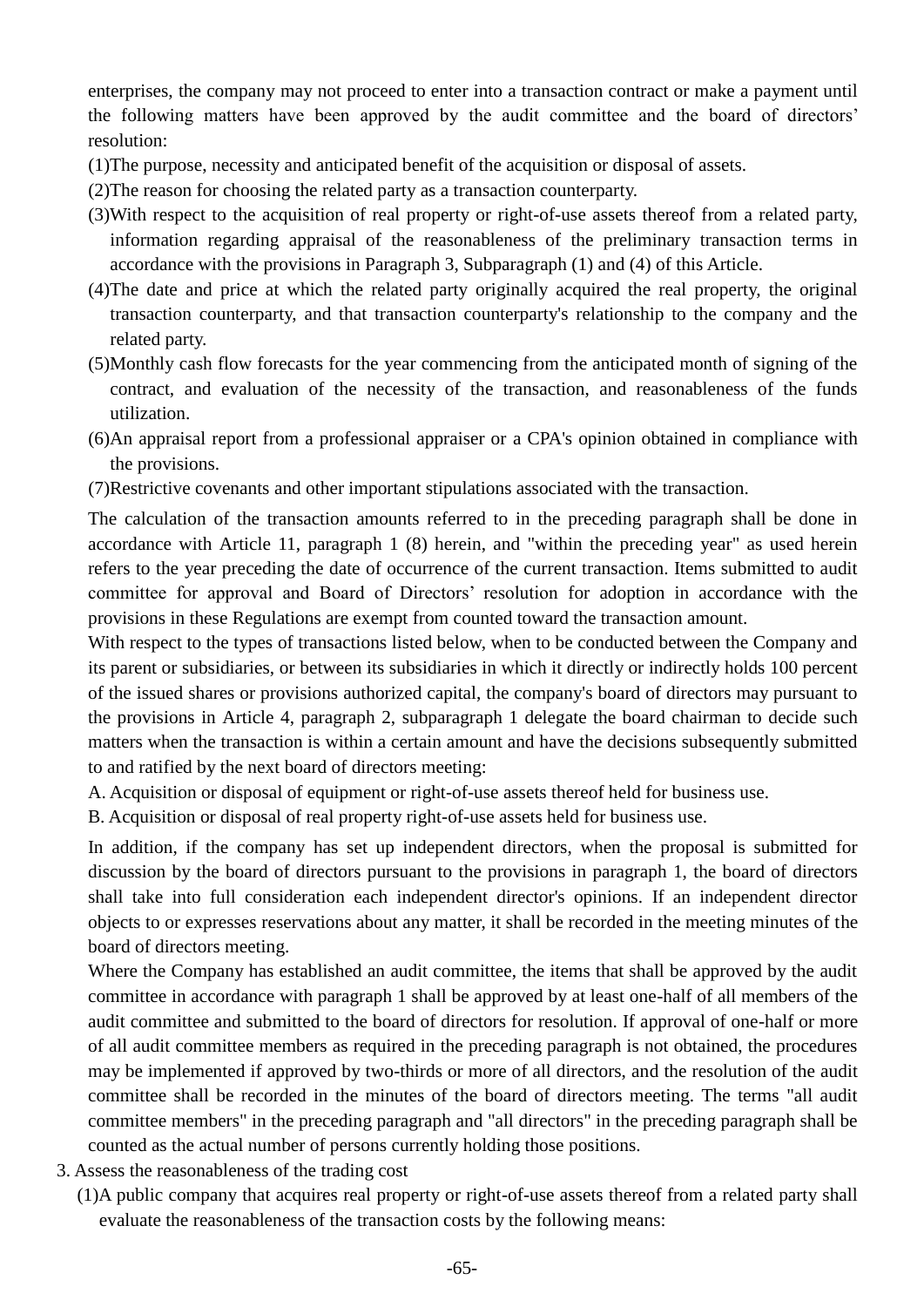- A. Based upon the related party's transaction price plus necessary interest on funding and the costs to be duly borne by the buyer. "Necessary interest on funding" is imputed as the weighted average interest rate on borrowing in the year the company purchases the property; provided, it may not be higher than the maximum non-financial industry lending rate announced by the Ministry of Finance.
- B. Total loan value appraisal from a financial institution where the related party has previously created a mortgage on the property as security for a loan; provided, the actual cumulative amount loaned by the financial institution shall have been 70 percent or more of the financial institution's appraised loan value of the property and the period of the loan shall have been 1 year or more. However, this shall not apply where the financial institution is a related party of one of the transaction counterparties.
- (2)Where land and structures thereupon are combined as a single property purchased or leased in one transaction, the transaction costs for the land and the structures may be separately appraised in accordance with either of the means listed in the preceding paragraph.
- (3)When acquiring real property or right-of-use assets thereof from a related party and appraising the cost of the real property or right-of-use assets thereof in accordance with Paragraph 3, Subparagraphs (1) and (2) of this Article, the Company shall also engage a CPA to check the appraisal and render a specific opinion.
- (4)Where the Company acquires real property or right-of-use assets thereof from a related party and the results of appraisals conducted in accordance with Paragraph 3, Subparagraphs (1) and (2) of this Article are uniformly lower than the transaction price, the provisions in Paragraph 3, Subparagraph (5) of this Article shall be taken: However, where the following circumstances exist, objective evidence has been submitted and specific opinions on reasonableness have been obtained from a professional real property appraiser and a CPA have been obtained, this restriction shall not apply:
	- A. Where the related party acquired undeveloped land or leased land for development, it may submit proof of compliance with one of the following conditions:
		- 1.Where undeveloped land is appraised in accordance with the means in the Paragraph 3, Subparagraphs (1), (2) and (3) of this Article, and structures according to the related party's construction cost plus reasonable construction profit are valued in excess of the actual transaction price. The "Reasonable construction profit" shall be deemed the average gross operating profit margin of the related party's construction division over the most recent 3 years or the gross profit margin for the construction industry for the most recent period as announced by the Ministry of Finance, whichever is lower.
		- 2.Completed transactions by unrelated parties within the preceding year involving other floors of the same property or neighboring or closely valued parcels of land, where the land area and transaction terms are similar after calculation of reasonable price discrepancies in floor or area land prices in accordance with standard property market sale or leasing practices.
	- B.Where the Company acquiring real property, or obtaining real property right-of-use assets through leasing, from a related party provides evidence that the terms of the transaction are similar to the terms of completed transactions involving neighboring or closely valued parcels of land of a similar size by unrelated parties within the preceding year. Completed transactions involving neighboring or closely valued parcels of land in the preceding paragraph in principle refers to parcels on the same or an adjacent block and within a distance of no more than 500 meters or parcels close in publicly announced current value; transactions involving similarly sized parcels in principle refers to transactions completed by unrelated parties for parcels with a land area of no less than 50 percent of the property in the planned transaction; within the preceding year refers to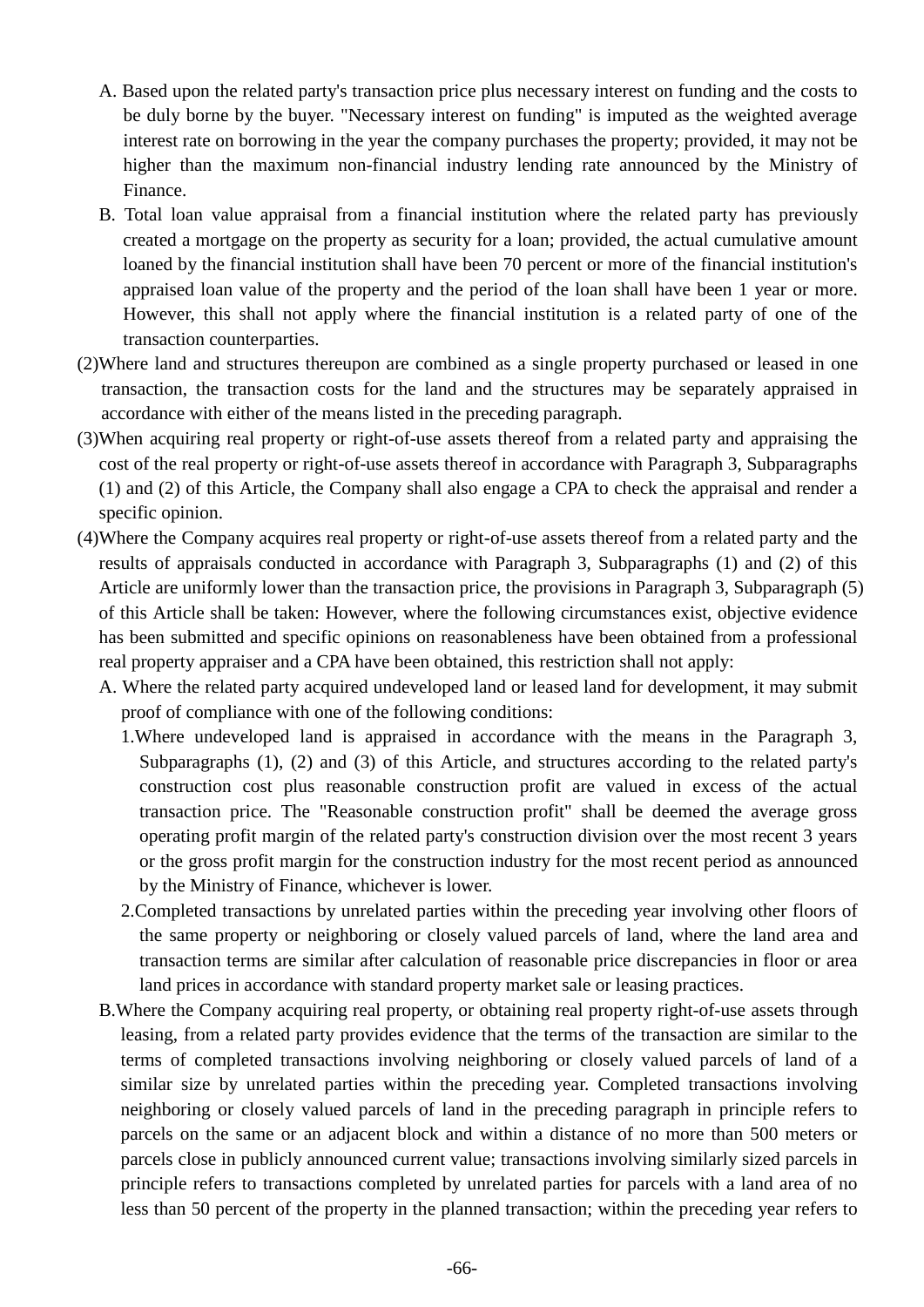the year preceding the date of occurrence of the acquisition of the real property or obtainment of the right-of-use assets thereof.

- (5)Where the Company acquires real property or right-of-use assets thereof from a related party and the results of appraisals conducted in accordance with Paragraph 3, Subparagraphs (1) and (2) of this Article are uniformly lower than the transaction price, the following steps shall be taken:
	- A. A special reserve shall be set aside by the Company in accordance with Article 41, paragraph 1 of the Securities and Exchange Act against the difference between the real property transaction price and the appraised cost, and may not be distributed or used for capital increase or issuance of bonus shares. Where the Company uses the equity method to account for its investment in another company, then the special reserve called for under Article 41, paragraph of the Securities and Exchange Act shall be set aside pro rata in a proportion consistent with the share of public company's equity stake in the other company.
	- B. The members of the Company's Audit Committee who are independent directors shall handle the matter in accordance with Article 218 of the Company Act.
	- C. Actions taken pursuant to the preceding two items shall be reported to a shareholders meeting, and the details of the transaction shall be disclosed in the annual report and any investment prospectus. And the Company and the public company that uses the equity method to account for its investment in the Company that have set aside a special reserve under the aforementioned provisions may not utilize the special reserve until they have recognized a loss on decline in market value of the assets it purchased or leased at a premium, or they have been disposed of, or the leasing contract has been terminated, or adequate compensation has been made, or the status quo ante has been restored, or there is other evidence confirming that there was nothing unreasonable about the transaction, and the FSC has given its consent.
	- D. The real property right-of-use assets for business use are acquired by the public company with its parent or subsidiaries, or by its subsidiaries in which it directly or indirectly holds 100 percent of the issued shares or authorized capital.
- (6)Where the Company acquires real property or right-of-use assets thereof from a related party and one of the following circumstances exists, the acquisition shall be conducted in accordance with Paragraph 1 and Paragraph 2 of this Article, and the appraisal provisions related to the reasonableness of the trading cost in Paragraph 3, Subparagraphs (1), (2), and (3) of this Article do not apply:
	- A. The related party acquired the real property or right-of-use assets thereof through inheritance or as a gift.
	- B. More than 5 years will have elapsed from the time the related party signed the contract to obtain the real property or right-of-use assets thereof to the signing date for the current transaction.
	- C. The real property is acquired through signing of a joint development contract with the related party, or through engaging a related party to build real property, either on the company's own land or on rented land.
- (7)When the Company obtains real property or right-of-use assets thereof from a related party, it shall also comply with Paragraph 3, Subparagraph (5) of this Article if there is other evidence indicating that the acquisition was not an arms length transaction.
- Article 8: Procedures governing the acquisition or disposal of intangible assets or its right-of-use assets or memberships
- 1. Appraisal and operating procedures

The Company acquires or disposes of intangible assets or its right-to-use assets or memberships in accordance with the Company's internal control system fixed asset cycle procedures.

2. Procedures governing the acquisition or disposal of assets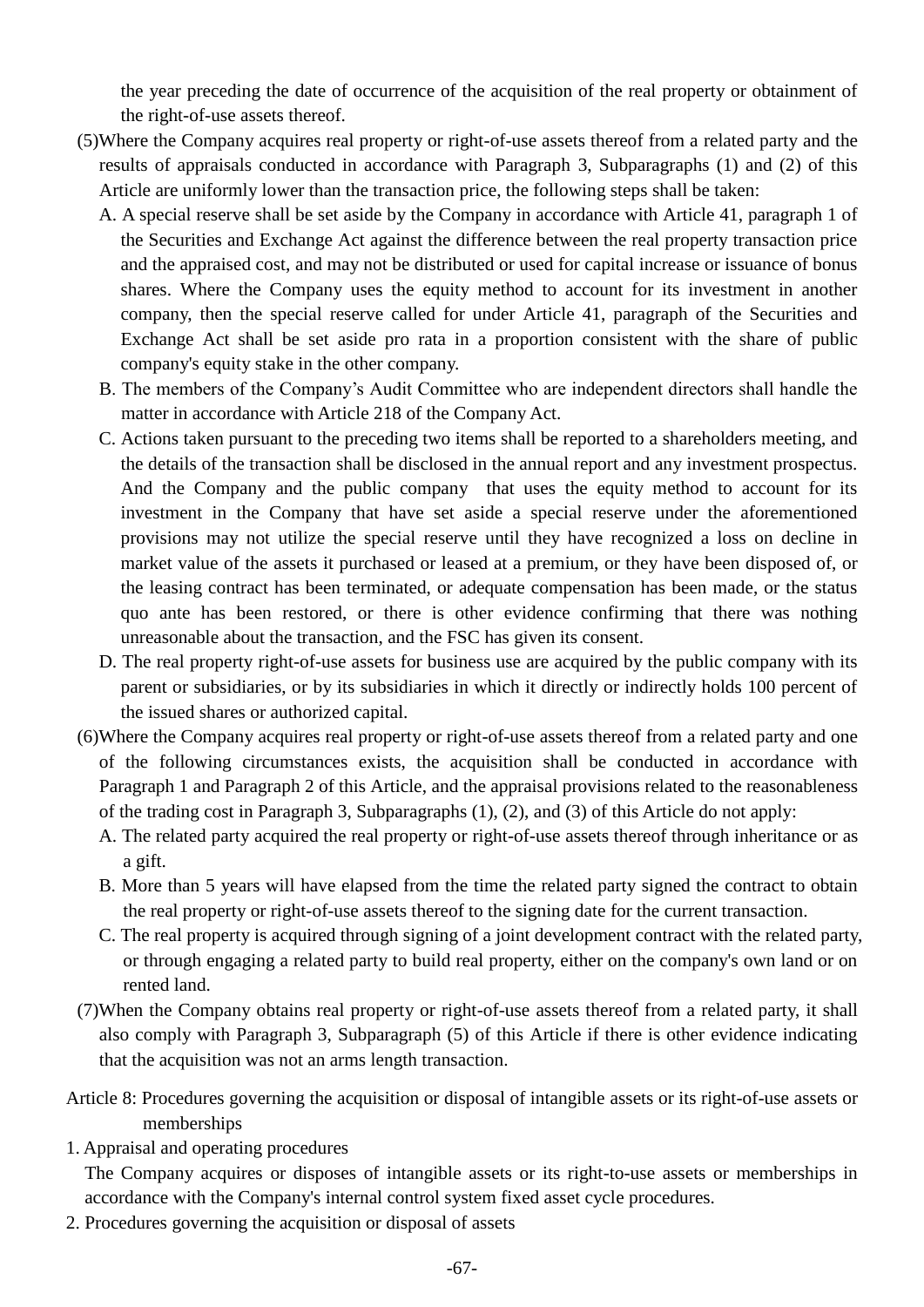With respect to the Company's acquisition or disposal of assets that is subject to the approval of the board of directors under the company's procedures or other laws or regulations, if a director expresses dissent and it is contained in the minutes or a written statement, the company shall submit the dissenting opinion to each supervisor. Where the Company has created the position of independent director in accordance with the provisions of the Act, when a transaction involving the acquisition or disposal of assets is submitted for discussion by the board of directors pursuant to the provisions, the board of directors shall take into full consideration each independent director's opinions. If an independent director objects to or expresses reservations about any matter, it shall be recorded in the minutes of the board of directors meeting.

3. Units responsible for implementation

When the Company acquires or disposes of an intangible asset or its right-to-use asset or membership card, it shall be submitted for approval in accordance with the aforementioned approval authority, and then the user department and the finance department or the administrative department shall be responsible for its execution.

4. Acquisition of CPA opinion

Where a public company acquires or disposes of intangible assets or right-of-use assets thereof or memberships and the transaction amount reaches 20 percent or more of paid-in capital or NT\$300 million or more, except in transactions with a domestic government agency, the company shall engage a certified public accountant prior to the date of occurrence of the event to render an opinion on the reasonableness of the transaction price; the CPA shall comply with the provisions of Statement of Auditing Standards No. 20 published by the ARDF.

Article 9: Procedures governing the acquisition or disposal of claims from the financial institutions In principle, the Company does not engage in transactions to acquire or dispose of the debentures of financial institutions. In the future, if the Company wishes to engage in transactions to acquire or dispose of the debentures of financial institutions, the Company will submit them to the board of directors for approval and then establish the evaluation and operating procedures.

Article 10: Procedures governing mergers, demergers, acquisitions, or transfer of shares

1. Appraisal and operating procedures

- (1)In the event of a merger, demerger, acquisition, or transfer of shares, the Company shall appoint an attorney, accountant, and underwriter to jointly discuss the estimated timetable for the statutory procedures and organize an ad hoc group to carry out the procedures in accordance with the statutory procedures. And prior to convening the board of directors to resolve on the matter, shall engage a CPA, attorney, or securities underwriter to give an opinion on the reasonableness of the share exchange ratio, acquisition price, or distribution of cash or other property to shareholders, and submit it to the board of directors for deliberation and passage. However, the requirement of obtaining an aforesaid opinion on reasonableness issued by an expert may be exempted in the case of a merger by the Company of a subsidiary in which it directly or indirectly holds 100 percent of the issued shares or authorized capital, and in the case of a merger between subsidiaries in which the public company directly or indirectly holds 100 percent of the respective subsidiaries' issued shares or authorized capital.
- (2)The Company shall prepare a public report to shareholders detailing important contractual content and matters relevant to the merger, demerger, or acquisition prior to the shareholders meeting and include it along with the expert opinion referred to in Paragraph 1, Subparagraph (1) of this Article when sending shareholders notification of the shareholders meeting for reference in deciding whether to approve the merger, demerger, or acquisition. Provided, where a provision of another act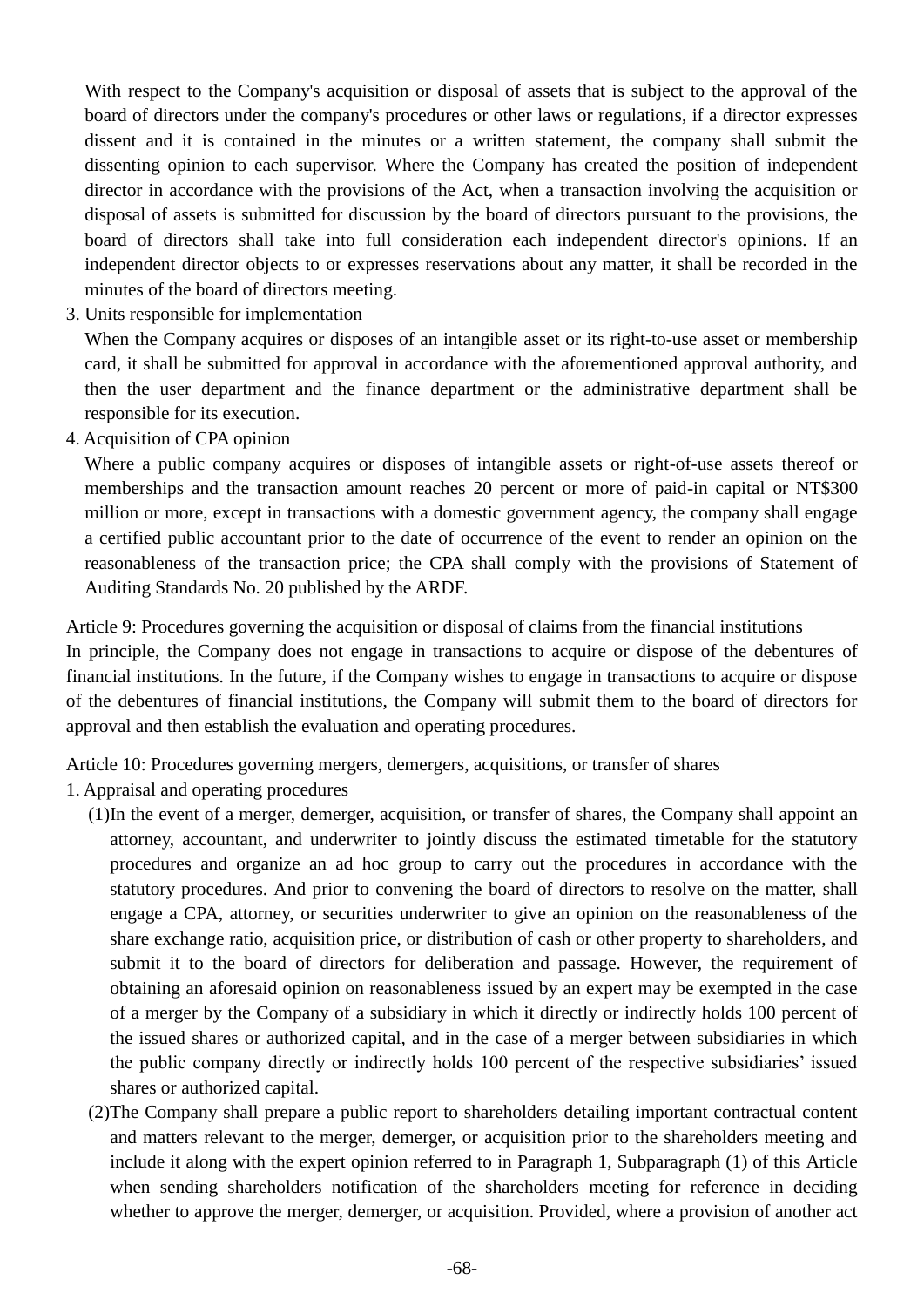exempts a company from convening a shareholders meeting to approve the merger, demerger, or acquisition, this restriction shall not apply. In addition, where the shareholders meeting of any one of the companies participating in a merger, demerger, or acquisition fails to convene or pass a resolution due to lack of a quorum, insufficient votes, or other legal restriction, or the proposal is rejected by the shareholders meeting, the companies participating in the merger, demerger or acquisition shall immediately publicly explain the reason, the follow-up measures, and the preliminary date of the next shareholders meeting.

- 2. Other notes
	- (1)Date of Board meeting: A company participating in a merger, demerger, or acquisition shall convene a board of directors meeting and shareholders meeting on the day of the transaction to resolve matters relevant to the merger, demerger, or acquisition, unless another act provides otherwise or the FSC is notified in advance of extraordinary circumstances and grants consent. A company participating in a transfer of shares shall call a board of directors meeting on the day of the transaction, unless another act provides otherwise or the FSC is notified in advance of extraordinary circumstances and grants consent.
	- (2)Confidentiality agreement prior to the event: Every person participating in or privy to the plan for merger, demerger, acquisition, or transfer of shares shall issue a written undertaking of confidentiality and may not disclose the content of the plan prior to public disclosure of the information and may not trade, in their own name or under the name of another person, in any stock or other equity security of any company related to the plan for merger, demerger, acquisition, or transfer of shares.
	- (3)Principles for determining and changing the share exchange ratio or acquisition price: A company participating in a merger, demerger, acquisition or transfer of shares shall appoint an accountant, attorney or securities underwriter to express an opinion on the reasonableness of the share exchange ratio, acquisition price or allotment of cash or other property to shareholders and submit it to the shareholders' meeting before the board of directors of both parties. In principle, the share exchange ratio or acquisition price may not be changed arbitrarily, except when the conditions for such change have been stipulated in the contract and disclosed to the public. The conditions under which the share exchange ratio or acquisition price may be changed are as follows:
		- A. Cash capital increase, issuance of convertible corporate bonds, or the issuance of bonus shares, issuance of corporate bonds with warrants, preferred shares with warrants, stock warrants, or other equity based securities.
		- B. An action, such as a disposal of major assets, that affects the company's financial operations.
		- C. An event, such as a major disaster or major change in technology, that affects shareholder equity or share price.
		- D. An adjustment where any of the companies participating in the merger, demerger, acquisition, or transfer of shares from another company, buys back treasury stock.
		- E. An increase or decrease in the number of entities or companies participating in the merger, demerger, acquisition, or transfer of shares.
		- F. Other terms/conditions that the contract stipulates may be altered and that have been publicly disclosed.
	- (4)Contents to be contained in the contract: In addition to the provisions of Article 317-1 of the Company Act and Article 22 of the Business Mergers and Acquisitions Act, the contract of merger, demerger, acquisition or transfer of shares of the Company shall contain the following matters:
		- A. Handling of breach of contract.
		- B. Principles for the handling of equity-type securities previously issued or treasury stock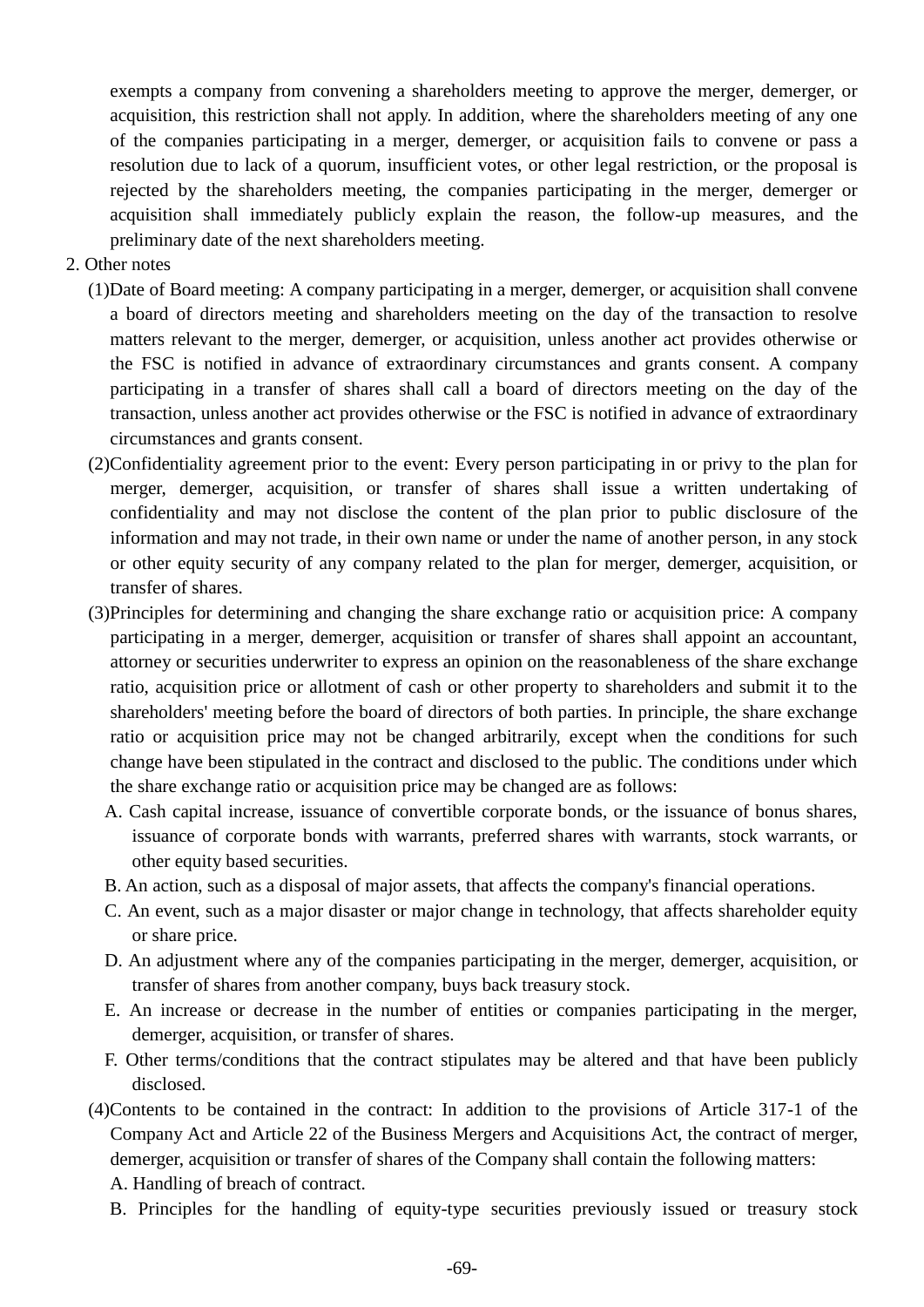previously bought back by any company that is extinguished in a merger or that is demerged.

- C. The amount of treasury stock participating companies are permitted under law to buy back after the record date of calculation of the share exchange ratio, and the principles for handling thereof.
- D. The manner of handling changes in the number of participating entities or companies.
- E. Preliminary progress schedule for plan execution, and anticipated completion date.
- F. Scheduled date for convening the legally mandated shareholders meeting if the plan exceeds the deadline without completion, and relevant procedures.
- (5)A change in the number of companies participating in the merger, demerger, acquisition, or transfer of shares:

After public disclosure of the information, if any company participating in the merger, demerger, acquisition, or share transfer intends further to carry out a merger, demerger, acquisition, or share transfer with another company, all of the participating companies shall carry out anew the procedures or legal actions that had originally been completed toward the merger, demerger, acquisition, or share transfer; except that where the number of participating companies is decreased and a participating company's shareholders meeting has adopted a resolution authorizing the board of directors to alter the limits of authority, such participating company may be exempted from calling another shareholders meeting to resolve on the matter anew.

(6)If any company participating in a merger, demerger, acquisition or transfer of shares is not a public company, the Company shall enter into an agreement with such company and shall comply with the provisions of Paragraph 2 Subparagraph (1) of this Article regarding the date of the meeting of the Board of Directors, Subparagraph (2) regarding the prior confidentiality undertaking, and Subparagraph (5) regarding the change in the number of companies participating in a merger, demerger, acquisition or transfer of shares.

Article 11: Procedures for Public Disclosure of Information

1. Items and standards required for public announcement and regulatory filing

- (1)Acquisition or disposal of real property or right-of-use assets thereof from or to a related party, or acquisition or disposal of assets other than real property or right-of-use assets thereof from or to a related party where the transaction amount reaches 20 percent or more of paid-in capital, 10 percent or more of the company's total assets, or NT\$300 million or more; provided, this shall not apply to trading of domestic government bonds or bonds under repurchase and resale agreements, or subscription or redemption of money market funds issued by domestic securities investment trust enterprises.
- (2) Merger, demerger, acquisition, or transfer of shares.
- (3)Losses from derivatives trading reaching the limits on aggregate losses or losses on individual contracts set out in the procedures adopted by the company.
- (4)Where equipment or right-of-use assets thereof for business use are acquired or disposed of, and furthermore the transaction counterparty is not a related party, and the transaction amount meets any of the following criteria:
	- A. For a public company whose paid-in capital is less than NT\$10 billion, the transaction amount reaches NT\$500 million or more.
	- B. For a public company whose paid-in capital is NT\$10 billion or more, the transaction amount reaches NT\$1 billion or more.
- (5)Acquisition or disposal by the Company in the construction business of real property or right-of-use assets thereof for construction use, and furthermore the transaction counterparty is not a related party, and the transaction amount reaches NT\$500 million; among such cases, if the public company has paid-in capital of NT\$10 billion or more, and it is disposing of real property from a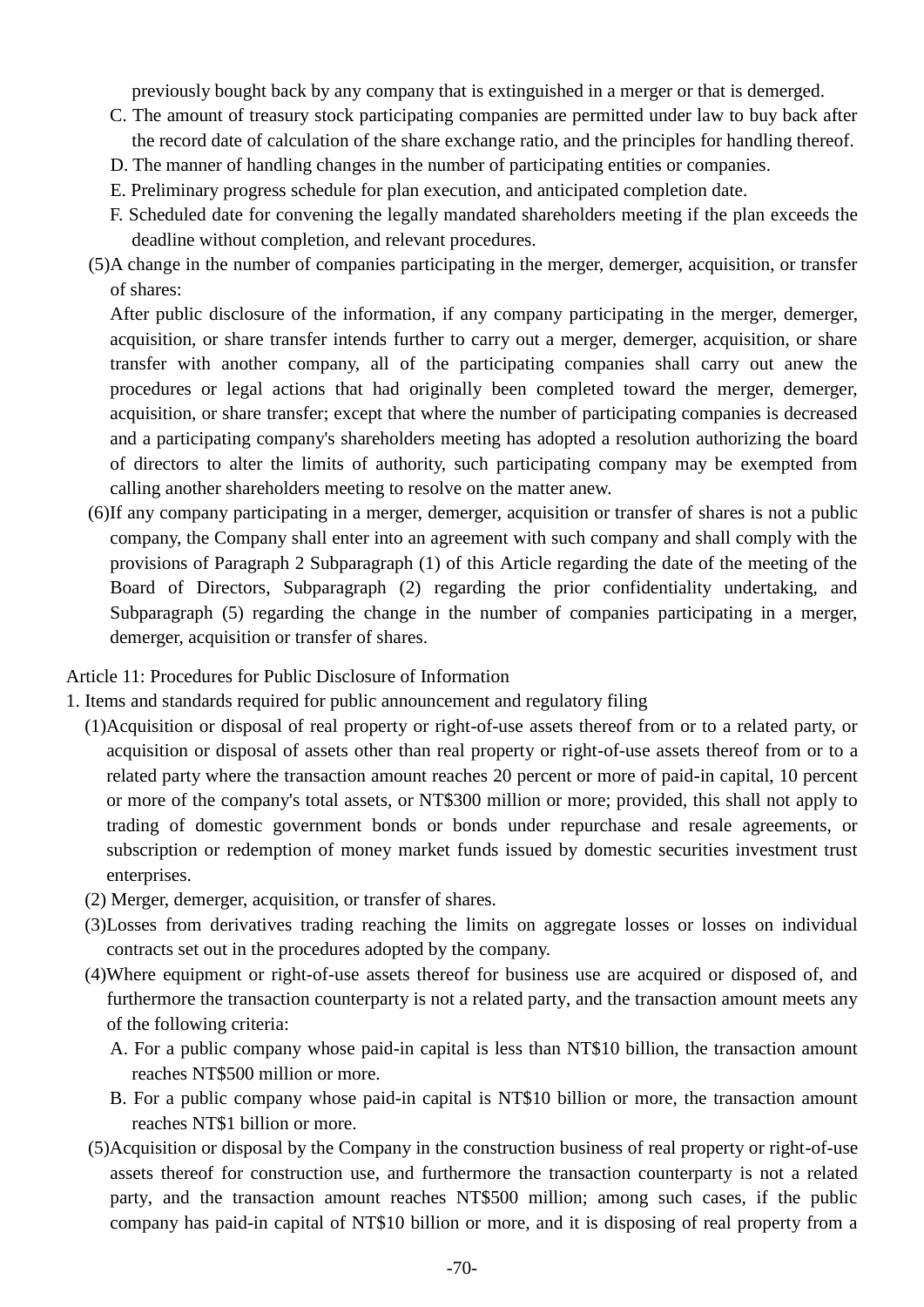completed construction project that it constructed itself, and furthermore the transaction counterparty is not a related party, then the threshold shall be a transaction amount reaching NT\$1 billion or more.

- (6)Where land is acquired under an arrangement on engaging others to build on the company's own land, engaging others to build on rented land, joint construction and allocation of housing units, joint construction and allocation of ownership percentages, or joint construction and separate sale, and furthermore the transaction counterparty is not a related party, and the amount the company expects to invest in the transaction reaches NT\$500 million.
- (7)Where an asset transaction other than any of those referred to in the preceding six subparagraphs, a disposal of receivables by a financial institution, or an investment in the mainland China area reaches 20 percent or more of paid-in capital or NT\$300 million; provided, this shall not apply to the following circumstances:
	- A. Trading of domestic government bonds.
	- B. Where done by professional investors—securities trading on securities exchanges or OTC markets, or subscription of ordinary corporate bonds or general bank debentures without equity characteristics (excluding subordinated debt) that are offered and issued in the primary market, or subscription or redemption of securities investment trust funds or futures trust funds, or subscription by a securities firm of securities as necessitated by its undertaking business or as an advisory recommending securities firm for an emerging stock company, in accordance with the rules of the Taipei Exchange.
	- C. Trading of bonds under repurchase and resale agreements, or subscription or redemption of money market funds issued by domestic securities investment trust enterprises.
- (8)The calculation for the transaction amount in the preceding paragraph is as follows:
	- A. The amount of any individual transaction.
	- B. The cumulative transaction amount of acquisitions and disposals of the same type of underlying asset with the same transaction counterparty within the preceding year.
	- C. The cumulative transaction amount of acquisitions and disposals (cumulative acquisitions and disposals, respectively) of real property or right-of-use assets thereof within the same development project within the preceding year.
	- D. The cumulative transaction amount of acquisitions and disposals (cumulative acquisitions and disposals, respectively) of the same security within the preceding year.

"Within the preceding year" as used in the preceding paragraph refers to the year preceding the date of occurrence of the current transaction. Items duly announced in accordance with these Procedures need not be counted toward the transaction amount.

2. The deadline for public announcement and regulatory filing If the Company acquires or disposes of assets with the first item of this Article that should be announced and the transaction amount reaches the standard that should be announced and reported in

this Article, the Company shall publicly announce and report the relevant information within 2 days counting inclusively from the date of occurrence of the fact.

- 3. Public announcement and regulatory filing procedures
	- (1)The Company shall make the public announcement and regulatory filing of relevant information on the website designated by FSC.
	- (2)The Company shall compile monthly reports on the status of derivatives trading engaged in up to the end of the preceding month by the Company and any subsidiaries that are not domestic public companies and enter the information in the prescribed format into the information reporting website designated by the FSC by the 10th day of each month.
	- (3)When the Company at the time of public announcement makes an error or omission in an item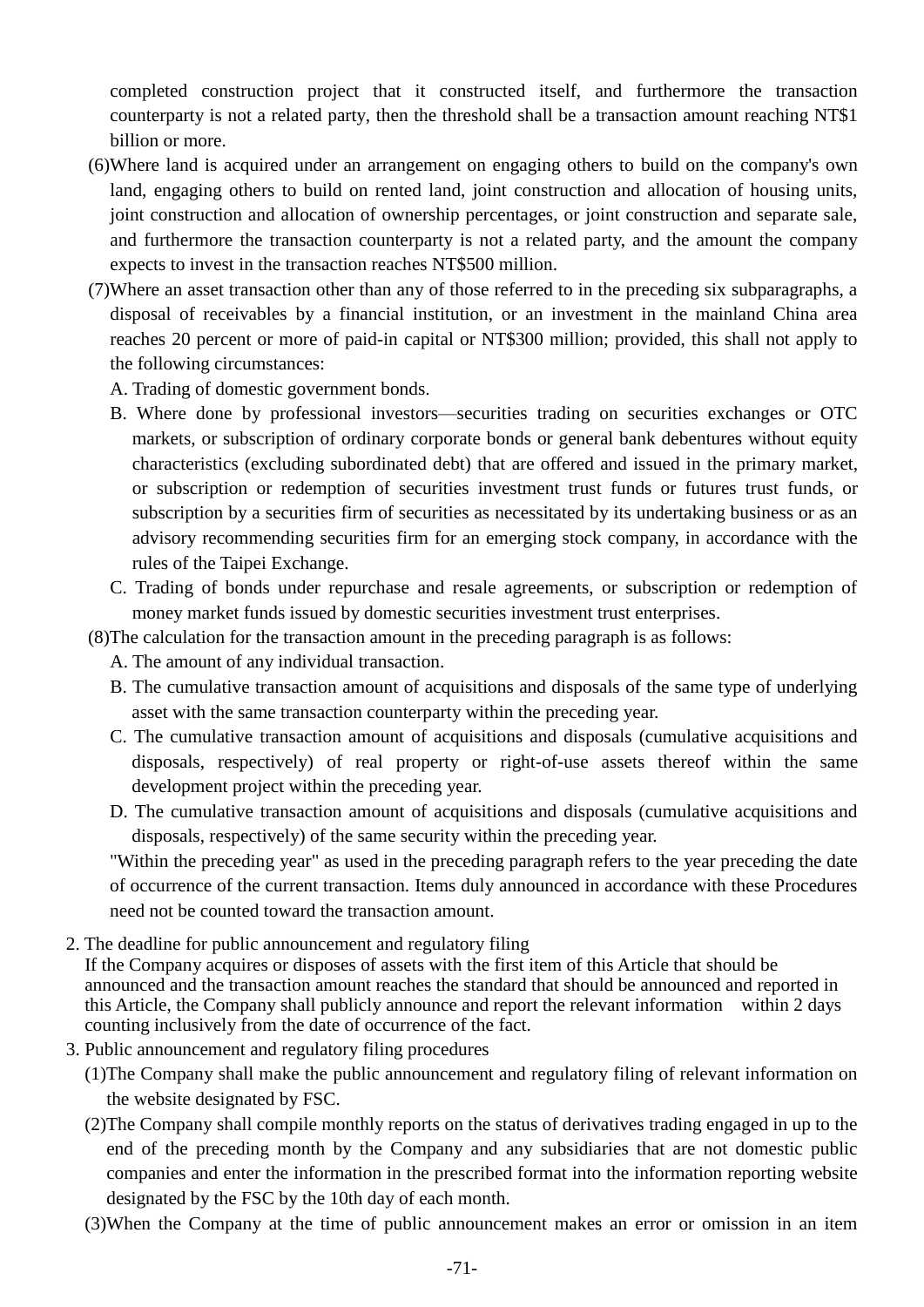required by regulations to be publicly announced and so is required to correct it, all the items shall be again publicly announced and reported in their entirety within two days counting inclusively from the date of knowing of such error or omission.

- (4)When acquiring or disposing of assets, the Company shall keep all relevant contracts, meeting minutes, log books, appraisal reports and CPA, attorney, and securities underwriter opinions at the Company, where they shall be retained for 5 years except where another act provides otherwise.
- (5)Where any of the following circumstances occurs with respect to a transaction that the Company has already publicly announced and reported in accordance with the preceding article, a public report of relevant information shall be made on the information reporting website designated by the FSC within 2 days counting inclusively from the date of occurrence of the event:
	- A. Change, termination, or rescission of a contract signed in regard to the original transaction.
	- B. The merger, demerger, acquisition, or transfer of shares is not completed by the scheduled date set forth in the contract.
	- C. Change to the originally publicly announced and reported information.
- 4. Announcement format
	- (1)The announcement format for the announcement of the Company's purchases and sales of securities of its parent and subsidiaries or affiliates on the domestic and overseas centralized trading markets or over-the-counter (OTC) is as shown in Annex II.
	- (2)The announcement format of the items and contents to be announced for the acquisition of real property by way of engaging others to build on its own land, joint construction and allocation of housing units, joint construction and allocation of ownership percentages, joint construction and separate sale is as shown in Annex III.
	- (3)The format of the announcement of acquisition or disposal of real property, right-to-use assets and equipment, and acquisition of real estate and right-to-use assets from related parties is shown in Attachment IV.
	- (4)The format of the announcement of marketable securities, intangible assets or their right-to-use assets, trading of membership certificates and disposal of debts by financial institutions on the trading market or securities dealers' business offices is as shown in Annex V.
	- (5)The format of the announcement for investment in Mainland China is as shown in Annex VI.
	- (6)Derivative commodity traders, the announcement of public deduction within two days from the date of occurrence of the fact is shown in one of the Annex VII.
	- (7)Engaged in derivative commodity traders, the announcement format before the tenth day of each month is as shown in Annex VII-2.
	- (8)The announcement format for merger, demerger, acquisition, or transfer of shares can be referred to in Annex VIII.

#### Article 12:

The Company shall comply with the Securities and Exchange Act and related regulations when reporting to the FSC in accordance with Article 11.

### Article 13:

The Company's subsidiaries shall comply with the following regulations:

- 1. Subsidiary shall establish its procedures for the acquisition or disposal of assets in accordance with the provisions of the Regulations Governing the Acquisition and Disposal of Assets.
- 2. If a subsidiary is not a public company and acquires or disposes of assets up to the standards for announcement and reporting set forth in Chapter 3 of the "Regulations Governing the Acquisition and Disposal of Assets", the parent company shall also make the announcement and reporting on behalf of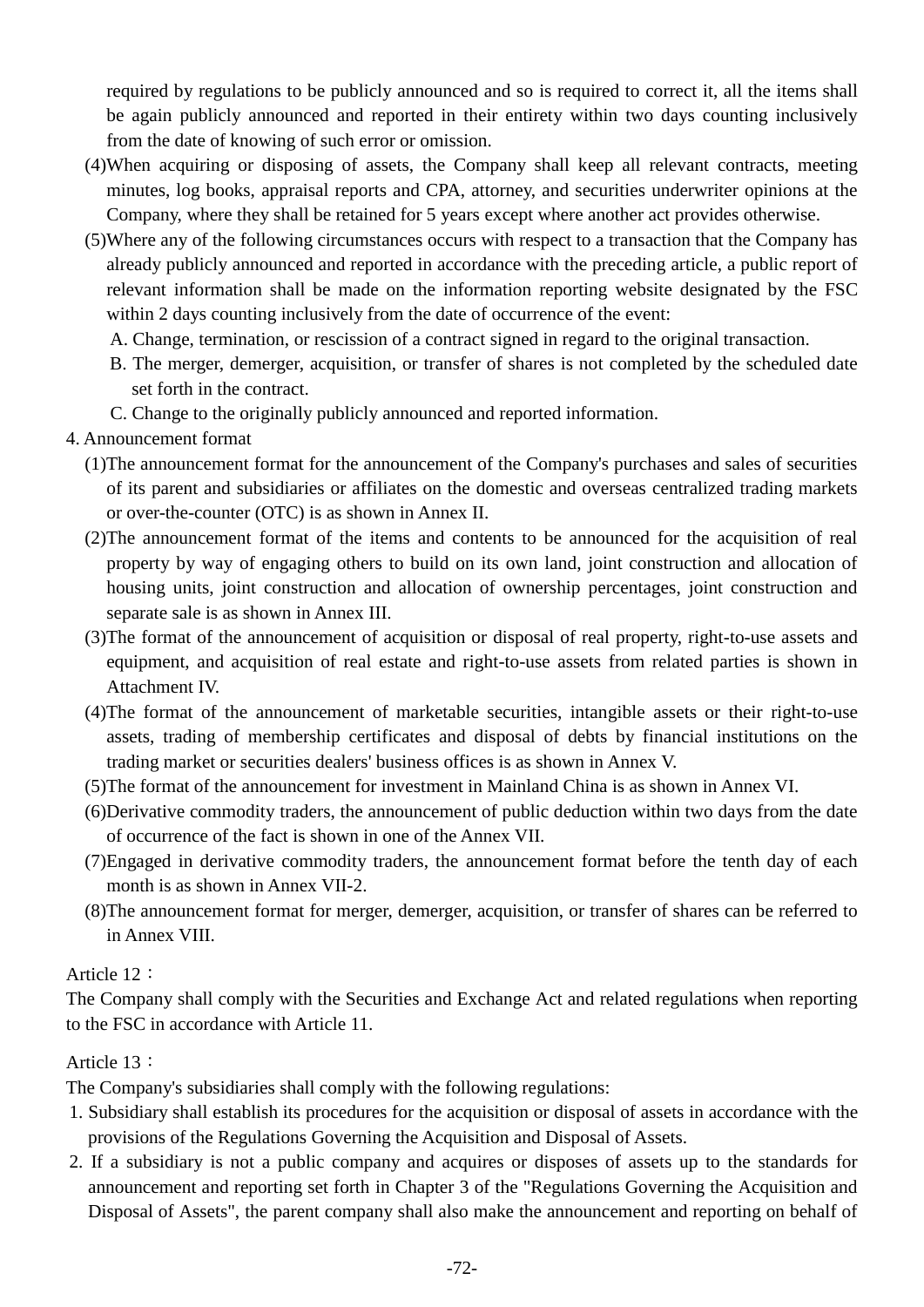the subsidiary.

3. In the announcement and reporting standards for subsidiaries, the term "20% of the Company's paid-in capital or 10% of the Company's total assets" refers to the parent company (the Company) 's paid-in capital or total assets.

#### Article 14: Punishment

Any employee of the Company who undertakes to acquire and dispose of assets in violation of the provisions of this handling procedure shall be subject to regular reporting and assessment in accordance with the Company's Personnel Management Regulations and Employee Handbook, and shall be punished according to the severity of the situation.

#### Article 15: Implementation and Amendment

The Company's "procedures for the acquisition or disposal of assets" shall be approved by the audit committee, submitted to the board of Directors for resolution, and submitted to shareholders' meeting for approval; the same applies when the procedures are amended. If any director expresses dissent and it is contained in the minutes or a written statement, the Company shall submit the directors' dissenting opinion to the audit committee. Where the Company has created the position of independent director, when the "procedures for the acquisition or disposal of assets" is submitted for discussion in the board of directors meeting, the board of directors shall take into full consideration each independent director's opinions. If an independent director objects to or expresses reservations about any matter, it shall be recorded in the minutes of the board of directors meeting.

When the procedures for the acquisition and disposal of assets are adopted or amended they shall be approved by one-half or more of all audit committee members and submitted to the board of directors for a resolution. If approval of one-half or more of all audit committee members as required in the preceding paragraph is not obtained, the procedures may be implemented if approved by two-thirds or more of all directors, and the resolution of the audit committee shall be recorded in the minutes of the board of directors meeting. The terms "all audit committee members" in the preceding paragraph and "all directors" in the preceding paragraph shall be counted as the actual number of persons currently holding those positions.

#### Article 16: Additional Provisions

Any matters not covered by this procedure shall be handled in accordance with the relevant laws and regulations.

Article 17:

These Procedures were approved by the Board of Directors on April 25, 1995.

The 1st amendment was approved by shareholders' meeting on May 29, 1995.

The 2nd amendment was approved by the Board of Directors on February 28, 1997.

The 3rd amendment was approved by the Board of Directors on December 20, 1999.

The 4th amendment was approved by the Board of Directors on April 19, 2000.

The 5th amendment was approved by the Board of Directors on March 18, 2003.

The 6th amendment was approved by the Board of Directors on March 20, 2006 and approved by the shareholders' meeting on June 14, 2006.

The 7th amendment was approved by the Board of Directors on March 19, 2007 and approved by the shareholders' meeting on June 13, 2007.

The 8th amendment was approved by the Board of Directors on March 18, 2012 and approved by the shareholders' meeting on June 13, 2012.

The 9th amendment was approved by the Board of Directors on March 5, 2014 and approved by the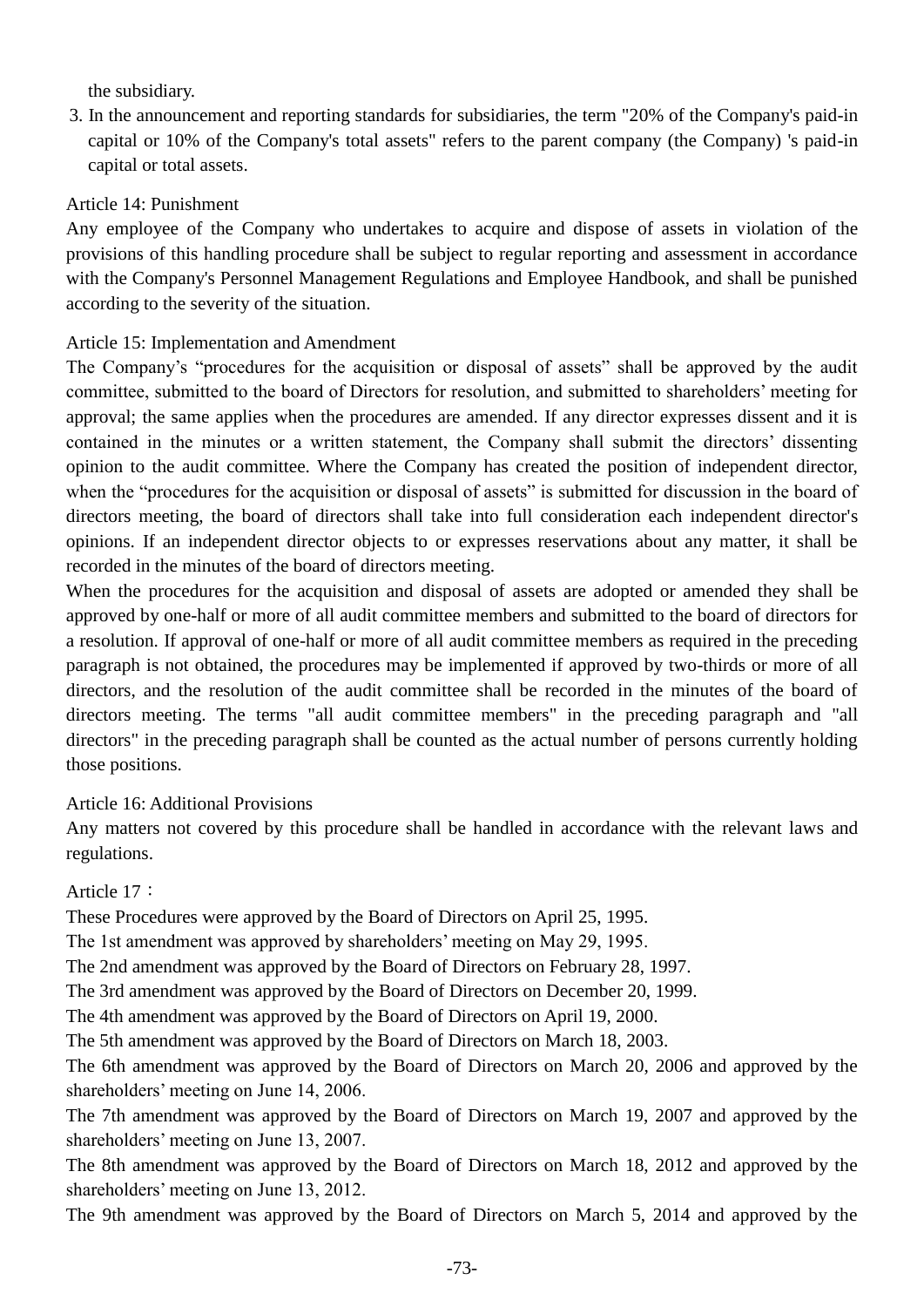shareholders' meeting on June 6, 2014.

The 10th amendment was approved by the Board of Directors on March 14, 2017 and approved by the shareholders' meeting on June 20, 2017.

The 11th amendment was approved by the Board of Directors on March 14, 2019 and approved by the shareholders' meeting on June 21, 2019.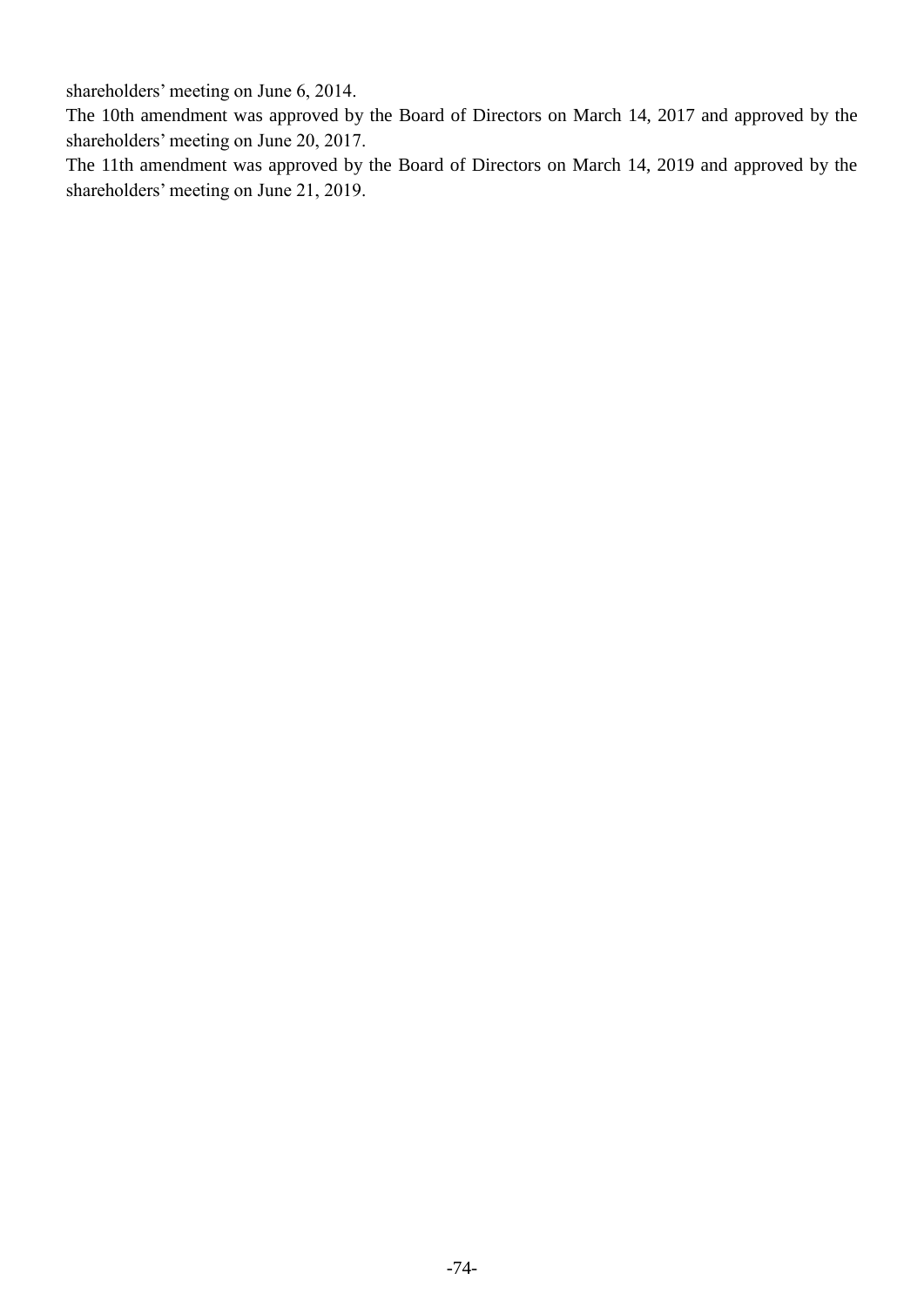## **BAOTEK INDUSTRIAL MATERIALS LTD. Shareholding of Directors**

The company's paid-in capital is NT\$1,948,939,640. A total of 194,893,964 shares have been issued, in accordance with the second paragraph of Article 26 of the "Securities Exchange Act" and "Rules and Review Procedures for Director and Supervisor Share Ownership Ratios at Public Companies", the minimum number of shares that all directors should hold is 11,693,637 shares.

As of April 19, 2022, the regular shareholders' meeting had closed. The number of shares held by all directors of the company was 95,098,199 shares. Individual directors held shares as follows:

| Position                | Name                                                           | Date of<br>election | Numbers of shares held at the time of election |                |                                | Numbers of shares held now |                |                                |             |
|-------------------------|----------------------------------------------------------------|---------------------|------------------------------------------------|----------------|--------------------------------|----------------------------|----------------|--------------------------------|-------------|
|                         |                                                                |                     | Type                                           | <b>Shares</b>  | Percentage of<br>issued shares | Type                       | <b>Shares</b>  | Percentage of<br>issued shares | <b>Note</b> |
| Chairman                | Nitto Boseki Co., Ltd.<br>Representative : Hayashi, Hisanobu   | 2019.06.21          | Common<br>stock                                | 92,865,791     | 47.65%                         | Common<br>stock            | 92,865,791     | 47.65%                         |             |
| Director                | Nitto Boseki Co., Ltd.<br>Representative : Igarashi, Kazuhiko  |                     |                                                |                |                                |                            |                |                                |             |
| Director                | Nitto Boseki Co., Ltd.<br>Representative : Kajita, Akimasa     |                     |                                                |                |                                |                            |                |                                |             |
| Director                | Nitto Boseki Co., Ltd.<br>Representative: Yoshida, Kohichi     |                     |                                                |                |                                |                            |                |                                |             |
| Director                | Nitto Boseki Co., Ltd.<br>Representative : Shigeoka So         |                     |                                                |                |                                |                            |                |                                |             |
| Director                | Nitto Boseki Co., Ltd.<br>Representative: Kajikawa Hiroki      |                     |                                                |                |                                |                            |                |                                |             |
| Director                | Nitto Boseki Co., Ltd.<br>Representative : Liu, Chun-Chen      |                     |                                                |                |                                |                            |                |                                |             |
| Director                | Wecktech Biotech Co., Ltd.<br>Representative : Ko, Charng-Chyi | 2019.06.21          | Common<br>stock                                | 600,000        | 0.31%                          | Common<br>stock            | 481,000        | 0.25%                          |             |
| Director                | Wang, Cheng-Hsiung                                             | 2019.06.21          | Common<br>stock                                | 1,751,408      | 0.90%                          | Common<br>stock            | 1,751,408      | 0.90%                          |             |
| Independent<br>Director | Chang, Chih-Liang                                              | 2019.06.21          | Common<br>stock                                | $\overline{0}$ | $0.00\%$                       | Common<br>stock            | $\overline{0}$ | 0.00%                          |             |
| Independent<br>Director | Yang, Yan-Shou                                                 | 2019.06.21          | Common<br>stock                                | $\overline{0}$ | 0.00%                          | Common<br>stock            | $\Omega$       | 0.00%                          |             |
| Independent<br>Director | Wang, Chia-Nan                                                 | 2019.06.21          | $\overline{\text{Common}}$<br>stock            | $\overline{0}$ | $0.00\%$                       | Common<br>stock            | $\overline{0}$ | 0.00%                          |             |
| Total                   |                                                                |                     | Common<br>stock                                | 95,217,199     | 48.86%                         | Common<br>stock            | 95,098,199     | 48.80%                         |             |

Note1: Total shares issued on 21 June, 2019: 194,893,964 shares; Total shares issued on 19 April, 2022: 194,893,964 shares

Note2: The company has established an Audit Committee; therefore, the Supervisors' shareholdings requirement is not applicable.